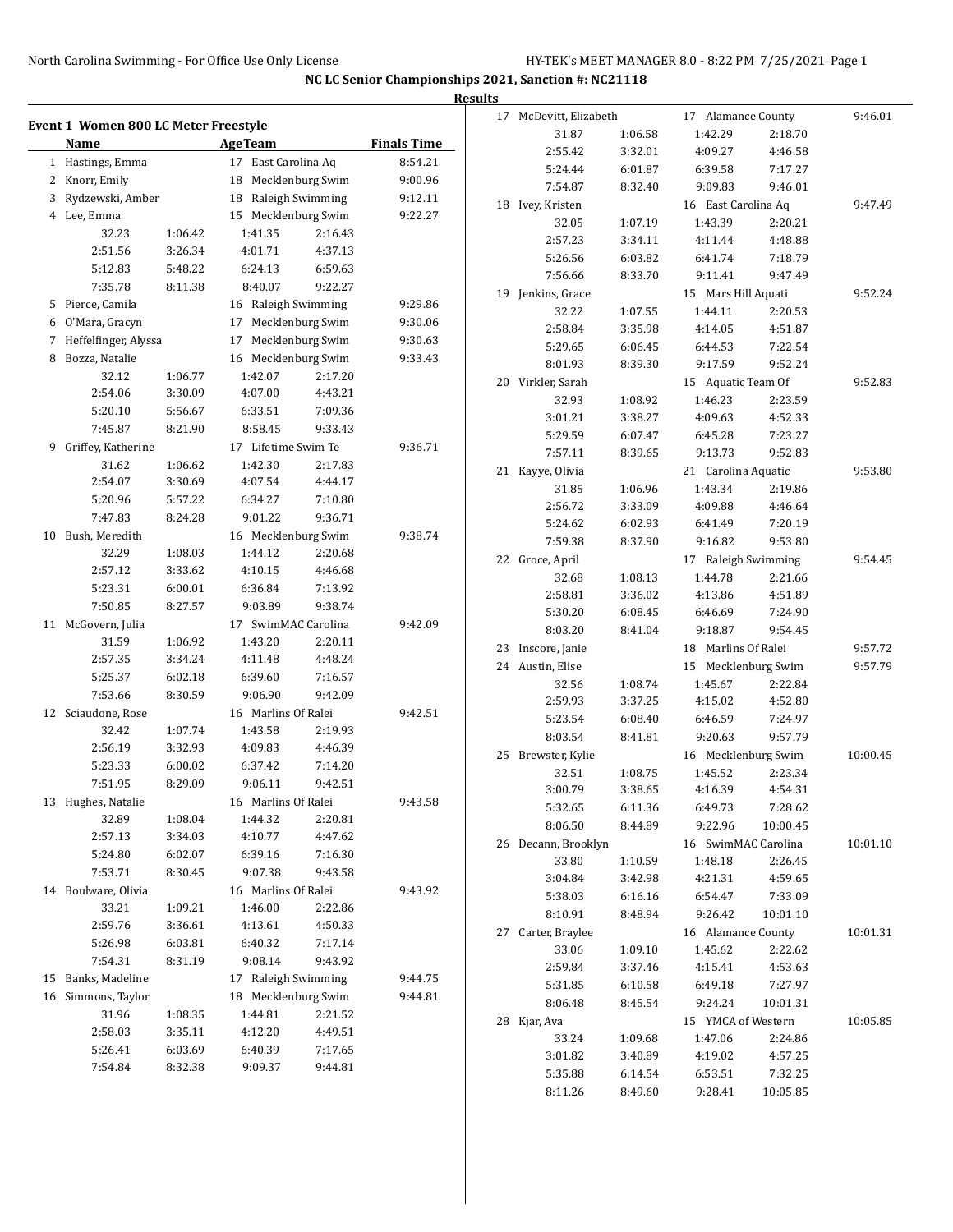$\overline{a}$ 

|    |                                        |                    |                                |                    |                    | <b>Results</b> |
|----|----------------------------------------|--------------------|--------------------------------|--------------------|--------------------|----------------|
|    | (Event 1 Women 800 LC Meter Freestyle) |                    |                                |                    | <b>Finals Time</b> |                |
|    | Name                                   |                    | <b>AgeTeam</b>                 |                    |                    |                |
|    | 29 Jaynes, Elizabeth<br>33.08          |                    | 17 Marlins Of Ralei<br>1:49.05 | 2:27.33            | 10:07.30           |                |
|    | 3:05.54                                | 1:10.09<br>3:44.37 | 4:23.92                        | 5:02.63            |                    |                |
|    |                                        |                    |                                |                    |                    |                |
|    | 5:40.95                                | 6:19.25            | 6:58.29                        | 7:35.60            |                    |                |
|    | 8:14.27                                | 8:52.35            | 9:31.31                        | 10:07.30           |                    |                |
| 30 | Falise, Grace                          |                    | 16 Carolina Aquatic            |                    | 10:14.80           |                |
|    | 33.53                                  | 1:10.29            | 1:49.36                        | 2:27.85            |                    |                |
|    | 3:01.84                                | 3:45.67            | 4:24.79                        | 5:03.89            |                    |                |
|    | 5:42.83                                | 6:22.06            | 7:01.25                        | 7:40.31            |                    |                |
|    | 8:19.82                                | 8:58.87            | 9:37.79                        | 10:14.80           |                    |                |
|    | 31 Dease, Abigail                      |                    | 18 Carolina Aquatic            |                    | 10:24.99           |                |
|    | 33.95                                  | 1:11.59            | 1:49.87                        | 2:28.96            |                    |                |
|    | 3:07.96                                | 3:47.26            | 4:26.47                        | 5:06.42            |                    |                |
|    | 5:44.42                                | 6:25.80            | 7:05.55                        | 7:46.20            |                    | 1 <sub>0</sub> |
|    | 8:26.29                                | 9:06.88            | 9:46.32                        | 10:24.99           |                    |                |
|    | 32 Wooten, Hannah                      |                    | 13 Raleigh Swimming            |                    | 10:33.49           |                |
|    | 33.46                                  | 1:11.40            | 1:50.57                        | 2:29.72            |                    |                |
|    | 3:08.99                                | 3:48.26            | 4:28.32                        | 5:08.07            |                    |                |
|    | 5:48.07                                | 6:28.87            | 7:02.94                        | 7:50.36            |                    | $\mathbf{1}$   |
|    | 8:32.11                                | 9:12.87            | 9:53.66                        | 10:33.49           |                    |                |
|    | Event 2 Men 800 LC Meter Freestyle     |                    |                                |                    |                    |                |
|    | Name                                   |                    | <b>AgeTeam</b>                 |                    | <b>Finals Time</b> |                |
|    | 1 McKinney, Ian                        |                    | 16 Mecklenburg Swim            |                    | 8:38.33            |                |
|    | 29.49                                  | 1:01.09            | 1:33.59                        | 2:05.61            |                    | 1              |
|    | 2:38.26                                | 3:10.76            | 3:43.79                        | 4:16.27            |                    |                |
|    | 4:49.21                                | 5:21.75            | 5:55.27                        | 6:27.74            |                    |                |
|    | 7:00.84                                | 7:33.17            | 8:06.58                        | 8:38.33            |                    |                |
| 2  | Klein, Frederick                       |                    | 15 SwimMAC Carolina            |                    | 8:43.84            |                |
|    | 29.08                                  | 1:00.75            | 1:33.11                        | 2:05.63            |                    | 1              |
|    | 2:38.47                                | 3:11.65            | 3:45.04                        | 4:18.36            |                    |                |
|    | 4:52.08                                | 5:25.15            | 5:58.80                        | 6:32.15            |                    |                |
|    | 7:05.65                                | 7:38.98            | 8:12.32                        | 8:43.84            |                    |                |
| 3  |                                        |                    |                                |                    |                    |                |
|    | Seeber, Andrew<br>29.40                | 1:01.57            | 16 Greensboro Commu            |                    | 8:53.64            | 1 <sub>1</sub> |
|    | 2:41.82                                | 3:15.51            | 1:34.85<br>3:49.60             | 2:07.98<br>4:23.62 |                    |                |
|    |                                        |                    |                                |                    |                    |                |
|    | 4:53.68                                | 5:31.19            | 6:03.68                        | 6:39.70            |                    |                |
|    | 7:13.80                                | 7:47.73            | 8:21.72                        | 8:53.64            |                    |                |
|    | 4 Aleman, Liam                         |                    | 15 YMCA of Western             |                    | 8:53.77            | 1!             |
|    | 29.54                                  | 1:02.15            | 1:35.82                        | 2:09.82            |                    |                |
|    | 2:43.66                                | 3:17.33            | 3:51.62                        | 4:25.44            |                    |                |
|    | 4:59.58                                | 5:33.84            | 6:07.76                        | 6:42.20            |                    |                |
|    | 7:16.27                                | 7:49.72            | 8:22.60                        | 8:53.77            |                    |                |
|    | 5 Carpenter, Hayden                    |                    | 18 Mecklenburg Swim            |                    | 8:58.02            | $\mathbf{1}$   |
|    | 29.78                                  | 1:02.66            | 1:36.57                        | 2:10.26            |                    |                |
|    | 2:44.43                                | 3:18.61            | 3:53.37                        | 4:27.26            |                    |                |
|    | 5:01.67                                | 5:35.84            | 6:10.30                        | 6:44.43            |                    |                |
|    | 7:18.56                                | 7:52.57            | 8:16.18                        | 8:58.02            |                    |                |
| 6  | Doherty, Torin                         |                    | 16 Marlins Of Ralei            |                    | 8:58.42            | $1^{\prime}$   |
|    | 29.86                                  | 1:02.27            | 1:35.27                        | 2:08.79            |                    |                |
|    | 2:42.49                                | 3:16.37            | 3:50.73                        | 4:25.12            |                    |                |
|    | 4:59.39                                | 5:33.85            | 6:08.79                        | 6:43.32            |                    |                |
|    | 7:17.53                                | 7:52.44            | 8:26.20                        | 8:58.42            |                    |                |

| 7  | Glassner, George |         | 15 SwimMAC Carolina    |         | 9:00.37 |
|----|------------------|---------|------------------------|---------|---------|
|    | 29.24            | 1:02.39 | 1:36.69                | 2:11.06 |         |
|    | 2:44.83          | 3:18.77 | 3:53.32                | 4:27.46 |         |
|    | 5:02.19          | 5:35.98 | 6:10.76                | 6:45.06 |         |
|    | 7:18.58          | 7:53.05 | 8:27.89                | 9:00.37 |         |
| 8  | Vincent, William |         | 15 Marlins Of Ralei    |         | 9:01.12 |
|    | 29.98            | 1:03.65 | 1:37.75                | 2:11.93 |         |
|    | 2:46.49          | 3:20.13 | 3:55.33                | 4:30.02 |         |
|    | 5:04.57          | 5:38.63 | 6:13.45                | 6:47.92 |         |
|    | 7:21.42          | 7:54.43 | 8:28.84                | 9:01.12 |         |
| 9  | Henage, Charles  |         | 15 SwimMAC Carolina    |         | 9:01.96 |
|    | 30.51            | 1:03.40 | 1:37.22                | 2:11.74 |         |
|    | 2:46.29          | 3:20.39 | 3:55.14                | 4:29.28 |         |
|    | 5:03.54          | 5:37.70 | 6:12.23                | 6:46.82 |         |
|    | 7:21.42          | 7:55.43 | 8:29.46                | 9:01.96 |         |
| 10 | Bundy, Samuel    |         | 16 Mecklenburg Swim    |         | 9:05.44 |
|    | 30.62            | 1:04.27 | 1:38.17                | 2:11.97 |         |
|    | 2:46.16          | 3:20.06 | 3:54.70                | 4:29.02 |         |
|    | 5:03.92          | 5:38.09 | 6:13.25                | 6:47.64 |         |
|    | 7:22.94          | 7:57.59 | 8:32.23                | 9:05.44 |         |
| 11 | Jarrett, Samuel  |         | 17 YMCA of Western     |         | 9:07.35 |
|    | 29.93            | 1:03.16 | 1:37.58                | 2:12.39 |         |
|    | 2:47.07          | 3:21.86 | 3:56.64                | 4:31.39 |         |
|    | 5:06.17          | 5:40.71 | 6:15.01                | 6:49.83 |         |
|    | 7:24.62          | 7:59.16 | 8:33.78                | 9:07.35 |         |
| 12 | Bachmann, Cole   |         | 16 Marlins Of Ralei    |         | 9:08.65 |
|    | 30.60            | 1:04.63 | 1:38.49                | 2:12.92 |         |
|    | 2:47.29          | 3:22.05 | 3:56.26                | 4:31.21 |         |
|    | 5:05.58          | 5:40.85 | 6:14.88                | 6:50.73 |         |
|    | 7:25.59          | 8:00.11 | 8:26.32                | 9:08.65 |         |
| 13 | Penny, Saylor    |         | 15 Marlins Of Ralei    |         | 9:10.80 |
|    | 30.81            | 1:04.91 | 1:39.98                | 2:14.43 |         |
|    | 2:49.42          | 3:24.19 | 3:59.41                | 4:33.99 |         |
|    | 5:08.98          | 5:44.10 | 6:19.25                | 6:53.59 |         |
|    | 7:28.52          | 8:03.24 | 8:37.95                | 9:10.80 |         |
| 14 | Phillips, Isaac  |         | 15 Gaston Gators       |         | 9:12.15 |
|    | 30.10            | 1:03.68 | 1:38.03                | 2:13.02 |         |
|    | 2:46.15          | 3:22.31 | 3:57.35                | 4:32.66 |         |
|    | 5:08.13          | 5:43.20 | 6:18.84                | 6:53.98 |         |
|    | 7:29.12          | 8:03.75 | 8:31.19                | 9:12.15 |         |
| 15 | Purcell, Reiley  |         | 15 Marlins Of Ralei    |         | 9:13.68 |
|    | 30.79            | 1:04.86 | 1:39.67                | 2:15.24 |         |
|    | 2:50.44          | 3:25.70 | 4:01.31                | 4:36.52 |         |
|    | 5:11.75          | 5:47.17 | 6:22.12                | 6:56.70 |         |
|    | 7:31.38          | 8:06.05 | 8:40.30                | 9:13.68 |         |
| 16 | Berkeley, Coby   |         | Mecklenburg Swim<br>17 |         | 9:14.45 |
|    | 29.84            | 1:03.01 | 1:37.10                | 2:11.43 |         |
|    | 2:46.24          | 3:21.04 | 3:56.54                | 4:31.71 |         |
|    | 5:07.43          | 5:43.50 | 6:19.75                | 6:55.19 |         |
|    | 7:30.20          | 8:06.08 | 8:41.12                | 9:14.45 |         |
| 17 | Lynch, Ryan      |         | 18 Raleigh Swimming    |         | 9:15.68 |
|    | 30.86            | 1:04.35 | 1:38.87                | 2:13.64 |         |
|    | 2:49.11          | 3:24.02 | 3:59.52                | 4:34.36 |         |
|    | 5:09.88          | 5:45.30 | 6:20.67                | 6:56.08 |         |
|    | 7:31.54          | 8:06.34 | 8:41.76                | 9:15.68 |         |
|    |                  |         |                        |         |         |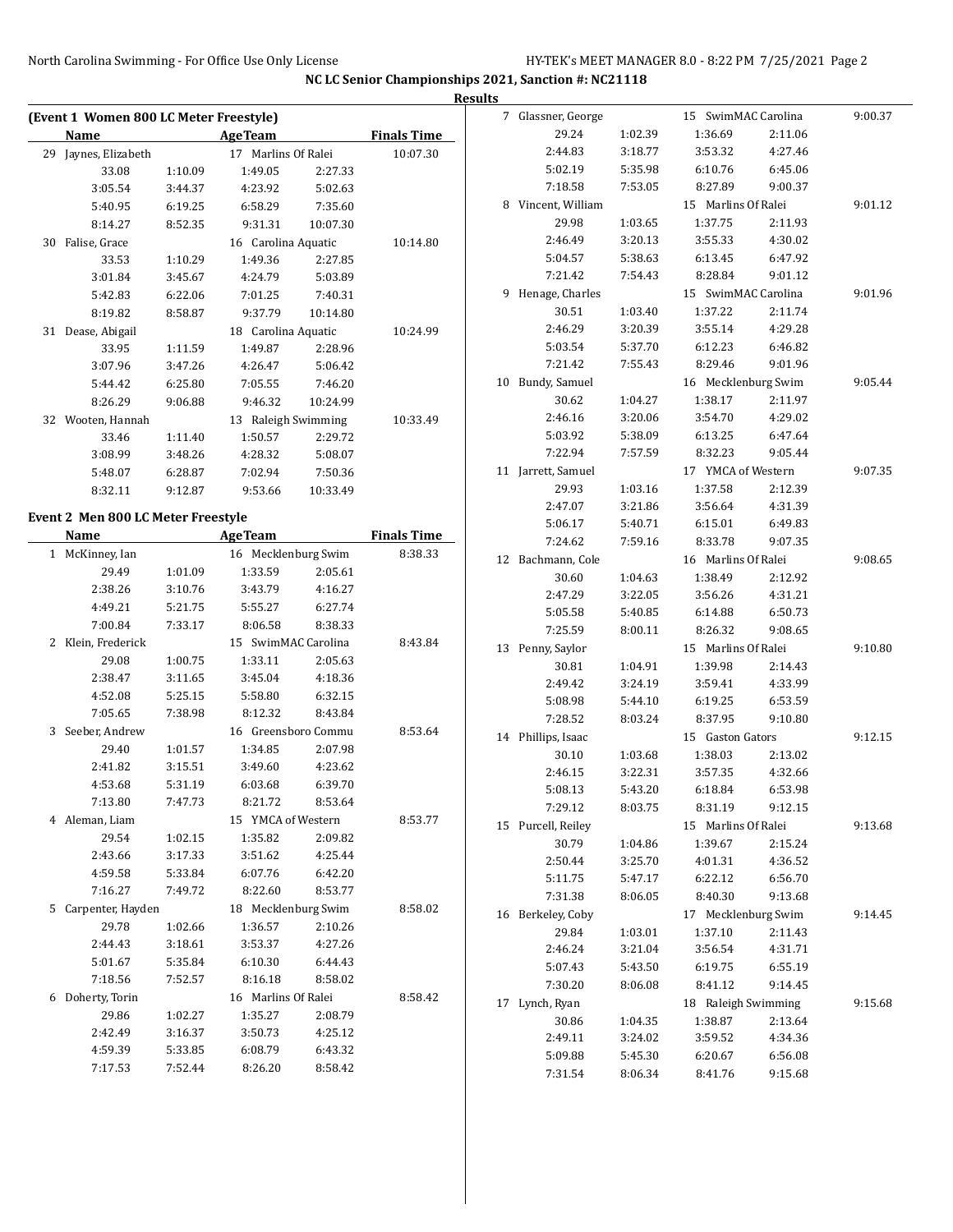|    | (Event 2 Men 800 LC Meter Freestyle)<br>Name |         | <b>AgeTeam</b>      |          | <b>Finals Time</b> |
|----|----------------------------------------------|---------|---------------------|----------|--------------------|
|    | 18 Roberts, Christopher                      |         | 15 Carolina Aquatic |          | 9:15.72            |
|    | 29.09                                        | 1:01.53 | 1:35.77             | 2:10.13  |                    |
|    | 2:44.69                                      | 3:19.43 | 3:54.68             | 4:30.22  |                    |
|    | 5:05.99                                      | 5:41.90 | 6:18.01             | 6:53.62  |                    |
|    | 7:29.45                                      | 8:05.30 | 8:41.03             | 9:15.72  |                    |
|    | 19 Arens, Justin                             |         | 15 Marlins Of Ralei |          | 9:21.49            |
|    | 31.68                                        | 1:06.42 | 1:41.57             | 2:16.70  |                    |
|    | 2:52.10                                      | 3:27.59 | 4:03.49             | 4:39.19  |                    |
|    | 5:14.81                                      | 5:50.51 | 6:26.32             | 7:01.67  |                    |
|    | 7:37.73                                      | 8:12.20 | 8:44.33             | 9:21.49  |                    |
|    | 20 Herger, Paul                              |         | 17 Aquatic Team Of  |          | 9:21.65            |
|    | 30.92                                        | 1:05.28 | 1:39.84             | 2:15.16  |                    |
|    | 2:50.36                                      | 3:25.76 | 4:01.20             | 4:36.33  |                    |
|    | 5:11.90                                      | 5:47.24 | 6:22.88             | 6:58.42  |                    |
|    | 7:34.26                                      | 8:10.74 | 8:47.10             | 9:21.65  |                    |
|    | 21 Holtham, Isaac                            |         | 15 SwimMAC Carolina |          | 9:22.08            |
|    | 30.60                                        | 1:04.77 | 1:39.75             | 2:14.65  |                    |
|    | 2:50.21                                      | 3:25.72 | 4:01.68             | 4:37.52  |                    |
|    | 5:11.00                                      | 5:49.58 | 6:25.66             | 7:01.35  |                    |
|    | 7:37.46                                      | 8:12.99 | 8:48.36             | 9:22.08  |                    |
|    | 22 Fazen, Collin                             |         | 17 Mecklenburg Swim |          | 9:23.20            |
|    | 31.91                                        | 1:06.35 | 1:41.41             | 2:16.47  |                    |
|    | 2:52.03                                      | 3:27.48 | 4:03.63             | 4:39.10  |                    |
|    | 5:14.91                                      | 5:50.81 | 6:23.95             | 7:02.53  |                    |
|    | 7:38.60                                      | 8:14.11 | 8:49.44             | 9:23.20  |                    |
| 23 | Hadsell, Ethan                               |         | 15 Raleigh Swimming |          | 9:24.61            |
|    | 30.35                                        | 1:04.32 | 1:35.45             | 2:14.74  |                    |
|    | 2:50.08                                      | 3:25.76 | 3:55.50             | 4:36.76  |                    |
|    | 5:12.35                                      | 5:48.24 | 6:24.56             | 7:00.72  |                    |
|    | 7:37.48                                      | 8:13.66 | 8:49.81             | 9:24.61  |                    |
|    | 24 Horman, Elijah                            |         | 18 Raleigh Swimming |          | 9:26.41            |
|    | 30.26                                        | 1:03.56 | 1:37.76             | 2:12.10  |                    |
|    | 2:47.24                                      | 3:22.43 | 3:58.49             | 4:34.47  |                    |
|    | 5:11.11                                      | 5:47.42 | 6:23.98             | 7:00.65  |                    |
|    | 7:37.52                                      | 8:13.93 | 8:48.61             | 9:26.41  |                    |
|    | 25 Cellucci, Michael                         |         | 17 Mecklenburg Swim |          | 9:26.44            |
|    | 31.76                                        | 1:06.40 | 1:40.94             | 2:16.56  |                    |
|    | 2:51.63                                      | 3:27.53 | 4:03.51             | 4:39.11  |                    |
|    | 5:14.72                                      | 5:50.51 | 6:26.74             | 7:02.96  |                    |
|    | 7:38.97                                      | 8:14.84 | 8:51.13             | 9:26.44  |                    |
|    | 26 Snyder, Jayson                            |         | 16 Enfinity Aquatic |          | 9:30.26            |
|    | 30.82                                        | 1:04.26 | 1:39.21             | 2:13.92  |                    |
|    | 2:49.08                                      | 3:24.00 | 3:59.43             | 4:35.32  |                    |
|    | 5:12.07                                      | 5:48.35 | 6:25.11             | 7:02.05  |                    |
|    | 7:39.52                                      | 8:17.39 | 8:54.38             | 9:30.26  |                    |
| 27 | Biersack, Joseph                             |         | 16 Tac Titans       |          | 9:31.86            |
|    | 31.09                                        | 1:05.26 | 1:40.25             | 2:15.80  |                    |
|    | 2:51.63                                      | 3:27.59 | 3:59.64             | 4:39.67  |                    |
|    | 5:15.92                                      | 5:52.59 | 6:29.30             | 7:05.70  |                    |
|    | 7:42.43                                      | 8:19.31 | 8:51.29             | 9:31.86  |                    |
|    | 28 Husketh, Dalton                           |         | 18 Hillsborough Aqu |          | 10:07.21           |
|    | 30.45                                        | 1:04.88 | 1:41.62             | 2:18.38  |                    |
|    | 2:57.24                                      | 3:36.05 | 4:15.61             | 4:54.36  |                    |
|    | 5:33.17                                      | 6:12.83 | 6:52.09             | 7:31.62  |                    |
|    | 8:10.93                                      | 8:50.32 | 9:29.77             | 10:07.21 |                    |

|   | Team                                                |         | Relay                |                           | <b>Finals Time</b> |
|---|-----------------------------------------------------|---------|----------------------|---------------------------|--------------------|
| 1 | Mecklenburg Swim                                    |         | A                    |                           | 8:36.22            |
|   | 1) Ivan, Teresa 17                                  |         |                      | 2) Knorr, Emily 18        |                    |
|   | 3) Lee, Emma 15                                     |         |                      | 4) Flynn, Lindsay 18      |                    |
|   | 29.38                                               | 1:01.53 | 1:34.91              | 2:07.86                   |                    |
|   | 2:36.94                                             | 3:09.20 | 3:42.51              | 4:15.21                   |                    |
|   | 4:46.04                                             | 5:18.83 | 5:52.89              | 6:26.01                   |                    |
|   | 6:56.28                                             | 7:29.58 | 8:04.43              | 8:36.22                   |                    |
| 2 | Lifetime Swim Te                                    |         | A                    |                           | 8:37.31            |
|   | 1) Kudela, Caroline 17                              |         | 2) Wilhelm, Kiley 16 |                           |                    |
|   | 3) Yandle, Ava 18                                   |         |                      | 4) Griffey, Katherine 17  |                    |
|   | 29.69                                               | 1:02.66 | 1:36.32              | 2:10.41                   |                    |
|   | 2:38.42                                             | 3:09.21 | 3:41.50              | 4:13.98                   |                    |
|   |                                                     | 5:16.20 | 5:50.02              | 6:24.79                   |                    |
|   | 6:54.50                                             | 7:27.88 | 8:02.39              | 8:37.31                   |                    |
| 3 | East Carolina Aq                                    |         | A                    |                           | 8:37.85            |
|   | 1) Armen, Emily 15                                  |         |                      | 2) Hastings, Emma 17      |                    |
|   | 3) Smith, Madeline 17                               |         |                      | 4) Ivey, Kristen 16       |                    |
|   | 29.33                                               | 1:01.53 | 1:35.77              | 2:09.72                   |                    |
|   |                                                     | 2:29.35 | 2:39.39              | 4:15.36                   |                    |
|   | 4:44.95                                             | 5:17.00 | 5:50.41              | 6:22.28                   |                    |
|   |                                                     | 7:26.50 | 8:02.73              | 8:37.85                   |                    |
| 4 | Raleigh Swimming                                    |         | A                    |                           | 8:42.75            |
|   | 1) Kondratick, Morgan 17                            |         |                      | 2) Rydzewski, Samantha 15 |                    |
|   | 3) Pierce, Camila 16                                |         |                      | 4) Rydzewski, Amber 18    |                    |
|   | 29.74                                               | 1:02.48 | 1:36.54              | 2:10.28                   |                    |
|   |                                                     | 2:32.13 | 3:46.53              | 4:20.47                   |                    |
|   | 4:50.59                                             | 5:23.84 | 5:58.39              | 6:32.66                   |                    |
|   |                                                     | 6:51.24 | 8:08.86              | 8:42.75                   |                    |
| 5 | Mecklenburg Swim                                    |         | B                    |                           | 8:47.96            |
|   | 1) Hamblin, Emilee 17                               |         |                      | 2) Bozza, Natalie 16      |                    |
|   | 3) Heffelfinger, Alyssa 17                          |         |                      | 4) Bitting, Mary Grace 17 |                    |
|   | 29.77                                               | 1:01.93 | 1:35.61              | 2:09.43                   |                    |
|   |                                                     | 2:28.01 | 2:39.42              | 4:20.76                   |                    |
|   | 4:50.65                                             | 5:24.35 | 6:00.07              | 6:35.02                   |                    |
|   |                                                     | 7:38.29 | 8:12.67              | 8:47.96                   |                    |
| 6 | SwimMAC Carolina                                    |         | B                    |                           | 9:02.32            |
|   | 1) Soniat, Olivia 16                                |         |                      | 2) Dalton, Mary 16        |                    |
|   | 3) McGovern, Julia 17                               |         |                      | 4) Lyons, Claire 17       |                    |
|   | 30.89                                               | 1:05.28 | 1:42.16              | 2:18.82                   |                    |
|   | 2:50.16                                             | 3:23.60 | 3:57.52              | 4:31.16                   |                    |
|   | 5:01.62                                             | 5:35.55 | 6:11.50              | 6:47.12                   |                    |
|   | SwimMAC Carolina                                    | 7:14.60 | 7:18.28<br>A         | 9:02.32                   |                    |
| 7 |                                                     |         |                      |                           | 9:02.59            |
|   | 1) Baumgartner, Hannah 17<br>3) Decann, Brooklyn 16 |         | 2) Yang, Iris 17     | 4) Dichak, Sarah 16       |                    |
|   | 30.36                                               | 1:03.27 | 1:37.87              | 2:12.73                   |                    |
|   | 2:43.64                                             | 3:17.51 | 3:53.54              | 4:29.11                   |                    |
|   | 5:01.92                                             | 5:37.84 | 6:14.30              | 6:50.42                   |                    |
|   | 7:21.09                                             | 7:54.10 | 8:28.35              | 9:02.59                   |                    |
| 8 | Marlins Of Ralei                                    |         | A                    |                           | 9:07.34            |
|   | 1) Hughes, Natalie 16                               |         |                      | 2) Wendt, Louisa 15       |                    |
|   | 3) Sciaudone, Rose 16                               |         | 4) Mast, Alexis 16   |                           |                    |
|   | 31.96                                               | 1:07.09 | 1:42.71              | 2:18.43                   |                    |
|   | 2:50.56                                             | 3:25.35 | 4:01.59              | 4:35.49                   |                    |
|   | 5:07.03                                             | 5:42.12 | 6:17.23              | 6:52.57                   |                    |
|   | 7:23.67                                             | 7:58.06 | 8:33.36              | 9:07.34                   |                    |
|   |                                                     |         |                      |                           |                    |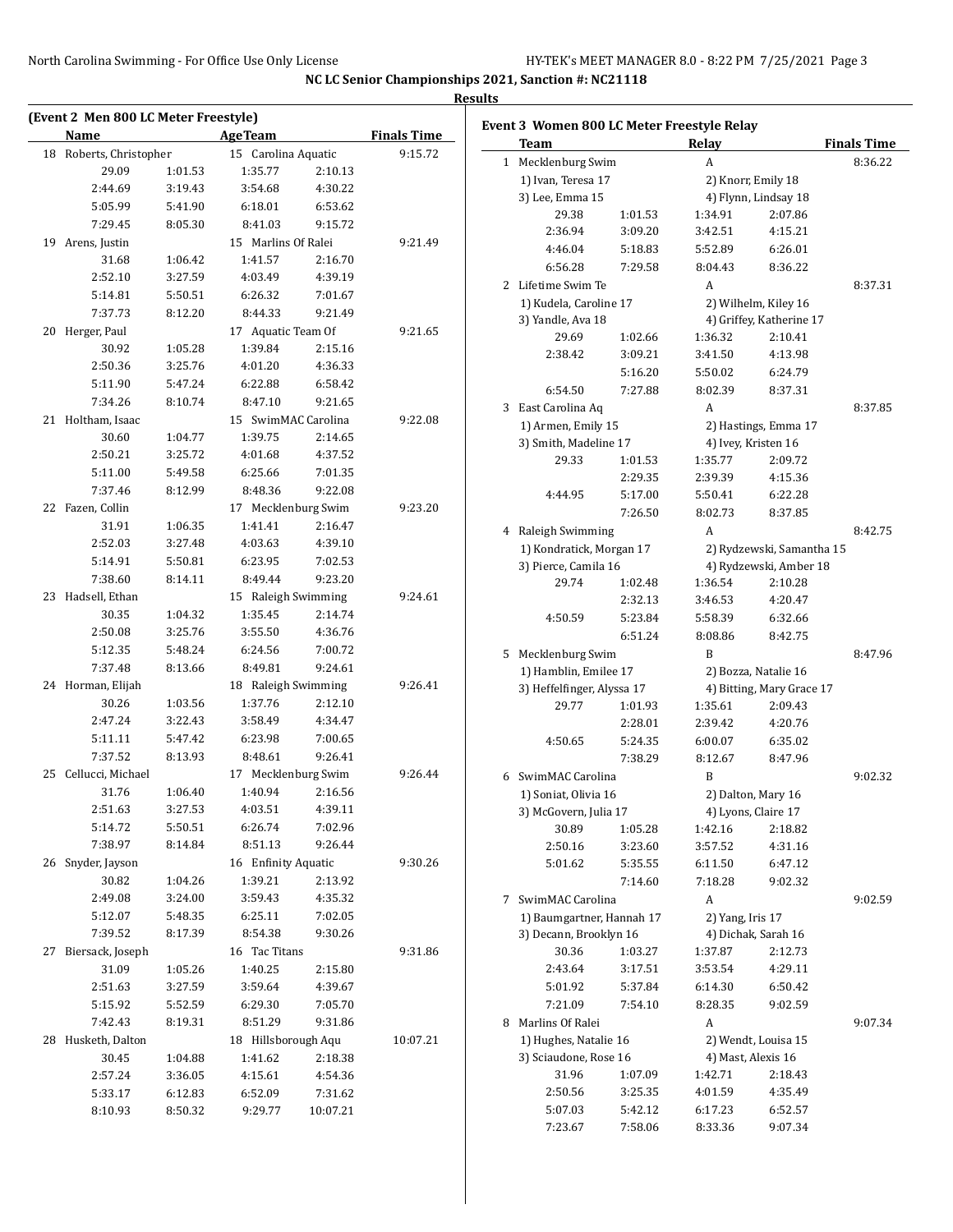L

**NC LC Senior Championships 2021, Sanction #: NC21118**

#### **Results**

|    | (Event 3 Women 800 LC Meter Freestyle Relay)    |         |                        |                        |                    |  |  |  |  |  |
|----|-------------------------------------------------|---------|------------------------|------------------------|--------------------|--|--|--|--|--|
|    | Team                                            |         | Relay                  |                        | <b>Finals Time</b> |  |  |  |  |  |
| 9  | Raleigh Swimming                                |         | B                      |                        | 9:16.72            |  |  |  |  |  |
|    | 1) Kenney, Carolynn 16<br>3) Banks, Madeline 17 |         | 2) Groce, April 17     |                        |                    |  |  |  |  |  |
|    |                                                 |         | 4) McRae, Katherine 17 |                        |                    |  |  |  |  |  |
|    | 30.53                                           | 1:04.16 | 1:39.48                | 2:14.99                |                    |  |  |  |  |  |
|    | 2:46.38                                         | 3:21.51 | 3:58.00                | 4:33.27                |                    |  |  |  |  |  |
|    | 5:04.13                                         | 5:38.63 | 6:15.61                | 6:52.79                |                    |  |  |  |  |  |
|    |                                                 | 7:17.30 | 7:24.23                | 9:16.72                |                    |  |  |  |  |  |
| 10 | Marlins Of Ralei                                |         | B                      |                        | 9:18.80            |  |  |  |  |  |
|    | 1) Ssengonzi, Rachel 16                         |         |                        | 2) Boulware, Olivia 16 |                    |  |  |  |  |  |
|    | 3) Inscore, Janie 18                            |         |                        | 4) Webb, Margaret 15   |                    |  |  |  |  |  |
|    | 31.91                                           | 1:06.27 | 1:42.59                | 2:18.49                |                    |  |  |  |  |  |
|    | 2:50.74                                         | 3:25.76 | 4:02.28                | 4:38.50                |                    |  |  |  |  |  |
|    | 5:11.36                                         | 5:47.47 | 6:24.76                | 7:01.12                |                    |  |  |  |  |  |
|    | 7:31.99                                         | 8:07.40 | 8:44.35                | 9:18.80                |                    |  |  |  |  |  |
| 11 | Aquatic Team Of                                 |         | A                      |                        | 9:18.98            |  |  |  |  |  |
|    | 1) Repella, Allison 15                          |         |                        | 2) Haviland, Laura 15  |                    |  |  |  |  |  |
|    | 3) Hanson, Genevieve 17                         |         | 4) Virkler, Sarah 15   |                        |                    |  |  |  |  |  |
|    | 31.46                                           | 1:05.39 | 1:40.79                | 2:17.45                |                    |  |  |  |  |  |
|    | 2:49.74                                         | 3:24.12 | 3:59.61                | 4:34.01                |                    |  |  |  |  |  |
|    | 5:06.09                                         | 5:42.48 | 6:20.80                | 6:58.83                |                    |  |  |  |  |  |
|    | 7:31.19                                         | 8:07.16 | 8:44.00                | 9:18.98                |                    |  |  |  |  |  |

## **Event 4 Men 800 LC Meter Freestyle Relay**

|                | Team                      |         | Relay             |                         | <b>Finals Time</b> |  |  |  |
|----------------|---------------------------|---------|-------------------|-------------------------|--------------------|--|--|--|
| $\mathbf{1}$   | Mecklenburg Swim          |         | A                 |                         | 7:50.80            |  |  |  |
|                | 1) Hohnbaum, Graham 17    |         |                   | 2) McKinney, Ian 16     |                    |  |  |  |
|                | 3) Boone, Garrett 18      |         |                   | 4) Spinner, Wiley 15    |                    |  |  |  |
|                | 27.01                     | 56.17   | 1:26.60           | 1:57.47                 |                    |  |  |  |
|                | 2:24.91                   | 2:54.22 | 3:24.46           | 3:54.95                 |                    |  |  |  |
|                | 4:22.27                   | 4:52.05 | 5:22.59           | 5:52.46                 |                    |  |  |  |
|                | 6:19.01                   | 6:48.55 | 7:19.98           | 7:50.80                 |                    |  |  |  |
| $\overline{2}$ | Greensboro Commu          |         | A                 |                         | 7:58.35            |  |  |  |
|                | 1) Tars, Robert 17        |         |                   | 2) Edwards, Jonathan 15 |                    |  |  |  |
|                | 3) Harris, Dax 17         |         |                   | 4) Womble, Ethan 18     |                    |  |  |  |
|                | 26.73                     | 56.23   | 1:27.49           | 1:58.80                 |                    |  |  |  |
|                | 2:26.95                   | 2:57.62 | 3:29.93           | 4:02.16                 |                    |  |  |  |
|                | 4:28.35                   | 4:57.50 | 5:27.82           | 5:57.58                 |                    |  |  |  |
|                | 6:24.60                   | 6:55.24 | 7:26.99           | 7:58.35                 |                    |  |  |  |
| 3              | Mecklenburg Swim          |         | B                 |                         | 8:04.70            |  |  |  |
|                | 1) McCreery, Coleman 18   |         | 2) Dean, Kenan 18 |                         |                    |  |  |  |
|                | 3) Powell, Nathan 18      |         |                   | 4) Carpenter, Hayden 18 |                    |  |  |  |
|                | 27.57                     | 56.82   | 1:27.92           | 2:00.67                 |                    |  |  |  |
|                | 2:27.16                   | 2:56.93 | 3:28.60           | 4:00.15                 |                    |  |  |  |
|                | 4:28.27                   | 4:59.14 | 5:31.26           | 6:03.16                 |                    |  |  |  |
|                | 6:30.54                   | 7:00.79 | 7:32.83           | 8:04.70                 |                    |  |  |  |
| 4              | Raleigh Swimming          |         | A                 |                         | 8:11.40            |  |  |  |
|                | 1) Anderson, Tate 17      |         | 2) Wall, Josh 19  |                         |                    |  |  |  |
|                | 3) Schoenagel, Matthew 15 |         |                   | 4) Bock, Michael 17     |                    |  |  |  |
|                | 27.04                     | 57.20   | 1:28.89           | 2:01.39                 |                    |  |  |  |
|                | 2:29.08                   |         | 3:31.16           | 4:03.64                 |                    |  |  |  |
|                | 4:29.97                   | 5:01.43 | 5:35.23           | 6:09.20                 |                    |  |  |  |
|                |                           | 7:05.37 | 7:37.89           | 8:11.40                 |                    |  |  |  |

| ,  |                          |         |                                |                           |         |
|----|--------------------------|---------|--------------------------------|---------------------------|---------|
| 5  | Marlins Of Ralei         |         | A                              |                           | 8:22.16 |
|    | 1) Arens, Justin 15      |         |                                | 2) Doherty, Torin 16      |         |
|    | 3) Lee, Christian 17     |         |                                | 4) Purcell, Reiley 15     |         |
|    | 29.71                    | 1:02.98 | 1:35.93                        | 2:08.70                   |         |
|    | 2:37.36                  | 3:08.47 | 3:41.57                        | 4:13.07                   |         |
|    | 4:41.48                  | 5:12.35 | 5:44.53                        | 6:16.11                   |         |
|    | 6:45.09                  | 7:16.87 | 7:49.68                        | 8:22.16                   |         |
| 6  | YMCA of Western          |         | А                              |                           | 8:24.44 |
|    | 1) Grier, Andrew 21      |         |                                | 2) Jarrett, Samuel 17     |         |
|    | 3) Aleman, Liam 15       |         |                                | 4) Kolomiyets, Israel 19  |         |
|    | 27.86                    | 57.72   | 1:28.92                        | 2:01.46                   |         |
|    | 2:28.72                  | 2:59.94 | 3:33.23                        | 4:06.50                   |         |
|    | 4:35.90                  | 5:09.91 | 5:43.37                        | 6:16.22                   |         |
|    | 6:44.12                  | 7:16.59 | 7:50.98                        | 8:24.44                   |         |
| 7  | SwimMAC Carolina         |         | B                              |                           | 8:28.39 |
|    | 1) Graf, Matthew 17      |         |                                | 2) McCarter, Gavin 16     |         |
|    | 3) Fagan, Milo 15        |         |                                | 4) Glassner, George 15    |         |
|    | 28.77                    | 1:00.60 | 1:34.57                        | 2:09.93                   |         |
|    | 2:37.55                  | 3:09.43 | 3:43.06                        | 4:14.83                   |         |
|    | 4:44.73                  | 5:16.75 | 5:50.99                        | 6:23.84                   |         |
|    | 6:51.53                  | 7:22.38 | 7:55.63                        | 8:28.39                   |         |
| 8  | Marlins Of Ralei         |         | B                              |                           | 8:29.07 |
|    | 1) Duke, Brian 17        |         |                                |                           |         |
|    | 3) Ragsdale, Owen 17     |         | 2) Bachmann, Cole 16           |                           |         |
|    | 29.25                    | 1:00.94 | 4) Penny, Saylor 15<br>1:33.85 | 2:06.20                   |         |
|    | 2:36.00                  | 3:08.48 | 3:42.05                        | 4:14.83                   |         |
|    |                          |         |                                |                           |         |
|    | 4:43.66                  | 5:15.13 | 5:47.80                        | 6:21.29                   |         |
|    | 6:49.92                  | 7:22.73 | 7:56.82                        | 8:29.07                   |         |
| 9  | Aquatic Team Of          |         | A                              |                           | 8:29.41 |
|    | 1) Campolmi, Caden 16    |         |                                | 2) Piscitelli, Gabriel 15 |         |
|    | 3) Nelson, Zachary 17    |         |                                | 4) Spicer, Zachary 15     |         |
|    | 28.74                    | 1:00.67 | 1:34.23                        | 2:07.53                   |         |
|    | 2:37.18                  | 3:10.18 | 3:43.85                        | 4:15.19                   |         |
|    | 4:44.63                  | 5:17.02 | 5:49.88                        | 6:21.09                   |         |
|    | 6:50.07                  | 7:22.73 | 7:57.08                        | 8:29.41                   |         |
| 10 | Raleigh Swimming         |         | B                              |                           | 8:37.25 |
|    | 1) Kempf, Mason 15       |         | 2) Lynch, Ryan 18              |                           |         |
|    | 3) Horman, Elijah 18     |         |                                | 4) Hadsell, Ethan 15      |         |
|    | 29.37                    | 1:01.46 | 1:35.10                        | 2:09.07                   |         |
|    | 2:37.37                  | 3:09.38 | 3:42.82                        | 4:15.51                   |         |
|    | 4:43.56                  | 5:15.85 | 5:50.47                        | 6:25.81                   |         |
|    | 6:54.64                  | 7:27.82 | 8:02.88                        | 8:37.25                   |         |
| 11 | Greensboro Commu         |         | B                              |                           | 8:56.34 |
|    | 1) Seeber, Andrew 16     |         | 2) Brooks, Jason 16            |                           |         |
|    | 3) Cridlebaugh, Rowan 15 |         | 4) Rock, Noah 16               |                           |         |
|    | 26.47                    |         | 44.51                          | 1:00.36                   |         |
|    | 1:04.29                  |         | 1:23.23                        | 4:14.85                   |         |
|    | 4:46.21                  | 5:22.44 | 6:00.51                        | 6:37.99                   |         |
|    | 7:08.22                  | 7:44.50 | 8:20.80                        | 8:56.34                   |         |
|    | SwimMAC Carolina         |         | A                              |                           | DQ      |
|    | 1) Klein, Frederick 15   |         |                                | 2) Zhang, Christopher 15  |         |
|    | 3) Lindsay, Robert 15    |         |                                | 4) Cook, Alexander 16     |         |
|    | 28.56                    | 1:00.56 | 1:33.63                        | 2:06.34                   |         |
|    | 2:34.68                  | 3:06.70 | 3:39.65                        | 4:12.43                   |         |
|    | 4:41.14                  | 5:12.72 | 5:45.48                        | 6:17.18                   |         |
|    | 6:45.09                  | 7:17.10 | 7:51.02                        | DQ                        |         |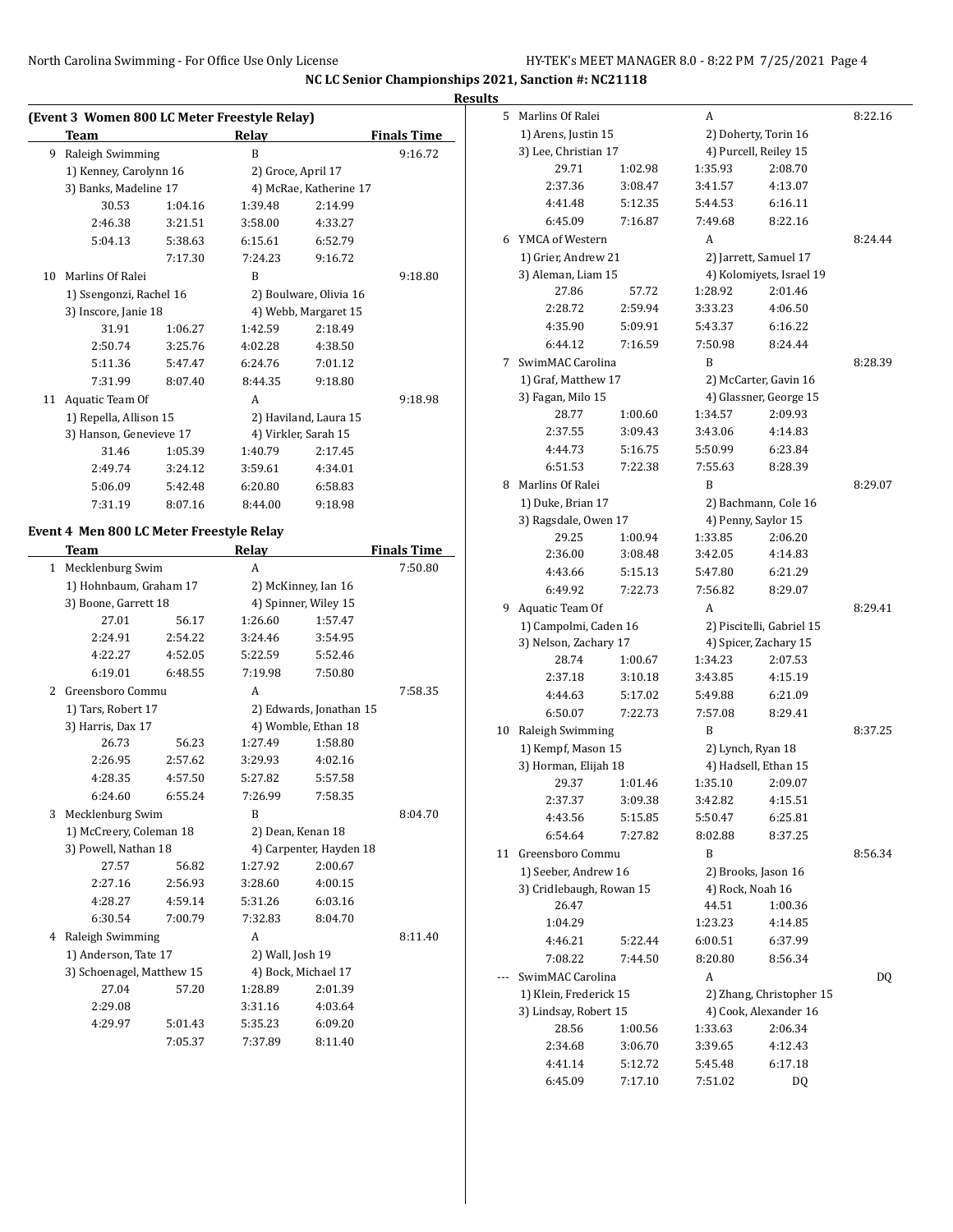**NC LC Senior Championships 2021, Sanction #: NC21118 Results**

| <b>Event 5 Women 200 LC Meter Freestyle</b><br>Event 5 Women 200 LC Meter Freestyle |                               |                 |                     |                    |  |                                  |         |                     |         |
|-------------------------------------------------------------------------------------|-------------------------------|-----------------|---------------------|--------------------|--|----------------------------------|---------|---------------------|---------|
|                                                                                     | Name                          | <b>Age Team</b> |                     | <b>Finals Time</b> |  | Name                             | AgeTeam |                     |         |
| A - Final                                                                           |                               |                 |                     |                    |  | <b>Preliminaries</b>             |         |                     |         |
|                                                                                     | 1 Hastings, Emma              |                 | 17 East Carolina Aq | 2:05.72            |  | 1 Hastings, Emma                 |         | 17 East Carolina Aq | 2:06.06 |
|                                                                                     | 29.98<br>1:01.75              | 1:34.07         | 2:05.72             |                    |  | 29.82                            | 1:01.40 | 1:34.10<br>2:06.06  |         |
|                                                                                     | 2 Smith, Madeline             |                 | 17 East Carolina Aq | 2:07.79            |  | 2 Knorr, Emily                   |         | 18 Mecklenburg Swim | 2:07.63 |
|                                                                                     | 29.83<br>1:02.25              | 1:35.88         | 2:07.79             |                    |  | 29.88                            | 1:01.85 | 1:34.82<br>2:07.63  |         |
|                                                                                     | 3 Knorr, Emily                |                 | 18 Mecklenburg Swim | 2:07.80            |  | 3 Ivan, Teresa                   |         | 17 Mecklenburg Swim | 2:07.96 |
|                                                                                     | 1:02.24<br>30.07              | 1:35.22         | 2:07.80             |                    |  | 29.39                            | 1:01.17 | 1:34.55<br>2:07.96  |         |
|                                                                                     | 4 Ivan, Teresa                |                 | 17 Mecklenburg Swim | 2:08.48            |  | 4 Smith, Madeline                |         | 17 East Carolina Aq | 2:08.49 |
|                                                                                     | 30.07<br>1:02.19              | 1:35.10         | 2:08.48             |                    |  | 30.26                            | 1:03.03 | 1:36.84<br>2:08.49  |         |
|                                                                                     | 5 Rydzewski, Amber            |                 | 18 Raleigh Swimming | 2:09.30            |  | 5 Cornell, Caitlyn               |         | 16 Lifetime Swim Te | 2:09.88 |
|                                                                                     | 30.43<br>1:02.86              | 1:36.05         | 2:09.30             |                    |  | 31.00                            | 1:03.22 | 1:36.81<br>2:09.88  |         |
|                                                                                     | 6 Dichak, Victoria            | 19 Una Ltnc     |                     | 2:09.37            |  | 6 Rydzewski, Amber               |         | 18 Raleigh Swimming | 2:10.05 |
|                                                                                     | 29.92<br>1:02.02              | 1:35.49         | 2:09.37             |                    |  | 30.52                            | 1:03.01 | 1:36.69<br>2:10.05  |         |
|                                                                                     | 7 Bozza, Natalie              |                 | 16 Mecklenburg Swim | 2:10.32            |  | 7 Dichak, Victoria               |         | 19 Una Ltnc         | 2:10.38 |
|                                                                                     | 30.76<br>1:03.32              | 1:37.13         | 2:10.32             |                    |  | 29.98                            | 1:01.68 | 1:35.33<br>2:10.38  |         |
|                                                                                     | 8 Cornell, Caitlyn            |                 | 16 Lifetime Swim Te | 2:12.29            |  | 8 Bozza, Natalie                 |         | 16 Mecklenburg Swim | 2:11.55 |
|                                                                                     | 30.43<br>1:02.91              | 1:36.94         | 2:12.29             |                    |  | 28.09                            | 1:03.47 | 1:37.61<br>2:11.55  |         |
| <b>B</b> - Final                                                                    |                               |                 |                     |                    |  | 9 Kilpatrick, Ava                |         | 17 YMCA of Western  | 2:11.62 |
|                                                                                     | 9 Armen, Emily                |                 | 15 East Carolina Aq | 2:10.14            |  | 29.75                            | 1:03.06 | 1:37.76<br>2:11.62  |         |
|                                                                                     | 29.51<br>1:02.07              | 1:36.37         | 2:10.14             |                    |  | 10 Lee, Emma                     |         | 15 Mecklenburg Swim | 2:11.86 |
|                                                                                     | 10 Gonsalves, Ashleigh        |                 | 16 Mecklenburg Swim | 2:10.94            |  | 31.40                            | 1:04.36 | 1:38.34<br>2:11.86  |         |
|                                                                                     | 1:02.94<br>30.21              | 1:36.83         | 2:10.94             |                    |  | 11 Kondratick, Morgan            |         | 17 Raleigh Swimming | 2:11.91 |
|                                                                                     | 11 Dalton, Mary               |                 | 16 SwimMAC Carolina | 2:11.03            |  | 29.83                            | 1:03.20 | 1:37.69<br>2:11.91  |         |
|                                                                                     | 1:03.25<br>30.50              | 1:36.89         | 2:11.03             |                    |  | 12 Armen, Emily                  |         | 15 East Carolina Aq | 2:11.98 |
|                                                                                     | 12 Dichak, Sarah              |                 | 16 SwimMAC Carolina | 2:11.70            |  | 29.72                            | 1:02.23 | 1:36.87<br>2:11.98  |         |
|                                                                                     | 30.67<br>1:03.40              | 1:37.57         | 2:11.70             |                    |  | 13 Dalton, Mary                  |         | 16 SwimMAC Carolina | 2:12.46 |
|                                                                                     | 13 Kondratick, Morgan         |                 | 17 Raleigh Swimming | 2:11.73            |  | 31.25                            | 1:04.37 | 1:38.42<br>2:12.46  |         |
|                                                                                     | 30.43<br>1:03.51              | 1:37.87         | 2:11.73             |                    |  | 14 Gonsalves, Ashleigh           |         | 16 Mecklenburg Swim | 2:12.86 |
|                                                                                     | 14 Kilpatrick, Ava            |                 | 17 YMCA of Western  | 2:11.80            |  | 31.52                            | 1:04.95 | 1:39.42<br>2:12.86  |         |
|                                                                                     | 29.74<br>1:03.17              | 1:38.20         | 2:11.80             |                    |  | 15 Sikes, Katherine              |         | 15 Hillsborough Aqu | 2:13.20 |
|                                                                                     | 15 Lee, Emma                  |                 | 15 Mecklenburg Swim | 2:11.81            |  | 29.92                            | 1:03.67 | 1:38.36<br>2:13.20  |         |
|                                                                                     | 1:03.27<br>30.54              | 1:37.66         | 2:11.81             |                    |  | 16 Dichak, Sarah                 |         | 16 SwimMAC Carolina | 2:13.30 |
|                                                                                     | 16 Sikes, Katherine           |                 | 15 Hillsborough Aqu | 2:14.53            |  | 31.69                            | 1:05.01 | 1:39.24<br>2:13.30  |         |
|                                                                                     | 30.60<br>1:03.86              | 1:38.73         | 2:14.53             |                    |  | 17 Kim, Catherine                |         | 15 Enfinity Aquatic | 2:13.66 |
| C - Final                                                                           |                               |                 |                     |                    |  | 30.63                            | 1:04.57 | 1:39.21<br>2:13.66  |         |
|                                                                                     | 17 Griffey, Katherine         |                 | 17 Lifetime Swim Te | 2:11.31            |  | 18 Bitting, Mary Grace           |         | 17 Mecklenburg Swim | 2:13.67 |
|                                                                                     | 30.40<br>1:03.36              | 1:37.35         | 2:11.31             |                    |  | 30.53                            | 1:03.88 | 1:38.81<br>2:13.67  |         |
|                                                                                     | 18 Lang, Katherine            |                 | 17 Mecklenburg Swim | 2:12.06            |  | 19 Lang, Katherine               |         | 17 Mecklenburg Swim | 2:13.72 |
|                                                                                     | 31.04<br>1:04.13              | 1:38.06         | 2:12.06             |                    |  | 31.39                            | 1:05.07 | 1:40.06<br>2:13.72  |         |
|                                                                                     | 19 Bitting, Mary Grace        |                 | 17 Mecklenburg Swim | 2:12.88            |  | 20 Griffey, Katherine            |         | 17 Lifetime Swim Te | 2:13.81 |
|                                                                                     | 30.62<br>1:04.67              | 1:39.07         | 2:12.88             |                    |  |                                  |         |                     |         |
|                                                                                     | 20 Heffelfinger, Alyssa       |                 | 17 Mecklenburg Swim | 2:13.76            |  | 30.40<br>21 Heffelfinger, Alyssa | 1:03.79 | 1:39.07<br>2:13.81  |         |
|                                                                                     | 31.14<br>1:04.58              | 1:39.28         | 2:13.76             |                    |  | 30.67                            |         | 17 Mecklenburg Swim | 2:14.37 |
|                                                                                     | 21 Halligan, Anna             | 15 Una Msa      |                     | 2:13.95            |  |                                  | 1:04.70 | 1:39.95<br>2:14.37  |         |
|                                                                                     | 30.91                         | 1:39.47         | 2:13.95             |                    |  | 22 Halligan, Anna                |         | 15 Una Msa          | 2:14.65 |
|                                                                                     | 1:04.65<br>22 Simmons, Taylor |                 | 18 Mecklenburg Swim | 2:15.53            |  | 30.66                            | 1:04.45 | 1:39.58<br>2:14.65  |         |
|                                                                                     |                               |                 |                     |                    |  | 23 Simmons, Taylor               |         | 18 Mecklenburg Swim | 2:14.71 |
|                                                                                     | 31.32<br>1:05.84              | 1:41.25         | 2:15.53             |                    |  | 31.01                            | 1:05.38 | 1:40.25<br>2:14.71  |         |
|                                                                                     | 23 Kim, Catherine             |                 | 15 Enfinity Aquatic | 2:15.80            |  | 24 McGovern, Julia               |         | 17 SwimMAC Carolina | 2:14.81 |
|                                                                                     | 30.65<br>1:04.55              | 1:39.98         | 2:15.80             |                    |  | 31.01                            | 1:04.91 | 1:40.16<br>2:14.81  |         |
|                                                                                     | 24 McGovern, Julia            |                 | 17 SwimMAC Carolina | 2:17.03            |  | 25 Baumgartner, Hannah           |         | 17 SwimMAC Carolina | 2:14.84 |
|                                                                                     | 30.85<br>1:05.51              | 1:41.22         | 2:17.03             |                    |  | 31.26                            | 1:04.92 | 1:40.06<br>2:14.84  |         |
|                                                                                     |                               |                 |                     |                    |  | 26 Daly, Rachel                  |         | 19 Mecklenburg Swim | 2:14.86 |
|                                                                                     |                               |                 |                     |                    |  | 31.05                            | 1:04.63 | 1:39.96<br>2:14.86  |         |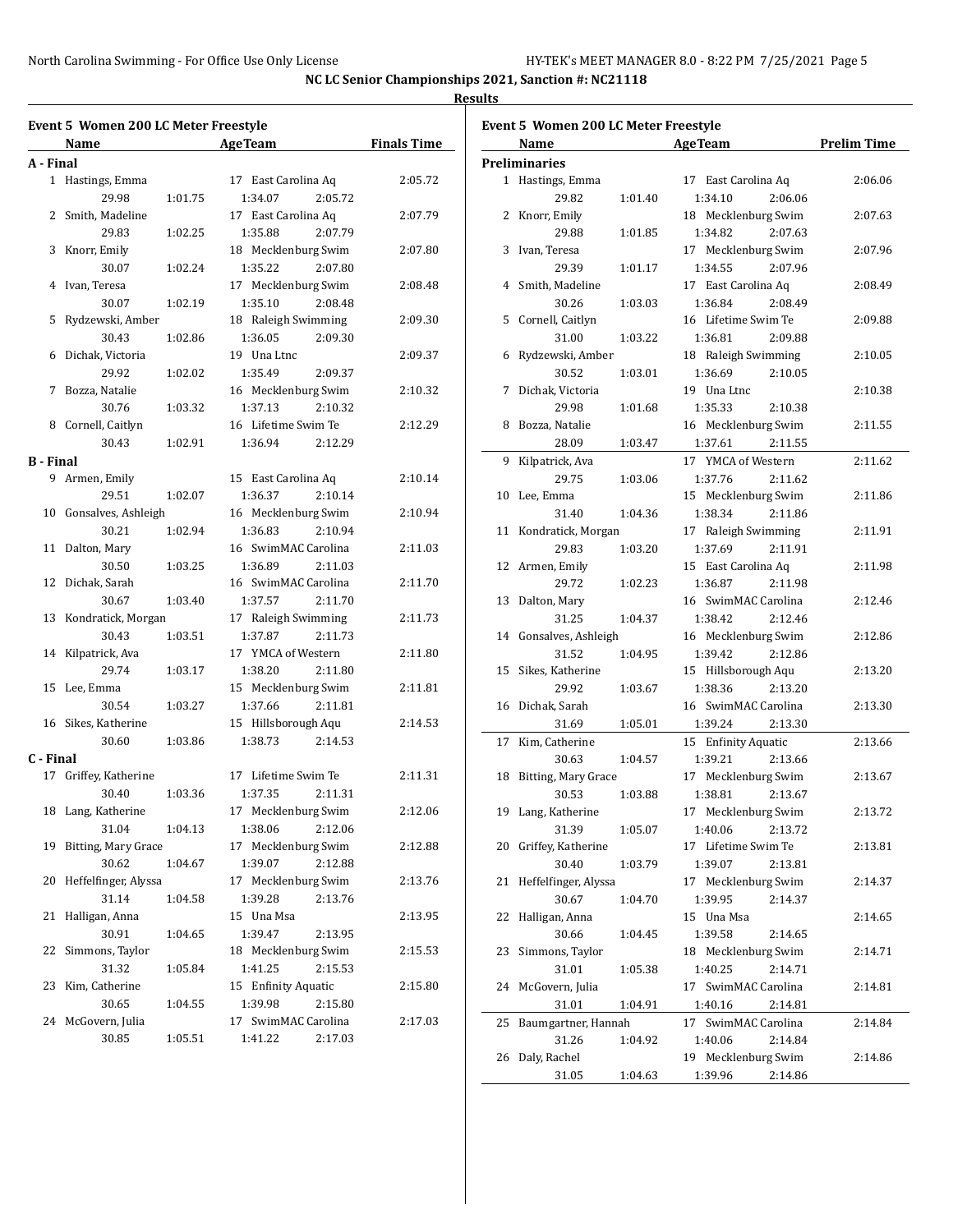|                        |         |                                                       |             | <b>Results</b> |                      |         |                     |         |
|------------------------|---------|-------------------------------------------------------|-------------|----------------|----------------------|---------|---------------------|---------|
|                        |         | Preliminaries  (Event 5 Women 200 LC Meter Freestyle) |             |                | 55 Tonsil, Kyra      |         | 17 SwimMAC Carolina | 2:18.27 |
| Name                   |         | <b>AgeTeam</b>                                        | Prelim Time |                | 31.29                | 1:05.01 | 1:41.29<br>2:18.27  |         |
| 27 McDevitt, Elizabeth |         | 17 Alamance County                                    | 2:15.07     |                | 56 Austin, Elise     |         | 15 Mecklenburg Swim | 2:18.31 |
| 30.54                  | 1:04.22 | 1:39.85<br>2:15.07                                    |             |                | 32.23                | 1:06.63 | 1:42.38<br>2:18.31  |         |
| 28 Patrick, Mckenna    |         | 15 Mecklenburg Swim                                   | 2:15.08     |                | 57 Repella, Allison  |         | 15 Aquatic Team Of  | 2:18.42 |
| 30.84                  | 1:04.56 | 1:39.44<br>2:15.08                                    |             |                | 31.24                | 1:05.04 | 1:41.31<br>2:18.42  |         |
| 29 Hunt, Ellen         |         | 15 Greensboro Commu                                   | 2:15.18     |                | 58 Yang, Iris        |         | 17 SwimMAC Carolina | 2:18.44 |
| 37.89                  |         | 1:39.51<br>2:15.18                                    |             |                | 32.06                | 1:06.84 | 1:42.38<br>2:18.44  |         |
| 30 Kudela, Katie       |         | 16 Lifetime Swim Te                                   | 2:15.34     |                | 59 Renshaw, Colleen  |         | 19 Harnett County A | 2:18.48 |
| 30.90                  | 1:05.12 | 1:40.25<br>2:15.34                                    |             |                | 30.51                | 1:04.60 | 1:41.15<br>2:18.48  |         |
| 31 Wendt, Louisa       |         | 15 Marlins Of Ralei                                   | 2:15.47     |                | 60 Davis, Jessica    |         | 20 Enfinity Aquatic | 2:18.53 |
| 32.45                  | 1:06.03 | 1:41.40<br>2:15.47                                    |             |                | 31.55                | 1:06.60 | 1:42.41<br>2:18.53  |         |
|                        |         |                                                       |             |                | 61 Chamblee, Jade    |         | 16 SwimMAC Carolina | 2:18.58 |
| 32 Echols, Caroline    |         | 16 Enfinity Aquatic                                   | 2:15.50     |                | 31.52                | 1:06.68 | 1:43.33<br>2:18.58  |         |
| 30.65                  | 1:04.46 | 1:39.98<br>2:15.50                                    |             |                | 62 Miller, Samantha  |         | 15 Marlins Of Ralei | 2:18.69 |
| 33 Sherrill, Raegan    |         | 15 Mecklenburg Swim                                   | 2:15.74     |                | 32.17                | 1:07.46 | 1:43.10             |         |
| 31.93                  | 1:06.90 | 1:41.39<br>2:15.74                                    |             |                |                      |         | 2:18.69             |         |
| 34 Haviland, Laura     |         | 15 Aquatic Team Of                                    | 2:15.78     |                | 63 Hughes, Natalie   |         | 16 Marlins Of Ralei | 2:18.84 |
| 32.30                  | 1:06.89 | 1:41.66<br>2:15.78                                    |             |                | 32.55                | 1:07.19 | 1:42.92<br>2:18.84  |         |
| 35 Hull, Aubrey        |         | 15 Mecklenburg Swim                                   | 2:15.82     |                | 64 Oettinger, Claire |         | 15 Mecklenburg Swim | 2:19.33 |
| 31.03                  | 1:04.06 | 1:39.54<br>2:15.82                                    |             |                | 32.47                | 1:07.59 | 1:43.37<br>2:19.33  |         |
| 36 Wilson, Grace       |         | 16 Sailfish Aquatic                                   | 2:15.83     |                | 65 Bowen, Madison    |         | 14 East Carolina Aq | 2:19.72 |
| 32.43                  | 1:06.20 | 1:41.52<br>2:15.83                                    |             |                | 32.21                | 1:07.72 | 1:44.31<br>2:19.72  |         |
| 37 Simpson, Leah       |         | 17 Carolina Aquatic                                   | 2:15.96     |                | 66 Hunt, Laura       |         | 15 Greensboro Commu | 2:19.91 |
| 30.92                  | 1:04.15 | 1:39.38<br>2:15.96                                    |             |                | 31.69                | 1:07.53 | 1:44.35<br>2:19.91  |         |
| 38 Kenney, Carolynn    |         | 16 Raleigh Swimming                                   | 2:16.00     |                | 67 Shanahan, Mary    |         | 15 Hillsborough Aqu | 2:19.92 |
| 30.65                  | 1:04.03 | 1:39.64<br>2:16.00                                    |             |                | 32.29                | 1:07.67 | 1:44.17<br>2:19.92  |         |
| 39 McKeown, Reagan     |         | 17 Mecklenburg Swim                                   | 2:16.21     |                | 68 Osborne, Hadley   |         | 15 Greensboro Commu | 2:20.01 |
| 31.19                  | 1:05.07 | 1:40.46<br>2:16.21                                    |             |                | 30.72                | 1:05.05 | 1:42.02<br>2:20.01  |         |
| 40 Floyd, Charley      |         | 15 SwimMAC Carolina                                   | 2:16.50     |                | 69 Bruno, Hannah     |         | 21 YMCA of Western  | 2:20.06 |
| 30.72                  | 1:04.14 | 1:39.60<br>2:16.50                                    |             |                | 31.19                | 1:06.57 | 1:43.79<br>2:20.06  |         |
| 41 Lyons, Claire       |         | 17 SwimMAC Carolina                                   | 2:16.56     |                | 70 Eckert, Charlotte |         | 15 SwimMAC Carolina | 2:20.32 |
| 31.21                  | 1:05.23 | 1:40.54<br>2:16.56                                    |             |                | 32.24                | 1:07.37 | 1:44.55<br>2:20.32  |         |
| 42 Virkler, Sarah      |         | 15 Aquatic Team Of                                    | 2:16.61     |                | 71 Canipe, Libby     |         | 15 Sharks Aquatic C | 2:20.44 |
| 31.89                  | 1:05.79 | 1:41.66<br>2:16.61                                    |             |                | 33.06                | 1:08.47 | 1:45.06<br>2:20.44  |         |
| 43 Jenkins, Grace      |         | 15 Mars Hill Aquati                                   | 2:16.66     |                | 72 Condo, Emma       |         | 15 SwimMAC Carolina | 2:21.24 |
| 31.67                  | 1:06.77 | 1:42.47<br>2:16.66                                    |             |                | 31.67                | 1:07.25 | 1:44.42<br>2:21.24  |         |
| 44 White, Riley        |         | 15 Hillsborough Aqu                                   | 2:16.69     |                | 73 Wilson, Kendall   |         | 14 Team Charlotte S | 2:21.34 |
| 31.11                  | 1:05.31 | 1:41.25                                               |             |                | 31.70                | 1:06.96 | 1:44.40<br>2:21.34  |         |
|                        |         | 2:16.69                                               |             |                | 74 Joy, Madison      |         | 15 Waves Of Wilming | 2:21.36 |
| 45 Bush, Meredith      |         | 16 Mecklenburg Swim                                   | 2:16.70     |                | 31.78                | 1:07.76 | 1:45.19<br>2:21.36  |         |
| 31.39                  | 1:05.86 | 1:42.01<br>2:16.70                                    |             |                | 75 Bunting, Meredith |         | 19 YMCA of Western  | 2:21.99 |
| 46 Ivey, Kristen       |         | 16 East Carolina Aq                                   | 2:16.80     |                |                      |         | 2:21.99             |         |
| 31.21                  | 1:05.37 | 1:41.43<br>2:16.80                                    |             |                | 32.28                | 1:07.55 | 1:44.58             |         |
| 47 Johnson, Kendra     |         | 16 Lifetime Swim Te                                   | 2:16.98     |                | 76 Hanson, Genevieve |         | 17 Aquatic Team Of  | 2:22.58 |
| 30.72                  | 1:04.29 | 1:40.24<br>2:16.98                                    |             |                | 31.84                | 1:07.48 | 1:45.44<br>2:22.58  |         |
| 48 Fleury, Sarah       |         | 17 Lifetime Swim Te                                   | 2:17.14     |                | 77 Kline, Sophia     |         | 16 Marlins Of Ralei | 2:22.77 |
| 30.74                  | 1:04.24 | 1:40.16<br>2:17.14                                    |             |                | 33.34                | 1:08.58 | 1:45.12<br>2:22.77  |         |
| 49 Johnson, Claire     |         | 15 SwimMAC Carolina                                   | 2:17.17     |                | 78 Jaynes, Elizabeth |         | 17 Marlins Of Ralei | 2:23.83 |
| 32.08                  | 1:06.41 | 1:42.21<br>2:17.17                                    |             |                | 32.94                | 1:09.54 | 1:47.05<br>2:23.83  |         |
| 50 Hollmeyer, Abigail  |         | 15 Mecklenburg Swim                                   | 2:17.19     |                | 79 Berge, Isabel     |         | 16 Carolina Aquatic | 2:24.39 |
| 32.22                  | 1:07.37 | 1:42.59<br>2:17.19                                    |             |                | 31.98                | 1:07.92 | 1:46.01<br>2:24.39  |         |
| 51 Edwards, Sarah      |         | 16 Mars Hill Aquati                                   | 2:17.23     |                | 80 Briggs, Miyako    |         | 17 Marlins Of Ralei | 2:25.40 |
| 31.50                  | 1:06.88 | 1:43.90<br>2:17.23                                    |             |                | 33.90                | 1:11.32 | 1:49.15<br>2:25.40  |         |
| 52 Banks, Madeline     |         | 17 Raleigh Swimming                                   | 2:17.25     |                | 81 Dunne, Lauren     |         | 22 YMCA of Western  | 2:25.79 |
| 32.06                  | 1:06.23 | 1:41.92<br>2:17.25                                    |             |                | 32.01                | 1:07.68 | 1:46.12<br>2:25.79  |         |
| 53 Frain, Gisella      |         | 17 SwimMAC Carolina                                   | 2:17.44     |                | 82 Vann, Kelly       |         | 18 Carolina Aquatic | 2:26.50 |
| 31.34                  | 1:05.61 | 1:41.83<br>2:17.44                                    |             |                | 31.88                | 1:08.07 | 1:47.13<br>2:26.50  |         |
| 54 Kerestes, Katarina  |         | 15 Mecklenburg Swim                                   | 2:18.26     |                | 83 Levesque, Heather |         | 16 Raleigh Swimming | 2:26.77 |
| 32.61                  | 1:07.99 | 1:43.70<br>2:18.26                                    |             |                | 31.90                | 1:09.24 | 1:48.37<br>2:26.77  |         |
|                        |         |                                                       |             |                |                      |         |                     |         |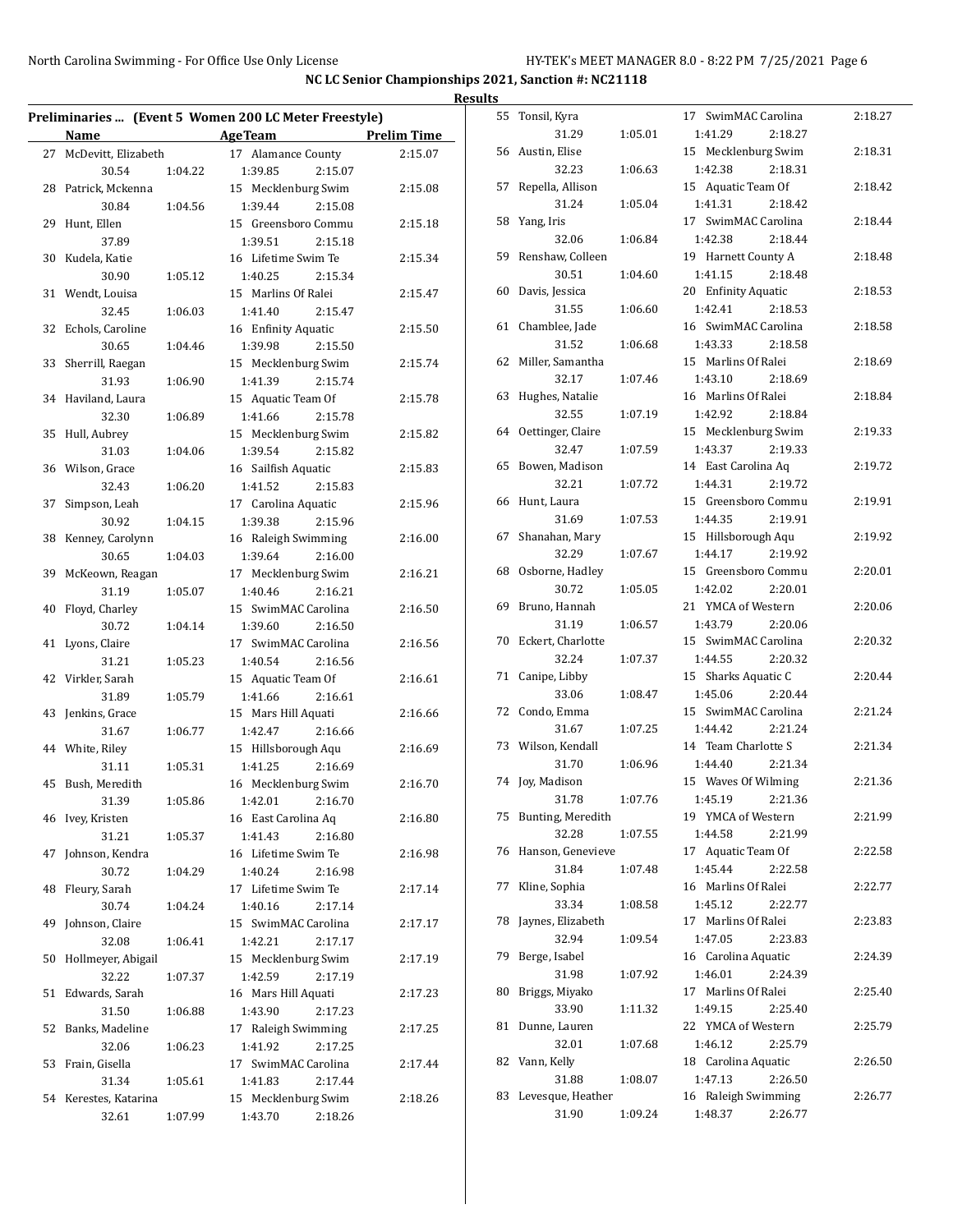|                  |                                    |         |                                                       |                    | <b>Results</b> |
|------------------|------------------------------------|---------|-------------------------------------------------------|--------------------|----------------|
|                  |                                    |         | Preliminaries  (Event 5 Women 200 LC Meter Freestyle) |                    | $22$ Du        |
|                  | Name                               |         | Age Team                                              | <b>Prelim Time</b> |                |
|                  | 84 Ray, Lauren                     |         | 14 Granite Falls Sw                                   | 2:29.16            | 23 Au          |
|                  | 33.57                              | 1:09.84 | 1:49.00<br>2:29.16                                    |                    |                |
|                  | 85 Ritter, Rachel                  |         | 18 Alamance County                                    | 2:32.47            | 24 We          |
|                  | 34.68                              | 1:12.80 | 1:53.32<br>2:32.47                                    |                    |                |
|                  | 86 Krampert, Ella                  |         | 15 Mecklenburg Swim                                   | 2:33.13            | Event 6        |
|                  | 34.00                              | 1:12.15 | 1:52.34<br>2:33.13                                    |                    | Nε             |
|                  | Event 6 Men 200 LC Meter Freestyle |         |                                                       |                    | Prelimir       |
|                  |                                    |         | <b>Age Team</b>                                       | <b>Finals Time</b> | 1 Ha           |
|                  | Name                               |         |                                                       |                    |                |
| A - Final        |                                    |         |                                                       |                    | 2 Sh           |
|                  | 1 Harris, Dax                      |         | 17 Greensboro Commu                                   | 1:55.77            |                |
|                  | 27.05<br>2 Hohnbaum, Graham        | 56.13   | 1:26.30<br>1:55.77<br>17 Mecklenburg Swim             | 1:55.79            | 3 Hc           |
|                  | 27.21                              |         | 1:55.79                                               |                    |                |
| 3                | McKinney, Ian                      | 56.62   | 1:26.32<br>16 Mecklenburg Swim                        | 1:56.46            | 4 Sp           |
|                  | 27.28                              | 56.25   | 1:26.20<br>1:56.46                                    |                    |                |
|                  | 4 Spinner, Wiley                   |         | 15 Mecklenburg Swim                                   | 1:56.80            | 5 M            |
|                  | 27.54                              | 57.23   | 1:27.26<br>1:56.80                                    |                    |                |
|                  | 5 Womble, Ethan                    |         | 18 Greensboro Commu                                   | 1:57.40            | 6 W            |
|                  | 26.94                              | 57.00   | 1:27.55<br>1:57.40                                    |                    |                |
|                  | 6 Shanahan, Matthew                |         | 18 Hillsborough Aqu                                   | 1:57.76            | 7 Ta           |
|                  | 27.42                              | 56.59   | 1:26.75<br>1:57.76                                    |                    |                |
|                  | 7 Carpenter, Hayden                |         | 18 Mecklenburg Swim                                   | 1:58.82            | 8 Ca           |
|                  | 27.42                              | 57.29   | 1:28.20<br>1:58.82                                    |                    |                |
|                  | 8 Tars, Robert                     |         | 17 Greensboro Commu                                   | 1:59.35            | *9 Bo          |
|                  | 26.80                              | 56.73   | 1:28.00<br>1:59.35                                    |                    |                |
| <b>B</b> - Final |                                    |         |                                                       |                    | *9 Kl          |
|                  | 9 Lunsik, Dylan                    |         | 16 Smoky Mountain A                                   | 2:01.50            |                |
|                  | 28.31                              | 59.36   | 1:30.80<br>2:01.50                                    |                    | 11 Wa          |
|                  | 10 Anderson, Tate                  |         | 17 Raleigh Swimming                                   | 2:01.61            |                |
|                  | 26.92                              | 57.02   | 1:29.16<br>2:01.61                                    |                    | 12 An          |
|                  | 11 Cloutier, Briggs                |         | 16 East Carolina Aq                                   | 2:01.91            |                |
|                  | 28.13                              | 1:00.08 | 1:31.51<br>2:01.91                                    |                    | 13 Clo         |
|                  | 12 Bock, Michael                   |         | 17 Raleigh Swimming                                   | 2:02.27            |                |
|                  | 27.63                              | 58.45   | 1:31.04<br>2:02.27                                    |                    | 14 Sh          |
|                  | 13 Klein, Frederick                |         | 15 SwimMAC Carolina                                   | 2:02.28            |                |
|                  | 27.60                              | 58.32   | 1:30.70<br>2:02.28                                    |                    | 15 Do          |
|                  | 14 Wall, Josh                      |         | 19 Raleigh Swimming                                   | 2:02.76            |                |
|                  | 28.04                              | 59.05   | 1:31.06<br>2:02.76                                    |                    | 16 Lu          |
|                  | 15 Peterson, Caleb                 |         | 15 Mecklenburg Swim                                   | 2:03.55            |                |
|                  | 28.78                              | 59.85   | 1:31.91<br>2:03.55                                    |                    | 17 Br          |
|                  | 16 Brashear, Michael               |         | 17 Aquatic Team Of                                    | 2:03.57            |                |
|                  | 28.18                              | 59.77   | 1:31.75<br>2:03.57                                    |                    | 18 Pe          |
| C - Final        |                                    |         |                                                       |                    |                |
|                  | 17 Edwards, Jonathan               |         | 15 Greensboro Commu                                   | 2:03.19            | 19 Ed          |
|                  | 28.87                              | 1:00.36 | 1:32.40<br>2:03.19                                    |                    |                |
|                  | 18 Lacjak, Nolan                   |         | 17 Mecklenburg Swim                                   | 2:03.64            | 20 Au          |
|                  | 28.77                              | 59.44   | 1:31.58<br>2:03.64                                    |                    |                |
| 19               | Bundy, Samuel                      |         | 16 Mecklenburg Swim                                   | 2:04.47            | 21 We          |
|                  | 29.56                              | 1:00.51 | 1:32.61<br>2:04.47                                    |                    |                |
| 20               | True, Nathaniel                    |         | 16 East Carolina Aq                                   | 2:04.69            | $22$ Du        |
|                  | 28.84                              | 1:00.72 | 1:33.63<br>2:04.69                                    |                    |                |
|                  | 21 Stein, Matthew                  |         | 18 Mecklenburg Swim                                   | 2:04.91            | 23 Tr          |
|                  | 29.65                              | 1:01.14 | 1:33.69<br>2:04.91                                    |                    |                |

| 22 | Duke, Brian                        |         | 17 Marlins Of Ralei | 2:05.12            |
|----|------------------------------------|---------|---------------------|--------------------|
|    | 29.31                              | 1:01.15 | 1:33.42<br>2:05.12  |                    |
| 23 | Auman, Isaiah                      |         | 17 Mecklenburg Swim | 2:05.29            |
|    | 30.65                              | 1:00.64 | 1:32.28<br>2:05.29  |                    |
|    | 24 Weber, Lucas                    |         | 16 SwimMAC Carolina | 2:05.49            |
|    | 29.18                              | 1:00.72 | 1:33.38<br>2:05.49  |                    |
|    |                                    |         |                     |                    |
|    | Event 6 Men 200 LC Meter Freestyle |         |                     |                    |
|    | Name                               |         | <b>AgeTeam</b>      | <b>Prelim Time</b> |
|    | Preliminaries                      |         |                     |                    |
|    | 1 Harris, Dax                      |         | 17 Greensboro Commu | 1:55.09            |
|    | 26.75                              | 55.92   | 1:55.09<br>1:25.61  |                    |
| 2  | Shanahan, Matthew                  |         | 18 Hillsborough Aqu | 1:56.31            |
|    | 27.65                              | 57.57   | 1:26.84<br>1:56.31  |                    |
| 3  | Hohnbaum, Graham                   |         | 17 Mecklenburg Swim | 1:56.87            |
|    | 27.72                              | 57.50   | 1:27.22<br>1:56.87  |                    |
| 4  | Spinner, Wiley                     |         | 15 Mecklenburg Swim | 1:57.50            |
|    | 27.35                              | 57.07   | 1:27.43<br>1:57.50  |                    |
| 5  | McKinney, Ian                      |         | 16 Mecklenburg Swim | 1:57.91            |
|    | 27.90                              | 57.16   | 1:27.70<br>1:57.91  |                    |
| 6  |                                    |         | 18 Greensboro Commu | 1:59.26            |
|    | Womble, Ethan                      |         |                     |                    |
|    | 27.02                              | 56.80   | 1:28.38<br>1:59.26  |                    |
| 7  | Tars, Robert                       |         | 17 Greensboro Commu | 1:59.31            |
|    | 27.20                              | 56.90   | 1:59.31<br>1:28.27  |                    |
| 8  | Carpenter, Hayden                  |         | 18 Mecklenburg Swim | 2:01.70            |
|    | 28.34                              | 58.89   | 1:30.22<br>2:01.70  |                    |
| *9 | Bock, Michael                      |         | 17 Raleigh Swimming | 2:01.81            |
|    | 27.87                              | 58.60   | 1:30.54<br>2:01.81  |                    |
| *q | Klein, Frederick                   |         | 15 SwimMAC Carolina | 2:01.81            |
|    | 28.02                              | 58.45   | 1:30.31<br>2:01.81  |                    |
| 11 | Wall, Josh                         |         | 19 Raleigh Swimming | 2:02.04            |
|    | 28.26                              | 58.66   | 1:30.09<br>2:02.04  |                    |
| 12 | Anderson, Tate                     |         | 17 Raleigh Swimming | 2:02.08            |
|    | 27.76                              | 58.38   | 1:29.95<br>2:02.08  |                    |
| 13 | Cloutier, Briggs                   |         | 16 East Carolina Aq | 2:02.76            |
|    | 27.67                              | 58.74   | 1:30.81<br>2:02.76  |                    |
| 14 | Shulgin, Nick                      |         | 15 Sailfish Aquatic | 2:03.01            |
|    | 28.25                              | 58.74   | 1:30.95<br>2:03.01  |                    |
| 15 | Doherty, Torin                     |         | 16 Marlins Of Ralei | 2:03.04            |
|    | 29.18                              | 59.44   | 1:31.36<br>2:03.04  |                    |
|    | 16 Lunsik, Dylan                   |         | 16 Smoky Mountain A | 2:03.39            |
|    | 28.61                              | 59.81   | 1:31.62<br>2:03.39  |                    |
| 17 | Brashear, Michael                  |         | 17 Aquatic Team Of  | 2:03.87            |
|    | 28.63                              | 59.57   | 1:31.77<br>2:03.87  |                    |
| 18 | Peterson, Caleb                    |         | 15 Mecklenburg Swim | 2:04.35            |
|    | 28.66                              | 1:00.46 | 1:32.46<br>2:04.35  |                    |
| 19 | Edwards, Jonathan                  |         | 15 Greensboro Commu | 2:04.38            |
|    | 28.75                              | 59.94   | 1:32.57<br>2:04.38  |                    |
| 20 | Auman, Isaiah                      |         | 17 Mecklenburg Swim | 2:04.39            |
|    | 29.55                              | 59.87   | 1:31.37<br>2:04.39  |                    |
| 21 | Weber, Lucas                       |         | 16 SwimMAC Carolina | 2:04.50            |
|    | 28.56                              | 59.87   | 1:32.35<br>2:04.50  |                    |
| 22 | Duke, Brian                        |         | 17 Marlins Of Ralei | 2:04.58            |
|    | 29.49                              | 1:00.88 | 1:33.28<br>2:04.58  |                    |
| 23 | True, Nathaniel                    |         | 16 East Carolina Aq | 2:04.63            |
|    | 28.99                              | 1:00.62 | 1:33.53<br>2:04.63  |                    |
|    |                                    |         |                     |                    |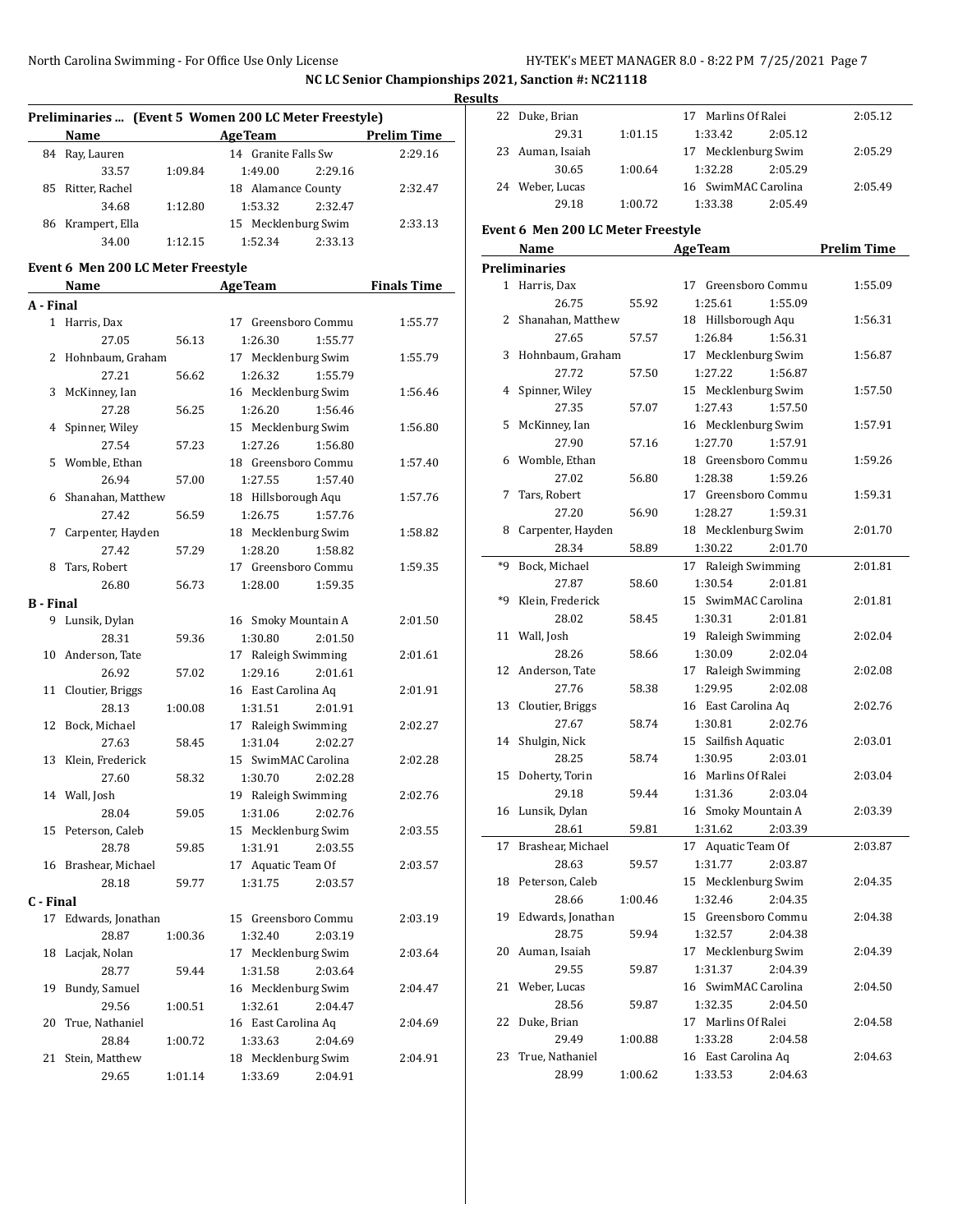|                          |         |                                                     |             | <b>Results</b> |                                                |         |                     |                    |
|--------------------------|---------|-----------------------------------------------------|-------------|----------------|------------------------------------------------|---------|---------------------|--------------------|
|                          |         | Preliminaries  (Event 6 Men 200 LC Meter Freestyle) |             |                | *50 Lindsay, Robert                            |         | 15 SwimMAC Carolina | 2:07.33            |
| Name                     |         | <b>AgeTeam</b>                                      | Prelim Time |                | 29.12                                          | 1:00.85 | 1:35.03<br>2:07.33  |                    |
| 24 Lacjak, Nolan         |         | 17 Mecklenburg Swim                                 | 2:04.85     |                | 52 Hoover, Forrest                             |         | 17 Waves Of Wilming | 2:07.48            |
| 28.55                    | 59.01   | 1:31.32<br>2:04.85                                  |             |                | 29.79                                          | 1:02.36 | 1:35.71<br>2:07.48  |                    |
| 25 Stein, Matthew        |         | 18 Mecklenburg Swim                                 | 2:04.88     |                | 53 Herger, Paul                                |         | 17 Aquatic Team Of  | 2:07.58            |
| 29.87                    | 1:01.59 | 1:33.80<br>2:04.88                                  |             |                | 28.75                                          | 1:00.64 | 1:35.00<br>2:07.58  |                    |
| 26 Bundy, Samuel         |         | 16 Mecklenburg Swim                                 | 2:04.89     |                | 54 Neumann, John Asher                         |         | 16 Gaston Gators    | 2:07.76            |
| 29.76                    | 1:00.48 | 1:32.85<br>2:04.89                                  |             |                | 29.25                                          | 1:01.56 | 1:34.77<br>2:07.76  |                    |
| 27 Lee, Christian        |         | 17 Marlins Of Ralei                                 | 2:04.96     |                | 55 Giffel, Ian                                 |         | 17 Granite Falls Sw | 2:07.95            |
| 29.60                    | 1:00.80 | 1:32.86<br>2:04.96                                  |             |                | 29.72                                          | 1:02.04 | 1:35.18<br>2:07.95  |                    |
| 28 Falise, Nicholas      |         | 19 Hillsborough Aqu                                 | 2:05.00     |                | 56 Post, Cian                                  |         | 15 Waves Of Wilming | 2:08.02            |
| 27.55                    | 58.12   | 1:32.62<br>2:05.00                                  |             |                | 29.51                                          | 1:02.18 | 2:08.02<br>1:36.46  |                    |
| 29 Seeber, Andrew        |         | 16 Greensboro Commu                                 | 2:05.38     |                | 57 Bachmann, Cole                              |         | 16 Marlins Of Ralei | 2:08.44            |
| 29.01                    | 1:00.55 | 1:33.21<br>2:05.38                                  |             |                | 30.02                                          | 1:02.41 | 1:35.68<br>2:08.44  |                    |
| 30 Tutovani, Levani      |         | 17 Lifetime Swim Te                                 | 2:05.41     |                | 58 Piscitelli, Gabriel                         |         | 15 Aquatic Team Of  | 2:08.50            |
| 27.07                    | 57.61   | 1:30.93<br>2:05.41                                  |             |                | 29.65                                          | 1:01.64 | 1:35.23<br>2:08.50  |                    |
| 31 Zhang, Christopher    |         | 15 SwimMAC Carolina                                 | 2:05.70     |                | 59 Vadapalli, Bhargav                          |         | 16 Sailfish Aquatic | 2:08.59            |
|                          |         |                                                     |             |                | 29.29                                          | 1:02.01 | 1:35.61<br>2:08.59  |                    |
| 29.03                    | 1:00.98 | 1:33.67<br>2:05.70                                  |             |                | 60 Gray, Brooks                                |         | 16 Greensboro Commu | 2:08.62            |
| 32 Jimison, Noah         |         | 19 Una Hac                                          | 2:05.76     |                | 27.72                                          | 59.88   | 1:34.57<br>2:08.62  |                    |
| 29.00                    | 1:00.47 | 1:33.55<br>2:05.76                                  |             |                | 61 Lazaroski, Jack                             |         | 15 Mecklenburg Swim | 2:08.75            |
| 33 Kirkpatrick, Owen     |         | 18 Mecklenburg Swim                                 | 2:05.93     |                | 29.50                                          | 1:01.75 | 1:35.21<br>2:08.75  |                    |
| 28.24                    | 1:00.06 | 1:33.42<br>2:05.93                                  |             |                | 62 Maxey, Stone                                |         | 16 Enfinity Aquatic | 2:08.90            |
| 34 Langtry, Ryan         |         | 16 Waves Of Wilming                                 | 2:06.24     |                | 28.23                                          | 1:00.58 | 1:34.92<br>2:08.90  |                    |
| 29.46                    | 1:00.99 | 1:33.87<br>2:06.24                                  |             |                |                                                |         |                     | 2:09.20            |
| 35 Rasinske, Owen        |         | 18 Hillsborough Aqu                                 | 2:06.28     |                | 63 Kempf, Mason                                |         | 15 Raleigh Swimming |                    |
| 27.87                    | 59.01   | 1:32.32<br>2:06.28                                  |             |                | 29.73                                          | 1:02.38 | 2:09.20<br>1:36.39  |                    |
| 36 Mintz, Andrew         |         | 21 Harnett County A                                 | 2:06.30     |                | 64 Ragsdale, Owen                              |         | 17 Marlins Of Ralei | 2:09.36            |
| 28.19                    | 59.41   | 1:33.33<br>2:06.30                                  |             |                | 30.45                                          | 1:03.31 | 1:35.82<br>2:09.36  |                    |
| 37 Lynch, Ryan           |         | 18 Raleigh Swimming                                 | 2:06.43     |                | 65 Snyder, Jayson                              |         | 16 Enfinity Aquatic | 2:09.53            |
| 28.81                    | 1:00.81 | 1:34.40<br>2:06.43                                  |             |                | 29.69                                          | 1:01.90 | 1:35.55<br>2:09.53  |                    |
| 38 Brooks, Jason         |         | 16 Greensboro Commu                                 | 2:06.44     |                | 66 Cady, Christopher                           |         | 15 Marlins Of Ralei | 2:09.71            |
| 29.07                    | 1:00.96 | 1:34.21<br>2:06.44                                  |             |                | 29.24                                          | 1:01.70 | 1:35.48<br>2:09.71  |                    |
| 39 Rock, Noah            |         | 16 Greensboro Commu                                 | 2:06.45     |                | 67 Johnson, Cameron                            |         | 15 East Carolina Aq | 2:10.50            |
| 28.78                    | 1:01.09 | 2:06.45<br>1:34.48                                  |             |                | 29.99                                          | 1:03.07 | 1:36.81<br>2:10.50  |                    |
| 40 Desmond, Logan        |         | 17 Enfinity Aquatic                                 | 2:06.54     |                | 68 Freeman, Davis                              |         | 17 Team Charlotte S | 2:10.77            |
| 29.33                    | 1:01.03 | 1:33.57<br>2:06.54                                  |             |                | 29.23                                          | 1:01.79 | 1:36.23<br>2:10.77  |                    |
| 41 McLuskie, Logan       |         | 18 Aquatic Team Of                                  | 2:06.78     |                | 69 LaChapelle, Luc                             |         | 17 Lifetime Swim Te | 2:11.19            |
| 28.60                    | 59.89   | 1:33.04<br>2:06.78                                  |             |                | 29.34                                          | 1:01.89 | 1:37.20<br>2:11.19  |                    |
| 42 Phillips, Isaac       |         | 15 Gaston Gators                                    | 2:06.85     |                | 70 Shearin, Zachariah                          |         | 16 Raleigh Swimming | 2:12.54            |
| 28.81                    | 1:00.70 | 1:34.65<br>2:06.85                                  |             |                | 29.67                                          | 1:03.83 | 1:38.03<br>2:12.54  |                    |
| 43 Davis, Matthew        |         | 18 Waves Of Wilming                                 | 2:06.97     |                | 71 Player, Samuel                              |         | 17 Sharks Aquatic C | 2:13.34            |
| 29.07                    | 1:00.71 | 1:33.87<br>2:06.97                                  |             |                | 29.01                                          | 1:02.66 | 1:38.04<br>2:13.34  |                    |
| 44 Erickson, Christopher |         | 15 Hillsborough Aqu                                 | 2:06.99     |                | 72 Lawless, Ethan                              |         | 19 East Carolina Aq | 2:14.33            |
| 27.56                    | 58.15   | 1:32.46<br>2:06.99                                  |             |                | 29.15                                          | 1:02.85 | 1:38.67<br>2:14.33  |                    |
| 45 Berkeley, Coby        |         | 17 Mecklenburg Swim                                 | 2:07.06     |                | 73 Bucci, Bryan                                |         | 14 Aquatic Team Of  | 2:15.16            |
| 28.14                    | 1:00.11 | 1:33.40<br>2:07.06                                  |             |                | 30.31                                          | 1:03.98 | 1:39.71<br>2:15.16  |                    |
| 46 Campolmi, Caden       |         | 16 Aquatic Team Of                                  | 2:07.07     |                |                                                |         |                     |                    |
| 28.85                    | 1:00.51 | 1:34.08<br>2:07.07                                  |             |                | <b>Event 7 Women 100 LC Meter Breaststroke</b> |         |                     |                    |
| 47 Watkins, Samuel       |         | 16 Marlins Of Ralei                                 | 2:07.09     |                | Name                                           |         | <b>AgeTeam</b>      | <b>Finals Time</b> |
| 29.84                    | 1:01.56 | 1:34.99<br>2:07.09                                  |             | A - Final      |                                                |         |                     |                    |
| 48 Horman, Elijah        |         | 18 Raleigh Swimming                                 | 2:07.18     |                | 1 Hamblin, Kaylee                              |         | 17 Mecklenburg Swim | 1:10.15            |
| 29.07                    | 1:00.45 | 1:33.59<br>2:07.18                                  |             |                | 32.88                                          | 1:10.15 |                     |                    |
| 49 Taylor, Brendan       |         | 15 Mecklenburg Swim                                 | 2:07.30     |                | 2 O'Mara, Gracyn                               |         | 17 Mecklenburg Swim | 1:15.25            |
| 29.12                    | 1:00.75 | 1:34.45<br>2:07.30                                  |             |                | 34.88                                          | 1:15.25 |                     |                    |
| *50 Howard, Samuel       |         |                                                     | 2:07.33     |                | 3 Arwood, Fiona                                |         | 18 YMCA of Western  | 1:15.70            |
|                          |         | 18 Aquatic Team Of                                  |             |                | 43.88                                          | 1:15.70 |                     |                    |
| 29.14                    | 1:01.19 | 2:07.33<br>1:34.33                                  |             |                | 4 Patterson, Lauren                            |         | 15 Enfinity Aquatic | 1:16.03            |
|                          |         |                                                     |             |                | 35.50                                          | 1:16.03 |                     |                    |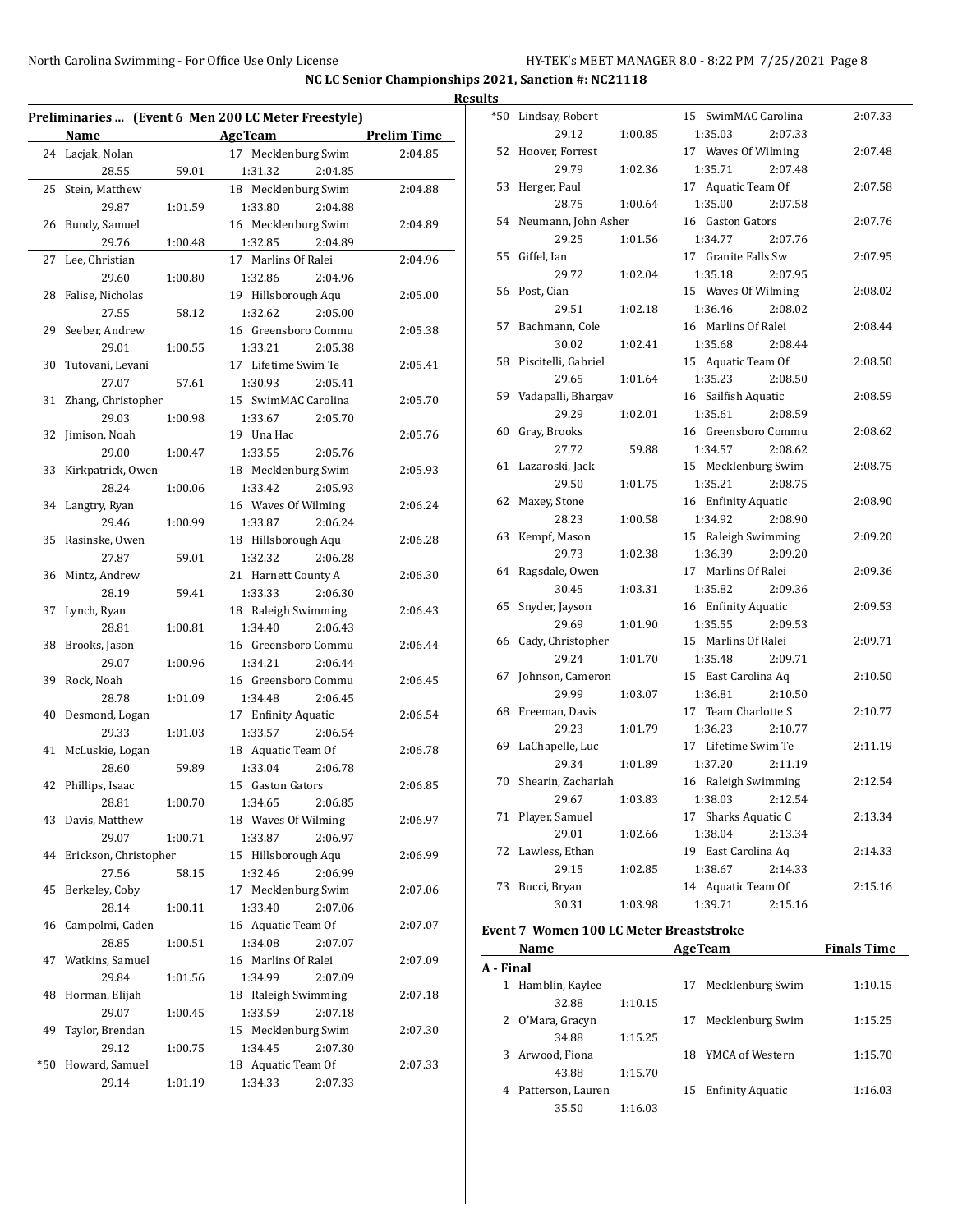|           |                       |         |    | A - Final  (Event 7 Women 100 LC Meter Breaststroke) |                    |
|-----------|-----------------------|---------|----|------------------------------------------------------|--------------------|
|           | Name                  |         |    | <b>Age Team</b>                                      | <b>Finals Time</b> |
| 5         | Mast, Alexis          |         | 16 | Marlins Of Ralei                                     | 1:17.38            |
|           | 36.40                 | 1:17.38 |    |                                                      |                    |
| 6         | Gibson, Rachel        |         | 18 | Rowan Aquatic Cl                                     | 1:17.42            |
|           | 35.62                 | 1:17.42 |    |                                                      |                    |
| 7         | Flynn, Lindsay        |         | 18 | Mecklenburg Swim                                     | 1:18.00            |
|           | 37.08                 | 1:18.00 |    |                                                      |                    |
| 8         | Holloway, Blythe      |         | 15 | Raleigh Swimming                                     | 1:19.35            |
|           | 37.28                 | 1:19.35 |    |                                                      |                    |
| B - Final |                       |         |    |                                                      |                    |
|           | *9 Weigand, Hailey    |         |    | 15 Waves Of Wilming                                  | 1:18.41            |
|           | 38.01                 | 1:18.41 |    |                                                      |                    |
| *q        | Ham, Amelia           |         | 21 | YMCA of Western                                      | 1:18.41            |
|           | 36.65                 | 1:18.41 |    |                                                      |                    |
| 11        | Willett, Riley        |         |    | 16 Swim Fanatics Sw                                  | 1:19.27            |
|           | 37.20                 | 1:19.27 |    |                                                      |                    |
| 12        | Simpson, Leah         |         | 17 | Carolina Aquatic                                     | 1:19.71            |
|           | 37.55                 | 1:19.71 |    |                                                      |                    |
| 13        | Kudela, Katie         |         | 16 | Lifetime Swim Te                                     | 1:19.87            |
|           | 36.57                 | 1:19.87 |    |                                                      |                    |
|           | 14 McRae, Katherine   |         | 17 | Raleigh Swimming                                     | 1:19.90            |
|           | 37.93                 | 1:19.90 |    |                                                      |                    |
| 15        | Knorr, Kathryn        |         | 18 | Mecklenburg Swim                                     | 1:20.88            |
|           | 38.08                 | 1:20.88 |    |                                                      |                    |
|           | 16 Leckner, Logan     |         | 15 | SwimMAC Carolina                                     | 1:22.44            |
|           | 38.26                 | 1:22.44 |    |                                                      |                    |
| C - Final |                       |         |    |                                                      |                    |
|           | 17 Kimmel, Allison    |         | 17 | <b>Gaston Gators</b>                                 | 1:19.57            |
|           | 37.68                 | 1:19.57 |    |                                                      |                    |
| 18        | Madrzykowski, Natalie |         | 15 | Mecklenburg Swim                                     | 1:19.67            |
|           | 37.55                 | 1:19.67 |    |                                                      |                    |
| 19        | Titioura, Katia       |         | 15 | SwimMAC Carolina                                     | 1:20.57            |
|           | 38.39                 | 1:20.57 |    |                                                      |                    |
| 20        | Briggs, Makena        |         |    | 16 SwimMAC Carolina                                  | 1:20.65            |
|           | 38.61                 | 1:20.65 |    |                                                      |                    |
| 21        | Chin, Ella            |         |    | 15 SwimMAC Carolina                                  | 1:21.08            |
|           | 37.66                 | 1:21.08 |    |                                                      |                    |
| 22        | Benton, Meredith      |         |    | 16 Mecklenburg Swim                                  | 1:21.11            |
|           | 38.36                 | 1:21.11 |    |                                                      |                    |
| 23        | Ivey, Kristen         |         |    | 16 East Carolina Aq                                  | 1:21.42            |
|           | 38.20                 | 1:21.42 |    |                                                      |                    |
|           | 24 Wallace, Emma      |         | 17 | Mecklenburg Swim                                     | 1:21.96            |
|           | 39.00                 | 1:21.96 |    |                                                      |                    |
|           |                       |         |    |                                                      |                    |

#### **Event 7 Women 100 LC Meter Breaststroke**

 $\overline{a}$ 

|   | Name                |         |     | <b>AgeTeam</b>          | <b>Prelim Time</b> |
|---|---------------------|---------|-----|-------------------------|--------------------|
|   | Preliminaries       |         |     |                         |                    |
| 1 | Hamblin, Kaylee     |         | 17  | Mecklenburg Swim        | 1:11.17            |
|   | 33.72               | 1:11.17 |     |                         |                    |
|   | 2 Patterson, Lauren |         | 15  | <b>Enfinity Aquatic</b> | 1:15.25            |
|   | 35.42               | 1:15.25 |     |                         |                    |
| 3 | O'Mara, Gracyn      |         | 17  | Mecklenburg Swim        | 1:15.61            |
|   | 35.96               | 1:15.61 |     |                         |                    |
| 4 | Arwood, Fiona       |         | 18. | YMCA of Western         | 1:15.64            |
|   | 35.18               | 1:15.64 |     |                         |                    |

| <b>Results</b> |                          |         |    |                      |         |
|----------------|--------------------------|---------|----|----------------------|---------|
|                | 5 Gibson, Rachel         |         |    | 18 Rowan Aquatic Cl  | 1:16.53 |
|                | 35.79                    | 1:16.53 |    |                      |         |
|                | 6 Flynn, Lindsay         |         |    | 18 Mecklenburg Swim  | 1:17.73 |
|                | 37.23                    | 1:17.73 |    |                      |         |
|                | 7 Holloway, Blythe       |         | 15 | Raleigh Swimming     | 1:18.49 |
|                | 36.99                    | 1:18.49 |    |                      |         |
|                | 8 Mast, Alexis           |         |    | 16 Marlins Of Ralei  | 1:18.64 |
|                | 19.03                    | 1:18.64 |    |                      |         |
|                | 9 Weigand, Hailey        |         | 15 | Waves Of Wilming     | 1:18.90 |
|                | 37.80                    | 1:18.90 |    |                      |         |
|                | 10 Ham, Amelia           |         |    | 21 YMCA of Western   | 1:18.92 |
|                | 36.68                    | 1:18.92 |    |                      |         |
|                | 11 Kudela, Katie         |         | 16 | Lifetime Swim Te     | 1:18.99 |
|                | 36.74                    | 1:18.99 |    |                      |         |
|                | 12 Willett, Riley        |         |    | 16 Swim Fanatics Sw  | 1:19.23 |
|                | 36.87                    | 1:19.23 |    |                      |         |
|                | 13 Simpson, Leah         |         |    | 17 Carolina Aquatic  | 1:19.31 |
|                | 37.37                    | 1:19.31 |    |                      |         |
|                | 14 Knorr, Kathryn        |         |    | 18 Mecklenburg Swim  | 1:19.82 |
|                | 37.60                    | 1:19.82 |    |                      |         |
|                | 15 McRae, Katherine      |         | 17 | Raleigh Swimming     | 1:19.85 |
|                | 37.55                    | 1:19.85 |    |                      |         |
|                | 16 Leckner, Logan        |         |    | 15 SwimMAC Carolina  | 1:20.10 |
|                | 37.72                    | 1:20.10 |    |                      |         |
|                | 17 Kimmel, Allison       |         | 17 | <b>Gaston Gators</b> | 1:20.11 |
|                | 37.79                    | 1:20.11 |    |                      |         |
|                | 18 Titioura, Katia       |         | 15 | SwimMAC Carolina     | 1:20.26 |
|                | 37.80                    | 1:20.26 |    |                      |         |
|                | 19 Chin, Ella            |         | 15 | SwimMAC Carolina     | 1:20.63 |
|                | 37.35                    | 1:20.63 |    |                      |         |
|                | 20 Benton, Meredith      |         |    | 16 Mecklenburg Swim  | 1:20.75 |
|                | 38.22                    | 1:20.75 |    |                      |         |
|                | 21 Madrzykowski, Natalie |         |    | 15 Mecklenburg Swim  | 1:20.87 |
|                | 37.68                    | 1:20.87 |    |                      |         |
|                | 22 Briggs, Makena        |         |    | 16 SwimMAC Carolina  | 1:20.88 |
|                | 37.59                    | 1:20.88 |    |                      |         |
|                | 23 Wallace, Emma         |         | 17 | Mecklenburg Swim     | 1:21.05 |
|                | 38.33                    | 1:21.05 |    |                      |         |
| 24             | Ivey, Kristen            |         |    | 16 East Carolina Aq  | 1:21.13 |
|                | 38.33                    | 1:21.13 |    |                      |         |
| 25             | Sciaudone, Rose          |         |    | 16 Marlins Of Ralei  | 1:21.41 |
|                | 38.69                    | 1:21.41 |    |                      |         |
|                | 26 Lickfold, Megan       |         | 15 | Raleigh Swimming     | 1:21.52 |
|                | 38.14                    | 1:21.52 |    |                      |         |
| 27             | Clark, Avari             |         | 15 | Hillsborough Aqu     | 1:21.74 |
|                | 36.50                    | 1:21.74 |    |                      |         |
| 28             | Eckert, Charlotte        |         | 15 | SwimMAC Carolina     | 1:21.84 |
|                | 38.11                    | 1:21.84 |    |                      |         |
|                | 29 Osborne, Hadley       |         |    | 15 Greensboro Commu  | 1:22.05 |
|                | 38.08                    | 1:22.05 |    |                      |         |
| 30             | Wagner, Grace            |         | 17 | Lifetime Swim Te     | 1:22.08 |
|                | 38.22                    | 1:22.08 |    |                      |         |
| 31             | Griffey, Katherine       |         | 17 | Lifetime Swim Te     | 1:22.31 |
|                | 39.10                    | 1:22.31 |    |                      |         |
|                | 32 Austin, Whitney       |         | 15 | SwimMAC Carolina     | 1:22.44 |
|                | 39.54                    | 1:22.44 |    |                      |         |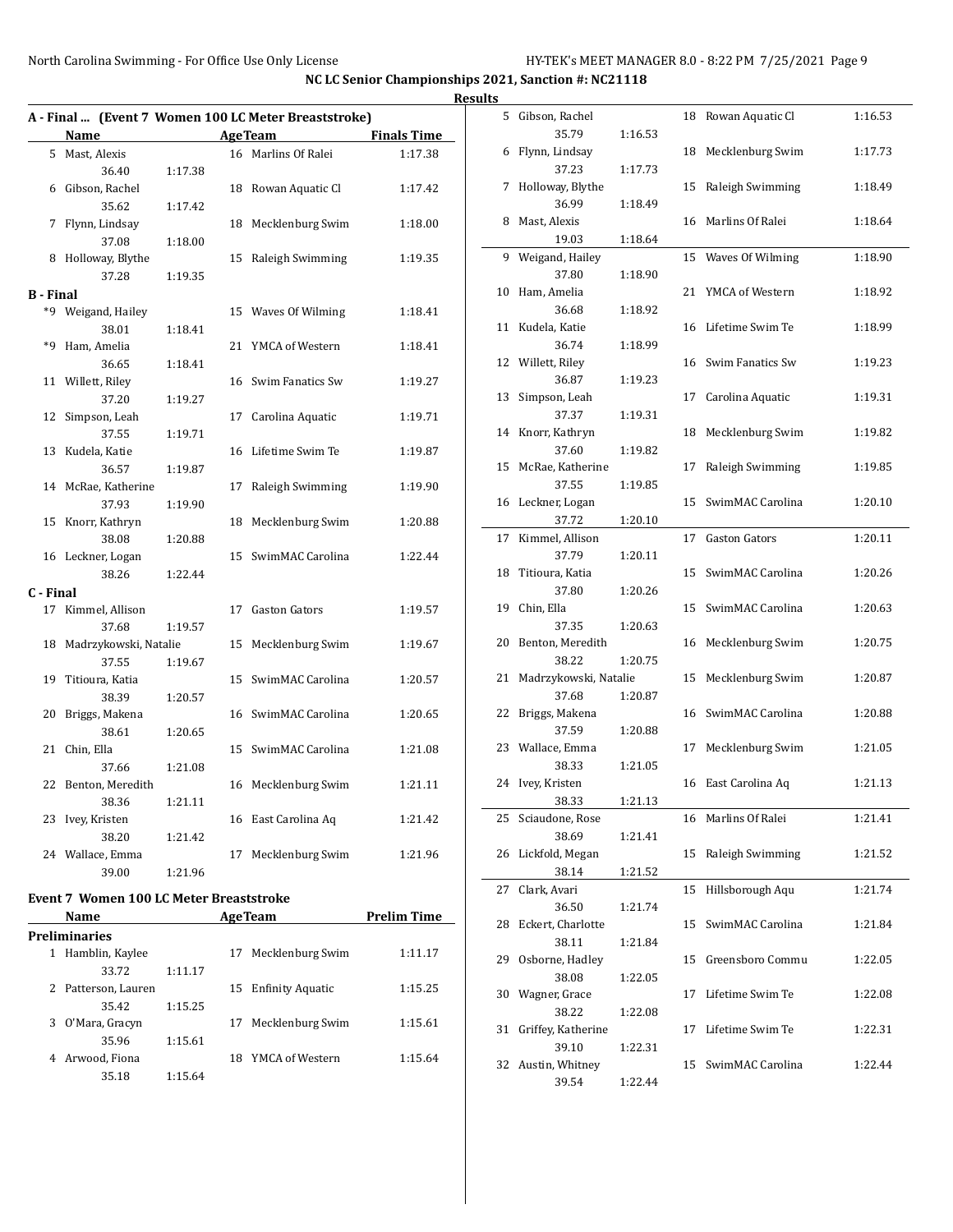$\overline{\phantom{0}}$ 

|    |                          |         |    |                                                          |                    | <b>Results</b>               |
|----|--------------------------|---------|----|----------------------------------------------------------|--------------------|------------------------------|
|    |                          |         |    | Preliminaries  (Event 7 Women 100 LC Meter Breaststroke) |                    | 6                            |
|    | Name                     |         |    | <b>Age Team</b>                                          | <b>Prelim Time</b> |                              |
|    | 33 Monteith, Macarthy    |         |    | 15 SwimMAC Carolina                                      | 1:22.46            | 6                            |
|    | 39.04                    | 1:22.46 |    |                                                          |                    |                              |
|    | 34 Furbay, Caroline      |         |    | 14 Waves Of Wilming                                      | 1:22.54            | 6                            |
|    | 38.85                    | 1:22.54 |    |                                                          |                    |                              |
|    | 35 Russin, Ellie         |         |    | 18 Marlins Of Ralei                                      | 1:22.62            | 6                            |
|    | 39.19                    | 1:22.62 |    |                                                          |                    |                              |
|    | 36 Holden, Lanie         |         |    | 15 Mecklenburg Swim                                      | 1:22.71            | Eve                          |
|    | 39.22                    | 1:22.71 |    |                                                          |                    |                              |
| 37 | Soniat, Olivia           |         |    | 16 SwimMAC Carolina                                      | 1:23.24            | $A -$                        |
|    | 38.88                    | 1:23.24 |    |                                                          |                    |                              |
|    | 38 Baumgartner, Campbell |         |    | 15 SwimMAC Carolina                                      | 1:23.42            |                              |
|    | 38.50                    | 1:23.42 |    |                                                          |                    |                              |
|    | 39 Sherrill, Raegan      |         |    | 15 Mecklenburg Swim                                      | 1:23.55            |                              |
|    | 39.31                    | 1:23.55 |    |                                                          |                    |                              |
|    | 40 Bunting, Meredith     |         |    | 19 YMCA of Western                                       | 1:23.69            |                              |
|    | 39.22                    | 1:23.69 |    |                                                          |                    |                              |
|    | 41 Koon, Louisa          |         |    | 15 YMCA of Western                                       | 1:23.77            |                              |
|    | 38.82                    | 1:23.77 |    |                                                          |                    |                              |
|    | 42 Hicks, Sarah          |         |    | 16 O'Neal Pelagics                                       | 1:23.82            |                              |
|    | 39.75                    | 1:23.82 |    |                                                          |                    |                              |
|    | 43 Flanagan, Emma        |         |    | 15 O'Neal Pelagics                                       | 1:24.06            |                              |
|    | 38.05                    | 1:24.06 |    |                                                          |                    |                              |
|    | 44 Diaz, Sofia           |         |    | 15 Mecklenburg Swim                                      | 1:24.14            |                              |
|    | 39.62                    | 1:24.14 |    |                                                          |                    |                              |
|    | 45 Keasler, Laurel       |         |    | 16 Sailfish Aquatic                                      | 1:24.21            |                              |
|    | 39.81                    | 1:24.21 |    |                                                          |                    | $B -$                        |
|    | 46 Nance, Lauren         |         |    | 15 Tac Titans                                            | 1:24.26            |                              |
|    | 39.19                    | 1:24.26 |    |                                                          |                    |                              |
| 47 | Oettinger, Claire        |         |    | 15 Mecklenburg Swim                                      | 1:24.32            |                              |
|    | 40.06                    | 1:24.32 |    |                                                          |                    | 1                            |
|    | 48 Malley, Delaney       |         |    | 16 Raleigh Swimming                                      | 1:24.66            | $\mathbf{1}$                 |
|    | 40.10                    | 1:24.66 |    |                                                          |                    | 1                            |
|    | 49 Tindall, Camille      |         |    | 16 YMCA of Western                                       | 1:24.79            |                              |
|    | 40.05                    | 1:24.79 |    |                                                          |                    | 1                            |
|    | 50 Valent, Cameron       |         |    | 17 Tac Titans                                            | 1:24.89            |                              |
|    | 40.12                    | 1:24.89 |    |                                                          |                    | 1                            |
|    | 51 Stout, Kaidynce       |         |    | 12 Enfinity Aquatic                                      | 1:24.99            |                              |
|    | 40.63                    | 1:24.99 |    |                                                          |                    |                              |
|    | 52 Despres, Brooke       |         |    | 17 East Carolina Aq                                      | 1:25.01            | 1                            |
|    | 39.95                    | 1:25.01 |    |                                                          |                    | 1                            |
| 53 | Freeman, Evelyn          |         |    | 15 Mecklenburg Swim                                      | 1:25.10            |                              |
|    | 39.70                    | 1:25.10 |    |                                                          |                    |                              |
|    | 54 Ritter, Rachel        |         |    | 18 Alamance County                                       | 1:25.23            | $\mathsf{C}\cdot \mathsf{I}$ |
|    | 40.03                    | 1:25.23 |    |                                                          |                    | 1                            |
|    | 55 Everhart, Ellie       |         |    | 16 O'Neal Pelagics                                       | 1:25.55            |                              |
|    | 40.26                    | 1:25.55 |    |                                                          |                    | 1                            |
|    | 56 Johnson, Addison      |         |    | 15 Raleigh Swimming                                      | 1:25.80            |                              |
|    | 40.17                    | 1:25.80 |    |                                                          |                    | 1                            |
| 57 | Nelson, Ellis            |         |    | 21 YMCA of Western                                       | 1:25.84            |                              |
|    | 40.17                    | 1:25.84 |    |                                                          |                    | 2                            |
|    | 58 Walsh, Catherine      |         |    | 16 SwimMAC Carolina                                      | 1:25.86            |                              |
|    | 40.66                    | 1:25.86 |    |                                                          |                    | 2                            |
| 59 | Lauletta, Reese          |         | 17 | Team Charlotte S                                         | 1:26.38            |                              |
|    | 40.21                    | 1:26.38 |    |                                                          |                    | 2                            |
|    | 60 Williams, Sarah       |         |    | 15 SwimMAC Carolina                                      | 1:26.49            |                              |
|    | 40.36                    | 1:26.49 |    |                                                          |                    |                              |

| uits             |                                              |           |    |                         |                    |
|------------------|----------------------------------------------|-----------|----|-------------------------|--------------------|
|                  | 61 Chamblee, Jade                            |           |    | 16 SwimMAC Carolina     | 1:26.50            |
|                  | 40.14                                        | 1:26.50   |    |                         |                    |
|                  | 62 Humphrey, Mackenzie                       |           |    | 21 Unattached           | 1:26.60            |
|                  | 39.64                                        | 1:26.60   |    |                         |                    |
|                  | 63 Gagnon, Anna                              |           | 17 | <b>Star Aquatics</b>    | 1:27.09            |
|                  | 40.60                                        | 1:27.09   |    |                         |                    |
|                  | 64 Jacobs, Audrey                            |           |    | 18 O'Neal Pelagics      | 1:31.68            |
|                  | 42.20                                        | 1:31.68   |    |                         |                    |
|                  | <b>Event 8 Men 100 LC Meter Breaststroke</b> |           |    |                         |                    |
|                  | Name                                         |           |    | <b>AgeTeam</b>          | <b>Finals Time</b> |
| A - Final        |                                              |           |    |                         |                    |
|                  | 1 Arwood, Colin                              |           |    | 21 YMCA of Western      | 1:03.46            |
|                  | 29.37                                        | 1:03.46   |    |                         |                    |
|                  | 2 Walker, Brasen                             |           | 16 | Raleigh Swimming        | 1:04.90            |
|                  | 31.02                                        | 1:04.90   |    |                         |                    |
|                  | 3 Valliere, Tucker                           |           |    | 16 Blues Aquatics       | 1:05.42            |
|                  | 30.90                                        | 1:05.42   |    |                         |                    |
|                  | 4 McCreery, Coleman                          |           |    | 18 Mecklenburg Swim     | 1:05.53            |
|                  | 30.47                                        | 1:05.53   |    |                         |                    |
|                  | 5 Powell, Nathan                             |           |    | 18 Mecklenburg Swim     | 1:06.58            |
|                  | 31.20                                        | 1:06.58   |    |                         |                    |
|                  | 6 Drake, Patrick                             |           | 17 | Raleigh Swimming        | 1:07.65            |
|                  | 31.35                                        | 1:07.65   |    |                         |                    |
|                  | 7 Setzer, Sean                               |           | 15 | Waves Of Wilming        | 1:07.85            |
|                  | 31.43                                        | 1:07.85   |    |                         |                    |
|                  | 8 Aleman, Liam                               |           |    | 15 YMCA of Western      | 1:08.57            |
|                  | 32.23                                        |           |    |                         |                    |
| <b>B</b> - Final |                                              | 1:08.57   |    |                         |                    |
|                  | 9 Stallings, Kenneth                         |           |    | Mecklenburg Swim        |                    |
|                  | 32.33                                        |           | 16 |                         | 1:09.23            |
|                  |                                              | 1:09.23   |    |                         |                    |
|                  | 10 Brown, Mark                               |           |    | 15 Greensboro Commu     | 1:09.27            |
|                  | 11 Vincent, William                          |           |    | 15 Marlins Of Ralei     | 1:09.55            |
|                  | 32.65                                        | 1:09.55   |    |                         |                    |
|                  | 12 Chow, Nicholas                            |           |    | 16 Aquatic Team Of      | 1:09.59            |
|                  | 32.77                                        | 1:09.59   |    |                         |                    |
|                  | 13 Hicks, Jackson                            |           |    | 18 O'Neal Pelagics      | 1:09.83            |
|                  | 32.91                                        | 1:09.83   |    |                         |                    |
|                  | 14 Westfall, Max                             |           |    | 16 Marlins Of Ralei     | 1:10.30            |
|                  | 32.85                                        | $1:10.30$ |    |                         |                    |
| 15               | Kolomiyets, Israel                           |           |    | 19 YMCA of Western      | 1:10.55            |
|                  | 33.03                                        | 1:10.55   |    |                         |                    |
|                  | 16 Falise, Nicholas                          |           | 19 | Hillsborough Aqu        | 1:10.81            |
|                  | 32.77                                        | 1:10.81   |    |                         |                    |
| C - Final        |                                              |           |    |                         |                    |
|                  | 17 Nichols, Evan                             |           | 16 | Marlins Of Ralei        | 1:10.42            |
|                  | 33.04                                        | 1:10.42   |    |                         |                    |
| 18               | Caporaso, Nicholas                           |           | 15 | Marlins Of Ralei        | 1:10.60            |
|                  | 33.59                                        | 1:10.60   |    |                         |                    |
| 19               | Nelson, Zachary                              |           | 17 | Aquatic Team Of         | 1:10.74            |
|                  | 33.38                                        | 1:10.74   |    |                         |                    |
| 20               | Northington, James                           |           | 17 | <b>Enfinity Aquatic</b> | 1:10.97            |
|                  | 43.68                                        | 1:10.97   |    |                         |                    |
| 21               | Kisshauer, Gregory                           |           | 16 | SwimMAC Carolina        | 1:11.01            |
|                  | 32.99                                        | 1:11.01   |    |                         |                    |
| 22               | Stralow, Aaron                               |           | 18 | Mecklenburg Swim        | 1:11.10            |
|                  | 33.50                                        | 1:11.10   |    |                         |                    |
|                  |                                              |           |    |                         |                    |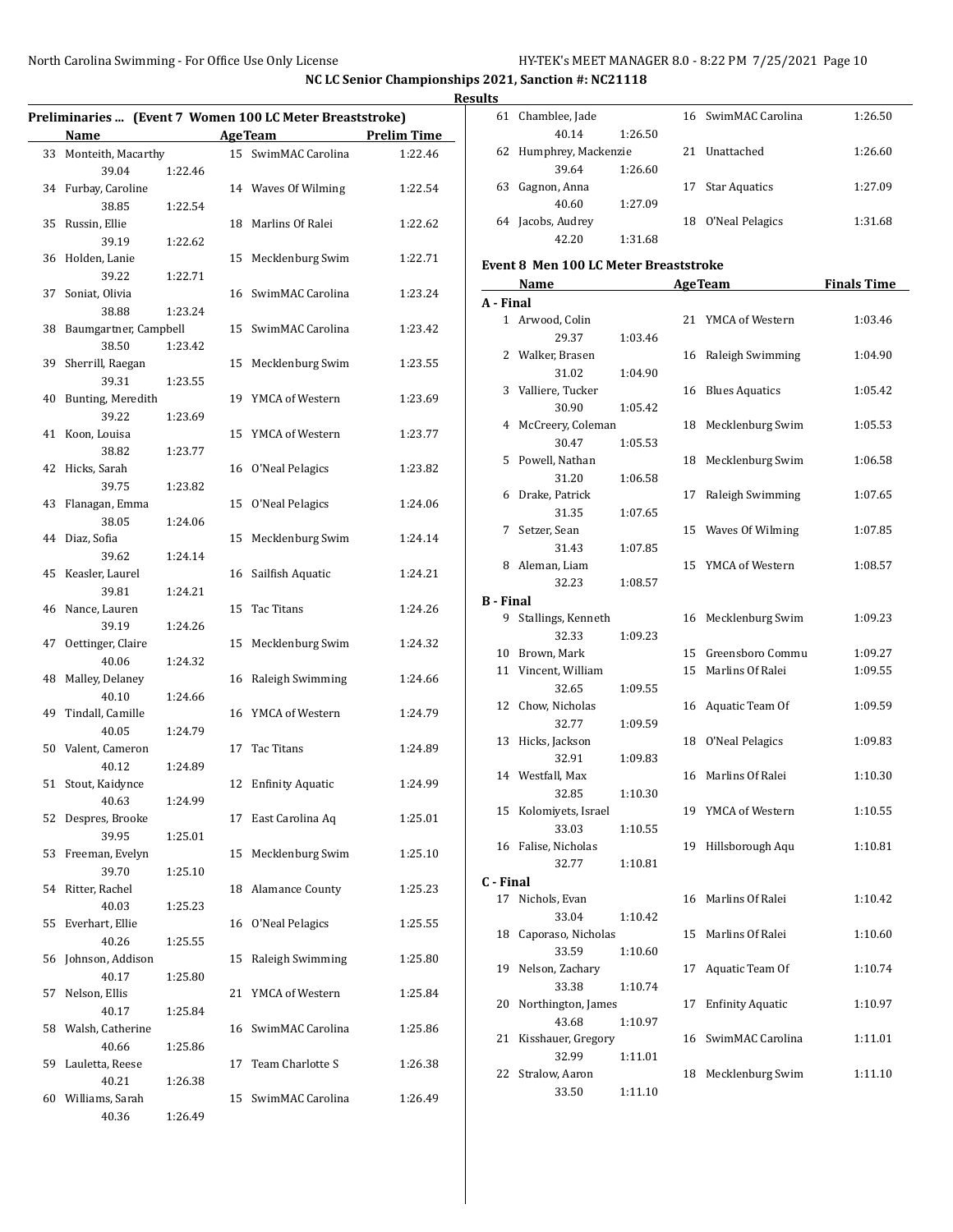|    |                                              |         |    |                                                    |                    | <b>Results</b> |
|----|----------------------------------------------|---------|----|----------------------------------------------------|--------------------|----------------|
|    |                                              |         |    | C - Final  (Event 8 Men 100 LC Meter Breaststroke) |                    | *2             |
|    | <b>Name</b>                                  |         |    | <b>AgeTeam</b>                                     | <b>Finals Time</b> |                |
|    | 23 Roberts, Christopher                      |         |    | 15 Carolina Aquatic                                | 1:11.40            | *2             |
|    | 33.57                                        | 1:11.40 |    |                                                    |                    |                |
|    | 24 Klein, Frederick                          |         |    | 15 SwimMAC Carolina                                | 1:11.55            | Swii           |
|    | 34.14                                        | 1:11.55 |    |                                                    |                    | $\overline{2}$ |
|    | <b>Event 8 Men 100 LC Meter Breaststroke</b> |         |    |                                                    |                    |                |
|    | Name                                         |         |    | <b>AgeTeam</b>                                     | <b>Prelim Time</b> | $2^{\prime}$   |
|    | <b>Preliminaries</b>                         |         |    |                                                    |                    |                |
|    | 1 Arwood, Colin                              |         |    | 21 YMCA of Western                                 | 1:03.97            | 2i             |
|    | 29.69                                        | 1:03.97 |    |                                                    |                    |                |
|    | 2 McCreery, Coleman                          |         |    | 18 Mecklenburg Swim                                | 1:04.98            | 2 <sup>0</sup> |
|    | 30.57                                        | 1:04.98 |    |                                                    |                    |                |
|    | 3 Walker, Brasen                             |         |    | 16 Raleigh Swimming                                | 1:05.41            | 3              |
|    | 30.36                                        | 1:05.41 |    |                                                    |                    |                |
|    | 4 Valliere, Tucker                           |         |    | 16 Blues Aquatics                                  | 1:06.35            | $3^{\circ}$    |
|    | 31.77                                        | 1:06.35 |    |                                                    |                    |                |
|    | 5 Powell, Nathan                             |         |    | 18 Mecklenburg Swim                                | 1:07.00            | 3              |
|    | 31.46                                        | 1:07.00 |    |                                                    |                    |                |
|    | 6 Drake, Patrick                             |         |    | 17 Raleigh Swimming                                | 1:07.93            | 3.             |
|    | 31.48                                        | 1:07.93 |    |                                                    |                    | 3 <sup>4</sup> |
|    | 7 Aleman, Liam                               |         |    | 15 YMCA of Western                                 | 1:07.95            |                |
|    | 31.99                                        | 1:07.95 |    |                                                    |                    | 3!             |
|    | 8 Setzer, Sean                               |         |    | 15 Waves Of Wilming                                | 1:08.20            |                |
|    | 32.16                                        | 1:08.20 |    |                                                    |                    | 3              |
|    | 9 Hohm, Nathaniel                            |         |    | 15 Aquatic Team Of                                 | 1:08.28            |                |
|    | 32.52                                        | 1:08.28 |    |                                                    |                    | 3'             |
|    | 10 Stallings, Kenneth                        |         |    | 16 Mecklenburg Swim                                | 1:08.81            |                |
|    | 32.04                                        | 1:08.81 |    |                                                    |                    | 31             |
|    | 11 Vincent, William                          |         |    | 15 Marlins Of Ralei                                | 1:08.99            |                |
|    | 32.31                                        | 1:08.99 |    |                                                    |                    | 3 <sup>0</sup> |
|    | 12 Chow, Nicholas                            |         |    | 16 Aquatic Team Of                                 | 1:09.53            |                |
|    | 33.12                                        | 1:09.53 |    |                                                    |                    | 4 <sub>1</sub> |
|    | 13 Brown, Mark                               |         |    | 15 Greensboro Commu                                | 1:10.02            |                |
|    | 32.74                                        | 1:10.02 |    |                                                    |                    | $\overline{4}$ |
|    | 14 Hicks, Jackson                            |         |    | 18 O'Neal Pelagics                                 | 1:10.46            |                |
|    | 32.77                                        | 1:10.46 |    |                                                    |                    | $4^{\circ}$    |
|    | 15 Falise, Nicholas                          |         |    | 19 Hillsborough Aqu                                | 1:10.63            |                |
|    | 33.22                                        | 1:10.63 |    |                                                    |                    | 4.             |
|    | 16 Kolomiyets, Israel                        |         |    | 19 YMCA of Western                                 | 1:10.69            |                |
|    | 33.68                                        | 1:10.69 |    |                                                    |                    | 4 <sup>1</sup> |
| 17 | Westfall, Max                                |         |    | 16 Marlins Of Ralei                                | 1:10.73            |                |
|    | 32.88                                        | 1:10.73 |    |                                                    |                    | 4.             |
| 18 | Nichols, Evan                                |         |    | 16 Marlins Of Ralei                                | 1:10.77            |                |
|    | 32.42                                        | 1:10.77 |    |                                                    |                    | 41             |
|    | 19 Caporaso, Nicholas                        |         |    | 15 Marlins Of Ralei                                | 1:10.79            |                |
|    | 33.45                                        | 1:10.79 |    |                                                    |                    | $4^{\prime}$   |
| 20 | Klein, Frederick                             |         | 15 | SwimMAC Carolina                                   | 1:11.01            |                |
|    | 34.18                                        | 1:11.01 |    |                                                    |                    | 41             |
| 21 | Northington, James                           |         | 17 | <b>Enfinity Aquatic</b>                            | 1:11.05            |                |
|    | 31.96                                        | 1:11.05 |    |                                                    |                    | 4 <sup>0</sup> |
| 22 | Kisshauer, Gregory                           |         |    | 16 SwimMAC Carolina                                | 1:11.20            |                |
|    | 33.23                                        | 1:11.20 |    |                                                    |                    | 5              |
| 23 | Vadapalli, Bhargav                           |         |    | 16 Sailfish Aquatic                                | 1:11.37            |                |
|    | 33.67                                        | 1:11.37 |    |                                                    |                    | 51             |

| ults |                             |         |    |                         |         |
|------|-----------------------------|---------|----|-------------------------|---------|
|      | *24 Nelson, Zachary         |         | 17 | Aquatic Team Of         | 1:11.39 |
|      | 34.11<br>*24 Stralow, Aaron | 1:11.39 |    | 18 Mecklenburg Swim     | 1:11.39 |
|      | 33.64                       | 1:11.39 |    |                         |         |
|      | <b>Swim-Off Required</b>    |         |    |                         |         |
|      | 26 Darrenkamp, William      |         | 19 | Mecklenburg Swim        | 1:11.52 |
|      | 22.36                       | 1:11.52 |    |                         |         |
| 27   | Roberts, Christopher        |         | 15 | Carolina Aquatic        | 1:11.55 |
|      | 33.72                       | 1:11.55 |    |                         |         |
|      |                             |         | 16 | SwimMAC Carolina        | 1:11.58 |
|      | 28 McCarter, Gavin          |         |    |                         |         |
|      | 33.47                       | 1:11.58 |    |                         |         |
|      | 29 Ramos, John              |         | 17 | <b>Enfinity Aquatic</b> | 1:11.69 |
|      | 32.48                       | 1:11.69 |    |                         |         |
| 30   | Graf, Matthew               |         | 17 | SwimMAC Carolina        | 1:11.88 |
|      | 33.46                       | 1:11.88 |    |                         |         |
|      | 31 Krampert, Caden          |         | 17 | Mecklenburg Swim        | 1:12.19 |
|      | 33.91                       | 1:12.19 |    |                         |         |
| 32   | Zhang, Christopher          |         | 15 | SwimMAC Carolina        | 1:12.37 |
|      | 34.10                       | 1:12.37 |    |                         |         |
| 33   | Penny, Saylor               |         |    | 15 Marlins Of Ralei     | 1:12.41 |
|      | 34.07                       | 1:12.41 |    |                         |         |
|      | 34 Aparicio, Emilio         |         | 15 | Raleigh Swimming        | 1:12.44 |
|      | 34.41                       | 1:12.44 |    |                         |         |
| 35   | Schoenagel, Matthew         |         | 15 | Raleigh Swimming        | 1:12.51 |
|      | 32.34                       | 1:12.51 |    |                         |         |
|      |                             |         |    |                         |         |
|      | 36 Neumann, John Asher      |         | 16 | <b>Gaston Gators</b>    | 1:12.59 |
|      | 34.24                       | 1:12.59 |    |                         |         |
|      | 37 Losh, Christian          |         |    | 16 SwimMAC Carolina     | 1:12.66 |
|      | 32.81                       | 1:12.66 |    |                         |         |
|      | 38 Cellucci, Michael        |         | 17 | Mecklenburg Swim        | 1:12.74 |
|      | 34.81                       | 1:12.74 |    |                         |         |
|      | 39 Schrum, Cordin           |         | 18 | Sharks Aquatic C        | 1:12.78 |
|      | 33.97                       | 1:12.78 |    |                         |         |
| 40   | Hull, Davis                 |         | 17 | Mecklenburg Swim        | 1:12.79 |
|      | 33.54                       | 1:12.79 |    |                         |         |
| 41   | Da Mata, Eduardo            |         | 18 | Mecklenburg Swim        | 1:12.86 |
|      | 33.91                       | 1:12.86 |    |                         |         |
|      | 42 Cridlebaugh, Rowan       |         |    | 15 Greensboro Commu     | 1:13.36 |
|      | 35.07                       | 1:13.36 |    |                         |         |
|      | 43 Jimison, Noah            |         |    | 19 Una Hac              | 1:13.51 |
|      | 34.43                       | 1:13.51 |    |                         |         |
|      | 44 Harmon, Lucas            |         |    | <b>Gaston Gators</b>    |         |
|      |                             |         | 19 |                         | 1:13.60 |
|      | 33.80                       | 1:13.60 |    |                         |         |
| 45   | Dockery, Labron             |         | 17 | Gaston Gators           | 1:13.62 |
|      | 34.07                       | 1:13.62 |    |                         |         |
| 46   | Durham, William             |         |    | 16 Waves Of Wilming     | 1:15.35 |
|      | 34.81                       | 1:15.35 |    |                         |         |
| 47   | Engel, Connor               |         | 16 | Una MAC                 | 1:15.80 |
|      | 35.16                       | 1:15.80 |    |                         |         |
| 48   | Moon, Jon                   |         | 17 | O'Neal Pelagics         | 1:16.17 |
|      | 35.31                       | 1:16.17 |    |                         |         |
| 49   | Clayton, William            |         | 15 | Granite Falls Sw        | 1:16.85 |
|      | 35.48                       | 1:16.85 |    |                         |         |
| 50   | Fuentes, Ivan               |         | 18 | Tac Titans              | 1:17.63 |
|      | 35.98                       | 1:17.63 |    |                         |         |
| 51   | Freeman, Davis              |         | 17 | Team Charlotte S        | 1:17.97 |
|      | 36.43                       | 1:17.97 |    |                         |         |
|      |                             |         |    |                         |         |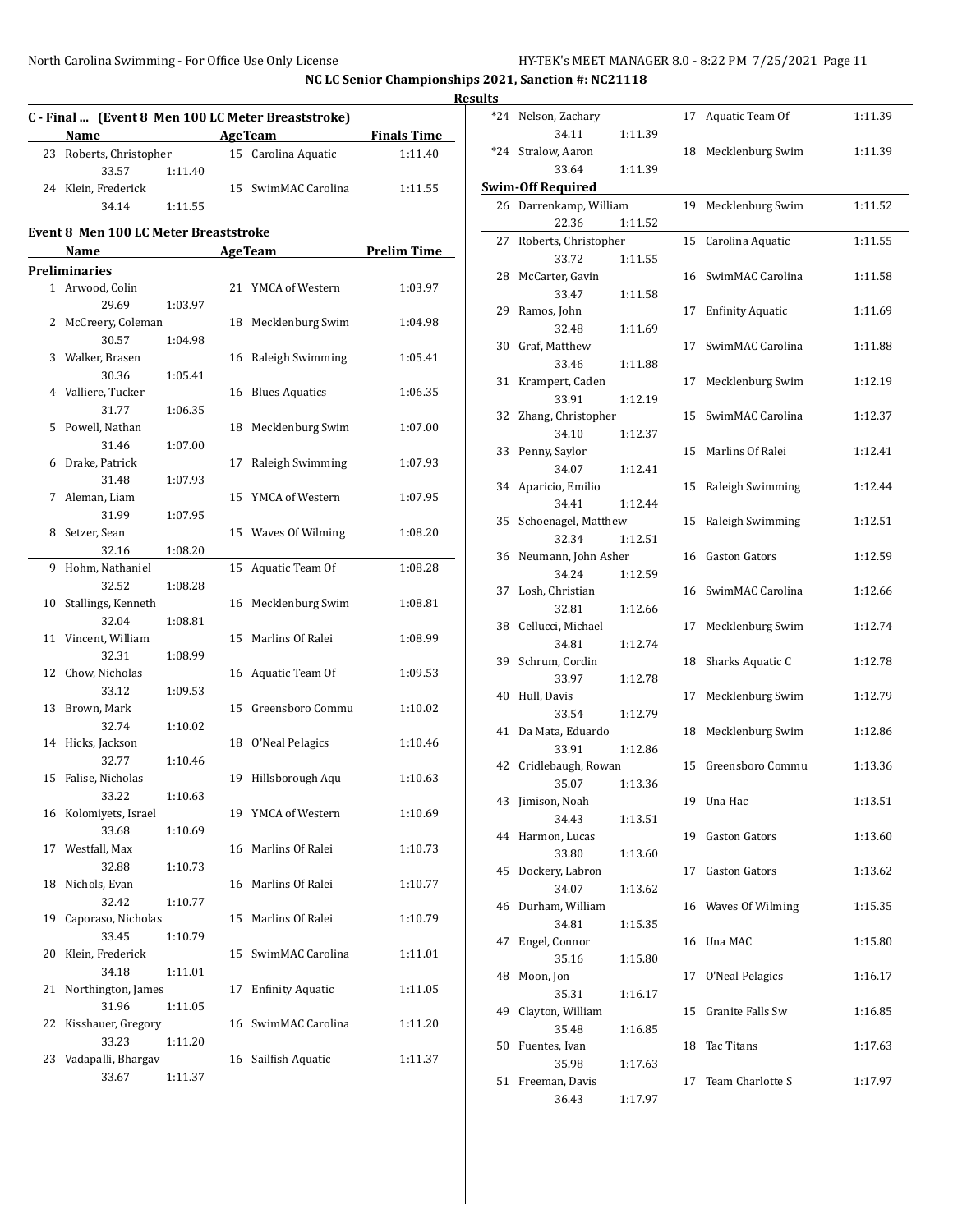| Preliminaries  (Event 8 Men 100 LC Meter Breaststroke)<br>Age Team Prelim Time<br>Name |                                      |                                         |    |                     |                    |  |  |  |  |
|----------------------------------------------------------------------------------------|--------------------------------------|-----------------------------------------|----|---------------------|--------------------|--|--|--|--|
|                                                                                        | 52 Bush, Bradley<br>37.08            |                                         |    | 16 Waves Of Wilming | 1:18.71            |  |  |  |  |
|                                                                                        |                                      | 1:18.71                                 |    |                     |                    |  |  |  |  |
|                                                                                        | Event 9 Women 100 LC Meter Butterfly |                                         |    |                     |                    |  |  |  |  |
|                                                                                        | Name                                 | <u> 1990 - Johann Barbara, martin a</u> |    | Age Team            | <b>Finals Time</b> |  |  |  |  |
| A - Final                                                                              |                                      |                                         |    |                     |                    |  |  |  |  |
|                                                                                        | 1 Wilhelm, Kiley                     |                                         |    | 16 Lifetime Swim Te | 1:00.53            |  |  |  |  |
|                                                                                        | 28.79                                | 1:00.53                                 |    |                     |                    |  |  |  |  |
|                                                                                        | 2 Shanahan, Mary                     |                                         |    | 15 Hillsborough Aqu | 1:04.20            |  |  |  |  |
|                                                                                        | 31.18                                | 1:04.20                                 |    |                     |                    |  |  |  |  |
|                                                                                        | 3 Hamblin, Emilee                    |                                         |    | 17 Mecklenburg Swim | 1:04.53            |  |  |  |  |
|                                                                                        | 29.84                                | 1:04.53                                 |    |                     |                    |  |  |  |  |
|                                                                                        | 4 Nabors, Anna                       |                                         |    | 20 YMCA of Western  | 1:04.81            |  |  |  |  |
|                                                                                        | 30.29                                | 1:04.81                                 |    |                     |                    |  |  |  |  |
|                                                                                        | 5 Dichak, Victoria                   |                                         |    | 19 Una Ltnc         | 1:05.02            |  |  |  |  |
|                                                                                        | 30.14<br>6 Sandock, Leah             | 1:05.02                                 |    | 17 Mecklenburg Swim | 1:05.32            |  |  |  |  |
|                                                                                        | 7 Yandle, Ava                        |                                         |    | 18 Lifetime Swim Te | 1:05.86            |  |  |  |  |
|                                                                                        | 29.98                                | 1:05.86                                 |    |                     |                    |  |  |  |  |
|                                                                                        | 8 Cornell, Caitlyn                   |                                         |    | 16 Lifetime Swim Te | 1:06.11            |  |  |  |  |
|                                                                                        | 30.93                                | 1:06.11                                 |    |                     |                    |  |  |  |  |
| <b>B</b> - Final                                                                       |                                      |                                         |    |                     |                    |  |  |  |  |
|                                                                                        | 9 Parkes, Callie                     |                                         |    | 17 Waves Of Wilming | 1:03.91            |  |  |  |  |
|                                                                                        | 30.27                                | 1:03.91                                 |    |                     |                    |  |  |  |  |
|                                                                                        | 10 McDevitt, Elizabeth               |                                         |    | 17 Alamance County  | 1:04.45            |  |  |  |  |
|                                                                                        | 30.31                                | 1:04.45                                 |    |                     |                    |  |  |  |  |
|                                                                                        | 11 Rydzewski, Samantha               |                                         |    | 15 Raleigh Swimming | 1:05.34            |  |  |  |  |
|                                                                                        | 31.05                                | 1:05.34                                 |    |                     |                    |  |  |  |  |
|                                                                                        | 12 Pierce, Camila                    |                                         |    | 16 Raleigh Swimming | 1:05.36            |  |  |  |  |
|                                                                                        | 31.31                                | 1:05.36                                 |    |                     |                    |  |  |  |  |
|                                                                                        | 13 Losey, Amanda                     |                                         |    | 18 Mecklenburg Swim | 1:05.53            |  |  |  |  |
|                                                                                        | 30.95                                | 1:05.53                                 |    |                     |                    |  |  |  |  |
|                                                                                        | 14 Boulware, Olivia                  |                                         |    | 16 Marlins Of Ralei | 1:05.62            |  |  |  |  |
|                                                                                        | 30.37                                | 1:05.62                                 |    |                     |                    |  |  |  |  |
|                                                                                        | 15 Norton, Caroline                  |                                         |    | 15 Mecklenburg Swim | 1:06.47            |  |  |  |  |
|                                                                                        | 31.42                                | 1:06.47                                 |    |                     |                    |  |  |  |  |
|                                                                                        | 16 Murray, Avery                     |                                         |    | 17 Mecklenburg Swim | 1:08.14            |  |  |  |  |
|                                                                                        | 30.66                                | 1:08.14                                 |    |                     |                    |  |  |  |  |
| C - Final                                                                              |                                      |                                         |    |                     |                    |  |  |  |  |
|                                                                                        | 17 Jenkins, Grace                    |                                         | 15 | Mars Hill Aquati    | 1:05.57            |  |  |  |  |
|                                                                                        | 30.66                                | 1:05.57                                 |    |                     |                    |  |  |  |  |
|                                                                                        | 18 Johnson, Kendra                   |                                         |    | 16 Lifetime Swim Te | 1:05.60            |  |  |  |  |
|                                                                                        | 30.13                                | 1:05.60                                 |    |                     |                    |  |  |  |  |
|                                                                                        | 19 Haviland, Laura                   |                                         |    | 15 Aquatic Team Of  | 1:05.70            |  |  |  |  |
|                                                                                        | 31.30                                | 1:05.70                                 |    |                     |                    |  |  |  |  |
| 20                                                                                     | Johnson, Claire                      |                                         | 15 | SwimMAC Carolina    | 1:06.24            |  |  |  |  |
| 21                                                                                     | 31.47<br>Smith, Madeline             | 1:06.24                                 | 17 | East Carolina Aq    | 1:06.41            |  |  |  |  |
|                                                                                        | 31.47                                | 1:06.41                                 |    |                     |                    |  |  |  |  |
| 22                                                                                     | Ssengonzi, Rachel                    |                                         |    | 16 Marlins Of Ralei | 1:06.75            |  |  |  |  |
|                                                                                        | 31.38                                | 1:06.75                                 |    |                     |                    |  |  |  |  |
| 23                                                                                     | Fleury, Sarah                        |                                         | 17 | Lifetime Swim Te    | 1:06.90            |  |  |  |  |
|                                                                                        | 29.00                                | 1:06.90                                 |    |                     |                    |  |  |  |  |
| 24                                                                                     | Sikes, Katherine                     |                                         |    | 15 Hillsborough Aqu | 1:08.01            |  |  |  |  |
|                                                                                        | 30.92                                | 1:08.01                                 |    |                     |                    |  |  |  |  |
|                                                                                        |                                      |                                         |    |                     |                    |  |  |  |  |

|       | Name                 |         |    | <b>AgeTeam</b>          | <b>Prelim Time</b> |
|-------|----------------------|---------|----|-------------------------|--------------------|
|       | <b>Preliminaries</b> |         |    |                         |                    |
|       | 1 Wilhelm, Kiley     |         | 16 | Lifetime Swim Te        | 1:00.98            |
|       | 28.83                | 1:00.98 |    |                         |                    |
|       | 2 Cornell, Caitlyn   |         |    | 16 Lifetime Swim Te     | 1:04.51            |
|       | 30.49                | 1:04.51 |    |                         |                    |
| 3     | Hamblin, Emilee      |         | 17 | Mecklenburg Swim        | 1:04.55            |
|       | 30.21                | 1:04.55 |    |                         |                    |
| 4     | Sandock, Leah        |         | 17 | Mecklenburg Swim        | 1:05.34            |
|       | 31.30                | 1:05.34 |    |                         |                    |
| 5     | Dichak, Victoria     |         |    | 19 Una Ltnc             | 1:05.42            |
|       | 30.36                | 1:05.42 |    |                         |                    |
|       | 6 Shanahan, Mary     |         | 15 | Hillsborough Aqu        | 1:05.45            |
|       | 31.02                | 1:05.45 |    |                         |                    |
| 7     | Yandle, Ava          |         |    | 18 Lifetime Swim Te     | 1:05.65            |
|       | 30.79                | 1:05.65 |    |                         |                    |
| 8     | Nabors, Anna         |         |    | 20 YMCA of Western      | 1:05.73            |
|       | 30.87                | 1:05.73 |    |                         |                    |
| 9.    | Rydzewski, Samantha  |         | 15 | Raleigh Swimming        | 1:05.74            |
|       | 30.67                | 1:05.74 |    |                         |                    |
| 10    | Losey, Amanda        |         | 18 | Mecklenburg Swim        | 1:05.85            |
|       | 31.12                | 1:05.85 |    |                         |                    |
| 11    | Pierce, Camila       |         | 16 | Raleigh Swimming        | 1:05.88            |
|       | 31.32                | 1:05.88 |    |                         |                    |
| 12    | McDevitt, Elizabeth  |         | 17 | <b>Alamance County</b>  | 1:05.95            |
|       | 30.62                | 1:05.95 |    |                         |                    |
| 13    | Boulware, Olivia     |         |    | 16 Marlins Of Ralei     | 1:06.27            |
|       |                      |         |    |                         |                    |
|       | 31.25                | 1:06.27 |    |                         |                    |
|       | 14 Parkes, Callie    |         |    | 17 Waves Of Wilming     | 1:06.43            |
|       | 30.67                | 1:06.43 |    |                         |                    |
| $*15$ | Murray, Avery        |         | 17 | Mecklenburg Swim        | 1:06.51            |
|       | 31.00                | 1:06.51 |    |                         |                    |
|       | *15 Norton, Caroline |         |    | 15 Mecklenburg Swim     | 1:06.51            |
|       | 31.75                | 1:06.51 |    |                         |                    |
| 17    | Haviland, Laura      |         |    | 15 Aquatic Team Of      | 1:06.53            |
|       | 31.30                | 1:06.53 |    |                         |                    |
|       | *18 Johnson, Claire  |         | 15 | SwimMAC Carolina        | 1:06.61            |
|       | 39.22                | 1:06.61 |    |                         |                    |
| $*18$ | Jenkins, Grace       |         | 15 | Mars Hill Aquati        | 1:06.61            |
|       | 32.02                | 1:06.61 |    |                         |                    |
| 20    | Fleury, Sarah        |         | 17 | Lifetime Swim Te        | 1:06.68            |
|       | 30.31                | 1:06.68 |    |                         |                    |
| 21    | Smith, Madeline      |         | 17 | East Carolina Aq        | 1:06.78            |
|       | 31.66                | 1:06.78 |    |                         |                    |
| 22    | Johnson, Kendra      |         | 16 | Lifetime Swim Te        | 1:06.83            |
|       | 30.90                | 1:06.83 |    |                         |                    |
| 23    | Sikes, Katherine     |         | 15 | Hillsborough Aqu        | 1:06.95            |
|       | 30.30                | 1:06.95 |    |                         |                    |
| 24    | Ssengonzi, Rachel    |         | 16 | Marlins Of Ralei        | 1:06.99            |
|       | 30.75                | 1:06.99 |    |                         |                    |
| 25    | Brooks, Alexandria   |         | 15 | <b>Enfinity Aquatic</b> | 1:07.03            |
|       | 31.51                | 1:07.03 |    |                         |                    |
| 26    | Mast, Alexis         |         | 16 | Marlins Of Ralei        | 1:07.06            |
|       | 31.57                | 1:07.06 |    |                         |                    |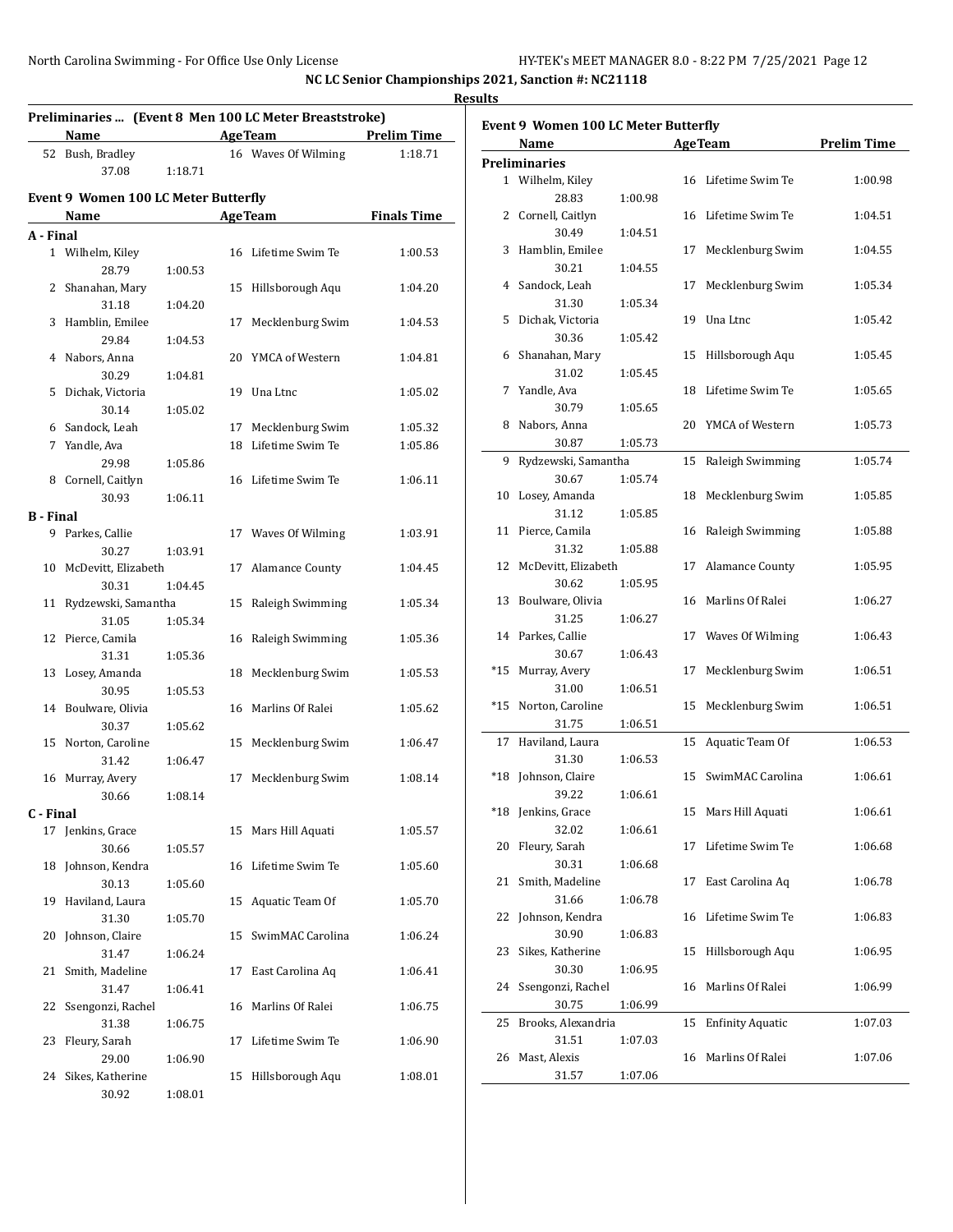|    |                                  |         |                |                                                       |                    | <b>Results</b> |                              |         |                     |         |
|----|----------------------------------|---------|----------------|-------------------------------------------------------|--------------------|----------------|------------------------------|---------|---------------------|---------|
|    |                                  |         |                | Preliminaries  (Event 9 Women 100 LC Meter Butterfly) |                    |                | 55 Smalley, Ainsley          |         | 16 Mecklenburg Swim | 1:09.37 |
|    | Name                             |         | <b>AgeTeam</b> |                                                       | <b>Prelim Time</b> |                | 32.01                        | 1:09.37 |                     |         |
|    | 27 Bozza, Natalie                |         |                | 16 Mecklenburg Swim                                   | 1:07.07            |                | *56 Bush, Meredith           |         | 16 Mecklenburg Swim | 1:09.39 |
|    | 31.63                            | 1:07.07 |                |                                                       |                    |                | 33.48                        | 1:09.39 |                     |         |
|    | 28 Zollinger, Charlie            |         |                | 15 Mecklenburg Swim                                   | 1:07.24            |                | *56 Holden, Lanie            |         | 15 Mecklenburg Swim | 1:09.39 |
|    | 32.54                            | 1:07.24 |                |                                                       |                    |                | 33.56                        | 1:09.39 |                     |         |
|    | 29 Marley, Jordan                |         |                | 16 Carolina Aquatic                                   | 1:07.35            |                | 58 Frain, Gisella            |         | 17 SwimMAC Carolina | 1:09.68 |
|    | 30.92                            | 1:07.35 |                |                                                       |                    |                | 32.82                        | 1:09.68 |                     |         |
|    | *30 Lee, Emma                    |         |                | 15 Mecklenburg Swim                                   | 1:07.40            |                | 59 Russin, Ellie<br>32.57    | 1:09.73 | 18 Marlins Of Ralei | 1:09.73 |
|    | 31.55                            | 1:07.40 |                |                                                       |                    |                | 60 Halligan, Anna            |         | 15 Una Msa          | 1:09.88 |
|    | *30 Robinson, Haley              |         |                | 18 SwimMAC Carolina                                   | 1:07.40            |                | 32.49                        | 1:09.88 |                     |         |
|    | 31.60                            | 1:07.40 |                |                                                       |                    |                | 61 Neighbors, Kaylie         |         | 16 Swim Fanatics Sw | 1:10.02 |
|    | 32 McGovern, Julia<br>31.20      | 1:07.46 |                | 17 SwimMAC Carolina                                   | 1:07.46            |                | 32.45                        | 1:10.02 |                     |         |
|    | 33 Wagner, Grace                 |         |                | 17 Lifetime Swim Te                                   | 1:07.47            |                | 62 Austin, Whitney           |         | 15 SwimMAC Carolina | 1:10.05 |
|    | 31.22                            | 1:07.47 |                |                                                       |                    |                | 32.94                        | 1:10.05 |                     |         |
|    | 34 Daly, Rachel                  |         |                | 19 Mecklenburg Swim                                   | 1:07.55            |                | 63 McKeown, Reagan           |         | 17 Mecklenburg Swim | 1:10.06 |
|    | 31.45                            | 1:07.55 |                |                                                       |                    |                | 32.43                        | 1:10.06 |                     |         |
|    | 35 Webb, Margaret                |         |                | 15 Marlins Of Ralei                                   | 1:07.67            |                | 64 Kilpatrick, Ava           |         | 17 YMCA of Western  | 1:10.21 |
|    | 31.65                            | 1:07.67 |                |                                                       |                    |                | 32.68                        | 1:10.21 |                     |         |
|    | 36 Dalton, Mary                  |         |                | 16 SwimMAC Carolina                                   | 1:07.73            |                | 65 Soniat, Olivia            |         | 16 SwimMAC Carolina | 1:10.27 |
|    | 32.03                            | 1:07.73 |                |                                                       |                    |                | 32.04                        | 1:10.27 |                     |         |
|    | 37 Bitting, Mary Grace           |         |                | 17 Mecklenburg Swim                                   | 1:07.76            |                | 66 Williams, Sarah           |         | 15 SwimMAC Carolina | 1:10.37 |
|    | 31.40                            | 1:07.76 |                |                                                       |                    |                | 32.92                        | 1:10.37 |                     |         |
|    | 38 White, Riley                  |         |                | 15 Hillsborough Aqu                                   | 1:07.80            |                | 67 Avila, Rebecca            |         | 16 Enfinity Aquatic | 1:10.40 |
|    | 31.02                            | 1:07.80 |                |                                                       |                    |                | 68 Edwards, Sarah            |         | 16 Mars Hill Aquati | 1:10.43 |
|    | 39 Kerestes, Katarina            |         |                | 15 Mecklenburg Swim                                   | 1:07.83            |                | 32.92                        | 1:10.43 |                     |         |
|    | 31.88                            | 1:07.83 |                |                                                       |                    |                | 69 Derwin, Bridget           |         | 16 Granite Falls Sw | 1:10.78 |
|    | 40 Knorr, Kathryn                |         |                | 18 Mecklenburg Swim                                   | 1:07.93            |                | 32.57                        | 1:10.78 |                     |         |
|    | 31.99                            | 1:07.93 |                |                                                       |                    |                | 70 Kim, Catherine            |         | 15 Enfinity Aquatic | 1:10.82 |
|    | 41 Willett, Riley                |         |                | 16 Swim Fanatics Sw                                   | 1:08.05            |                | 31.93                        | 1:10.82 |                     |         |
|    | 31.04                            | 1:08.05 |                |                                                       |                    |                | 71 Repella, Allison          |         | 15 Aquatic Team Of  | 1:10.90 |
|    | 42 Kondratick, Morgan            |         |                | 17 Raleigh Swimming                                   | 1:08.12            |                | 32.78                        | 1:10.90 | 17 Mecklenburg Swim |         |
|    | 30.45                            | 1:08.12 |                |                                                       |                    |                | *72 Hamblin, Kaylee<br>33.02 | 1:10.96 |                     | 1:10.96 |
|    | 43 Arwood, Fiona                 |         |                | 18 YMCA of Western                                    | 1:08.28            |                | *72 Gibson, Rachel           |         | 18 Rowan Aquatic Cl | 1:10.96 |
|    | 32.07                            | 1:08.28 |                |                                                       | 1:08.33            |                | 33.18                        | 1:10.96 |                     |         |
|    | 44 Christensen, Ryleigh<br>31.06 | 1:08.33 |                | 16 SwimMAC Carolina                                   |                    |                | *72 Kline, Sophia            |         | 16 Marlins Of Ralei | 1:10.96 |
|    | 45 Sherrill, Raegan              |         |                | 15 Mecklenburg Swim                                   | 1:08.36            |                | 32.92                        | 1:10.96 |                     |         |
|    | 32.40                            | 1:08.36 |                |                                                       |                    |                | 75 Herrforth, Rebecca        |         | 16 Team Charlotte S | 1:11.22 |
|    | 46 Yang, Iris                    |         |                | 17 SwimMAC Carolina                                   | 1:08.37            |                | 33.13                        | 1:11.22 |                     |         |
|    | 32.25                            | 1:08.37 |                |                                                       |                    |                | 76 Briggs, Makena            |         | 16 SwimMAC Carolina | 1:11.40 |
|    | 47 Joy, Madison                  |         |                | 15 Waves Of Wilming                                   | 1:08.43            |                | 33.10                        | 1:11.40 |                     |         |
|    | 32.44                            | 1:08.43 |                |                                                       |                    |                | 77 Bowen, Madison            |         | 14 East Carolina Aq | 1:11.48 |
|    | 48 Wooten, Hannah                |         |                | 13 Raleigh Swimming                                   | 1:08.76            |                | 33.21                        | 1:11.48 |                     |         |
|    | 32.01                            | 1:08.76 |                |                                                       |                    |                | 78 Titioura, Katia           |         | 15 SwimMAC Carolina | 1:11.49 |
| 49 | Kudela, Caroline                 |         |                | 17 Lifetime Swim Te                                   | 1:08.81            |                | 32.55                        | 1:11.49 |                     |         |
|    | 31.85                            | 1:08.81 |                |                                                       |                    |                | 79 Pinnell, Anneliese        |         | 15 Hillsborough Aqu | 1:11.52 |
|    | 50 Dichak, Sarah                 |         |                | 16 SwimMAC Carolina                                   | 1:08.89            |                | 32.10                        | 1:11.52 |                     |         |
|    | 32.64                            | 1:08.89 |                |                                                       |                    |                | 80 Despres, Brooke           |         | 17 East Carolina Aq | 1:11.60 |
|    | 51 Ferguson, Elizabeth           |         |                | 16 Mecklenburg Swim                                   | 1:09.09            |                | 33.67                        | 1:11.60 |                     |         |
|    | 32.80                            | 1:09.09 |                |                                                       |                    |                | 81 Kenney, Carolynn          |         | 16 Raleigh Swimming | 1:11.61 |
|    | 52 Ivan, Teresa                  |         |                | 17 Mecklenburg Swim                                   | 1:09.23            |                | 33.66                        | 1:11.61 |                     |         |
|    | 31.05                            | 1:09.23 |                |                                                       |                    |                | *82 Lyons, Claire            |         | 17 SwimMAC Carolina | 1:11.64 |
|    | 53 Davis, Alexandra              |         |                | 15 Lifetime Swim Te                                   | 1:09.26            |                | 32.77                        | 1:11.64 |                     |         |
|    | 31.04                            | 1:09.26 |                |                                                       |                    |                | *82 Bruno, Hannah            |         | 21 YMCA of Western  | 1:11.64 |
|    | 54 Baumgartner, Hannah           |         |                | 17 SwimMAC Carolina                                   | 1:09.27            |                | 33.45                        | 1:11.64 |                     |         |
|    | 32.29                            | 1:09.27 |                |                                                       |                    |                |                              |         |                     |         |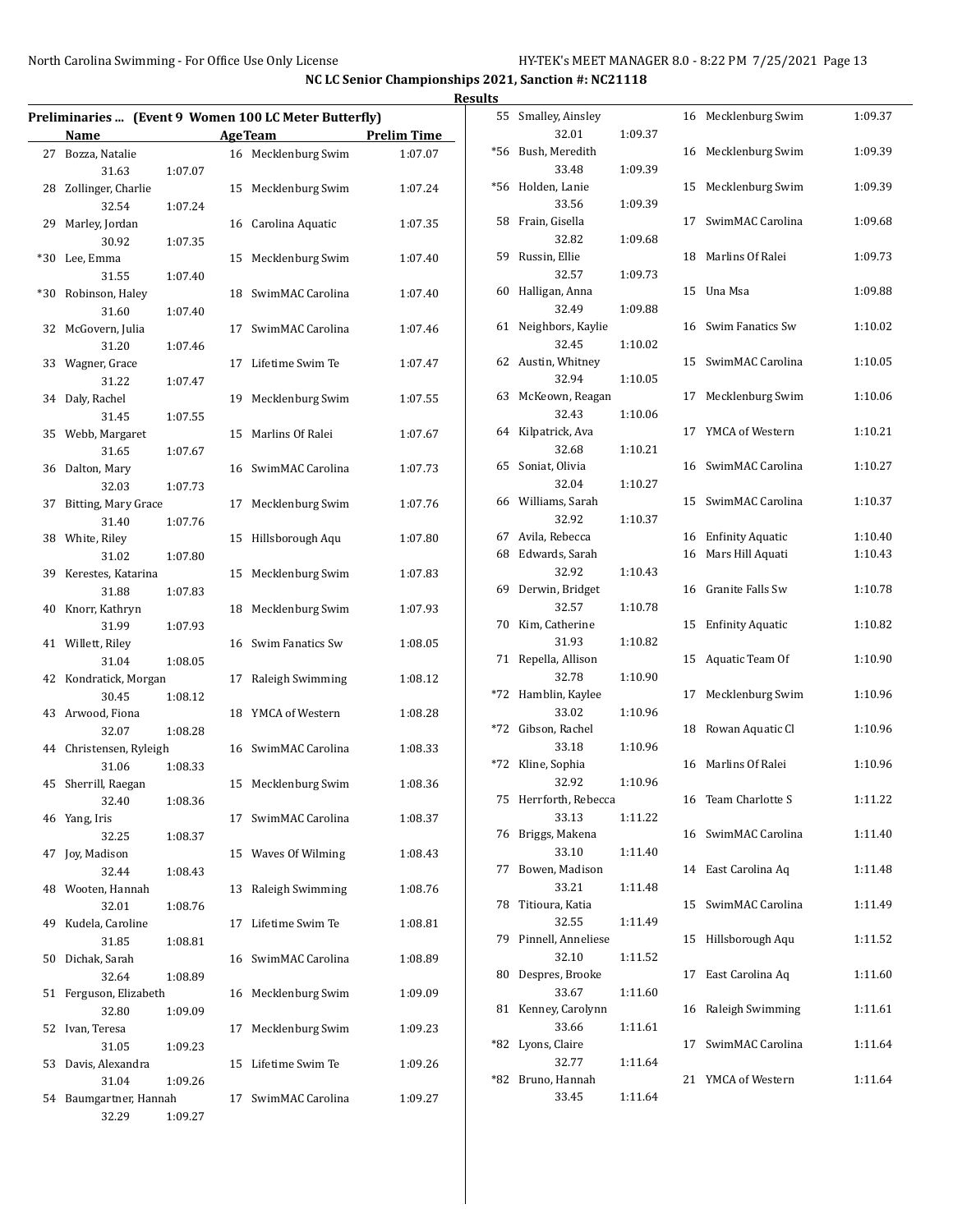|     |                         |         |    | Preliminaries  (Event 9 Women 100 LC Meter Butterfly) |                    |
|-----|-------------------------|---------|----|-------------------------------------------------------|--------------------|
|     | Name                    |         |    | <b>Age Team</b>                                       | <b>Prelim Time</b> |
|     | 84 Inscore, Janie       |         |    | 18 Marlins Of Ralei                                   | 1:11.88            |
|     | 33.27                   | 1:11.88 |    |                                                       |                    |
|     | *85 Gonsalves, Ashleigh |         |    | 16 Mecklenburg Swim                                   | 1:11.99            |
|     | 33.41                   | 1:11.99 |    |                                                       |                    |
|     | *85 Scalise, Anna       |         |    | 19 Lifetime Swim Te                                   | 1:11.99            |
|     | 33.35                   | 1:11.99 |    |                                                       |                    |
| 87  | Chin, Ella              |         |    | 15 SwimMAC Carolina                                   | 1:12.41            |
|     | 34.23                   | 1:12.41 |    |                                                       |                    |
|     | 88 Tindall, Camille     |         |    | 16 YMCA of Western                                    | 1:12.52            |
|     | 33.85                   | 1:12.52 |    |                                                       |                    |
| 89  | Gagnon, Anna            |         | 17 | <b>Star Aquatics</b>                                  | 1:12.81            |
|     | 33.88                   | 1:12.81 |    |                                                       |                    |
|     | 90 Groce, April         |         | 17 | Raleigh Swimming                                      | 1:12.87            |
|     | 33.93                   | 1:12.87 |    |                                                       |                    |
|     | 91 Husketh, Sabrina     |         |    | 15 Hillsborough Aqu                                   | 1:12.92            |
|     | 33.03                   | 1:12.92 |    |                                                       |                    |
|     | 92 Canipe, Libby        |         |    | 15 Sharks Aquatic C                                   | 1:13.06            |
|     | 34.53                   | 1:13.06 |    |                                                       |                    |
|     | 93 Lac, Tabitha         |         |    | 16 Waves Of Wilming                                   | 1:13.13            |
|     | 33.98                   | 1:13.13 |    |                                                       |                    |
|     | 94 Strauss, Sydney      |         | 17 | Mecklenburg Swim                                      | 1:13.64            |
|     | 33.22                   | 1:13.64 |    |                                                       |                    |
|     | 95 Prather, Caroline    |         |    | 17 Granite Falls Sw                                   | 1:13.73            |
|     | 34.05                   | 1:13.73 |    |                                                       |                    |
|     | 96 Floyd, Charley       |         |    | 15 SwimMAC Carolina                                   | 1:13.82            |
|     | 32.74                   | 1:13.82 |    |                                                       |                    |
|     | 97 Lauletta, Reese      |         |    | 17 Team Charlotte S                                   | 1:13.84            |
|     | 34.27                   | 1:13.84 |    |                                                       |                    |
|     | 98 Nelson, Ellis        |         |    | 21 YMCA of Western                                    | 1:14.10            |
|     | 33.76                   | 1:14.10 |    |                                                       |                    |
|     | 99 Freeman, Evelyn      |         |    | 15 Mecklenburg Swim                                   | 1:14.32            |
|     | 25.19                   | 1:14.32 |    |                                                       |                    |
|     | *100 Lickfold, Megan    |         |    | 15 Raleigh Swimming                                   | 1:14.40            |
|     | 35.65                   | 1:14.40 |    |                                                       |                    |
|     | *100 Duncan, Scarlett   |         |    | 16 SwimMAC Carolina                                   | 1:14.40            |
|     | 34.91                   | 1:14.40 |    |                                                       |                    |
|     | 102 Valent, Cameron     |         |    | 17 Tac Titans                                         | 1:14.89            |
|     | 35.60                   | 1:14.89 |    |                                                       |                    |
|     | 103 Kimmel, Allison     |         | 17 | Gaston Gators                                         | 1:15.02            |
|     | 35.05                   | 1:15.02 |    |                                                       |                    |
|     | 104 Clark, Avari        |         |    | 15 Hillsborough Aqu                                   | 1:15.67            |
|     | 34.52                   | 1:15.67 |    |                                                       |                    |
| 105 | Eckert, Charlotte       |         | 15 | SwimMAC Carolina                                      | 1:16.01            |
|     | 34.50                   | 1:16.01 |    |                                                       |                    |
| 106 | Briggs, Miyako          |         | 17 | Marlins Of Ralei                                      | 1:17.47            |
|     | 35.66                   | 1:17.47 |    |                                                       |                    |
| 107 | Ritter, Rachel          |         | 18 | <b>Alamance County</b>                                | 1:17.70            |
|     | 36.12                   | 1:17.70 |    |                                                       |                    |
| 108 | Drummond, Mary          |         | 12 | Team Charlotte S                                      | 1:18.05            |
|     | 35.32                   | 1:18.05 |    |                                                       |                    |
| 109 | Kozek, Teagan           |         | 16 | Team Charlotte S                                      | 1:18.13            |
|     | 35.62                   | 1:18.13 |    |                                                       |                    |
| 110 | Jacobs, Audrey          |         | 18 | O'Neal Pelagics                                       | 1:18.18            |
|     | 35.28                   | 1:18.18 |    |                                                       |                    |

| <b>AgeTeam</b><br>Name<br>A - Final<br>1 Boone, Garrett<br>Mecklenburg Swim<br>18<br>25.98<br>55.03<br>18 Marlins Of Ralei<br>2 Ssengonzi, Jesse<br>26.26<br>55.37<br>Echols, Jeffrey<br>19 Enfinity Aquatic<br>3<br>26.36<br>55.82 | <b>Finals Time</b><br>55.03<br>55.37<br>55.82<br>56.04<br>58.02<br>58.12 |
|-------------------------------------------------------------------------------------------------------------------------------------------------------------------------------------------------------------------------------------|--------------------------------------------------------------------------|
|                                                                                                                                                                                                                                     |                                                                          |
|                                                                                                                                                                                                                                     |                                                                          |
|                                                                                                                                                                                                                                     |                                                                          |
|                                                                                                                                                                                                                                     |                                                                          |
|                                                                                                                                                                                                                                     |                                                                          |
|                                                                                                                                                                                                                                     |                                                                          |
|                                                                                                                                                                                                                                     |                                                                          |
|                                                                                                                                                                                                                                     |                                                                          |
| 4 Grier, Andrew<br>YMCA of Western<br>21                                                                                                                                                                                            |                                                                          |
| 26.33<br>56.04                                                                                                                                                                                                                      |                                                                          |
| Lee, Christian<br>Marlins Of Ralei<br>5<br>17                                                                                                                                                                                       |                                                                          |
| 27.19<br>58.02                                                                                                                                                                                                                      |                                                                          |
| Kirkpatrick, Owen<br>Mecklenburg Swim<br>18<br>6                                                                                                                                                                                    |                                                                          |
| 27.06<br>58.12                                                                                                                                                                                                                      |                                                                          |
| Bock, Michael<br>7<br>17<br>Raleigh Swimming                                                                                                                                                                                        | 58.17                                                                    |
| 27.93<br>58.17                                                                                                                                                                                                                      |                                                                          |
| 8 McCreery, Coleman<br>Mecklenburg Swim<br>18                                                                                                                                                                                       | 1:00.08                                                                  |
| 28.08<br>1:00.08                                                                                                                                                                                                                    |                                                                          |
| <b>B</b> - Final                                                                                                                                                                                                                    |                                                                          |
| 9 Dean, Kenan<br>Mecklenburg Swim<br>18                                                                                                                                                                                             | 57.69                                                                    |
| 27.16<br>57.69                                                                                                                                                                                                                      |                                                                          |
| 16 Marlins Of Ralei<br>10 Doherty, Torin                                                                                                                                                                                            | 58.87                                                                    |
| 27.78<br>58.87                                                                                                                                                                                                                      |                                                                          |
| 16 Mecklenburg Swim<br>11 McKinney, Ian                                                                                                                                                                                             | 59.06                                                                    |
| 28.23<br>59.06                                                                                                                                                                                                                      |                                                                          |
| 12 Berkeley, Coby<br>Mecklenburg Swim<br>17                                                                                                                                                                                         | 59.25                                                                    |
| 27.37<br>59.25                                                                                                                                                                                                                      |                                                                          |
| 13 Cook, Alexander<br>16 SwimMAC Carolina                                                                                                                                                                                           | 59.48                                                                    |
| 27.57<br>59.48                                                                                                                                                                                                                      |                                                                          |
| 15 SwimMAC Carolina<br>14 Glassner, George                                                                                                                                                                                          | 59.83                                                                    |
| 27.25<br>59.83                                                                                                                                                                                                                      |                                                                          |
| 15 Duke, Brian<br>Marlins Of Ralei<br>17                                                                                                                                                                                            | 1:00.91                                                                  |
| 28.69<br>1:00.91                                                                                                                                                                                                                    |                                                                          |
| 16 Womble, Ethan<br>18 Greensboro Commu                                                                                                                                                                                             | 1:00.95                                                                  |
| 28.01<br>1:00.95                                                                                                                                                                                                                    |                                                                          |
| C - Final                                                                                                                                                                                                                           |                                                                          |
| 17 Rock, Noah<br>16 Greensboro Commu                                                                                                                                                                                                | 59.34                                                                    |
| 27.48<br>59.34                                                                                                                                                                                                                      |                                                                          |
| 18 Brooks, Jason<br>16 Greensboro Commu                                                                                                                                                                                             | 59.61                                                                    |
| 27.82                                                                                                                                                                                                                               |                                                                          |
| 59.61<br>19<br>Edwards, Jonathan<br>15<br>Greensboro Commu                                                                                                                                                                          | 59.64                                                                    |
| 27.69                                                                                                                                                                                                                               |                                                                          |
| 59.64<br>20<br>Spinner, Wiley<br>15<br>Mecklenburg Swim                                                                                                                                                                             |                                                                          |
|                                                                                                                                                                                                                                     | 59.86                                                                    |
| 28.13<br>59.86<br>Wall, Josh                                                                                                                                                                                                        |                                                                          |
| Raleigh Swimming<br>21<br>19                                                                                                                                                                                                        | 1:00.31                                                                  |
| 28.41<br>1:00.31                                                                                                                                                                                                                    |                                                                          |
| Mecklenburg Swim<br>22<br>Peterson, Caleb<br>15                                                                                                                                                                                     | 1:00.95                                                                  |
| 28.64<br>1:00.95                                                                                                                                                                                                                    |                                                                          |
| Mecklenburg Swim<br>23<br>Lacjak, Nolan<br>17                                                                                                                                                                                       | 1:01.53                                                                  |
| 28.27<br>1:01.53                                                                                                                                                                                                                    |                                                                          |
| Brashear, Michael<br>17<br>Aquatic Team Of<br>24                                                                                                                                                                                    | 1:01.77                                                                  |
| 28.30<br>1:01.77                                                                                                                                                                                                                    |                                                                          |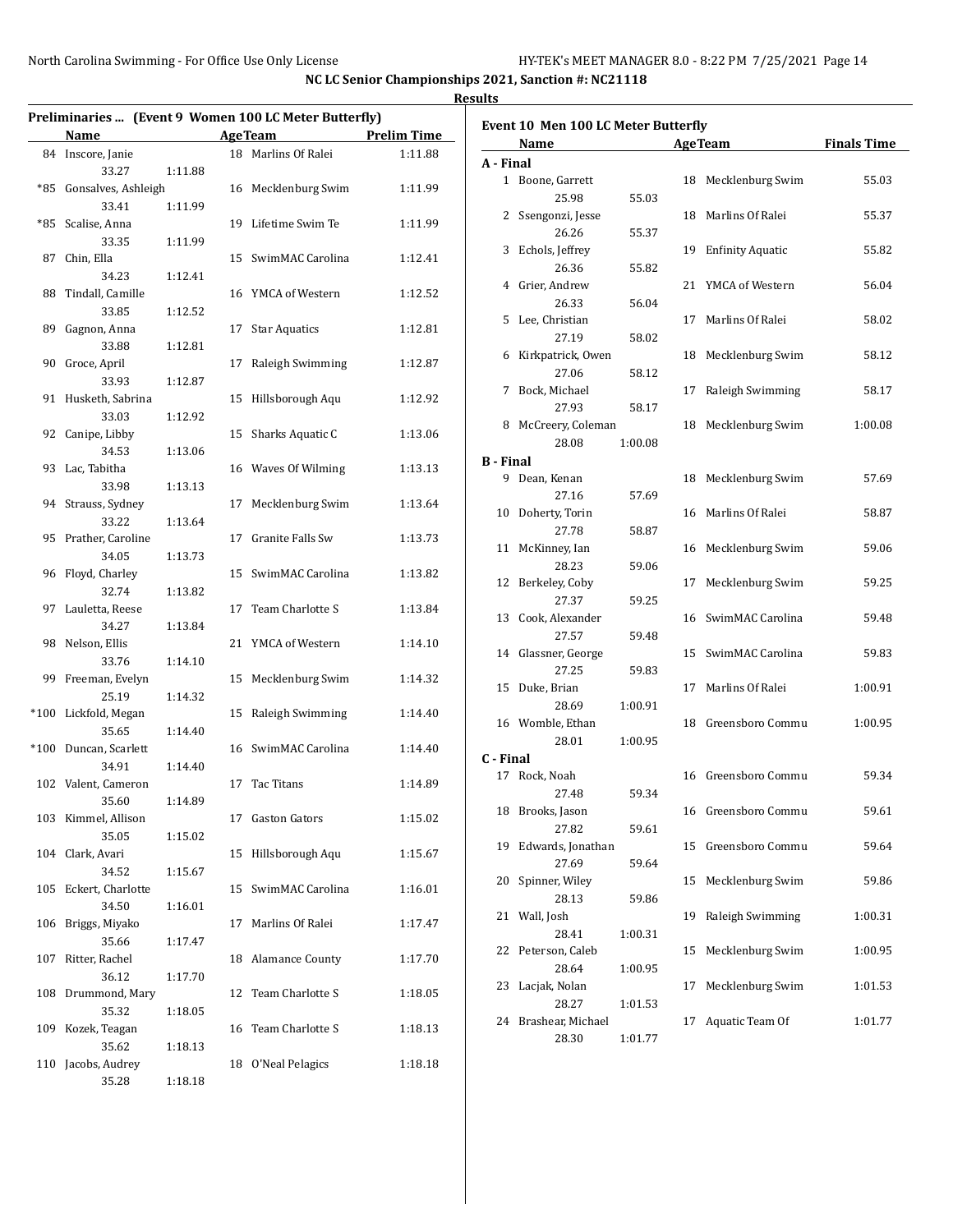|    | Event 10 Men 100 LC Meter Butterfly |         |    |                     |                    |
|----|-------------------------------------|---------|----|---------------------|--------------------|
|    | Name                                |         |    | <b>Age Team</b>     | <b>Prelim Time</b> |
|    | <b>Preliminaries</b>                |         |    |                     |                    |
|    | 1 Ssengonzi, Jesse                  |         |    | 18 Marlins Of Ralei | 55.30              |
|    | 26.19                               | 55.30   |    |                     |                    |
|    | *2 Boone, Garrett                   |         | 18 | Mecklenburg Swim    | 56.19              |
|    | 27.07                               | 56.19   |    |                     |                    |
|    | *2 Echols, Jeffrey                  |         |    | 19 Enfinity Aquatic | 56.19              |
|    | 26.64                               | 56.19   |    |                     |                    |
|    | 4 Grier, Andrew                     |         |    | 21 YMCA of Western  | 56.94              |
|    | 26.71                               | 56.94   |    |                     |                    |
| 5  | Shanahan, Matthew                   |         |    | 18 Hillsborough Aqu | 57.16              |
|    | 27.17                               | 57.16   |    |                     |                    |
|    | 6 Clark, Joseph                     |         | 17 | Aquatic Team Of     | 58.21              |
|    | 27.56                               | 58.21   |    |                     |                    |
| 7  | Bock, Michael                       |         | 17 | Raleigh Swimming    | 58.52              |
|    | 27.23                               | 58.52   |    |                     |                    |
|    | 8 Lee, Christian                    |         | 17 | Marlins Of Ralei    | 58.66              |
|    | 27.50                               | 58.66   |    |                     |                    |
|    | 9 Kirkpatrick, Owen                 |         |    | 18 Mecklenburg Swim | 59.04              |
|    | 27.34                               | 59.04   |    |                     |                    |
|    | 10 McCreery, Coleman                |         |    | 18 Mecklenburg Swim | 59.28              |
|    | 27.45                               | 59.28   |    |                     |                    |
|    | 11 Dean, Kenan                      |         |    | 18 Mecklenburg Swim | 59.50              |
|    | 27.56                               | 59.50   |    |                     |                    |
|    | 12 Doherty, Torin                   |         |    | 16 Marlins Of Ralei | 59.56              |
|    | 28.21                               | 59.56   |    |                     |                    |
|    | 13 Womble, Ethan                    |         |    | 18 Greensboro Commu | 59.61              |
|    | 14 Berkeley, Coby                   |         | 17 | Mecklenburg Swim    | 59.80              |
|    | 27.78                               | 59.80   |    |                     |                    |
|    | 15 Cook, Alexander                  |         |    | 16 SwimMAC Carolina | 59.84              |
|    | 27.97                               | 59.84   |    |                     |                    |
|    | 16 Glassner, George                 |         |    | 15 SwimMAC Carolina | 59.97              |
|    | 27.57                               | 59.97   |    |                     |                    |
| 17 | Duke, Brian                         |         | 17 | Marlins Of Ralei    | 1:00.00            |
|    | 28.21                               | 1:00.00 |    |                     |                    |
|    | 18 McKinney, Ian                    |         |    | 16 Mecklenburg Swim | 1:00.13            |
|    | 28.32                               | 1:00.13 |    |                     |                    |
|    | 19 Edwards, Jonathan                |         | 15 | Greensboro Commu    | 1:00.16            |
|    | 27.83                               | 1:00.16 |    |                     |                    |
|    | 20 Wall, Josh                       |         | 19 | Raleigh Swimming    | 1:00.24            |
|    | 27.97                               | 1:00.24 |    |                     |                    |
| 21 | Brooks, Jason                       |         |    | 16 Greensboro Commu | 1:00.47            |
|    | 28.22                               | 1:00.47 |    |                     |                    |
| 22 | Lacjak, Nolan                       |         | 17 | Mecklenburg Swim    | 1:00.56            |
|    | 28.37                               | 1:00.56 |    |                     |                    |
| 23 | Peterson, Caleb                     |         | 15 | Mecklenburg Swim    | 1:00.63            |
|    | 28.30                               | 1:00.63 |    |                     |                    |
| 24 | Rock, Noah                          |         |    | 16 Greensboro Commu | 1:00.65            |
|    | 28.20                               | 1:00.65 |    |                     |                    |
| 25 | Spinner, Wiley                      |         | 15 | Mecklenburg Swim    | 1:00.68            |
|    | 29.13                               | 1:00.68 |    |                     |                    |
|    |                                     |         |    |                     |                    |
| 26 | Harper, James                       |         | 15 | Aquatic Team Of     | 1:00.69            |

| 27 | Mintz, Andrew                   |         | 21 | Harnett County A        | 1:00.85 |
|----|---------------------------------|---------|----|-------------------------|---------|
| 28 | 27.30<br>Brashear, Michael      | 1:00.85 | 17 | Aquatic Team Of         | 1:01.14 |
| 29 | 28.43<br>Tars, Robert           | 1:01.14 | 17 | Greensboro Commu        | 1:01.32 |
|    | 28.47                           | 1:01.32 |    |                         |         |
| 30 | McLuskie, Logan<br>28.65        | 1:01.36 | 18 | Aquatic Team Of         | 1:01.36 |
| 31 | Erickson, Christopher           |         | 15 | Hillsborough Aqu        | 1:01.41 |
|    | 28.41                           | 1:01.41 |    |                         |         |
| 32 | Aristondo, Christopher<br>28.63 | 1:01.48 | 15 | Aquatic Team Of         | 1:01.48 |
| 33 | Tutovani, Levani                |         | 17 | Lifetime Swim Te        | 1:01.67 |
|    | 28.10                           | 1:01.67 |    |                         |         |
| 34 | Chavis, Maxwell<br>28.70        | 1:01.79 | 16 | <b>Tac Titans</b>       | 1:01.79 |
| 35 | Auman, Isaiah                   |         | 17 | Mecklenburg Swim        | 1:01.82 |
|    | 29.16                           | 1:01.82 |    |                         |         |
| 36 | Cloutier, Briggs                |         | 16 | East Carolina Aq        | 1:01.96 |
|    | 28.69                           | 1:01.96 |    |                         |         |
| 37 | Jarrett, Samuel<br>30.23        | 1:01.99 | 17 | YMCA of Western         | 1:01.99 |
| 38 | Durham, William                 |         | 16 | Waves Of Wilming        | 1:02.05 |
|    | 28.83                           | 1:02.05 |    |                         |         |
| 39 | Anderson, Tate<br>28.43         |         | 17 | Raleigh Swimming        | 1:02.09 |
| 40 | Cady, Christopher               | 1:02.09 | 15 | Marlins Of Ralei        | 1:02.11 |
|    | 28.68                           | 1:02.11 |    |                         |         |
| 41 | Mrzygod, Bryson                 |         | 17 | Aquatic Team Of         | 1:02.29 |
|    | 27.67                           | 1:02.29 |    |                         |         |
| 42 | Lazaroski, Jack<br>29.25        |         | 15 | Mecklenburg Swim        | 1:02.39 |
| 43 | Lunsik, Dylan                   | 1:02.39 | 16 | Smoky Mountain A        | 1:02.40 |
|    | 29.11                           | 1:02.40 |    |                         |         |
| 44 | Watkins, Samuel                 |         | 16 | Marlins Of Ralei        | 1:02.57 |
|    | 29.69                           | 1:02.57 |    |                         |         |
| 45 | Simpson, Jake<br>28.66          | 1:02.63 | 16 | <b>Gaston Gators</b>    | 1:02.63 |
| 46 | Ramos, Noah                     |         | 17 | <b>Enfinity Aquatic</b> | 1:02.84 |
|    | 29.37                           | 1:02.84 |    |                         |         |
| 47 | Johnson, Cameron                |         | 15 | East Carolina Aq        | 1:02.87 |
| 48 | 29.41<br>McCarter, Gavin        | 1:02.87 | 16 | SwimMAC Carolina        | 1:02.89 |
|    | 29.39                           | 1:02.89 |    |                         |         |
| 49 | Cayer, Connor                   |         | 16 | <b>Enfinity Aquatic</b> | 1:02.91 |
|    | 29.15                           | 1:02.91 |    |                         |         |
| 50 | James, Alexander<br>29.43       | 1:03.01 | 16 | Mecklenburg Swim        | 1:03.01 |
| 51 | Langtry, Ryan                   |         | 16 | Waves Of Wilming        | 1:03.16 |
|    | 29.23                           | 1:03.16 |    |                         |         |
| 52 | Stein, Matthew                  |         | 18 | Mecklenburg Swim        | 1:03.30 |
|    | 29.12                           | 1:03.30 |    |                         |         |
| 53 | Giffel, Ian<br>29.36            | 1:03.36 | 17 | Granite Falls Sw        | 1:03.36 |
| 54 | Husketh, Dalton                 |         | 18 | Hillsborough Aqu        | 1:03.43 |
|    | 29.16                           | 1:03.43 |    |                         |         |
| 55 | Harmon, Lucas                   |         | 19 | <b>Gaston Gators</b>    | 1:03.50 |
|    | 29.50                           | 1:03.50 |    |                         |         |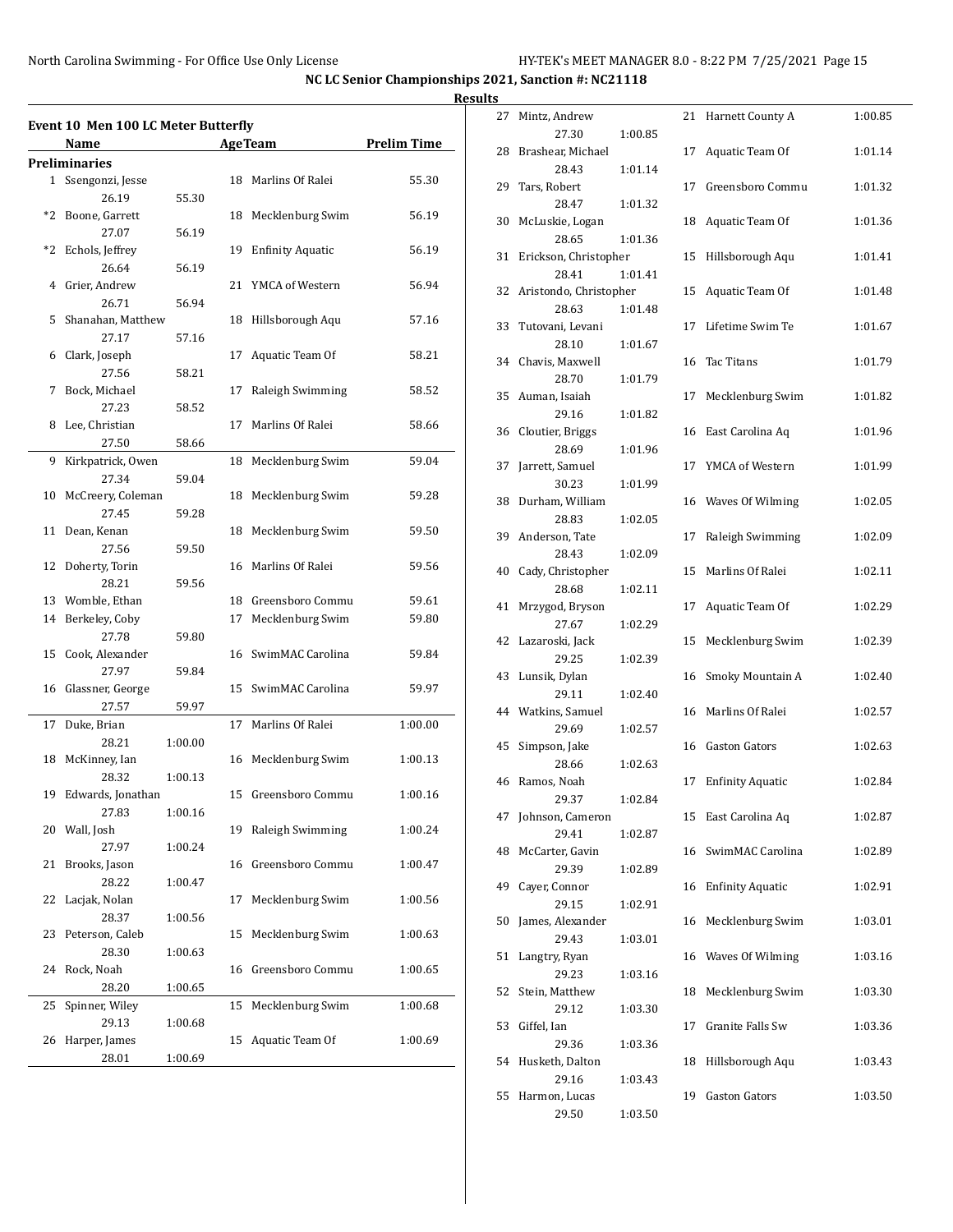|    |                     |         |    | Preliminaries  (Event 10 Men 100 LC Meter Butterfly) |                    |
|----|---------------------|---------|----|------------------------------------------------------|--------------------|
|    | <b>Name</b>         |         |    | <b>AgeTeam</b>                                       | <b>Prelim Time</b> |
| 56 | Spicer, Zachary     |         |    | 15 Aquatic Team Of                                   | 1:03.62            |
|    | 29.41               | 1:03.62 |    |                                                      |                    |
| 57 | Kehn, Lucas         |         | 16 | Raleigh Swimming                                     | 1:03.78            |
|    | 29.45               | 1:03.78 |    |                                                      |                    |
| 58 | Taylor, Brendan     |         | 15 | Mecklenburg Swim                                     | 1:03.86            |
|    | 29.76               | 1:03.86 |    |                                                      |                    |
| 59 | Payne, Kaleb        |         | 19 | <b>Enfinity Aquatic</b>                              | 1:03.90            |
|    | 29.43               | 1:03.90 |    |                                                      |                    |
| 60 | Pathare, Vedanga    |         | 16 | Tac Titans                                           | 1:04.05            |
|    | 29.63               | 1:04.05 |    |                                                      |                    |
| 61 | Caporaso, Nicholas  |         | 15 | Marlins Of Ralei                                     | 1:04.06            |
|    | 29.74               | 1:04.06 |    |                                                      |                    |
| 62 | LaChapelle, Luc     |         | 17 | Lifetime Swim Te                                     | 1:04.15            |
|    | 29.63               | 1:04.15 |    |                                                      |                    |
| 63 | Campolmi, Caden     |         | 16 | Aquatic Team Of                                      | 1:04.18            |
|    | 28.61               | 1:04.18 |    |                                                      |                    |
| 64 | Nebrich, Lucas      |         | 15 | Rowan Aquatic Cl                                     | 1:04.23            |
|    | 28.75               | 1:04.23 |    |                                                      |                    |
| 65 | Lynch, Ryan         |         | 18 | Raleigh Swimming                                     | 1:04.56            |
|    | 30.53               | 1:04.56 |    |                                                      |                    |
| 66 | Kisshauer, Gregory  |         |    | 16 SwimMAC Carolina                                  | 1:04.65            |
|    | 29.78               | 1:04.65 |    |                                                      |                    |
| 67 | Hall, Spencer       |         | 17 | <b>High Point Swim</b>                               | 1:04.91            |
|    | 30.05               | 1:04.91 |    |                                                      |                    |
| 68 | Caravaglio, Matthew |         |    | 16 Waves Of Wilming                                  | 1:05.37            |
|    | 29.81               | 1:05.37 |    |                                                      |                    |
| 69 | Post, Cian          |         | 15 | Waves Of Wilming                                     | 1:06.41            |
|    | 31.05               | 1:06.41 |    |                                                      |                    |
| 70 | Player, Samuel      |         | 17 | Sharks Aquatic C                                     | 1:06.52            |
|    | 29.66               | 1:06.52 |    |                                                      |                    |
| 71 | Stralow, Aaron      |         | 18 | Mecklenburg Swim                                     | 1:06.84            |
|    | 26.87               | 1:06.84 |    |                                                      |                    |
| 72 | Fuentes, Ivan       |         | 18 | Tac Titans                                           | 1:07.04            |
|    | 31.04               | 1:07.04 |    |                                                      |                    |
| 73 | Brown, Mark         |         | 15 | Greensboro Commu                                     | 1:07.30            |
|    | 30.51               | 1:07.30 |    |                                                      |                    |
| 74 | Hopkins, Scott      |         | 18 | Team Charlotte S                                     | 1:11.57            |
|    | 32.22               | 1:11.57 |    |                                                      |                    |

#### **Event 11 Women 400 LC Meter IM**

|           | втенет и мощен тоо ве месе нч |         |                     |         |                    |
|-----------|-------------------------------|---------|---------------------|---------|--------------------|
|           | Name                          |         | <b>AgeTeam</b>      |         | <b>Finals Time</b> |
| A - Final |                               |         |                     |         |                    |
| 1         | Knorr, Emily                  |         | 18 Mecklenburg Swim |         | 4:59.56            |
|           | 31.73                         | 1:07.60 | 1:44.63             | 2:20.91 |                    |
|           | 3:07.29                       | 3:52.84 | 4:26.49             | 4:59.56 |                    |
| 2         | Knorr, Kathryn                |         | 18 Mecklenburg Swim |         | 5:01.09            |
|           | 32.10                         | 1:08.29 | 1:45.84             | 2:23.12 |                    |
|           | 3:07.39                       | 3:51.78 | 4:26.72             | 5:01.09 |                    |
| 3         | Hastings, Emma                |         | 17 East Carolina Aq |         | 5:05.25            |
|           | 32.04                         | 1:08.89 | 1:47.03             | 2:26.01 |                    |
|           | 3:12.06                       | 3:58.45 | 4:31.89             | 5:05.25 |                    |
| 4         | Sutter, Olivia                |         | Unattached<br>19    |         | 5:09.82            |
|           | 33.18                         | 1:11.98 | 1:46.47             | 2:30.45 |                    |
|           | 3:17.68                       | 4:01.20 | 4:36.24             | 5:09.82 |                    |
|           |                               |         |                     |         |                    |

| <b>Results</b>   |                         |         |                     |         |         |
|------------------|-------------------------|---------|---------------------|---------|---------|
|                  | 5 Daniels, Grace        |         | 16 SwimMAC Carolina |         | 5:11.52 |
|                  | 31.86                   | 1:09.13 | 1:48.94             | 2:27.90 |         |
|                  | 3:14.27                 | 4:00.70 | 4:36.90             | 5:11.52 |         |
|                  | 6 Lang, Katherine       |         | 17 Mecklenburg Swim |         | 5:12.85 |
|                  | 33.09                   | 1:10.20 | 1:50.94             | 2:29.74 |         |
|                  | 3:16.81                 | 4:02.78 | 4:37.94             | 5:12.85 |         |
|                  | 7 Rydzewski, Amber      |         | 18 Raleigh Swimming |         | 5:13.84 |
|                  | 32.50                   | 1:10.09 | 1:51.04             | 2:31.35 |         |
|                  | 3:17.37                 | 4:04.30 | 4:38.95             | 5:13.84 |         |
|                  | 8 Rydzewski, Samantha   |         | 15 Raleigh Swimming |         | 5:19.02 |
|                  | 32.47                   | 1:10.21 | 1:50.40             | 2:29.99 |         |
|                  | 3:17.43                 | 4:05.34 | 4:42.93             | 5:19.02 |         |
| <b>B</b> - Final |                         |         |                     |         |         |
|                  | 9 Boulware, Olivia      |         | 16 Marlins Of Ralei |         | 5:15.81 |
|                  | 33.20                   | 1:11.08 | 1:52.42             | 2:32.25 |         |
|                  | 3:17.63                 | 4:03.29 | 4:40.44             | 5:15.81 |         |
|                  | 10 Heffelfinger, Alyssa |         | 17 Mecklenburg Swim |         | 5:17.49 |
|                  | 33.45                   | 1:12.35 | 1:54.65             | 2:35.38 |         |
|                  | 3:21.12                 | 4:07.36 | 4:43.26             | 5:17.49 |         |
|                  | 11 Sciaudone, Rose      |         | 16 Marlins Of Ralei |         | 5:17.54 |
|                  | 34.03                   | 1:12.56 | 1:52.97             | 2:33.59 |         |
|                  | 3:19.88                 | 4:05.93 | 4:42.60             | 5:17.54 |         |
|                  | 12 Johnson, Claire      |         | 15 SwimMAC Carolina |         | 5:22.34 |
|                  | 33.43                   | 1:11.83 | 1:54.43             | 2:36.62 |         |
|                  | 3:24.75                 | 4:12.65 | 4:48.46             | 5:22.34 |         |
|                  | 13 Miller, Samantha     |         | 15 Marlins Of Ralei |         | 5:25.36 |
|                  | 35.09                   | 1:14.89 | 1:56.24             | 2:36.86 |         |
|                  | 3:23.94                 | 4:10.94 | 4:48.57             | 5:25.36 |         |
|                  | 14 Halligan, Anna       |         | 15 Una Msa          |         | 5:26.33 |
|                  | 33.16                   | 1:12.39 | 1:54.22             | 2:36.09 |         |
|                  | 3:24.22                 | 4:11.02 | 4:49.04             | 5:26.33 |         |
|                  | 15 McRae, Katherine     |         | 17 Raleigh Swimming |         | 5:32.23 |
|                  | 36.30                   | 1:17.16 | 2:01.40             | 2:44.39 |         |
|                  | 3:28.26                 | 4:13.95 | 4:53.23             | 5:32.23 |         |
|                  | --- Hughes, Natalie     |         | 16 Marlins Of Ralei |         | DQ      |
|                  | 33.26                   |         | 1:40.26             | 2:32.20 |         |
|                  | 3:14.42                 | 4:07.23 | 4:55.56             | DQ      |         |
| C - Final        |                         |         |                     |         |         |
|                  | 17 Kayye, Olivia        |         | 21 Carolina Aquatic |         | 5:27.80 |
|                  | 32.82                   | 1:12.17 | 1:56.85             | 2:40.37 |         |
|                  | 3:26.87                 | 4:14.44 | 4:51.89             | 5:27.80 |         |
|                  | 18 Ssengonzi, Rachel    |         | 16 Marlins Of Ralei |         | 5:31.30 |
|                  | 33.26                   | 1:11.75 | 1:57.38             | 2:41.78 |         |
|                  | 3:29.11                 | 4:18.14 | 4:54.82             | 5:31.30 |         |
|                  | 19 Kimmel, Allison      |         | 17 Gaston Gators    |         | 5:32.44 |
|                  | 34.74                   | 1:16.41 | 2:01.77             | 2:46.07 |         |
|                  | 3:31.25                 | 4:17.12 | 4:55.97             | 5:32.44 |         |
|                  | 20 Davis, Alexandra     |         | 15 Lifetime Swim Te |         | 5:34.24 |
|                  | 31.95                   | 1:10.94 | 1:53.38             | 2:35.83 |         |
|                  | 3:27.37                 | 4:18.59 | 4:57.01             | 5:34.24 |         |
|                  | 21 Kjar, Ava            |         | 15 YMCA of Western  |         | 5:38.01 |
|                  | 35.75                   | 1:18.81 | 2:02.62             | 2:46.11 |         |
|                  | 3:34.53                 | 4:24.12 | 5:01.64             | 5:38.01 |         |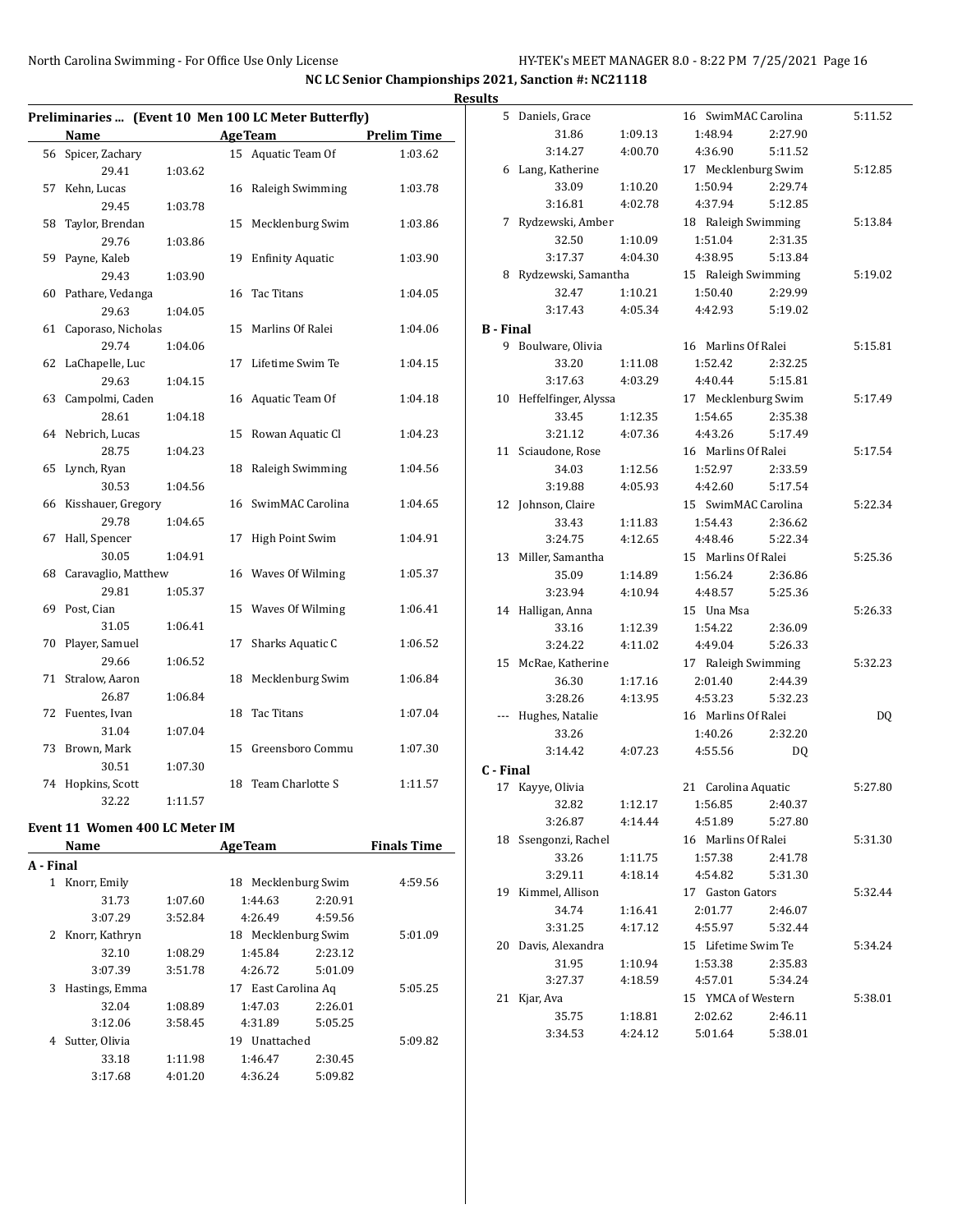|    | Event 11  Women 400 LC Meter IM<br>Name |                    | <b>AgeTeam</b>      |                  | <b>Prelim Time</b> |
|----|-----------------------------------------|--------------------|---------------------|------------------|--------------------|
|    | <b>Preliminaries</b>                    |                    |                     |                  |                    |
|    | 1 Knorr, Emily                          |                    | 18 Mecklenburg Swim |                  | 5:03.51            |
|    | 32.41                                   | 1:07.54            | 1:44.66             | 2:21.20          |                    |
|    | 3:07.73                                 | 3:54.46            | 4:29.55             | 5:03.51          |                    |
| 2  | Knorr, Kathryn                          |                    | 18 Mecklenburg Swim |                  | 5:05.29            |
|    | 33.32                                   | 1:09.65            | 1:47.77             | 2:25.74          |                    |
|    | 3:10.49                                 | 3:54.88            | 4:31.01             | 5:05.29          |                    |
| 3  | Hastings, Emma                          |                    | 17 East Carolina Aq |                  | 5:08.21            |
|    | 32.23                                   | 1:08.81            | 1:48.25             | 2:27.60          |                    |
|    | 3:13.96                                 | 4:00.64            | 4:34.56             | 5:08.21          |                    |
|    | 4 Sutter, Olivia                        |                    | 19 Unattached       |                  | 5:10.23            |
|    | 33.21                                   | 1:10.85            | 1:50.70             | 2:29.09          |                    |
|    | 3:15.29                                 | 3:59.76            | 4:35.40             | 5:10.23          |                    |
| 5  | Rydzewski, Amber                        |                    | 18 Raleigh Swimming |                  | 5:12.72            |
|    | 32.02                                   | 1:08.92            | 1:49.56             | 2:29.56          |                    |
|    | 3:16.31                                 | 4:03.39            | 4:38.32             | 5:12.72          |                    |
| 6  | Lang, Katherine                         |                    | 17 Mecklenburg Swim |                  | 5:15.94            |
|    | 32.91                                   |                    | 1:50.54             | 2:29.84          |                    |
|    | 3:16.27                                 | 1:10.57<br>4:03.20 | 4:39.82             | 5:15.94          |                    |
|    |                                         |                    |                     |                  |                    |
| 7  | Rydzewski, Samantha                     |                    | 15 Raleigh Swimming |                  | 5:15.97            |
|    | 32.05                                   | 1:08.69            | 1:47.86             | 2:26.97          |                    |
|    | 3:15.54                                 | 4:03.01            | 4:40.27             | 5:15.97          |                    |
| 8  | Daniels, Grace                          |                    | 16 SwimMAC Carolina |                  | 5:16.98            |
|    | 32.33                                   | 1:10.15            | 1:49.98             | 2:28.98          |                    |
|    | 3:17.65                                 | 4:05.36            | 4:42.19             | 5:16.98          |                    |
| 9  | O'Mara, Gracyn                          |                    | 17 Mecklenburg Swim |                  | 5:17.68            |
|    | 33.06                                   | 1:11.16            | 1:55.03             | 2:36.71          |                    |
|    | 3:20.57                                 | 4:05.34            | 4:41.93             | 5:17.68          |                    |
| 10 | Heffelfinger, Alyssa                    |                    | 17 Mecklenburg Swim |                  | 5:18.28            |
|    | 33.94                                   | 1:13.01            | 1:55.17             | 2:36.31          |                    |
|    | 3:22.08                                 | 4:07.63            | 4:43.66             | 5:18.28          |                    |
| 11 | Sciaudone, Rose                         |                    | 16 Marlins Of Ralei |                  | 5:18.52            |
|    | 34.43                                   | 1:12.76            | 1:53.29             | 2:34.43          |                    |
|    | 3:19.69                                 | 4:05.50            | 4:42.69             | 5:18.52          |                    |
| 12 | Boulware, Olivia                        |                    | 16 Marlins Of Ralei |                  | 5:21.25            |
|    | 33.28                                   | 1:11.03            | 1:53.30             | 2:33.65          |                    |
|    | 3:19.94                                 | 4:06.30            | 4:44.34             | 5:21.25          |                    |
|    | 13 Hughes, Natalie                      |                    | 16 Marlins Of Ralei |                  | 5:23.94            |
|    | 33.34                                   |                    | 1:48.36             | 2:32.97          |                    |
|    | 3:16.71                                 | 4:10.91            | 4:48.22             | 5:23.94          |                    |
| 14 | Halligan, Anna                          |                    | 15 Una Msa          |                  | 5:25.53            |
|    | 33.00                                   | 1:11.67            | 1:53.77             | 2:35.50          |                    |
|    | 3:23.03                                 | 4:11.45            | 4:48.85             | 5:25.53          |                    |
| 15 | Miller, Samantha                        |                    | 15 Marlins Of Ralei |                  | 5:26.92            |
|    | 35.76                                   | 1:15.71            | 1:55.98             | 2:36.31          |                    |
|    | 3:23.55                                 | 4:11.41            | 4:49.11             | 5:26.92          |                    |
| 16 | Johnson, Claire                         |                    | 15 SwimMAC Carolina |                  | 5:30.13            |
|    | 34.34                                   | 1:13.71            | 1:57.47             | 2:41.00          |                    |
|    | 3:30.56                                 | 4:18.68            | 4:55.45             | 5:30.13          |                    |
| 17 | McRae, Katherine                        |                    | 17                  | Raleigh Swimming | 5:31.36            |
|    | 35.52                                   | 1:16.11            | 1:59.69             | 2:41.71          |                    |
|    | 3:26.54                                 | 4:11.56            | 4:52.05             | 5:31.36          |                    |
|    |                                         |                    |                     |                  |                    |

| <b>Results</b> |           |                               |         |                        |         |                    |
|----------------|-----------|-------------------------------|---------|------------------------|---------|--------------------|
|                |           | 18 Davis, Alexandra           |         | 15 Lifetime Swim Te    |         | 5:33.91            |
|                |           | 32.67                         | 1:12.54 | 1:56.13                | 2:38.74 |                    |
|                |           | 3:29.22                       | 4:19.32 | 4:57.32                | 5:33.91 |                    |
|                |           | 19 Patrick, Mckenna           |         | 15 Mecklenburg Swim    |         | 5:34.08            |
|                |           | 33.17                         | 1:13.00 | 1:54.94                | 2:37.72 |                    |
|                |           | 3:27.32                       | 4:20.03 | 4:57.65                | 5:34.08 |                    |
|                |           | 20 Kimmel, Allison            |         | 17 Gaston Gators       |         | 5:34.40            |
|                |           | 35.83                         | 1:16.89 | 2:01.88                | 2:45.51 |                    |
|                |           | 3:30.58                       | 4:16.75 | 4:56.57                | 5:34.40 |                    |
|                |           | 21 Furbay, Caroline           |         | 14 Waves Of Wilming    |         | 5:34.43            |
|                |           | 33.02                         | 1:11.38 | 1:55.36                | 2:37.72 |                    |
|                |           | 3:26.52                       | 4:18.25 | 4:58.06                | 5:34.43 |                    |
|                |           | 22 Kayye, Olivia              |         | 21 Carolina Aquatic    |         | 5:34.99            |
|                |           | 33.63                         | 1:12.96 | 1:56.93                | 2:39.46 |                    |
|                |           | 3:28.05                       | 4:18.26 | 4:57.86                | 5:34.99 |                    |
|                |           | 23 Ssengonzi, Rachel          |         | 16 Marlins Of Ralei    |         | 5:36.05            |
|                |           | 34.55                         | 1:13.86 | 1:58.36                | 2:42.68 |                    |
|                |           | 3:32.02                       | 4:22.62 | 4:59.04                | 5:36.05 |                    |
|                |           | 24 Kjar, Ava                  |         | 15 YMCA of Western     |         | 5:36.32            |
|                |           | 35.82                         | 1:17.88 | 2:00.53                | 2:43.27 |                    |
|                |           | 3:31.91                       | 4:21.65 | 4:59.11                | 5:36.32 |                    |
|                |           | 25 Nabors, Anna               |         | 20 YMCA of Western     |         | 5:40.83            |
|                |           | 34.55                         | 1:12.40 | 1:57.77                | 2:41.00 |                    |
|                |           | 3:30.00                       | 4:18.12 | 4:59.31                | 5:40.83 |                    |
|                |           | 26 Frain, Gisella             |         | 17 SwimMAC Carolina    |         | 5:41.29            |
|                |           | 33.34                         | 1:12.25 | 1:56.60                | 2:41.11 |                    |
|                |           | 3:32.76                       | 4:24.86 | 5:03.03                | 5:41.29 |                    |
|                |           | 27 Hollmeyer, Abigail         |         | 15 Mecklenburg Swim    |         | 5:44.94            |
|                |           | 33.32                         | 1:13.02 | 1:59.74                | 2:43.48 |                    |
|                |           | 3:34.05                       | 4:25.21 | 5:05.34                | 5:44.94 |                    |
|                |           | 28 Canipe, Libby              |         | 15 Sharks Aquatic C    |         | 5:50.50            |
|                |           | 36.95                         | 1:18.45 | 2:05.65                | 2:51.49 |                    |
|                |           | 3:43.67                       | 4:35.15 | 5:13.88                | 5:50.50 |                    |
|                |           | Ferguson, Elizabeth           |         | 16 Mecklenburg Swim    |         | <b>XDQ</b>         |
|                |           | 34.48                         | 1:13.20 | 1:54.46                | 2:34.68 |                    |
|                |           | 3:23.73                       | 4:13.78 | 4:49.40                | DQ      |                    |
|                |           | Event 12 Men 400 LC Meter IM  |         |                        |         |                    |
|                |           |                               |         |                        |         |                    |
|                |           | Name                          |         | <b>AgeTeam</b>         |         | <b>Finals Time</b> |
|                | A - Final |                               |         |                        |         |                    |
|                |           | 1 Wilhelm, Alexander<br>29.08 | 1:02.48 | 19 Una Ltnc<br>1:37.90 | 2:13.73 | 4:37.46            |
|                |           | 2:52.78                       | 3:32.34 | 4:06.14                | 4:37.46 |                    |
|                |           |                               |         |                        |         |                    |
|                |           | 2 Harris, Dax                 |         | 17 Greensboro Commu    |         | 4:38.46            |

| 2  | Harris, Dax       |         | 17 Greensboro Commu    |         | 4:38.46 |
|----|-------------------|---------|------------------------|---------|---------|
|    | 28.97             | 1:02.15 | 1:38.70                | 2:15.20 |         |
|    | 2:56.27           | 3:37.46 | 4:08.76                | 4:38.46 |         |
| 3  | Shanahan, Matthew |         | Hillsborough Agu<br>18 |         | 4:38.74 |
|    | 28.91             | 1:01.84 | 1:38.56                | 2:15.16 |         |
|    | 2:55.53           | 3:36.14 | 4:08.21                | 4:38.74 |         |
| 4  | Aleman, Liam      |         | 15 YMCA of Western     |         | 4:46.35 |
|    | 30.28             | 1:04.91 | 1:43.65                | 2:21.01 |         |
|    | 3:00.08           | 3:39.61 | 4:14.18                | 4:46.35 |         |
| 5. | McCarter, Gavin   |         | 16 SwimMAC Carolina    |         | 4:51.08 |
|    | 29.43             | 1:04.30 | 1:43.16                | 2:21.02 |         |
|    | 3:03.46           | 3:46.15 | 4:20.01                | 4:51.08 |         |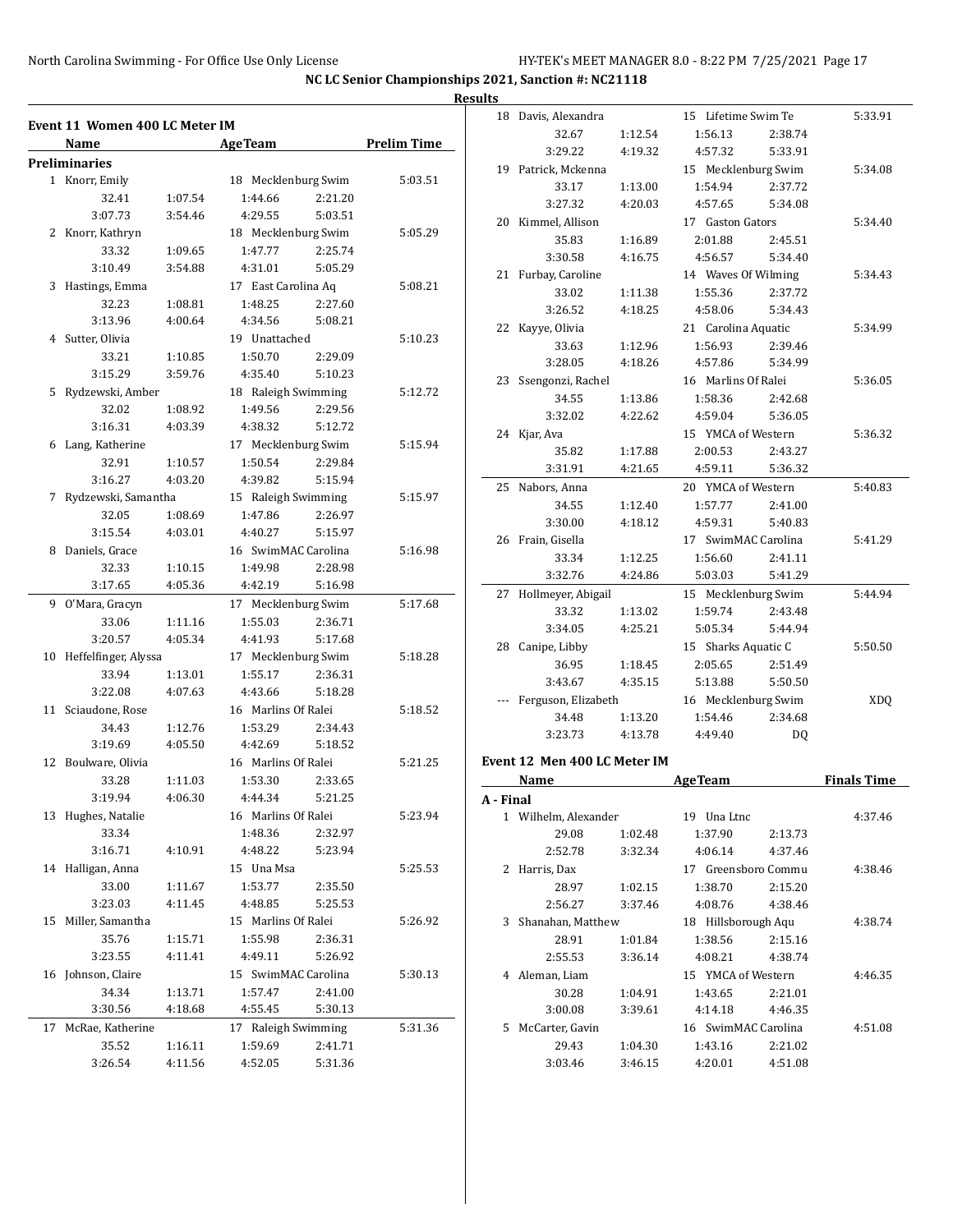|                  |                                           |                    |                     |                    |                    | <b>Results</b> |
|------------------|-------------------------------------------|--------------------|---------------------|--------------------|--------------------|----------------|
|                  | A - Final  (Event 12 Men 400 LC Meter IM) |                    |                     |                    |                    | 2              |
|                  | Name                                      |                    | Age Team            |                    | <b>Finals Time</b> |                |
|                  | 6 Cook, Alexander                         |                    | 16 SwimMAC Carolina |                    | 4:52.09            |                |
|                  | 29.15                                     | 1:03.00            | 1:42.10             | 2:19.92            |                    | Eve            |
|                  | 3:02.66                                   | 3:46.09            | 4:19.24             | 4:52.09            |                    |                |
|                  | 7 Klein, Frederick                        |                    | 15 SwimMAC Carolina |                    | 4:52.23            | Pre            |
|                  | 30.54                                     | 1:06.66            | 1:45.50             | 2:24.65            |                    |                |
|                  | 3:05.28                                   | 3:46.05            | 4:19.55             | 4:52.23            |                    |                |
|                  | 8 Bundy, Samuel                           |                    | 16 Mecklenburg Swim |                    | 4:52.77            |                |
|                  | 29.68                                     | 1:03.83            | 1:43.49             | 2:21.36            |                    |                |
|                  | 3:03.61                                   | 3:45.93            | 4:20.08             | 4:52.77            |                    |                |
| <b>B</b> - Final |                                           |                    |                     |                    |                    |                |
|                  | 9 Seeber, Andrew                          |                    | 16 Greensboro Commu |                    | 4:46.78            |                |
|                  | 30.26                                     | 1:04.85            | 1:41.63             | 2:16.85            |                    |                |
|                  | 2:59.02                                   | 3:41.60            | 4:14.93             | 4:46.78            |                    |                |
|                  | 10 Schoenagel, Matthew                    |                    | 15 Raleigh Swimming |                    | 4:53.23            |                |
|                  | 30.53                                     | 1:05.44            | 1:43.65             | 2:21.73            |                    |                |
|                  | 3:03.49                                   | 3:45.45            | 4:19.81             | 4:53.23            |                    |                |
|                  | 11 Roberts, Christopher                   |                    | 15 Carolina Aquatic |                    | 4:53.57            |                |
|                  | 30.31                                     | 1:05.36            | 1:45.57             | 2:23.69            |                    |                |
|                  | 3:04.31                                   | 3:45.28            | 4:20.59             | 4:53.57            |                    |                |
|                  | 12 Hadsell, Ethan                         |                    | 15 Raleigh Swimming |                    | 4:55.36            |                |
|                  | 30.35                                     | 1:05.79            | 1:42.35             | 2:18.83            |                    |                |
|                  | 3:02.41                                   | 3:48.18            | 4:22.34             | 4:55.36            |                    |                |
|                  |                                           |                    | 15 SwimMAC Carolina |                    |                    |                |
|                  | 13 Holtham, Isaac                         |                    |                     |                    | 4:55.50            |                |
|                  | 31.01                                     | 1:06.21            | 1:44.24             | 2:21.84            |                    |                |
|                  | 3:04.20                                   | 3:47.32            | 4:22.14             | 4:55.50            |                    |                |
|                  | 14 Weber, Lucas                           |                    | 16 SwimMAC Carolina |                    | 4:55.54            |                |
|                  | 30.14                                     | 1:04.97            | 1:44.24             | 2:22.91            |                    |                |
|                  | 3:05.90                                   | 3:48.48            | 4:22.72             | 4:55.54            |                    |                |
|                  | 15 Penny, Saylor                          |                    | 15 Marlins Of Ralei |                    | 4:55.73            |                |
|                  | 30.38                                     | 1:05.46            | 1:45.12             | 2:23.39            |                    |                |
|                  | 3:05.37                                   | 3:47.47            | 4:22.88             | 4:55.73            |                    |                |
|                  | 16 Henage, Charles                        |                    | 15 SwimMAC Carolina |                    | 4:58.22            | $\mathbf{1}$   |
|                  | 30.55                                     | 1:06.25            | 1:47.28             | 2:26.79            |                    |                |
|                  | 3:08.49                                   | 3:51.51            | 4:25.84             | 4:58.22            |                    |                |
| C - Final        |                                           |                    |                     |                    |                    | $\mathbf{1}$   |
|                  | 17 Markoski, James                        |                    | 15 Marlins Of Ralei |                    | 4:58.10            |                |
|                  | 31.01 1:06.46                             |                    | 1:46.79 2:25.74     |                    |                    |                |
|                  | 3:07.57                                   | 3:49.77            | 4:24.72             | 4:58.10            |                    |                |
|                  | 18 Vincent, William                       |                    | 15 Marlins Of Ralei |                    | 5:00.15            | 1              |
|                  | 30.33                                     | 1:07.19            | 1:49.55             | 2:28.29            |                    |                |
|                  | 3:09.55                                   | 3:52.05            | 4:28.19             | 5:00.15            |                    |                |
|                  | 19 Fazen, Collin                          |                    | 17 Mecklenburg Swim |                    | 5:00.64            | 1              |
|                  | 31.73                                     | 1:07.54            | 1:45.34             | 2:22.60            |                    |                |
|                  | 3:06.29                                   | 3:50.56            | 4:26.58             | 5:00.64            |                    |                |
|                  | 20 Howard, Samuel                         |                    | 18 Aquatic Team Of  |                    | 5:00.83            | $\mathbf{1}$   |
|                  | 30.65                                     | 1:05.26            | 1:44.59             | 2:22.90            |                    |                |
|                  | 3:06.88                                   | 3:51.52            | 4:26.82             | 5:00.83            |                    |                |
|                  |                                           |                    | 15 Marlins Of Ralei |                    |                    | 1              |
|                  | 21 Arens, Justin                          |                    | 1:46.13             |                    | 5:03.61            |                |
|                  | 30.82<br>3:10.24                          | 1:06.94<br>3:55.36 | 4:29.94             | 2:24.67<br>5:03.61 |                    |                |
|                  |                                           |                    |                     |                    |                    | 1              |
|                  | 22 Zhang, Christopher                     |                    | 15 SwimMAC Carolina |                    | 5:04.32            |                |
|                  | 29.85                                     | 1:04.42            | 1:43.71             | 2:22.99            |                    |                |
|                  | 3:08.32                                   | 3:53.21            | 4:29.30             | 5:04.32            |                    |                |

|    | 23 Cellucci, Michael         |         | 17 Mecklenburg Swim |         | 5:04.40            |
|----|------------------------------|---------|---------------------|---------|--------------------|
|    | 31.12                        | 1:06.07 | 1:46.90             | 2:26.14 |                    |
|    | 3:08.63                      | 3:52.25 | 4:30.48             | 5:04.40 |                    |
|    | Event 12 Men 400 LC Meter IM |         |                     |         |                    |
|    | Name                         |         | <b>AgeTeam</b>      |         | <b>Prelim Time</b> |
|    | <b>Preliminaries</b>         |         |                     |         |                    |
|    | 1 Shanahan, Matthew          |         | 18 Hillsborough Aqu |         | 4:35.24            |
|    | 29.03                        | 1:01.68 | 1:38.00             | 2:13.82 |                    |
|    | 2:53.17                      | 3:32.65 | 4:04.26             | 4:35.24 |                    |
|    | 2 Wilhelm, Alexander         |         | 19 Una Ltnc         |         | 4:44.71            |
|    | 28.01                        | 1:00.31 | 1:37.70             | 2:14.37 |                    |
|    | 2:53.15                      | 3:33.05 | 4:09.91             | 4:44.71 |                    |
|    | 3 Harris, Dax                |         | 17 Greensboro Commu |         | 4:47.17            |
|    | 30.01                        | 1:03.72 | 1:42.14             | 2:19.53 |                    |
|    | 3:01.91                      | 3:44.67 | 4:16.97             | 4:47.17 |                    |
|    | 4 Aleman, Liam               |         | 15 YMCA of Western  |         | 4:47.61            |
|    | 30.28                        | 1:05.00 | 1:43.77             | 2:21.23 |                    |
|    | 3:00.54                      | 3:39.96 | 4:14.44             | 4:47.61 |                    |
|    | 5 Cook, Alexander            |         | 16 SwimMAC Carolina |         | 4:50.60            |
|    | 29.38                        | 1:03.48 | 1:42.67             | 2:19.74 |                    |
|    | 3:01.16                      | 3:43.44 | 4:17.52             | 4:50.60 |                    |
|    | 6 Bundy, Samuel              |         | 16 Mecklenburg Swim |         | 4:51.03            |
|    | 29.58                        | 1:03.88 | 1:42.13             | 2:19.64 |                    |
|    | 3:01.55                      | 3:43.58 | 4:17.93             | 4:51.03 |                    |
| 7  | McCarter, Gavin              |         | 16 SwimMAC Carolina |         | 4:51.08            |
|    | 31.11                        | 1:06.49 | 1:44.03             | 2:21.87 |                    |
|    | 3:03.78                      | 3:45.56 | 4:19.29             | 4:51.08 |                    |
|    | 8 Klein, Frederick           |         | 15 SwimMAC Carolina |         | 4:51.76            |
|    | 30.36                        | 1:05.71 | 1:45.41             | 2:24.33 |                    |
|    | 3:04.39                      | 3:45.40 | 4:19.39             | 4:51.76 |                    |
|    | 9 Seeber, Andrew             |         | 16 Greensboro Commu |         | 4:54.60            |
|    | 30.75                        | 1:06.59 | 1:44.11             | 2:20.88 |                    |
|    | 3:03.83                      | 3:47.38 | 4:21.14             | 4:54.60 |                    |
|    | 10 Roberts, Christopher      |         | 15 Carolina Aquatic |         | 4:55.46            |
|    | 30.43                        | 1:05.18 | 1:45.55             | 2:24.12 |                    |
|    | 3:05.49                      | 3:46.77 | 4:22.18             | 4:55.46 |                    |
|    | 11 Weber, Lucas              |         | 16 SwimMAC Carolina |         | 4:56.08            |
|    | 30.74                        | 1:04.88 | 1:44.49             | 2:22.66 |                    |
|    | 3:05.69                      | 3:48.01 | 4:22.92             | 4:56.08 |                    |
|    | 12 Henage, Charles           |         | 15 SwimMAC Carolina |         | 4:56.88            |
|    | 31.44                        | 1:05.73 | 1:46.46             | 2:26.15 |                    |
|    | 3:07.46                      | 3:50.26 | 4:24.88             | 4:56.88 |                    |
| 13 | Schoenagel, Matthew          |         | 15 Raleigh Swimming |         | 4:57.22            |
|    | 30.39                        | 1:05.21 | 1:43.88             | 2:22.61 |                    |
|    | 3:03.50                      | 3:45.79 | 4:22.02             | 4:57.22 |                    |
|    | 14 Holtham, Isaac            |         | 15 SwimMAC Carolina |         | 4:58.42            |
|    | 31.32                        | 1:07.28 | 1:45.41             | 2:23.43 |                    |
|    | 3:06.00                      | 3:49.57 | 4:25.39             | 4:58.42 |                    |
| 15 | Penny, Saylor                |         | 15 Marlins Of Ralei |         | 4:58.48            |
|    | 30.97                        | 1:06.94 | 1:47.14             | 2:24.44 |                    |
|    | 3:07.34                      | 3:50.43 | 4:25.90             | 4:58.48 |                    |
|    | 16 Hadsell, Ethan            |         | 15 Raleigh Swimming |         | 4:58.69            |
|    | 30.28                        | 1:05.20 | 1:41.79             | 2:17.41 |                    |
|    | 3:02.64                      | 3:48.76 | 4:24.33             | 4:58.69 |                    |
|    |                              |         |                     |         |                    |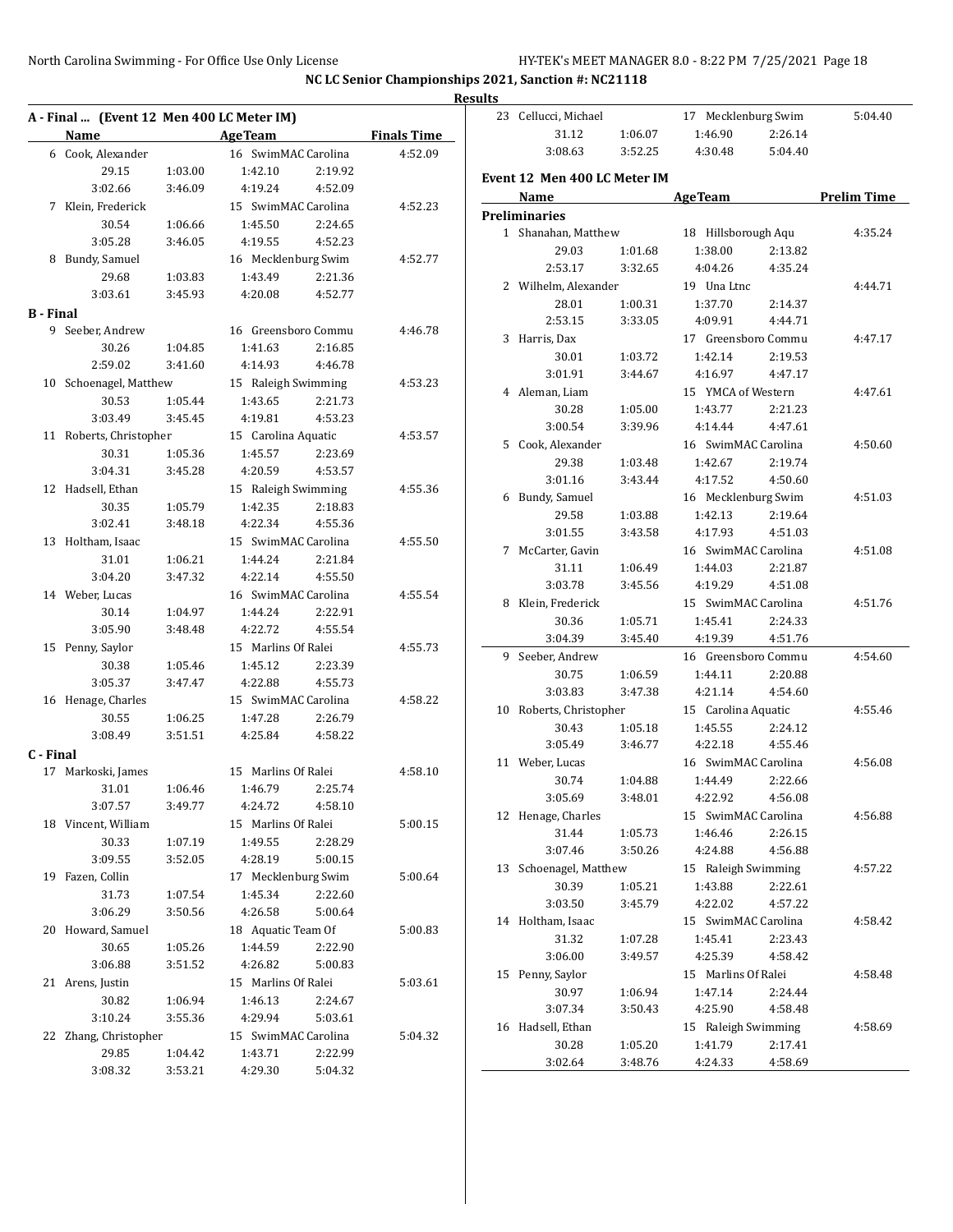**NC LC Senior Championships 2021, Sanction #: NC21118**

|              |                                                       |         |                     |                           |                    | <b>Results</b> |
|--------------|-------------------------------------------------------|---------|---------------------|---------------------------|--------------------|----------------|
|              | Preliminaries  (Event 12 Men 400 LC Meter IM)<br>Name |         |                     |                           |                    |                |
|              |                                                       |         | <b>AgeTeam</b>      |                           | <b>Prelim Time</b> |                |
|              | 17 Zhang, Christopher                                 |         | 15 SwimMAC Carolina |                           | 5:00.91            |                |
|              | 30.17                                                 | 1:05.52 | 1:45.43             | 2:25.85                   |                    |                |
|              | 3:09.66                                               | 3:53.00 | 4:27.78             | 5:00.91                   |                    |                |
|              | 18 Markoski, James                                    |         | 15 Marlins Of Ralei |                           | 5:03.10            |                |
|              | 32.12                                                 | 1:08.09 | 1:48.35             | 2:28.00                   |                    |                |
|              | 3:09.51                                               | 3:52.83 | 4:28.66             | 5:03.10                   |                    |                |
|              | 19 Vincent, William                                   |         | 15 Marlins Of Ralei |                           | 5:04.14            |                |
|              | 30.36                                                 | 1:06.90 | 1:49.53             | 2:29.05                   |                    |                |
|              | 3:09.60                                               | 3:52.18 | 4:29.43             | 5:04.14                   |                    |                |
|              | 20 Hicks, Jackson                                     |         | 18 O'Neal Pelagics  |                           | 5:05.79            |                |
|              | 29.65                                                 | 1:04.76 | 1:47.84             | 2:30.06                   |                    |                |
|              | 3:09.95                                               | 3:52.01 | 4:30.11             | 5:05.79                   |                    |                |
|              | 21 Arens, Justin                                      |         | 15 Marlins Of Ralei |                           | 5:06.02            |                |
|              | 31.31                                                 | 1:07.32 | 1:41.46             | 2:24.83                   |                    |                |
|              | 3:10.76                                               | 3:56.53 | 4:31.65             | 5:06.02                   |                    |                |
|              | 22 Fazen, Collin                                      |         | 17 Mecklenburg Swim |                           | 5:06.54            |                |
|              | 31.77                                                 | 1:07.46 | 1:44.63             | 2:21.57                   |                    |                |
|              | 3:07.53                                               | 3:53.53 | 4:30.93             | 5:06.54                   |                    |                |
|              | 23 Cellucci, Michael                                  |         | 17 Mecklenburg Swim |                           | 5:06.73            |                |
|              | 31.62                                                 | 1:07.86 | 1:50.49             | 2:29.31                   |                    |                |
|              | 3:12.80                                               | 3:54.93 | 4:32.01             | 5:06.73                   |                    |                |
|              | 24 Howard, Samuel                                     |         | 18 Aquatic Team Of  |                           | 5:10.34            |                |
|              | 30.74                                                 | 1:05.63 | 1:46.18             | 2:25.44                   |                    |                |
|              | 3:10.83                                               | 3:57.69 | 4:34.84             | 5:10.34                   |                    |                |
| 25           |                                                       |         |                     |                           | 5:10.85            |                |
|              | Taylor, Brendan                                       |         | 15 Mecklenburg Swim |                           |                    |                |
|              | 30.97                                                 | 1:08.04 | 1:47.93             | 2:27.12                   |                    |                |
|              | 3:13.82                                               | 4:00.05 | 4:36.31             | 5:10.85                   |                    |                |
|              | 26 Graf, Matthew                                      |         | 17 SwimMAC Carolina |                           | 5:20.02            |                |
|              | 31.81                                                 | 1:09.34 | 1:52.11             | 2:33.74                   |                    |                |
|              | 3:17.04                                               | 4:02.53 | 4:42.13             | 5:20.02                   |                    |                |
|              | Westfall, Max                                         |         | 16 Marlins Of Ralei |                           | DQ                 |                |
|              | 33.98                                                 | 1:12.60 | 1:51.95             | 2:29.56                   |                    |                |
|              | 3:12.43                                               | 3:55.76 | 4:32.07             | DQ                        |                    |                |
|              | Watkins, Samuel                                       |         | 16 Marlins Of Ralei |                           | DQ                 |                |
|              | 31.65                                                 | 1:07.50 | 1:47.84             | 2:29.06                   |                    |                |
|              | 3:13.44                                               | 3:59.23 | 4:33.87             | DQ                        |                    |                |
|              | Event 13 Women 400 LC Meter Freestyle Relay           |         |                     |                           |                    |                |
|              | <b>Team</b>                                           |         | Relay               |                           | <b>Finals Time</b> |                |
| $\mathbf{1}$ | Lifetime Swim Te                                      |         | A                   |                           | 3:56.36            |                |
|              | 1) Wilhelm, Kiley 16                                  |         |                     | 2) Wagner, Grace 17       |                    |                |
|              | 3) Kudela, Caroline 17                                |         |                     | 4) Rhodes, Olivia 18      |                    |                |
|              | 28.11                                                 | 58.36   | 1:26.70             | 1:58.50                   |                    |                |
|              | 2:26.85                                               | 2:58.31 | 3:25.94             | 3:56.36                   |                    |                |
|              | 2 East Carolina Aq                                    |         | A                   |                           | 4:01.06            |                |
|              | 1) Armen, Emily 15                                    |         |                     | 2) Hastings, Emma 17      |                    |                |
|              |                                                       |         |                     |                           |                    |                |
|              | 3) Ivey, Kristen 16                                   |         |                     | 4) Smith, Madeline 17     |                    |                |
|              | 28.22                                                 | 58.94   | 1:28.21             | 1:59.96                   |                    |                |
|              | 2:29.59                                               | 3:02.64 | 4:01.06             |                           |                    |                |
| 3            | Raleigh Swimming                                      |         | A                   |                           | 4:02.48            |                |
|              | 1) Kenney, Carolynn 16                                |         |                     | 2) Holland, Marylauren 18 |                    |                |
|              | 3) Rydzewski, Amber 18                                |         |                     | 4) Kondratick, Morgan 17  |                    |                |

28.79 1:01.18 1:29.53 2:00.94 2:30.42 3:02.63 3:30.91 4:02.48

| 4  | Lifetime Swim Te        |         | B                   |                          |                           | 4:04.65 |
|----|-------------------------|---------|---------------------|--------------------------|---------------------------|---------|
|    | 1) Cornell, Caitlyn 16  |         |                     | 2) Griffey, Katherine 17 |                           |         |
|    | 3) Kudela, Katie 16     |         | 4) Fleury, Sarah 17 |                          |                           |         |
|    | 29.33                   | 1:00.89 |                     |                          | 2:02.58                   |         |
|    | 2:32.16                 | 3:04.21 |                     | 3:32.57                  | 4:04.65                   |         |
| 5  | SwimMAC Carolina        |         | A                   |                          |                           | 4:07.52 |
|    | 1) Dichak, Sarah 16     |         |                     |                          | 2) Baumgartner, Hannah 17 |         |
|    | 3) Dalton, Mary 16      |         |                     | 4) Floyd, Charley 15     |                           |         |
|    | 29.64                   | 1:01.65 |                     | 1:30.66                  | 2:02.60                   |         |
|    | 2:32.46                 | 3:04.34 |                     | 3:32.97                  | 4:07.52                   |         |
| 6  | Mecklenburg Swim        |         | B                   |                          |                           | 4:07.62 |
|    | 1) Sandock, Leah 17     |         |                     | 2) Murray, Avery 17      |                           |         |
|    | 3) Smalley, Ainsley 16  |         |                     | 4) Lee, Emma 15          |                           |         |
|    | 29.23                   | 1:01.18 |                     | 1:31.70                  | 2:04.96                   |         |
|    | 2:34.33                 | 3:06.73 |                     | 3:36.28                  | 4:07.62                   |         |
| 7  | Marlins Of Ralei        |         | A                   |                          |                           | 4:08.24 |
|    | 1) Mast, Alexis 16      |         |                     | 2) Wendt, Louisa 15      |                           |         |
|    | 3) Miller, Samantha 15  |         |                     | 4) Webb, Margaret 15     |                           |         |
|    | 30.31                   | 1:01.79 |                     | 1:31.15                  | 2:03.21                   |         |
|    | 2:33.74                 | 3:07.08 |                     | 3:35.78                  | 4:08.24                   |         |
| 8  | Waves Of Wilming        |         | A                   |                          |                           | 4:09.35 |
|    | 1) Parkes, Callie 17    |         |                     | 2) Furbay, Caroline 14   |                           |         |
|    | 3) Joy, Madison 15      |         |                     | 4) Pierson, Sarah 15     |                           |         |
|    | 28.84                   | 1:01.69 |                     | 1:30.81                  | 2:02.75                   |         |
|    | 2:32.45                 | 3:05.90 |                     | 3:35.28                  | 4:09.35                   |         |
| 9  | Hillsborough Aqu        |         | A                   |                          |                           | 4:09.77 |
|    | 1) Shanahan, Mary 15    |         |                     | 2) White, Riley 15       |                           |         |
|    | 3) Clark, Avari 15      |         |                     | 4) Sikes, Katherine 15   |                           |         |
|    | 30.48                   | 1:03.31 |                     | 1:32.78                  | 2:06.56                   |         |
|    | 2:36.03                 | 3:10.15 |                     | 3:38.43                  | 4:09.77                   |         |
| 10 | YMCA of Western         |         | A                   |                          |                           | 4:10.88 |
|    | 1) Ham, Amelia 21       |         |                     | 2) Kilpatrick, Ava 17    |                           |         |
|    | 3) Bruno, Hannah 21     |         |                     | 4) Dunne, Lauren 22      |                           |         |
|    | 29.97                   | 1:02.52 |                     | 1:31.25                  | 2:03.44                   |         |
|    | 2:33.54                 | 3:06.68 |                     | 3:36.49                  | 4:10.88                   |         |
| 11 | SwimMAC Carolina        |         | B                   |                          |                           | 4:12.45 |
|    | 1) McGovern, Julia 17   |         |                     | 2) Frain, Gisella 17     |                           |         |
|    | 3) Lyons, Claire 17     |         |                     | 4) Soniat, Olivia 16     |                           |         |
|    | 30.50                   | 1:03.43 |                     | 1:33.28                  | 2:06.01                   |         |
|    | 2:35.56                 | 3:08.10 |                     | 3:37.67 4:12.45          |                           |         |
| 12 | Mars Hill Aquati        |         | A                   |                          |                           | 4:13.05 |
|    | 1) Jenkins, Grace 15    |         |                     | 2) Edwards, Lucia 16     |                           |         |
|    | 3) Fender, Lillian 15   |         |                     | 4) Edwards, Sarah 16     |                           |         |
|    | 29.04                   | 1:00.71 |                     | 1:31.25                  | 2:07.73                   |         |
|    | 2:38.11                 | 3:12.38 |                     | 3:41.01                  | 4:13.05                   |         |
| 13 | Aquatic Team Of         |         |                     | A                        |                           | 4:15.67 |
|    | 1) Repella, Allison 15  |         |                     | 2) Haviland, Laura 15    |                           |         |
|    | 3) Hanson, Genevieve 17 |         |                     | 4) Virkler, Sarah 15     |                           |         |
|    | 30.34                   | 1:03.85 |                     | 1:33.81                  | 2:06.85                   |         |
|    | 2:37.72                 | 3:12.26 |                     | 3:42.57                  | 4:15.67                   |         |
| 14 | Marlins Of Ralei        |         | B                   |                          |                           | 4:18.11 |
|    | 1) Kline, Sophia 16     |         |                     |                          | 2) Ssengonzi, Rachel 16   |         |
|    | 3) Boulware, Olivia 16  |         |                     | 4) Hughes, Natalie 16    |                           |         |
|    | 30.12                   | 1:03.48 |                     | 1:33.64                  | 2:08.04                   |         |
|    | 2:39.84                 | 3:14.18 |                     | 3:45.25                  | 4:18.11                   |         |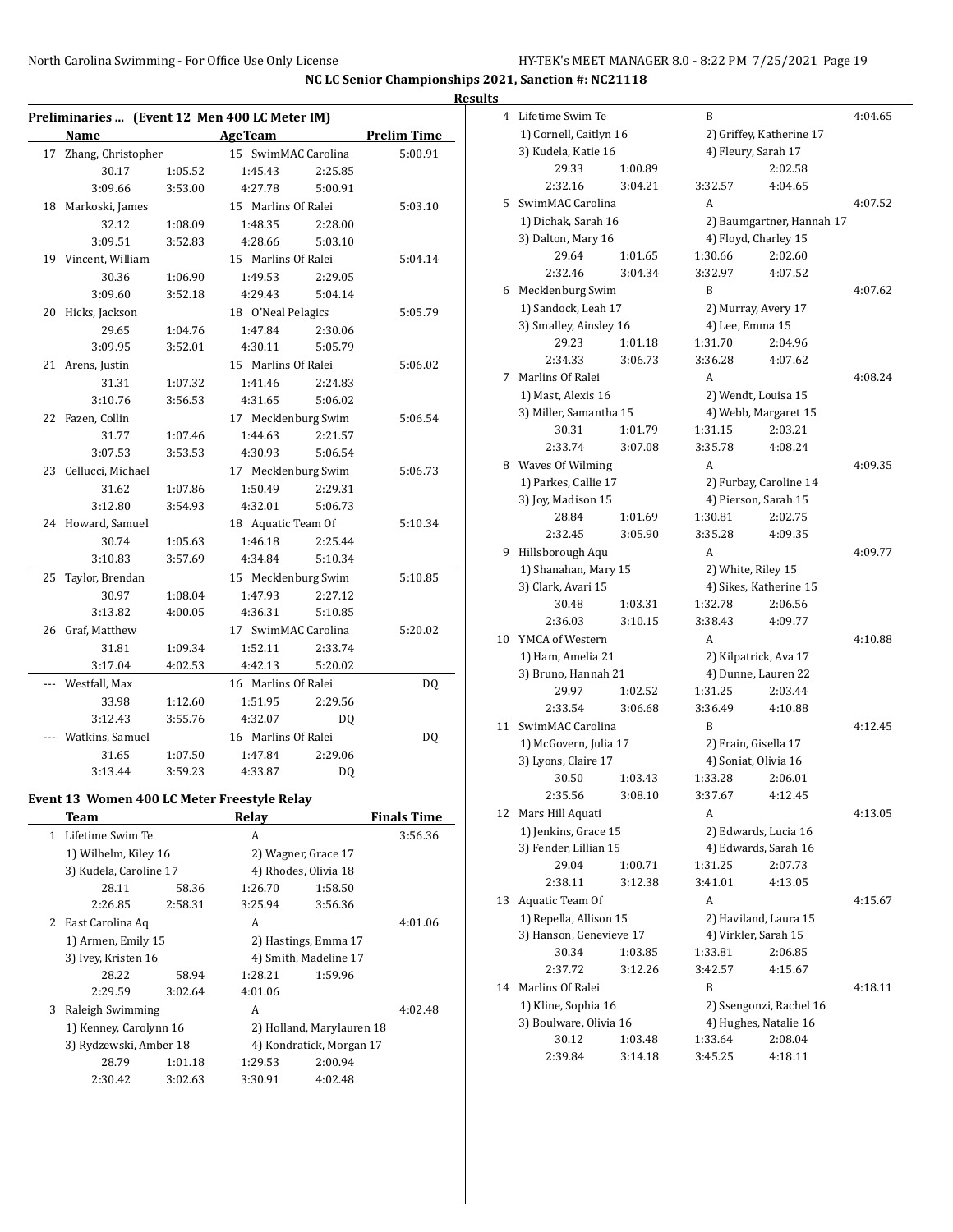#### **Results**

| (Event 13 Women 400 LC Meter Freestyle Relay) |                        |         |                       |                           |                    |  |  |
|-----------------------------------------------|------------------------|---------|-----------------------|---------------------------|--------------------|--|--|
|                                               | Team                   |         | Relay                 |                           | <b>Finals Time</b> |  |  |
|                                               | 15 O'Neal Pelagics     |         | A                     |                           | 4:23.03            |  |  |
|                                               | 1) Coates, Nina 15     |         |                       | 2) Everhart, Ellie 16     |                    |  |  |
|                                               | 3) Jacobs, Audrey 18   |         |                       | 4) Flanagan, Emma 15      |                    |  |  |
|                                               | 30.40                  | 1:05.12 | 1:35.19               | 2:11.08                   |                    |  |  |
|                                               | 2:42.80                | 3:18.56 | 3:48.17               | 4:23.03                   |                    |  |  |
|                                               | Mecklenburg Swim       |         | A                     |                           | DO.                |  |  |
|                                               | 1) Ivan, Teresa 17     |         | 2) Hamblin, Emilee 17 |                           |                    |  |  |
|                                               | 3) Patrick, Mckenna 15 |         |                       | 4) Flynn, Lindsay 18      |                    |  |  |
|                                               | 27.53                  | 57.35   | 1:25.67               | 1:57.07                   |                    |  |  |
|                                               | 2:25.42                | 2:56.33 | 3:24.44               | DQ                        |                    |  |  |
|                                               | Raleigh Swimming       |         | B                     |                           | DO.                |  |  |
|                                               | 1) Pierce, Camila 16   |         |                       | 2) Lickfold, Megan 15     |                    |  |  |
|                                               | 3) Banks, Madeline 17  |         |                       | 4) Rydzewski, Samantha 15 |                    |  |  |
|                                               | 30.29                  | 1:02.04 | 1:33.52               | 2:07.50                   |                    |  |  |
|                                               | 2:37.09                | 3:10.61 | 3:39.84               | DO                        |                    |  |  |

#### **Event 14 Men 400 LC Meter Freestyle Relay**

|              | <b>Team</b>              |         | Relay                |                             | <b>Finals Time</b> |
|--------------|--------------------------|---------|----------------------|-----------------------------|--------------------|
| $\mathbf{1}$ | Mecklenburg Swim         |         | A                    |                             | 3:34.45            |
|              | 1) Dean, Kenan 18        |         |                      | 2) Hohnbaum, Graham 17      |                    |
|              | 3) McCreery, Coleman 18  |         |                      | 4) Boone, Garrett 18        |                    |
|              | 25.93                    | 54.07   | 1:19.19              | 1:47.07                     |                    |
|              | 2:13.14                  | 2:42.27 | 3:06.89              | 3:34.45                     |                    |
| 2            | Greensboro Commu         |         | A                    |                             | 3:36.42            |
|              | 1) Tars, Robert 17       |         |                      | 2) Edwards, Jonathan 15     |                    |
|              | 3) Harris, Dax 17        |         |                      | 4) Womble, Ethan 18         |                    |
|              | 25.83                    | 53.44   | 1:19.73              | 1:49.10                     |                    |
|              | 2:14.99                  | 2:43.09 | 3:08.34              | 3:36.42                     |                    |
| 3            | Mecklenburg Swim         |         | B                    |                             | 3:37.77            |
|              | 1) Stein, Matthew 18     |         |                      | 2) Powell, Nathan 18        |                    |
|              | 3) Kirkpatrick, Owen 18  |         | 4) Spinner, Wiley 15 |                             |                    |
|              | 26.88                    | 55.26   | 1:21.08              | 1:49.65                     |                    |
|              | 2:14.84                  | 2:43.78 | 3:09.72              | 3:37.77                     |                    |
| 4            | YMCA of Western          |         | A                    |                             | 3:39.07            |
|              | 1) Grier, Andrew 21      |         |                      | 2) Jarrett, Samuel 17       |                    |
|              | 3) Kolomiyets, Israel 19 |         | 4) Arwood, Colin 21  |                             |                    |
|              | 25.76                    | 54.05   | 1:21.14              | 1:50.01                     |                    |
|              | 2:16.84                  | 2:46.93 | 3:11.55              | 3:39.07                     |                    |
| 5            | Raleigh Swimming         |         | A                    |                             | 3:41.93            |
|              | 1) Anderson, Tate 17     |         | 2) Wall, Josh 19     |                             |                    |
|              | 3) Drake, Patrick 17     |         | 4) Bock, Michael 17  |                             |                    |
|              | 26.84                    | 55.83   | 1:22.07              | 1:50.81                     |                    |
|              | 2:16.80                  | 2:47.77 | 3:13.48              | 3:41.93                     |                    |
| 6            | Hillsborough Aqu         |         | A                    |                             | 3:42.12            |
|              | 1) Shanahan, Matthew 18  |         |                      | 2) Erickson, Christopher 15 |                    |
|              | 3) Falise, Nicholas 19   |         |                      | 4) Rasinske, Owen 18        |                    |
|              | 26.58                    | 55.18   | 1:22.21              | 1:51.56                     |                    |
|              | 2:17.95                  | 2:47.37 | 3:12.91              | 3:42.12                     |                    |
| 7            | Greensboro Commu         |         | B                    |                             | 3:44.07            |
|              | 1) Gray, Brooks 16       |         | 2) Brown, Mark 15    |                             |                    |
|              | 3) Brooks, Jason 16      |         | 4) Rock, Noah 16     |                             |                    |
|              | 26.47                    | 55.56   | 1:22.30              | 1:52.09                     |                    |
|              | 2:18.90                  | 2:48.60 | 3:14.45              | 3:44.07                     |                    |

| 8  | Waves Of Wilming                    |         | A                   |                          | 3:44.71 |
|----|-------------------------------------|---------|---------------------|--------------------------|---------|
|    | 1) Setzer, Sean 15                  |         |                     | 2) Langtry, Ryan 16      |         |
|    | 3) Durham, William 16               |         | 4) Post, Cian 15    |                          |         |
|    | 26.16                               | 54.74   | 1:20.99             | 1:50.89                  |         |
|    | 2:18.37                             | 2:48.99 | 3:15.24             | 3:44.71                  |         |
| 9  | Aquatic Team Of                     |         | A                   |                          | 3:46.16 |
|    | 1) Piscitelli, Gabriel 15           |         |                     | 2) Nelson, Zachary 17    |         |
|    | 3) Campolmi, Caden 16               |         |                     | 4) Spicer, Zachary 15    |         |
|    | 27.71                               | 56.26   | 1:22.52             | 1:52.79                  |         |
|    | 2:19.66                             | 2:49.88 | 3:16.15             | 3:46.16                  |         |
| 10 | Raleigh Swimming                    |         | B                   |                          | 3:48.31 |
|    | 1) Walker, Brasen 16                |         |                     | 2) Kempf, Mason 15       |         |
|    | 3) Schoenagel, Matthew 15           |         | 4) Lynch, Ryan 18   |                          |         |
|    | 27.46                               | 57.03   | 1:25.07             | 1:55.22                  |         |
|    | 2:22.77                             | 2:52.15 | 3:19.26             | 3:48.31                  |         |
| 11 | Marlins Of Ralei                    |         | B                   |                          | 3:49.35 |
|    | 1) Arens, Justin 15                 |         |                     | 2) Ragsdale, Owen 17     |         |
|    | 3) Duke, Brian 17                   |         | 4) Countie, Kyle 16 |                          |         |
|    | 27.54                               | 58.14   | 1:25.10             | 1:54.21                  |         |
|    | 2:21.81                             | 2:51.97 | 3:18.62             | 3:49.35                  |         |
| 12 | Marlins Of Ralei                    |         | A                   |                          | 3:49.66 |
|    | 1) Lee, Christian 17                |         |                     | 2) Cady, Christopher 15  |         |
|    | 3) Doherty, Torin 16                |         |                     | 4) Watkins, Samuel 16    |         |
|    | 27.20                               | 56.63   | 1:24.21             | 1:54.58                  |         |
|    | 2:21.88                             | 2:52.39 | 3:19.36             | 3:49.66                  |         |
| 13 | SwimMAC Carolina                    |         | A                   |                          | 3:50.18 |
|    | 1) Losh, Christian 16               |         |                     | 2) Lindsay, Robert 15    |         |
|    | 3) McCarter, Gavin 16               |         |                     | 4) Zhang, Christopher 15 |         |
|    | 27.42                               | 56.75   |                     | 1:15.91                  |         |
|    |                                     | 2:53.11 | 3:20.33             | 3:50.18                  |         |
| 14 | SwimMAC Carolina                    |         | B                   |                          | 3:51.03 |
|    | 1) Klein, Frederick 15              |         |                     | 2) Kisshauer, Gregory 16 |         |
|    | 3) Cook, Alexander 16               |         |                     | 4) Glassner, George 15   |         |
|    | 27.78                               | 58.29   | 1:25.83             | 1:55.01                  |         |
|    | 2:22.30                             | 2:54.08 | 3:21.05             | 3:51.03                  |         |
| 15 | Waves Of Wilming                    |         | B                   |                          | 3:54.14 |
|    | 1) Stuck, Evan 16                   |         | 2) Bush, Bradley 16 |                          |         |
|    | 3) Caravaglio, Matthew 16           |         |                     | 4) Hoover, Forrest 17    |         |
|    | 27.02                               | 57.70   | 1:24.89             | 1:56.64                  |         |
|    | 2:24.28                             | 2:58.05 | 3:24.79             | 3:54.14                  |         |
| 16 | O'Neal Pelagics                     |         | A                   |                          | 3:57.30 |
|    | 1) Moon, Jon 17                     |         |                     | 2) Shepherd, John 15     |         |
|    | 3) Johnson, Joshua 15               |         |                     | 4) Hicks, Jackson 18     |         |
|    | 27.18                               | 58.27   | 1:27.18             | 2:00.04                  |         |
|    | 2:28.25                             | 3:01.32 | 3:27.78             | 3:57.30                  |         |
| 17 | Rowan Aquatic Cl                    |         | A                   |                          | 4:04.09 |
|    | 1) Kafitz, Christopher 16           |         |                     | 2) Nebrich, Lucas 15     |         |
|    | 3) Shirk, Piers 16                  |         |                     | 4) Miller, Camden 16     |         |
|    | 29.47                               | 1:02.23 | 1:28.38             | 1:57.86                  |         |
|    | 2:25.78                             | 2:57.45 | 3:27.91             | 4:04.09                  |         |
|    | ant 15 Waman 200 LC Mater Rutterfly |         |                     |                          |         |
|    |                                     |         |                     |                          |         |

#### **Event 15 Women 200 LC Meter Butterfly**

| prent to women goo be meter butterny |                  |         |                     |         |                    |  |  |  |
|--------------------------------------|------------------|---------|---------------------|---------|--------------------|--|--|--|
|                                      | <b>Name</b>      |         | <b>AgeTeam</b>      |         | <b>Finals Time</b> |  |  |  |
| A - Final                            |                  |         |                     |         |                    |  |  |  |
| 1                                    | Knorr, Kathryn   |         | 18 Mecklenburg Swim |         | 2:22.24            |  |  |  |
|                                      | 31.89            | 1:08.57 | 1:45.58             | 2:22.24 |                    |  |  |  |
|                                      | 2 Pierce, Camila |         | 16 Raleigh Swimming |         | 2:22.45            |  |  |  |
|                                      | 33.13            | 1:08.22 | 1:45.73             | 2:22.45 |                    |  |  |  |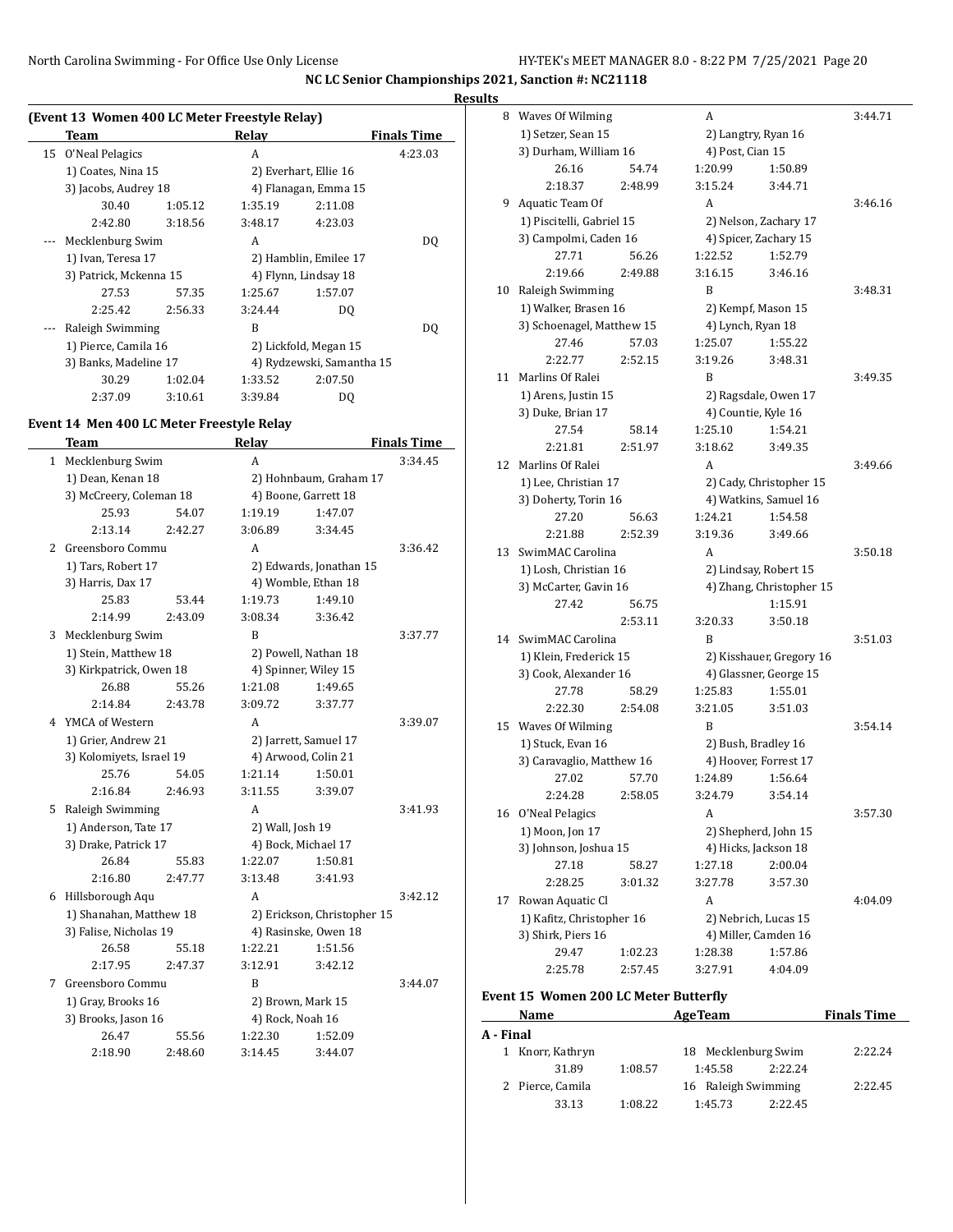35.54 1:18.96 2:08.64 3:00.28 --- Gagnon, Anna 17 Star Aquatics DQ 36.17 1:17.48 2:01.72 DQ

**NC LC Senior Championships 2021, Sanction #: NC21118 Results**

|           |                                                                                                                                                                                                                               | A - Final  (Event 15 Women 200 LC Meter Butterfly) |                    | 4 Dalton, Mary         |         | 16 SwimMAC Carolina | 2:27.99 |
|-----------|-------------------------------------------------------------------------------------------------------------------------------------------------------------------------------------------------------------------------------|----------------------------------------------------|--------------------|------------------------|---------|---------------------|---------|
|           | Name and the same state of the state of the state of the state of the state of the state of the state of the state of the state of the state of the state of the state of the state of the state of the state of the state of | <b>Age Team</b>                                    | <b>Finals Time</b> | 33.34                  | 1:10.20 | 1:48.82<br>2:27.99  |         |
|           | 3 Shanahan, Mary                                                                                                                                                                                                              | 15 Hillsborough Aqu                                | 2:24.80            | 5 Shanahan, Mary       |         | 15 Hillsborough Aqu | 2:28.50 |
|           | 31.73                                                                                                                                                                                                                         | 1:46.31<br>1:08.05<br>2:24.80                      |                    | 32.21                  | 1:09.03 | 1:48.89<br>2:28.50  |         |
|           | 4 McDevitt, Elizabeth                                                                                                                                                                                                         | 17 Alamance County                                 | 2:24.87            | 6 Ssengonzi, Rachel    |         | 16 Marlins Of Ralei | 2:28.68 |
|           | 32.13                                                                                                                                                                                                                         | 1:08.45<br>1:46.61<br>2:24.87                      |                    | 33.03                  | 1:10.57 | 1:50.00<br>2:28.68  |         |
|           | 5 Dalton, Mary                                                                                                                                                                                                                | 16 SwimMAC Carolina                                | 2:26.09            | 7 Rydzewski, Samantha  |         | 15 Raleigh Swimming | 2:28.77 |
|           | 32.82                                                                                                                                                                                                                         | 1:08.83<br>1:47.10<br>2:26.09                      |                    | 32.51                  | 1:08.90 | 1:48.35<br>2:28.77  |         |
|           | 6 Ssengonzi, Rachel                                                                                                                                                                                                           | 16 Marlins Of Ralei                                | 2:27.37            | 8 Arwood, Fiona        |         | 18 YMCA of Western  | 2:29.62 |
|           | 32.45                                                                                                                                                                                                                         | 1:09.40<br>1:48.38<br>2:27.37                      |                    | 33.12                  | 1:09.95 | 2:29.62<br>1:49.28  |         |
|           | 7 Rydzewski, Samantha                                                                                                                                                                                                         | 15 Raleigh Swimming                                | 2:30.16            | 9 Losey, Amanda        |         | 18 Mecklenburg Swim | 2:29.72 |
|           | 32.37                                                                                                                                                                                                                         | 1:08.95<br>1:48.65<br>2:30.16                      |                    | 32.71                  | 1:09.06 | 1:47.62<br>2:29.72  |         |
|           | 8 Arwood, Fiona                                                                                                                                                                                                               | 18 YMCA of Western                                 | 2:32.63            | 10 Boulware, Olivia    |         | 16 Marlins Of Ralei | 2:31.08 |
|           | 33.07                                                                                                                                                                                                                         | 1:11.47<br>1:51.29<br>2:32.63                      |                    | 33.30                  | 1:10.49 | 1:50.92<br>2:31.08  |         |
| B - Final |                                                                                                                                                                                                                               |                                                    |                    | 11 Lee, Emma           |         | 15 Mecklenburg Swim | 2:31.11 |
|           | 9 Boulware, Olivia                                                                                                                                                                                                            | 16 Marlins Of Ralei                                | 2:26.86            | 34.30                  | 1:11.09 | 1:51.19<br>2:31.11  |         |
|           | 32.82                                                                                                                                                                                                                         | 1:48.01<br>1:09.62<br>2:26.86                      |                    | 12 Bitting, Mary Grace |         | 17 Mecklenburg Swim | 2:32.23 |
|           | 10 Losey, Amanda                                                                                                                                                                                                              | 18 Mecklenburg Swim                                | 2:27.75            | 32.35                  | 1:10.36 | 1:50.73<br>2:32.23  |         |
|           | 33.43                                                                                                                                                                                                                         | 1:48.69<br>2:27.75<br>1:10.25                      |                    | 13 Haviland, Laura     |         | 15 Aquatic Team Of  | 2:33.95 |
|           | 11 Lee, Emma                                                                                                                                                                                                                  | 15 Mecklenburg Swim                                | 2:31.57            | 33.07                  | 1:09.55 | 1:49.03<br>2:33.95  |         |
|           | 33.71                                                                                                                                                                                                                         | 1:10.87<br>2:31.57<br>1:51.25                      |                    | 14 Webb, Margaret      |         | 15 Marlins Of Ralei | 2:33.96 |
|           | 12 Bitting, Mary Grace                                                                                                                                                                                                        | 17 Mecklenburg Swim                                | 2:31.61            | 33.43                  | 1:12.54 | 1:53.62<br>2:33.96  |         |
|           | 32.39                                                                                                                                                                                                                         | 2:31.61<br>1:10.44<br>1:50.55                      |                    | 15 Nabors, Anna        |         | 20 YMCA of Western  | 2:34.50 |
|           | 13 Ferguson, Elizabeth                                                                                                                                                                                                        | 16 Mecklenburg Swim                                | 2:33.20            | 33.10                  | 1:11.45 | 1:51.87<br>2:34.50  |         |
|           | 34.48                                                                                                                                                                                                                         | 1:13.04<br>1:53.66<br>2:33.20                      |                    | 16 Ferguson, Elizabeth |         | 16 Mecklenburg Swim | 2:34.70 |
|           | 14 Nabors, Anna                                                                                                                                                                                                               | 20 YMCA of Western                                 | 2:33.23            | 34.61                  | 1:14.35 | 2:34.70<br>1:54.08  |         |
|           | 33.02                                                                                                                                                                                                                         | 1:10.34<br>1:50.46<br>2:33.23                      |                    | 17 Johnson, Kendra     |         | 16 Lifetime Swim Te | 2:35.28 |
|           | 15 Haviland, Laura                                                                                                                                                                                                            | 15 Aquatic Team Of                                 | 2:33.70            | 31.87                  | 1:09.47 | 1:50.81<br>2:35.28  |         |
|           | 33.24                                                                                                                                                                                                                         | 1:10.23<br>1:50.47<br>2:33.70                      |                    | 18 Bozza, Natalie      |         | 16 Mecklenburg Swim | 2:35.43 |
|           | 16 Webb, Margaret                                                                                                                                                                                                             | 15 Marlins Of Ralei                                | 2:36.35            | 33.87                  | 1:12.67 | 1:54.13<br>2:35.43  |         |
|           | 33.14                                                                                                                                                                                                                         | 1:12.05<br>1:53.90<br>2:36.35                      |                    | 19 Jenkins, Grace      |         | 15 Mars Hill Aquati | 2:37.12 |
| C - Final |                                                                                                                                                                                                                               |                                                    |                    | 32.96                  | 1:11.64 | 1:53.35<br>2:37.12  |         |
|           | 17 Johnson, Kendra                                                                                                                                                                                                            | 16 Lifetime Swim Te                                | 2:29.69            | 20 Zollinger, Charlie  |         | 15 Mecklenburg Swim | 2:37.37 |
|           | 31.74                                                                                                                                                                                                                         | 1:48.84<br>1:08.91<br>2:29.69                      |                    | 36.04                  | 1:16.02 | 1:57.44<br>2:37.37  |         |
|           | 18 Zollinger, Charlie                                                                                                                                                                                                         | 15 Mecklenburg Swim                                | 2:34.18            | 21 White, Riley        |         | 15 Hillsborough Aqu | 2:37.59 |
|           | 34.78                                                                                                                                                                                                                         | 1:53.54<br>1:13.46<br>2:34.18                      |                    | 33.12                  | 1:12.56 | 1:54.47<br>2:37.59  |         |
|           | 19 Bozza, Natalie                                                                                                                                                                                                             | 16 Mecklenburg Swim                                | 2:35.32            | 22 Inscore, Janie      |         | 18 Marlins Of Ralei | 2:40.82 |
|           | 33.84                                                                                                                                                                                                                         | 1:12.61<br>1:53.41<br>2:35.32                      |                    | 33.97                  | 1:12.91 | 1:55.03<br>2:40.82  |         |
|           | 20 Inscore, Janie                                                                                                                                                                                                             | 18 Marlins Of Ralei                                | 2:37.40            | 23 Russin, Ellie       |         | 18 Marlins Of Ralei | 2:40.95 |
|           | 34.59                                                                                                                                                                                                                         | 1:13.38<br>1:55.11<br>2:37.40                      |                    | 34.24                  | 1:13.38 | 1:56.52<br>2:40.95  |         |
|           | 21 White, Riley                                                                                                                                                                                                               | 15 Hillsborough Aqu                                | 2:38.20            | 24 Despres, Brooke     |         | 17 East Carolina Aq | 2:43.84 |
|           | 33.37                                                                                                                                                                                                                         | 1:56.38<br>1:14.01<br>2:38.20                      |                    | 34.78                  | 1:14.07 | 1:57.35<br>2:43.84  |         |
|           | 22 Despres, Brooke                                                                                                                                                                                                            | 17 East Carolina Aq                                | 2:40.86            | 25 Husketh, Sabrina    |         | 15 Hillsborough Aqu | 2:47.63 |
|           | 34.16                                                                                                                                                                                                                         | 1:12.85<br>1:55.02<br>2:40.86                      |                    | 35.20                  | 1:15.30 | 1:59.58<br>2:47.63  |         |
|           | 23 Husketh, Sabrina                                                                                                                                                                                                           | 15 Hillsborough Aqu                                | 2:51.59            | 26 Frain, Gisella      |         | 17 SwimMAC Carolina | 2:47.82 |
|           | 35.90                                                                                                                                                                                                                         | 1:18.25<br>2:03.97<br>2:51.59                      |                    | 34.84                  | 1:16.01 | 2:02.59<br>2:47.82  |         |
|           |                                                                                                                                                                                                                               |                                                    |                    | 27 Strauss, Sydney     |         | 17 Mecklenburg Swim | 2:53.41 |
|           | Event 15 Women 200 LC Meter Butterfly                                                                                                                                                                                         |                                                    |                    | 36.10                  | 1:19.07 | 2:06.53<br>2:53.41  |         |
|           | Name                                                                                                                                                                                                                          | <b>AgeTeam</b>                                     | <b>Prelim Time</b> | 28 Kolano, Anika       |         | 17 Mecklenburg Swim | 3:00.28 |

| Preliminaries |                     |         |                     |         |         |  |  |
|---------------|---------------------|---------|---------------------|---------|---------|--|--|
|               | Pierce, Camila      |         | 16 Raleigh Swimming |         | 2:22.50 |  |  |
|               | 32.45               | 1:08.16 | 1:45.32             | 2:22.50 |         |  |  |
|               | 2 Knorr, Kathryn    |         | 18 Mecklenburg Swim |         | 2:23.91 |  |  |
|               | 32.28               | 1:08.96 | 1:46.71             | 2:23.91 |         |  |  |
| 3             | McDevitt, Elizabeth |         | 17 Alamance County  |         | 2:26.74 |  |  |
|               | 31.97               | 1:09.02 | 1:47.70             | 2:26.74 |         |  |  |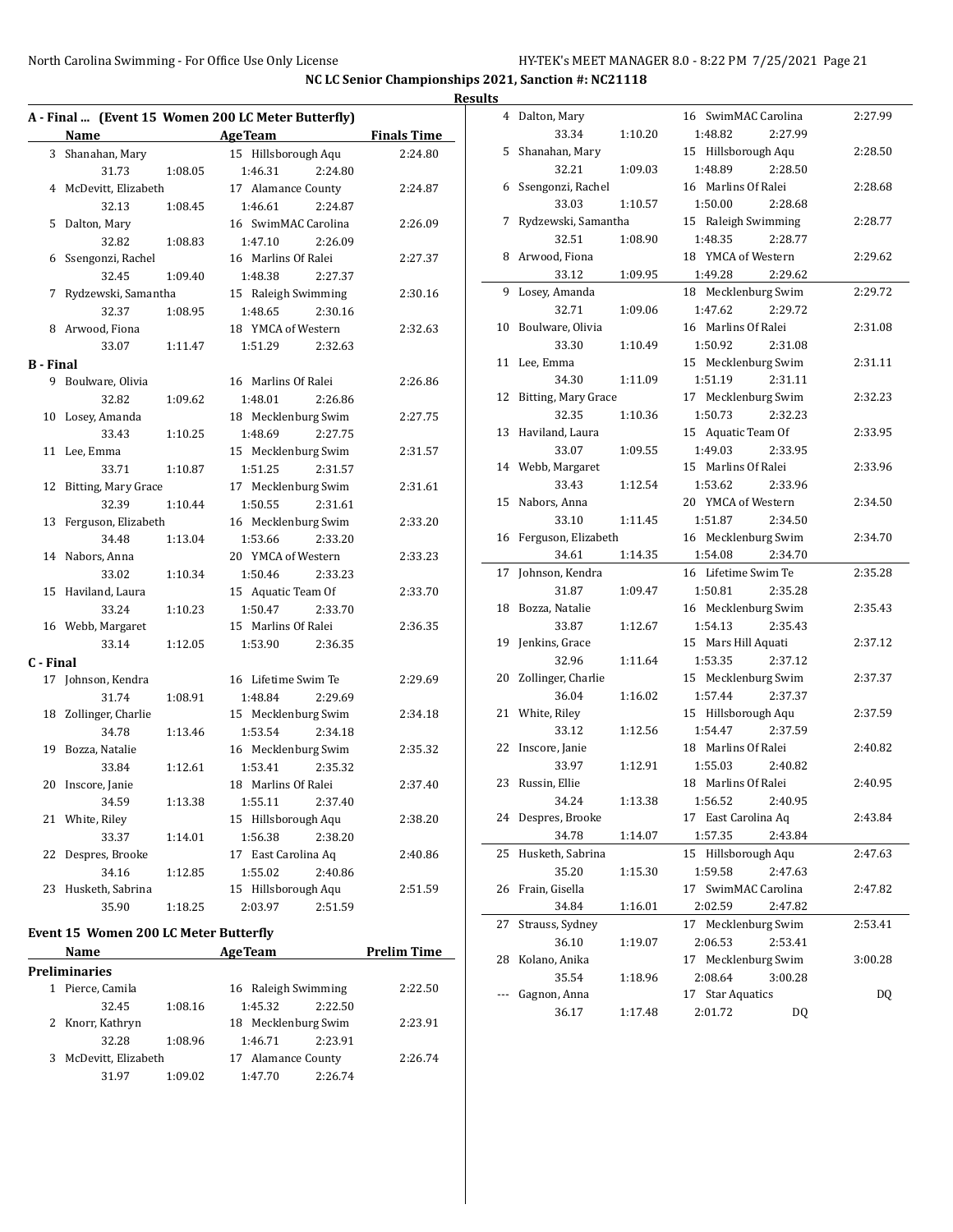**NC LC Senior Championships 2021, Sanction #: NC21118**

|                  | Event 16 Men 200 LC Meter Butterfly<br>Name |         | <b>Age Team</b>     | <b>Finals Time</b> |
|------------------|---------------------------------------------|---------|---------------------|--------------------|
|                  |                                             |         |                     |                    |
| A - Final        | 1 Shanahan, Matthew                         |         | 18 Hillsborough Aqu | 2:07.28            |
|                  | 29.03                                       | 1:00.91 | 1:33.77<br>2:07.28  |                    |
|                  | 2 Echols, Jeffrey                           |         | 19 Enfinity Aquatic | 2:07.82            |
|                  | 28.93                                       | 1:01.55 | 1:34.31<br>2:07.82  |                    |
|                  | 3 McKinney, Ian                             |         | 16 Mecklenburg Swim | 2:08.90            |
|                  | 29.31                                       | 1:01.16 | 1:34.08<br>2:08.90  |                    |
|                  | 4 Doherty, Torin                            |         | 16 Marlins Of Ralei | 2:09.59            |
|                  | 29.22                                       | 1:01.27 | 2:09.59             |                    |
|                  |                                             |         | 1:35.32             | 2:09.82            |
|                  | 5 Berkeley, Coby                            |         | 17 Mecklenburg Swim |                    |
|                  | 29.07                                       | 1:01.84 | 1:35.45<br>2:09.82  |                    |
|                  | 6 Grier, Andrew                             |         | 21 YMCA of Western  | 2:12.05            |
|                  | 28.70                                       | 1:01.25 | 1:35.59<br>2:12.05  |                    |
|                  | 7 Harris, Dax                               |         | 17 Greensboro Commu | 2:12.15            |
|                  | 29.43                                       | 1:02.69 | 1:37.09<br>2:12.15  |                    |
|                  | 8 Cook, Alexander                           |         | 16 SwimMAC Carolina | 2:13.04            |
|                  | 28.87                                       | 1:02.12 | 1:37.04<br>2:13.04  |                    |
| <b>B</b> - Final |                                             |         |                     |                    |
|                  | 9 Ssengonzi, Jesse                          |         | 18 Marlins Of Ralei | 2:11.67            |
|                  | 28.61                                       | 1:01.89 | 1:36.85<br>2:11.67  |                    |
|                  | 10 Lee, Christian                           |         | 17 Marlins Of Ralei | 2:13.54            |
|                  | 29.63                                       | 1:03.03 | 1:38.35<br>2:13.54  |                    |
|                  | 11 Bundy, Samuel                            |         | 16 Mecklenburg Swim | 2:15.79            |
|                  | 30.64                                       | 1:05.06 | 1:40.32<br>2:15.79  |                    |
|                  | 12 Henage, Charles                          |         | 15 SwimMAC Carolina | 2:16.06            |
|                  | 30.35                                       | 1:04.44 | 1:40.02<br>2:16.06  |                    |
|                  | 13 Weber, Lucas                             |         | 16 SwimMAC Carolina | 2:16.71            |
|                  | 29.98                                       | 1:04.13 | 1:40.02<br>2:16.71  |                    |
|                  | 14 Johnson, Cameron                         |         | 15 East Carolina Aq | 2:17.69            |
|                  | 29.98                                       | 1:05.03 | 2:17.69<br>1:41.38  |                    |
|                  | 15 Spicer, Zachary                          |         | 15 Aquatic Team Of  | 2:19.52            |
|                  | 30.43                                       | 1:05.57 | 1:42.18<br>2:19.52  |                    |
|                  | 16 Duke, Brian                              |         | 17 Marlins Of Ralei | 2:19.65            |
|                  | 29.99                                       | 1:04.81 | 1:42.24<br>2:19.65  |                    |
| C - Final        |                                             |         |                     |                    |
|                  | 17 McLuskie, Logan                          |         | 18 Aquatic Team Of  | 2:14.99            |
|                  | 29.91                                       | 1:04.49 | 1:39.24<br>2:14.99  |                    |
|                  | 18 Edwards, Jonathan                        |         | 15 Greensboro Commu | 2:15.39            |
|                  | 30.02                                       | 1:04.11 | 1:40.04<br>2:15.39  |                    |
| 19               | McCarter, Gavin                             |         | 16 SwimMAC Carolina | 2:17.12            |
|                  | 30.16                                       | 1:05.28 | 1:41.36<br>2:17.12  |                    |
| 20               | Lacjak, Nolan                               |         | 17 Mecklenburg Swim | 2:17.27            |
|                  | 30.01                                       | 1:04.50 | 1:39.62<br>2:17.27  |                    |
| 21               | Watkins, Samuel                             |         | 16 Marlins Of Ralei | 2:17.87            |
|                  | 31.00                                       | 1:05.07 | 1:40.74<br>2:17.87  |                    |
| 22               | Auman, Isaiah                               |         | 17 Mecklenburg Swim | 2:18.55            |
|                  | 30.68                                       | 1:04.69 | 1:40.54<br>2:18.55  |                    |
| 23               | Jarrett, Samuel                             |         | 17 YMCA of Western  | 2:19.12            |
|                  | 30.52                                       | 1:06.36 | 1:42.42<br>2:19.12  |                    |
| 24               | Markoski, James                             |         | 15 Marlins Of Ralei | 2:21.73            |
|                  | 31.29                                       | 1:07.08 | 1:43.99<br>2:21.73  |                    |
|                  |                                             |         |                     |                    |

|    | Name                |         | <b>AgeTeam</b>      | <b>Prelim Time</b> |
|----|---------------------|---------|---------------------|--------------------|
|    | Preliminaries       |         |                     |                    |
|    | 1 Shanahan, Matthew |         | 18 Hillsborough Aqu | 2:08.49            |
|    | 29.59               | 1:02.00 | 1:34.95<br>2:08.49  |                    |
| 2  | Doherty, Torin      |         | 16 Marlins Of Ralei | 2:10.28            |
|    | 29.18               | 1:01.22 | 1:35.84<br>2:10.28  |                    |
| 3  | McKinney, Ian       |         | 16 Mecklenburg Swim | 2:10.56            |
|    | 29.31               | 1:01.43 | 1:35.61<br>2:10.56  |                    |
| 4  | Echols, Jeffrey     |         | 19 Enfinity Aquatic | 2:10.59            |
|    | 28.45               | 1:00.42 | 1:34.14<br>2:10.59  |                    |
| 5  | Cook, Alexander     |         | 16 SwimMAC Carolina | 2:10.69            |
|    | 29.24               | 1:01.53 | 1:35.87<br>2:10.69  |                    |
| 6  | Berkeley, Coby      |         | 17 Mecklenburg Swim | 2:13.27            |
|    | 28.95               | 1:02.22 | 1:37.09<br>2:13.27  |                    |
| 7  | Grier, Andrew       |         | 21 YMCA of Western  | 2:13.32            |
|    | 30.14               | 1:02.79 | 1:36.86<br>2:13.32  |                    |
| 8  | Harris, Dax         |         | 17 Greensboro Commu | 2:14.01            |
|    | 29.77               | 1:03.35 | 1:38.75<br>2:14.01  |                    |
| 9  | Lee, Christian      |         | 17 Marlins Of Ralei | 2:14.14            |
|    | 29.60               | 1:02.81 | 1:38.23<br>2:14.14  |                    |
| 10 | Ssengonzi, Jesse    |         | 18 Marlins Of Ralei | 2:14.98            |
|    | 28.02               | 1:00.54 | 1:36.60<br>2:14.98  |                    |
| 11 | Bundy, Samuel       |         | 16 Mecklenburg Swim | 2:15.30            |
|    | 30.34               | 1:04.43 | 1:39.71<br>2:15.30  |                    |
| 12 | Duke, Brian         |         | 17 Marlins Of Ralei | 2:16.28            |
|    | 29.74               | 1:04.10 | 1:40.26<br>2:16.28  |                    |
| 13 | Weber, Lucas        |         | 16 SwimMAC Carolina | 2:17.79            |
|    | 31.01               | 1:05.70 | 1:41.26<br>2:17.79  |                    |
| 14 | Spicer, Zachary     |         | 15 Aquatic Team Of  | 2:17.88            |
|    | 31.19               | 1:06.37 | 1:41.64<br>2:17.88  |                    |
| 15 | Henage, Charles     |         | 15 SwimMAC Carolina | 2:18.19            |
|    | 30.39               | 1:05.07 | 1:41.53<br>2:18.19  |                    |
|    | 16 Johnson, Cameron |         | 15 East Carolina Aq | 2:18.51            |
|    | 30.18               | 1:05.52 | 1:41.69<br>2:18.51  |                    |
| 17 | Lacjak, Nolan       |         | 17 Mecklenburg Swim | 2:19.01            |
|    | 30.59               | 1:04.87 | 1:41.13<br>2:19.01  |                    |
| 18 | Jarrett, Samuel     |         | 17 YMCA of Western  | 2:19.39            |
|    | 30.69               | 1:05.81 | 1:43.03<br>2:19.39  |                    |
|    | 19 Auman, Isaiah    |         | 17 Mecklenburg Swim | 2:19.48            |
|    | 31.18               | 1:06.04 | 1:41.20<br>2:19.48  |                    |
|    | 20 Watkins, Samuel  |         | 16 Marlins Of Ralei | 2:19.65            |
|    | 30.37               | 1:05.27 | 1:41.82<br>2:19.65  |                    |
| 21 | Edwards, Jonathan   |         | 15 Greensboro Commu | 2:19.66            |
|    | 30.10               | 1:04.21 | 1:41.20<br>2:19.66  |                    |
| 22 | McLuskie, Logan     |         | 18 Aquatic Team Of  | 2:20.48            |
|    | 30.99               | 1:04.23 | 1:41.21<br>2:20.48  |                    |
| 23 | McCarter, Gavin     |         | 16 SwimMAC Carolina | 2:20.71            |
|    | 31.05               | 1:06.55 | 1:43.07<br>2:20.71  |                    |
| 24 | Markoski, James     |         | 15 Marlins Of Ralei | 2:21.16            |
|    | 31.77               | 1:08.17 | 1:44.81<br>2:21.16  |                    |
| 25 | Giffel, Ian         |         | 17 Granite Falls Sw | 2:21.35            |
|    | 30.93               | 1:06.19 | 1:42.81<br>2:21.35  |                    |
| 26 | Penny, Saylor       |         | 15 Marlins Of Ralei | 2:22.64            |
|    |                     |         |                     |                    |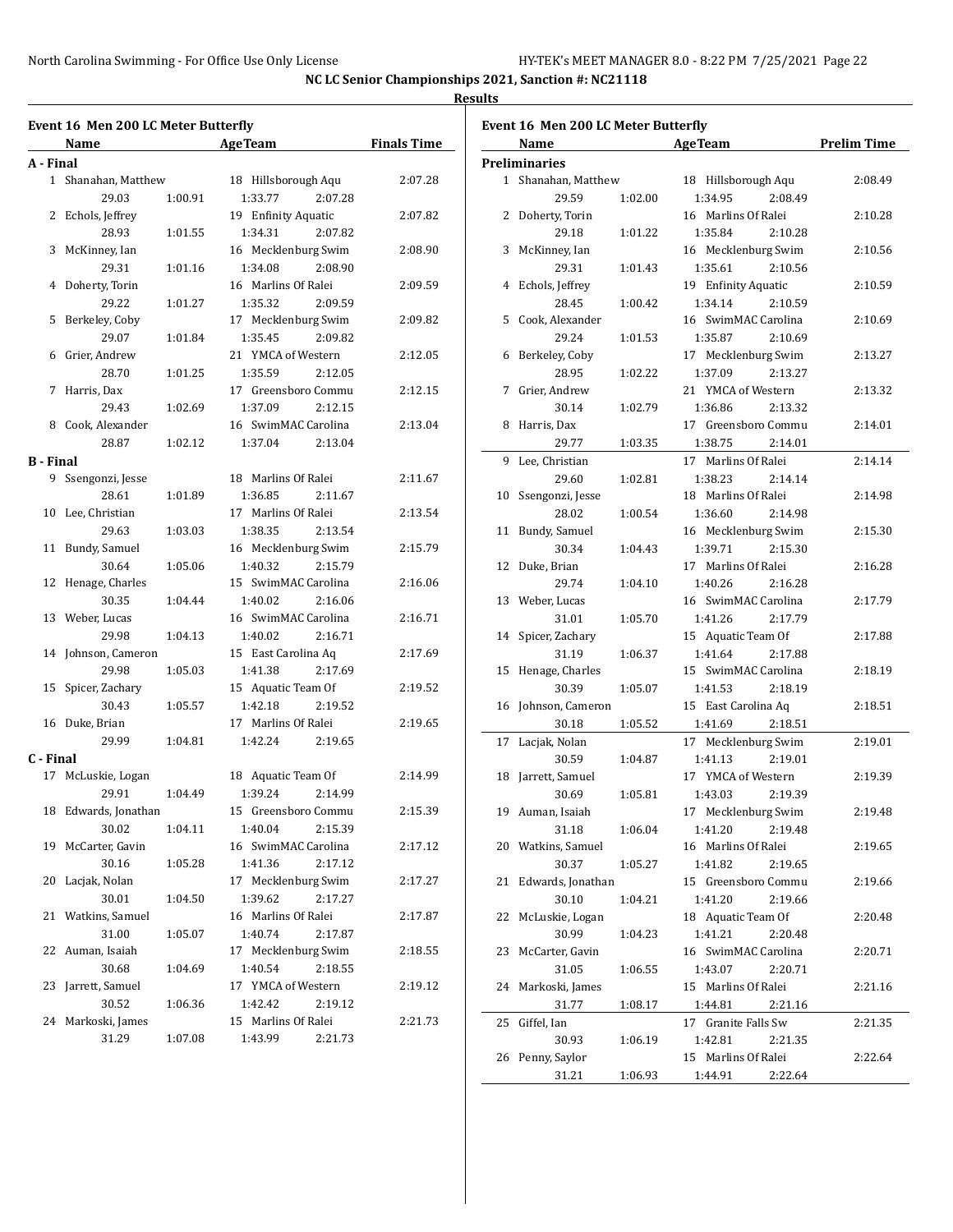#### **Results**

 $\overline{\phantom{a}}$ 

 $\overline{a}$ 

 $\overline{\phantom{a}}$ 

| Preliminaries  (Event 16 Men 200 LC Meter Butterfly) |                    |         |                     |         |                    |  |  |  |
|------------------------------------------------------|--------------------|---------|---------------------|---------|--------------------|--|--|--|
|                                                      | Name               |         | <b>AgeTeam</b>      |         | <b>Prelim Time</b> |  |  |  |
|                                                      | 27 True, Nathaniel |         | 16 East Carolina Ag |         | 2:22.76            |  |  |  |
|                                                      | 30.67              | 1:06.16 | 1:44.20             | 2:22.76 |                    |  |  |  |
| 28                                                   | Husketh, Dalton    |         | 18 Hillsborough Aqu |         | 2:26.51            |  |  |  |
|                                                      | 31.43              | 1:06.94 | 1:47.67             | 2.26.51 |                    |  |  |  |
| 29                                                   | Lynch, Ryan        |         | 18 Raleigh Swimming |         | 2:27.33            |  |  |  |
|                                                      | 31.26              | 1:07.42 | 1:46.46             | 2:27.33 |                    |  |  |  |
| 30                                                   | Harmon, Lucas      |         | 19 Gaston Gators    |         | 2:31.44            |  |  |  |
|                                                      | 31.62              | 1:09.19 | 1:48.93             | 2:31.44 |                    |  |  |  |
| 31                                                   | Mrzygod, Bryson    |         | 17 Aquatic Team Of  |         | 2:41.45            |  |  |  |
|                                                      | 30.87              | 1:07.36 | 1:50.35             | 2:41.45 |                    |  |  |  |
| 32                                                   | Payne, Kaleb       |         | 19 Enfinity Aquatic |         | 2:43.50            |  |  |  |
|                                                      | 32.37              | 1:09.23 | 1:52.30             | 2:43.50 |                    |  |  |  |

#### **Event 17 Women 50 LC Meter Freestyle**

|                  | <b>Name</b>        |    | <b>AgeTeam</b>   | <b>Finals Time</b> |
|------------------|--------------------|----|------------------|--------------------|
| A - Final        |                    |    |                  |                    |
| 1                | Ivan, Teresa       | 17 | Mecklenburg Swim | 25.65              |
| 2                | Flynn, Lindsay     | 18 | Mecklenburg Swim | 25.67              |
| 3                | Rhodes, Olivia     | 18 | Lifetime Swim Te | 26.46              |
| 4                | Sikes, Katherine   | 15 | Hillsborough Aqu | 26.87              |
| 5                | Parkes, Callie     | 17 | Waves Of Wilming | 26.89              |
| 6                | Cornell, Caitlyn   | 16 | Lifetime Swim Te | 27.31              |
| $*7$             | Renshaw, Colleen   | 19 | Harnett County A | 27.48              |
| $*7$             | Kondratick, Morgan | 17 | Raleigh Swimming | 27.48              |
| <b>B</b> - Final |                    |    |                  |                    |
| 9                | Armen, Emily       | 15 | East Carolina Aq | 27.13              |
| 10               | Hamblin, Emilee    | 17 | Mecklenburg Swim | 27.15              |
| 11               | Smith, Madeline    | 17 | East Carolina Aq | 27.38              |
| 12               | Wilhelm, Kiley     | 16 | Lifetime Swim Te | 27.52              |
| 13               | Fleury, Sarah      | 17 | Lifetime Swim Te | 27.53              |
| $*14$            | Wagner, Grace      | 17 | Lifetime Swim Te | 27.74              |
| $*14$            | Kudela, Katie      | 16 | Lifetime Swim Te | 27.74              |
| 16               | Eaton, Emily       | 16 | Mecklenburg Swim | 27.75              |
| C - Final        |                    |    |                  |                    |
| 17               | Sandock, Leah      | 17 | Mecklenburg Swim | 27.50              |
| 18               | Dichak, Victoria   | 19 | Una Ltnc         | 27.62              |
| 19               | Kenney, Carolynn   | 16 | Raleigh Swimming | 27.69              |
| 20               | Kilpatrick, Ava    | 17 | YMCA of Western  | 27.71              |
| 21               | Sherrill, Raegan   | 15 | Mecklenburg Swim | 27.85              |
| $*22$            | Furbay, Caroline   | 14 | Waves Of Wilming | 27.87              |
| $*22$            | Hunt, Ellen        | 15 | Greensboro Commu | 27.87              |
| 24               | Wendt, Louisa      | 15 | Marlins Of Ralei | 27.97              |
|                  |                    |    |                  |                    |

### **Event 17 Women 50 LC Meter Freestyle**

|   | Name                 |     | <b>AgeTeam</b>      | <b>Prelim Time</b> |
|---|----------------------|-----|---------------------|--------------------|
|   | <b>Preliminaries</b> |     |                     |                    |
| 1 | Flynn, Lindsay       | 18  | Mecklenburg Swim    | 25.81              |
|   | Ivan, Teresa         | 17  | Mecklenburg Swim    | 25.90              |
| 3 | Rhodes, Olivia       | 18. | Lifetime Swim Te    | 26.63              |
| 4 | Sikes, Katherine     |     | 15 Hillsborough Aqu | 26.98              |
| 5 | Parkes. Callie       | 17  | Waves Of Wilming    | 27.03              |
| 6 | Renshaw, Colleen     | 19  | Harnett County A    | 27.18              |
| 7 | Cornell, Caitlyn     |     | 16 Lifetime Swim Te | 27.26              |
| 8 | Kondratick, Morgan   | 17  | Raleigh Swimming    | 27.29              |
| 9 | Armen, Emily         | 15  | East Carolina Ag    | 27.31              |

| 10    | Fleury, Sarah       | 17 | Lifetime Swim Te        | 27.40  |
|-------|---------------------|----|-------------------------|--------|
| 11    | Hamblin, Emilee     | 17 | Mecklenburg Swim        | 27.41  |
| 12    | Wagner, Grace       | 17 | Lifetime Swim Te        | 27.46  |
| 13    | Eaton, Emily        | 16 | Mecklenburg Swim        | 27.48  |
| 14    | Wilhelm, Kiley      | 16 | Lifetime Swim Te        | 27.50  |
| 15    | Smith, Madeline     | 17 | East Carolina Ag        | 27.56  |
| 16    | Kudela, Katie       | 16 | Lifetime Swim Te        | 27.64  |
| 17    | Dichak, Victoria    | 19 | Una Ltnc                | 27.68  |
| 18    | Sherrill, Raegan    | 15 | Mecklenburg Swim        | 27.86  |
| 19    | Furbay, Caroline    | 14 | Waves Of Wilming        | 27.88  |
| *20   | Hunt, Ellen         | 15 | Greensboro Commu        | 27.90  |
| *20   | Kenney, Carolynn    | 16 | Raleigh Swimming        | 27.90  |
| 22    | Wendt, Louisa       | 15 | Marlins Of Ralei        | 27.97  |
| 23    | Sandock, Leah       | 17 | Mecklenburg Swim        | 28.00  |
| 24    | Kilpatrick, Ava     | 17 | YMCA of Western         | 28.01  |
| 25    | Edwards, Sarah      | 16 | Mars Hill Aquati        | J28.01 |
| 26    | Kudela, Caroline    | 17 | Lifetime Swim Te        | 28.07  |
| 27    | Patterson, Lauren   | 15 | <b>Enfinity Aquatic</b> | 28.08  |
| 28    | Mast, Alexis        | 16 | Marlins Of Ralei        | 28.10  |
| 29    | Jenkins, Grace      | 15 | Mars Hill Aquati        | 28.17  |
| 30    | Webb, Margaret      | 15 | Marlins Of Ralei        | 28.21  |
| 31    | Holland, Marylauren | 18 | Raleigh Swimming        | 28.23  |
| 32    | Willett, Riley      | 16 | Swim Fanatics Sw        | 28.29  |
| *33   | Condo, Emma         | 15 | SwimMAC Carolina        | 28.30  |
| *33   | Hamblin, Kaylee     | 17 | Mecklenburg Swim        | 28.30  |
| 35    | Echols, Caroline    | 16 | <b>Enfinity Aquatic</b> | 28.43  |
| 36    | Smalley, Ainsley    | 16 | Mecklenburg Swim        | 28.47  |
| $*37$ | Patrick, Mckenna    | 15 | Mecklenburg Swim        | 28.52  |
| $*37$ | Hull, Aubrey        | 15 | Mecklenburg Swim        | 28.52  |
| 39    | Brooks, Alexandria  | 15 | <b>Enfinity Aquatic</b> | 28.59  |
| 40    | Levesque, Heather   | 16 | Raleigh Swimming        | 28.60  |
| 41    | Baumgartner, Hannah | 17 | SwimMAC Carolina        | 28.65  |
| 42    | Gonsalves, Ashleigh | 16 | Mecklenburg Swim        | 28.68  |
| $*43$ | Davis, Alexandra    | 15 | Lifetime Swim Te        | 28.71  |
| $*43$ | Lyons, Claire       | 17 | SwimMAC Carolina        | 28.71  |
| 45    | Lang, Katherine     | 17 | Mecklenburg Swim        | 28.72  |
| 46    | Browning, Jordan    | 17 | Aquatic Team Of         | 28.76  |
| 47    | Pierson, Sarah      | 15 | Waves Of Wilming        | 28.80  |
| 48    | Nabors, Anna        | 20 | YMCA of Western         | 28.81  |
| *49   | Marley, Jordan      | 16 | Carolina Aquatic        | 28.82  |
| *49   | Losey, Erica        | 20 | Mecklenburg Swim        | 28.82  |
| 51    | Soniat, Olivia      | 16 | SwimMAC Carolina        | 28.83  |
| $*52$ | Daly, Rachel        | 19 | Mecklenburg Swim        | 28.85  |
| $*52$ | Lucas, Caroline     | 18 | <b>Xcell Aquatics</b>   | 28.85  |
| $*52$ | Chamblee, Jade      | 16 | SwimMAC Carolina        | 28.85  |
| 55    | Flanagan, Emma      | 15 | O'Neal Pelagics         | 28.92  |
| 56    | Dichak. Sarah       | 16 | SwimMAC Carolina        | 28.97  |
| 57    | Herrforth, Rebecca  | 16 | Team Charlotte S        | 28.98  |
| 58    | Ham, Amelia         | 21 | YMCA of Western         | 28.99  |
| 59    | Linch, Natalie      | 16 | SwimMAC Carolina        | 29.00  |
| 60    | Hunt, Laura         | 15 | Greensboro Commu        | 29.01  |
| 61    | Putnam, Riche'      | 17 | Queen City Dolph        | 29.02  |
| 62    | Rydzewski, Amber    | 18 | Raleigh Swimming        | 29.04  |
| 63    | Davis, Jessica      | 20 | <b>Enfinity Aquatic</b> | 29.06  |
| $*64$ | McGovern, Julia     | 17 | SwimMAC Carolina        | 29.10  |
| *64   | Yang, Iris          | 17 | SwimMAC Carolina        | 29.10  |
|       |                     |    |                         |        |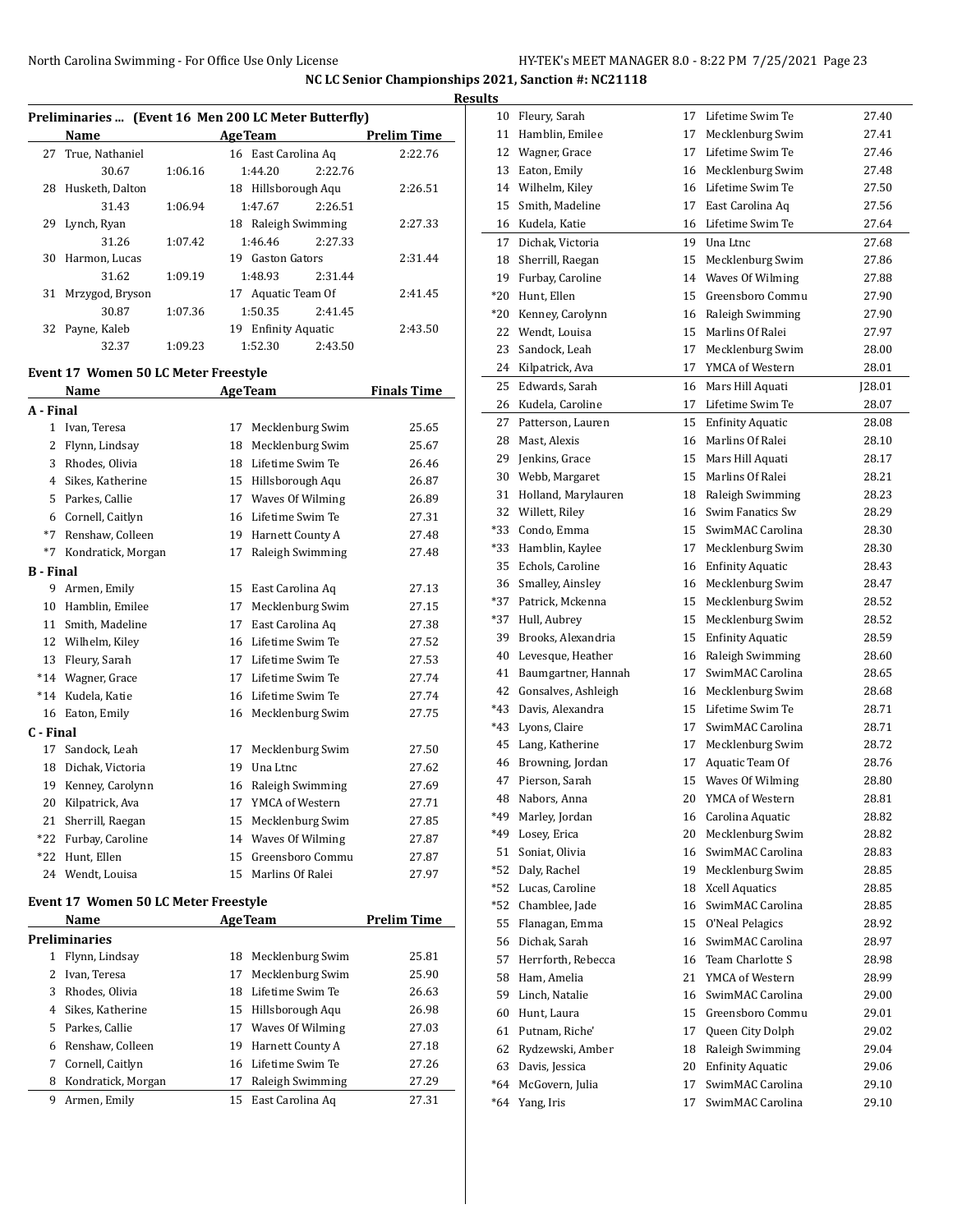| Preliminaries  (Event 17 Women 50 LC Meter Freestyle) |                                     |    |                                      |                    |  |
|-------------------------------------------------------|-------------------------------------|----|--------------------------------------|--------------------|--|
|                                                       | Name                                |    | <b>AgeTeam</b>                       | <b>Prelim Time</b> |  |
| 66                                                    | Frain, Gisella                      | 17 | SwimMAC Carolina                     | 29.11              |  |
| 67                                                    | Briggs, Makena                      | 16 | SwimMAC Carolina                     | 29.13              |  |
| $*68$                                                 | Floyd, Charley                      | 15 | SwimMAC Carolina                     | 29.14              |  |
| $*68$                                                 | Wooten. Hannah                      | 13 | Raleigh Swimming                     | 29.14              |  |
| 70                                                    | Halligan, Anna                      | 15 | Una Msa                              | 29.15              |  |
| 71                                                    | Eckert, Charlotte                   | 15 | SwimMAC Carolina                     | 29.18              |  |
| 72                                                    | Berge, Isabel                       |    | 16 Carolina Aquatic                  | 29.21              |  |
| 73                                                    | Johnson, Kendra                     |    | 16 Lifetime Swim Te                  | 29.22              |  |
| $*74$                                                 | McKeown, Reagan                     | 17 | Mecklenburg Swim                     | 29.26              |  |
| $*74$                                                 | Simpson, Leah                       | 17 | Carolina Aquatic                     | 29.26              |  |
| 76                                                    | Nance, Lauren                       | 15 | Tac Titans                           | 29.28              |  |
| 77                                                    | Goodman, Mary                       | 16 | <b>Enfinity Aquatic</b>              | 29.29              |  |
| $*78$                                                 | Miller, Samantha                    | 15 | Marlins Of Ralei                     | 29.31              |  |
| $*78$                                                 | Dunne, Lauren                       |    | 22 YMCA of Western                   | 29.31              |  |
| 80                                                    | Adams, Taylyn                       | 16 | Mecklenburg Swim                     | 29.33              |  |
| 81                                                    | Leckner, Logan                      | 15 | SwimMAC Carolina                     | 29.34              |  |
| 82                                                    | Ray, Lauren                         |    | 14 Granite Falls Sw                  | 29.35              |  |
| *83                                                   | Yandle, Ava                         | 18 | Lifetime Swim Te                     | 29.37              |  |
| *83                                                   | <b>Bitting, Mary Grace</b>          | 17 | Mecklenburg Swim                     | 29.37              |  |
| 85                                                    | Peurifoy, Mckenzie                  | 17 | Sailfish Aquatic                     | 29.39              |  |
| 86                                                    | Joy, Madison                        | 15 | Waves Of Wilming                     | 29.47              |  |
| 87                                                    | Rinker, Caroline                    | 16 | Sailfish Aquatic                     | 29.49              |  |
| 88                                                    | Ssengonzi, Rachel                   |    | 16 Marlins Of Ralei                  | 29.51              |  |
| *89                                                   | Kline, Sophia                       |    | 16 Marlins Of Ralei                  | 29.52              |  |
| *89                                                   | Repella, Allison                    | 15 | Aquatic Team Of                      | 29.52              |  |
| $*89$                                                 | Bush, Meredith                      | 16 | Mecklenburg Swim                     | 29.52              |  |
| *89                                                   | Chin, Ella                          | 15 | SwimMAC Carolina                     | 29.52              |  |
| $*93$                                                 | Skeete, Claire                      | 17 | Harnett County A                     | 29.53              |  |
| $*93$                                                 | Brown, Emily                        | 18 | Lifetime Swim Te                     | 29.53              |  |
| 95                                                    | Bowen, Madison                      | 14 | East Carolina Aq                     | 29.54              |  |
| 96                                                    | Wolff, Emilia                       | 17 | Raleigh Swimming                     | 29.56              |  |
| 97                                                    | Norton, Caroline                    | 15 | Mecklenburg Swim                     | 29.57              |  |
| 98                                                    | Banks, Madeline                     | 17 | Raleigh Swimming                     | 29.61              |  |
| 99                                                    | Christensen, Ryleigh                | 16 | SwimMAC Carolina                     | 29.62              |  |
| 100                                                   | Ashi, Sophia                        |    | 15 SwimMAC Carolina                  | 29.67              |  |
| 101                                                   | Kerestes, Katarina                  | 15 | Mecklenburg Swim                     | 29.70              |  |
|                                                       | 102 Lickfold, Megan                 |    | 15 Raleigh Swimming                  | 29.73              |  |
| 103                                                   | Baumgartner, Campbell               | 15 | SwimMAC Carolina                     | 29.74              |  |
| 104                                                   | McMillion, Naomi                    | 16 | SwimMAC Carolina                     | 29.75              |  |
| 105                                                   | Duncan, Scarlett                    | 16 | SwimMAC Carolina                     | 29.78              |  |
| 106                                                   | Virkler, Sarah                      | 15 | Aquatic Team Of                      | 29.79              |  |
| $*107$                                                | Briggs, Miyako                      | 17 | Marlins Of Ralei                     | 29.80              |  |
| $*107$                                                | Benton, Meredith                    | 16 | Mecklenburg Swim                     | 29.80              |  |
| 109                                                   | Lauletta, Reese                     | 17 | Team Charlotte S                     | 29.81              |  |
| $*110$                                                | Gleason, Riley                      | 16 | Rowan Aquatic Cl                     | 29.82              |  |
| $*110$                                                | Fender, Lillian                     | 15 | Mars Hill Aquati                     | 29.82              |  |
| 112                                                   | Hanson, Genevieve                   | 17 | Aquatic Team Of                      | 29.85              |  |
| 113                                                   | Scalise, Anna                       | 19 | Lifetime Swim Te                     | 29.86              |  |
| $*114$                                                | Bruno, Hannah                       | 21 | YMCA of Western                      | 29.88              |  |
| $*114$                                                | Vann, Kelly                         | 18 | Carolina Aquatic                     | 29.88              |  |
| 116                                                   | Taylor, Grace                       | 17 | Mecklenburg Swim                     | 29.89              |  |
| 117                                                   | Dalton, Mary                        | 16 | SwimMAC Carolina                     |                    |  |
| 118                                                   | Marquardt, Ava                      | 14 | Team Charlotte S                     | 29.95              |  |
|                                                       |                                     | 15 |                                      | 29.98              |  |
| $*119$                                                | Koon, Louisa                        |    | YMCA of Western                      | 30.02              |  |
| $*119$<br>121                                         | Kozek, Teagan<br>Zollinger, Charlie | 16 | Team Charlotte S<br>Mecklenburg Swim | 30.02              |  |
|                                                       |                                     | 15 |                                      | 30.04              |  |

| <b>Results</b>                     |                      |    |                         |                    |  |  |
|------------------------------------|----------------------|----|-------------------------|--------------------|--|--|
| 122                                | Humphrey, Mackenzie  | 21 | Unattached              | 30.06              |  |  |
| 123                                | Oettinger, Claire    | 15 | Mecklenburg Swim        | 30.09              |  |  |
| 124                                | Neighbors, Kaylie    | 16 | Swim Fanatics Sw        | 30.10              |  |  |
| $*125$                             | Kolano, Anika        | 17 | Mecklenburg Swim        | 30.16              |  |  |
| $*125$                             | Everhart. Ellie      | 16 | O'Neal Pelagics         | 30.16              |  |  |
| 127                                | Humphrey, Persephone | 15 | Raleigh Swimming        | 30.17              |  |  |
| 128                                | Derwin, Bridget      | 16 | Granite Falls Sw        | 30.18              |  |  |
| 129                                | Nichols, Cassandra   | 15 | Raleigh Swimming        | 30.25              |  |  |
| 130                                | Hicks, Sarah         | 16 | O'Neal Pelagics         | 30.35              |  |  |
| 131                                | Avila. Rebecca       | 16 | <b>Enfinity Aquatic</b> | 30.36              |  |  |
| $*132$                             | Coates, Nina         | 15 | O'Neal Pelagics         | 30.42              |  |  |
|                                    | *132 Jacobs, Audrey  | 18 | O'Neal Pelagics         | 30.42              |  |  |
| $*134$                             | Drummond, Mary       | 12 | Team Charlotte S        | 30.43              |  |  |
|                                    | *134 Walser, Carolyn | 19 | Marlins Of Ralei        | 30.43              |  |  |
|                                    | 136 Cress, Annabella | 16 | Alamance County         | 30.48              |  |  |
| 137                                | Krampert, Ella       | 15 | Mecklenburg Swim        | 30.77              |  |  |
| 138                                | Grotjohn, Laine      | 15 | Tac Titans              | 30.83              |  |  |
| 139                                | Malley, Delaney      | 16 | Raleigh Swimming        | 31.22              |  |  |
| ---                                | Donaldson, Adelyn    | 18 | <b>Team Charlotte S</b> | D <sub>0</sub>     |  |  |
| Event 18 Men 50 LC Meter Freestyle |                      |    |                         |                    |  |  |
|                                    | Name                 |    | <b>AgeTeam</b>          | <b>Finals Time</b> |  |  |
| A - Final                          |                      |    |                         |                    |  |  |
| 1                                  | Boone, Garrett       | 18 | Mecklenburg Swim        | 23.90              |  |  |
| $\overline{2}$                     | Hohm, Nathaniel      | 15 | Aquatic Team Of         | 23.93              |  |  |
| 3                                  | Womble, Ethan        | 18 | Greensboro Commu        | 24.10              |  |  |

| 4         | Wilhelm, Alexander                 | 19 | Una Ltnc            | 24.15              |
|-----------|------------------------------------|----|---------------------|--------------------|
| 5         | Bock, Michael                      | 17 | Raleigh Swimming    | 24.34              |
| 6         | Jensen, Jacob                      |    | 16 Xcell Aquatics   | 24.37              |
| $*7$      | Tutovani. Levani                   | 17 | Lifetime Swim Te    | 24.41              |
| $*7$      | McCreery, Coleman                  | 18 | Mecklenburg Swim    | 24.41              |
| B - Final |                                    |    |                     |                    |
| 9         | Dean, Kenan                        |    | 18 Mecklenburg Swim | 24.27              |
| 10        | Mintz, Andrew                      | 21 | Harnett County A    | 24.45              |
| 11        | Nebrich, Lucas                     |    | 15 Rowan Aquatic Cl | 24.65              |
| 12        | Setzer, Sean                       |    | 15 Waves Of Wilming | 24.72              |
| 13        | Powell, Nathan                     | 18 | Mecklenburg Swim    | 24.73              |
| 14        | Hohnbaum, Graham                   | 17 | Mecklenburg Swim    | 24.83              |
| 15        | Tars, Robert                       | 17 | Greensboro Commu    | 24.85              |
| 16        | Arwood, Colin                      | 21 | YMCA of Western     | 24.86              |
| C - Final |                                    |    |                     |                    |
| 17        | Anderson, Tate                     |    | 17 Raleigh Swimming | 24.83              |
| 18        | Kirkpatrick, Owen                  |    | 18 Mecklenburg Swim | 24.97              |
| 19        | Spinner, Wiley                     | 15 | Mecklenburg Swim    | 25.01              |
| 20        | Caver, Connor                      |    | 16 Enfinity Aquatic | 25.02              |
| 21        | Cloutier, Briggs                   |    | 16 East Carolina Aq | 25.08              |
| 22        | Brashear, Michael                  | 17 | Aquatic Team Of     | 25.27              |
| 23        | Stein, Matthew                     |    | 18 Mecklenburg Swim | 25.50              |
| 24        | Post, Cian                         |    | 15 Waves Of Wilming | 25.68              |
|           | Event 18 Men 50 LC Meter Freestyle |    |                     |                    |
|           | Name                               |    | <b>AgeTeam</b>      | <b>Prelim Time</b> |
|           | Preliminaries                      |    |                     |                    |
| 1         | Boone, Garrett                     |    | 18 Mecklenburg Swim | 24.00              |
|           | 2 Hohm. Nathaniel                  |    | 15 Aquatic Team Of  | 24.17              |

| 2 Hohm, Nathaniel    | 15 Aquatic Team Of  | 24.17 |
|----------------------|---------------------|-------|
| 3 Wilhelm, Alexander | 19 Una Ltnc         | 24.26 |
| 4 Tutovani, Levani   | 17 Lifetime Swim Te | 24.30 |
| 5 Womble, Ethan      | 18 Greensboro Commu | 24.32 |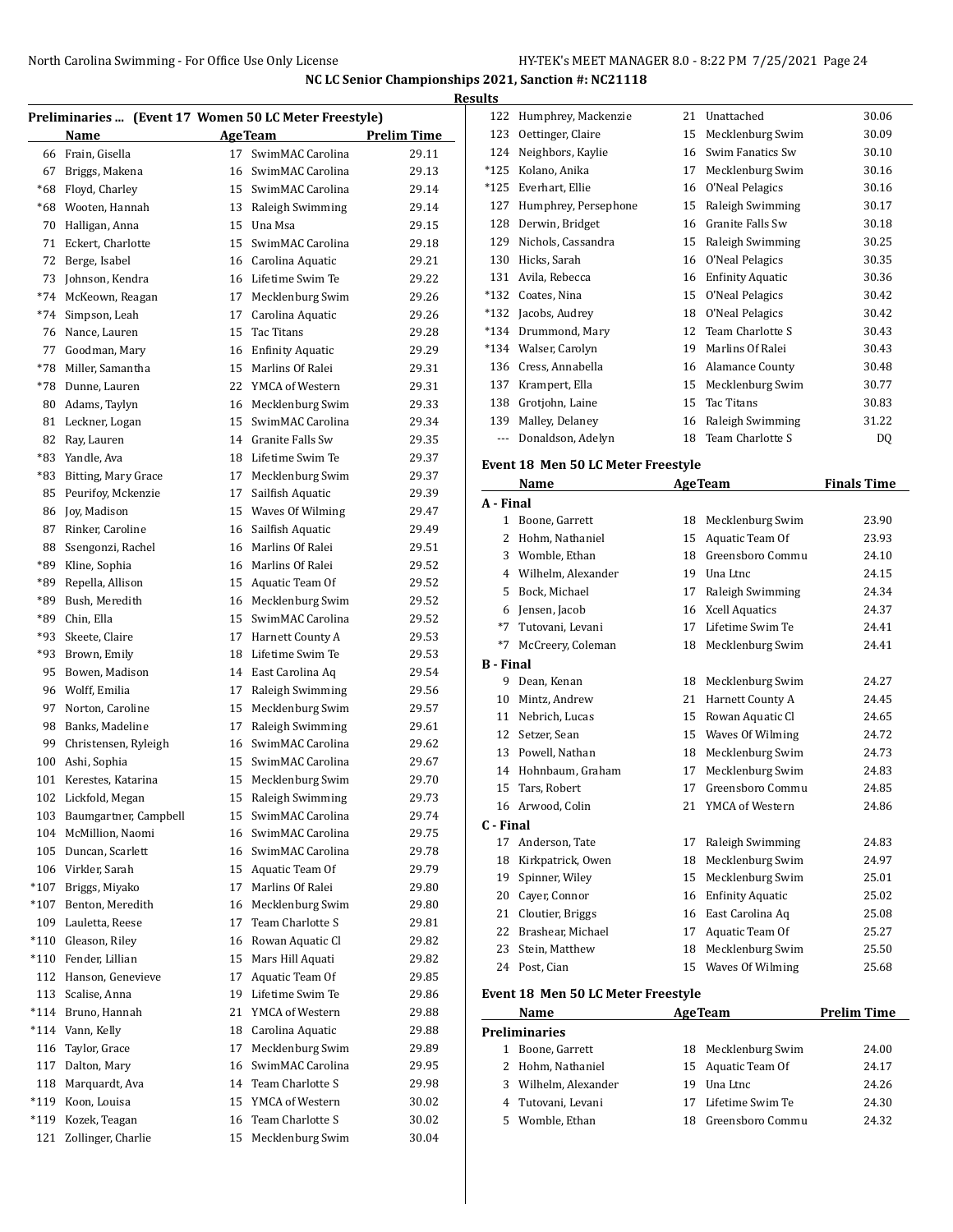|             |                                                     |    |                                        |                    | <b>Results</b>  |
|-------------|-----------------------------------------------------|----|----------------------------------------|--------------------|-----------------|
|             | Preliminaries  (Event 18 Men 50 LC Meter Freestyle) |    |                                        |                    | 61              |
|             | Name                                                |    | <b>AgeTeam</b>                         | <b>Prelim Time</b> | 6 <sup>2</sup>  |
|             | 6 Jensen, Jacob                                     |    | 16 Xcell Aquatics                      | 24.41              | 6.<br>6.        |
| $7^{\circ}$ | Bock, Michael                                       | 17 | Raleigh Swimming                       | 24.50              | *6              |
| 8           | McCreery, Coleman                                   | 18 | Mecklenburg Swim                       | 24.57              | *6              |
| 9           | Mintz, Andrew                                       |    | 21 Harnett County A                    | 24.58              | 6               |
| 10          | Tars, Robert                                        | 17 | Greensboro Commu<br>21 YMCA of Western | 24.69<br>24.72     | $6^{\prime}$    |
| $*11$       | *11 Arwood, Colin<br>Nebrich, Lucas                 |    | 15 Rowan Aquatic Cl                    | 24.72              | 61              |
| 13          | Setzer, Sean                                        | 15 | Waves Of Wilming                       | 24.76              | 6 <sup>0</sup>  |
|             | 14 Powell, Nathan                                   | 18 | Mecklenburg Swim                       | 24.83              | 71              |
| 15          | Dean, Kenan                                         | 18 | Mecklenburg Swim                       | 24.85              | $7^{\circ}$     |
|             | 16 Hohnbaum, Graham                                 | 17 | Mecklenburg Swim                       | 24.94              | 7:              |
| 17          | Cayer, Connor                                       |    | 16 Enfinity Aquatic                    | 24.99              | 7:              |
| $^*18$      | Anderson, Tate                                      | 17 | Raleigh Swimming                       | 25.00              | 7.              |
|             | *18 Kirkpatrick, Owen                               | 18 | Mecklenburg Swim                       | 25.00              | *7.             |
| $*20$       | Spinner, Wiley                                      | 15 | Mecklenburg Swim                       | 25.05              | *7.             |
| $*20$       | Grier, Andrew                                       |    | 21 YMCA of Western                     | 25.05              | $*7!$           |
| 22          | Cloutier, Briggs                                    |    | 16 East Carolina Aq                    | 25.08              | $*75$           |
| 23          | Stein, Matthew                                      |    | 18 Mecklenburg Swim                    | 25.10              | $*75$           |
| 24          | Clark, Joseph                                       | 17 | Aquatic Team Of                        | 25.16              | 8               |
| 25          | Post, Cian                                          | 15 | Waves Of Wilming                       | 25.26              | 8               |
| 26          | Brashear, Michael                                   | 17 | Aquatic Team Of                        | 25.35              | 8               |
| 27          | Rock, Noah                                          | 16 | Greensboro Commu                       | 25.36              | 8.              |
| 28          | Gray, Brooks                                        |    | 16 Greensboro Commu                    | 25.39              | 8               |
| 29          | Wall, Josh                                          | 19 | Raleigh Swimming                       | 25.41              | 8.              |
| 30          | Hoover, Forrest                                     | 17 | Waves Of Wilming                       | 25.48              | *8              |
| 31          | Falise, Nicholas                                    | 19 | Hillsborough Aqu                       | 25.51              | 8۱*             |
|             | 32 Rasinske, Owen                                   |    | 18 Hillsborough Aqu                    | 25.54              | 8               |
|             | *33 Drake, Patrick                                  | 17 | Raleigh Swimming                       | 25.64              | 8               |
|             | *33 Peterson, Caleb                                 | 15 | Mecklenburg Swim                       | 25.64              | 9               |
| 35          | Zhang, Christopher                                  | 15 | SwimMAC Carolina                       | 25.67              | 9               |
|             | 36 Hicks, Jackson                                   |    | 18 O'Neal Pelagics                     | 25.69              | 9.              |
| 37          | Aparicio, Emilio                                    |    | 15 Raleigh Swimming                    | 25.72              | 9.              |
| 38          | Kolomiyets, Israel                                  | 19 | YMCA of Western                        | 25.73              | 9,              |
| 39          | Ramos, Noah                                         | 17 | <b>Enfinity Aquatic</b>                | 25.75              | 9               |
| 40          | Gray, William                                       | 15 | Carolina Aquatic                       | 25.76              | 9               |
| 41          | Ramos, John                                         |    | 17 Enfinity Aquatic                    | 25.81              | *9'             |
| *42         | Campolmi, Caden                                     | 16 | Aquatic Team Of                        | 25.82              | *9'             |
| $*42$       | Maxey, Stone                                        | 16 | <b>Enfinity Aquatic</b>                | 25.82              | 9               |
| 44          | Hall, Spencer                                       | 17 | High Point Swim                        | 25.85              | 10              |
| 45          | Aristondo, Christopher                              | 15 | Aquatic Team Of                        | 25.86              | $10^{\circ}$    |
| 46          | Shulgin, Nick                                       | 15 | Sailfish Aquatic                       | 25.89              | 10 <sub>i</sub> |
| 47          | Mrzygod, Bryson                                     | 17 | Aquatic Team Of                        | 25.96              | 10 <sub>i</sub> |
| 48          | Lee, Christian                                      | 17 | Marlins Of Ralei                       | 25.98              | 10 <sup>1</sup> |
| 49          | Spicer, Zachary                                     | 15 | Aquatic Team Of                        | 25.99              | 10.             |
| 50          | Skeete, Joel                                        | 15 | Harnett County A                       | 26.00              | Ever            |
| *51         | Langtry, Ryan                                       | 16 | Waves Of Wilming                       | 26.04              |                 |
| $*51$       | Engel, Connor                                       | 16 | Una MAC                                | 26.04              | A - I           |
| $*51$       | Nelson, Zachary                                     | 17 | Aquatic Team Of                        | 26.04              |                 |
| 54          | Edwards, Jonathan                                   | 15 | Greensboro Commu                       | 26.06              |                 |
| $*55$       | Davis, Matthew                                      | 18 | Waves Of Wilming                       | 26.07              |                 |
| $*55$       | Countie, Kyle                                       | 16 | Marlins Of Ralei                       | 26.07              |                 |
| 57          | Deng, Jake                                          | 16 | Aquatic Team Of                        | 26.08              |                 |
| 58          | Ragsdale, Owen                                      | 17 | Marlins Of Ralei                       | 26.09              |                 |
| 59          | Stallings, Kenneth                                  | 16 | Mecklenburg Swim                       | 26.17              |                 |
|             |                                                     |    |                                        |                    |                 |

| 60    | Erickson, Christopher                    | 15 | Hillsborough Aqu        | 26.23              |  |  |  |
|-------|------------------------------------------|----|-------------------------|--------------------|--|--|--|
| 61    | Losh, Christian                          | 16 | SwimMAC Carolina        | 26.27              |  |  |  |
| 62    | Nichols, Evan                            | 16 | Marlins Of Ralei        | 26.29              |  |  |  |
| 63    | Neumann, John Asher                      |    | 16 Gaston Gators        | 26.34              |  |  |  |
| *64   | Dacus, Wyatt                             |    | 16 New South Swimmi     | 26.35              |  |  |  |
| *64   | Piscitelli, Gabriel                      |    | 15 Aquatic Team Of      | 26.35              |  |  |  |
| 66    | LaChapelle, Luc                          | 17 | Lifetime Swim Te        | 26.36              |  |  |  |
| 67    | Holian, Tanner                           | 16 | Greensboro Commu        | 26.37              |  |  |  |
| 68    | Lunsik, Dylan                            | 16 | Smoky Mountain A        | 26.38              |  |  |  |
| 69    | Berry, Nolan                             | 16 | Mecklenburg Swim        | 26.39              |  |  |  |
| 70    | Cady, Christopher                        | 15 | Marlins Of Ralei        | 26.40              |  |  |  |
| 71    | Bush, Bradley                            |    | 16 Waves Of Wilming     | 26.43              |  |  |  |
| 72    | Moon, Jon                                | 17 | O'Neal Pelagics         | 26.48              |  |  |  |
| 73    | Pathare, Vedanga                         | 16 | Tac Titans              | 26.49              |  |  |  |
| 74    | Caravaglio, Matthew                      |    | 16 Waves Of Wilming     | 26.51              |  |  |  |
| $*75$ | Taylor, Brendan                          | 15 | Mecklenburg Swim        | 26.52              |  |  |  |
| *75   | Brooks, Jason                            | 16 | Greensboro Commu        | 26.52              |  |  |  |
| $*75$ | Hull, Davis                              | 17 | Mecklenburg Swim        | 26.52              |  |  |  |
| *78   | Northington, James                       | 17 | <b>Enfinity Aquatic</b> | 26.53              |  |  |  |
| *78   | Player, Samuel                           | 17 | Sharks Aquatic C        | 26.53              |  |  |  |
| 80    | Darrenkamp, William                      | 19 | Mecklenburg Swim        | 26.55              |  |  |  |
| 81    | Jarrett, Samuel                          | 17 | YMCA of Western         | 26.57              |  |  |  |
| 82    | Jimison, Noah                            | 19 | Una Hac                 | 26.59              |  |  |  |
| 83    | Mercer, Julian                           | 17 | New South Swimmi        | 26.67              |  |  |  |
| 84    | Brown. Mark                              | 15 | Greensboro Commu        | 26.68              |  |  |  |
| 85    | Xie, David                               | 15 | Mecklenburg Swim        | 26.73              |  |  |  |
| *86   | Kisshauer, Gregory                       | 16 | SwimMAC Carolina        | 26.76              |  |  |  |
| *86   | Kehn, Lucas                              |    | 16 Raleigh Swimming     | 26.76              |  |  |  |
| 88    | Graf, Matthew                            | 17 | SwimMAC Carolina        | 26.79              |  |  |  |
| 89    | Shirk, Piers                             |    | 16 Rowan Aquatic Cl     | 26.81              |  |  |  |
| 90    | Giffel, Ian                              | 17 | Granite Falls Sw        | 26.84              |  |  |  |
| 91    | Hopkins, Scott                           | 18 | Team Charlotte S        | 26.88              |  |  |  |
| 92    | Desmond, Logan                           | 17 | <b>Enfinity Aquatic</b> | 26.91              |  |  |  |
| 93    | Rosenbloom, Joshua                       | 16 | Mecklenburg Swim        | 26.93              |  |  |  |
| 94    | Gonzales, Luke                           | 15 | Smoky Mountain A        | 26.99              |  |  |  |
| 95    | Clayton, William                         | 15 | Granite Falls Sw        | 27.04              |  |  |  |
| 96    | Snyder, Jayson                           | 16 | <b>Enfinity Aquatic</b> | 27.18              |  |  |  |
| $*97$ | Shearin, Zachariah                       | 16 | Raleigh Swimming        | 27.21              |  |  |  |
| $*97$ | McLuskie, Logan                          | 18 | Aquatic Team Of         | 27.21              |  |  |  |
| 99    | Fagan, Milo                              | 15 | SwimMAC Carolina        | 27.24              |  |  |  |
| 100   | Kempf, Mason                             | 15 | Raleigh Swimming        | 27.28              |  |  |  |
| 101   | Su, Justin                               | 17 | North Carolina A        | 27.39              |  |  |  |
| 102   | Lawless, Ethan                           | 19 | East Carolina Aq        | 27.47              |  |  |  |
| 103   | Bucci, Bryan                             | 14 | Aquatic Team Of         | 27.50              |  |  |  |
| 104   | Peyton, William                          | 14 | <b>Gaston Gators</b>    | 27.55              |  |  |  |
| 105   | Dockery, Labron                          | 17 | <b>Gaston Gators</b>    | 27.81              |  |  |  |
|       | Event 19 Women 200 LC Meter Breaststroke |    |                         |                    |  |  |  |
|       | Name                                     |    | <b>AgeTeam</b>          | <b>Finals Time</b> |  |  |  |

|           | name               |         | Age Italii             |         | .       |
|-----------|--------------------|---------|------------------------|---------|---------|
| A - Final |                    |         |                        |         |         |
|           | O'Mara, Gracyn     |         | 17 Mecklenburg Swim    |         | 2:40.05 |
|           | 35.79              | 1:15.54 | 1:57.31                | 2:40.05 |         |
|           | 2 Kudela, Caroline |         | 17 Lifetime Swim Te    |         | 2:40.60 |
|           | 35.84              | 1:14.86 | 1:56.32                | 2:40.60 |         |
| 3         | Arwood, Fiona      |         | YMCA of Western<br>18. |         | 2:44.71 |
|           | 37.41              | 1:18.80 | 2:01.91                | 2.44.71 |         |
|           | Lang, Katherine    |         | 17 Mecklenburg Swim    |         | 2:45.05 |
|           | 38.49              | 1:19.75 | 2:02.63                | 2:45.05 |         |
|           |                    |         |                        |         |         |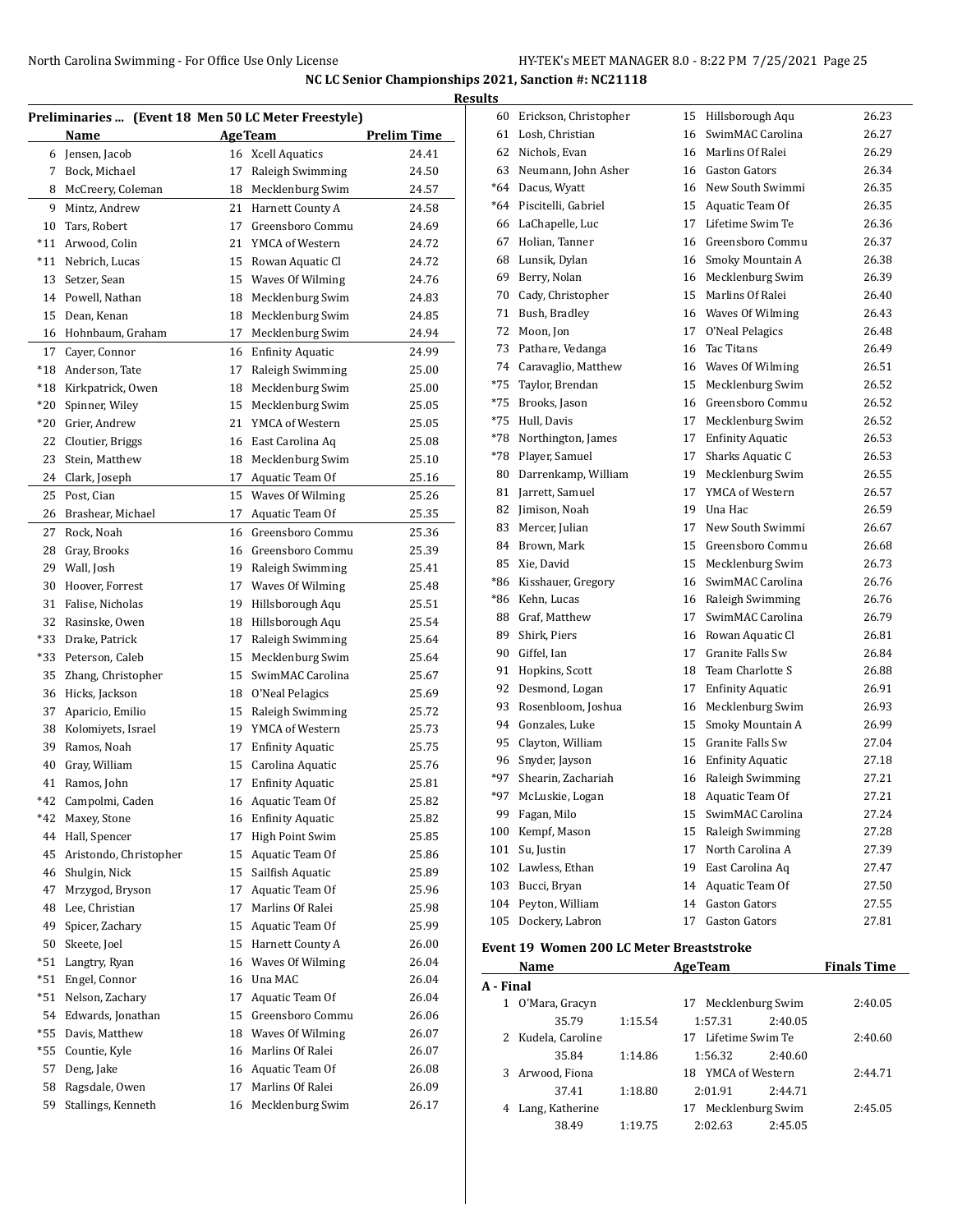| A - Final  (Event 19 Women 200 LC Meter Breaststroke) |                       |         |                     |                    |  |
|-------------------------------------------------------|-----------------------|---------|---------------------|--------------------|--|
|                                                       | Name                  |         | <b>AgeTeam</b>      | <b>Finals Time</b> |  |
| 5                                                     | Simpson, Leah         |         | 17 Carolina Aquatic | 2:47.29            |  |
|                                                       | 37.74                 | 1:19.54 | 2:02.95<br>2:47.29  |                    |  |
| 6                                                     | Knorr, Kathryn        |         | 18 Mecklenburg Swim | 2:48.65            |  |
|                                                       | 38.99                 | 1:20.85 | 2:04.75<br>2:48.65  |                    |  |
| 7                                                     | Ham, Amelia           |         | 21 YMCA of Western  | 2:49.09            |  |
|                                                       | 39.04                 | 1:21.87 | 2:06.20<br>2:49.09  |                    |  |
| 8                                                     | Benton, Meredith      |         | 16 Mecklenburg Swim | 2:49.54            |  |
|                                                       | 38.49                 | 1:21.26 | 2:05.07<br>2:49.54  |                    |  |
| B - Final                                             |                       |         |                     |                    |  |
|                                                       | 9 McRae, Katherine    |         | 17 Raleigh Swimming | 2:50.76            |  |
|                                                       | 39.04                 | 1:22.16 | 2:06.71<br>2:50.76  |                    |  |
| 10                                                    | Ivey, Kristen         |         | 16 East Carolina Aq | 2:51.70            |  |
|                                                       | 38.98                 | 1:21.92 | 2:07.69<br>2:51.70  |                    |  |
| 11                                                    | Weigand, Hailey       |         | 15 Waves Of Wilming | 2:51.91            |  |
|                                                       | 39.69                 | 1:22.23 | 2:08.15<br>2:51.91  |                    |  |
| 12                                                    | Mast, Alexis          |         | 16 Marlins Of Ralei | 2:51.95            |  |
|                                                       | 39.19                 | 1:21.77 | 2:07.42<br>2:51.95  |                    |  |
| 13                                                    | Kimmel, Allison       |         | 17 Gaston Gators    | 2:52.07            |  |
|                                                       | 39.26                 | 1:22.56 | 2:07.87<br>2:52.07  |                    |  |
| 14                                                    | Titioura, Katia       |         | 15 SwimMAC Carolina | 2:52.28            |  |
|                                                       | 38.21                 | 1:21.01 | 2:06.12<br>2:52.28  |                    |  |
| 15                                                    | Gibson, Rachel        |         | 18 Rowan Aquatic Cl | 2:52.87            |  |
|                                                       | 37.68                 | 1:21.24 | 2:06.29<br>2:52.87  |                    |  |
| 16                                                    | Kayye, Olivia         |         | 21 Carolina Aquatic | 2:54.89            |  |
|                                                       | 38.51                 | 1:23.00 | 2:09.05<br>2:54.89  |                    |  |
| C - Final                                             |                       |         |                     |                    |  |
|                                                       | 17 Eckert, Charlotte  |         | 15 SwimMAC Carolina | 2:52.62            |  |
|                                                       | 38.85                 | 1:22.54 | 2:07.83<br>2:52.62  |                    |  |
| 18                                                    | Sciaudone, Rose       |         | 16 Marlins Of Ralei | 2:52.85            |  |
|                                                       | 39.41                 | 1:22.70 | 2:07.82<br>2:52.85  |                    |  |
| 19                                                    | Madrzykowski, Natalie |         | 15 Mecklenburg Swim | 2:53.41            |  |
|                                                       | 37.85                 | 1:21.27 | 2:06.91<br>2:53.41  |                    |  |
| 20                                                    | Lickfold, Megan       |         | 15 Raleigh Swimming | 2:54.43            |  |
|                                                       | 39.89                 | 1:24.34 | 2:10.08<br>2:54.43  |                    |  |
| 21                                                    | Wallace, Emma         |         | 17 Mecklenburg Swim | 2:55.19            |  |
|                                                       | 40.85                 | 1:25.59 | 2:10.87<br>2:55.19  |                    |  |
| 22                                                    | Griffey, Katherine    |         | 17 Lifetime Swim Te | 2:55.57            |  |
|                                                       | 39.63                 | 1:23.37 | 2:09.57<br>2:55.57  |                    |  |
| 23                                                    | Osborne, Hadley       |         | 15 Greensboro Commu | 2:56.02            |  |
|                                                       | 39.00                 | 1:23.00 | 2:08.96<br>2:56.02  |                    |  |
|                                                       | 24 Leckner, Logan     |         | 15 SwimMAC Carolina | 2:56.19            |  |
|                                                       | 39.86                 | 1:24.05 | 2:10.54<br>2:56.19  |                    |  |
|                                                       |                       |         |                     |                    |  |

# **Event 19 Women 200 LC Meter Breaststroke**

|   | <b>Name</b>          |         | <b>AgeTeam</b>        |                  | <b>Prelim Time</b> |
|---|----------------------|---------|-----------------------|------------------|--------------------|
|   | <b>Preliminaries</b> |         |                       |                  |                    |
| 1 | Hamblin, Kaylee      |         | 17 Mecklenburg Swim   |                  | 2:41.29            |
|   | 37.26                | 1:18.11 | 1:59.62               | 2:41.29          |                    |
|   | 2 Kudela, Caroline   |         | 17 Lifetime Swim Te   |                  | 2:41.64            |
|   | 36.13                | 1:15.77 | 1:58.45               | 2:41.64          |                    |
| 3 | Arwood, Fiona        |         | YMCA of Western<br>18 |                  | 2:44.57            |
|   | 38.43                | 1:19.76 | 2:02.63               | 2:44.57          |                    |
| 4 | O'Mara, Gracyn       |         | 17                    | Mecklenburg Swim | 2:45.07            |
|   | 36.40                | 1:18.02 | 2:01.43               | 2:45.07          |                    |

| <b>Results</b> |                                |         |                                |         |
|----------------|--------------------------------|---------|--------------------------------|---------|
|                | 5 Simpson, Leah                |         | 17 Carolina Aquatic            | 2:48.34 |
|                | 38.13                          | 1:19.88 | 2:03.32<br>2:48.34             |         |
|                | 6 Lang, Katherine              |         | 17 Mecklenburg Swim            | 2:49.66 |
|                | 39.58                          | 1:21.91 | 2:06.06<br>2:49.66             |         |
|                | 7 Benton, Meredith             |         | 16 Mecklenburg Swim            | 2:50.38 |
|                | 38.27                          | 1:21.00 | 2:05.49<br>2:50.38             |         |
|                | 8 Knorr, Kathryn               |         | 18 Mecklenburg Swim            | 2:50.73 |
|                | 39.31                          | 1:22.20 | 2:06.75<br>2:50.73             |         |
| 9              | Ham, Amelia                    |         | 21 YMCA of Western             | 2:51.54 |
|                | 39.10                          | 1:23.12 | 2:51.54<br>2:08.16             |         |
|                | 10 Titioura, Katia             |         | 15 SwimMAC Carolina            | 2:52.60 |
|                | 39.97                          | 1:23.19 | 2:07.89<br>2:52.60             |         |
|                | 11 Ivey, Kristen               |         | 16 East Carolina Aq            | 2:52.75 |
|                | 38.69                          | 1:21.79 | 2:07.44<br>2:52.75             |         |
|                | 12 Weigand, Hailey             |         | 15 Waves Of Wilming            | 2:52.99 |
|                | 39.41                          | 1:22.61 | 2:08.18<br>2:52.99             |         |
|                | 13 McRae, Katherine            |         | 17 Raleigh Swimming            | 2:53.20 |
|                | 39.34                          | 1:22.66 | 2:08.05<br>2:53.20             |         |
|                | 14 Kimmel, Allison             |         | 17 Gaston Gators               | 2:53.24 |
|                | 38.95                          | 1:22.61 | 2:07.81<br>2:53.24             |         |
|                | 15 Kayye, Olivia               |         | 21 Carolina Aquatic            | 2:53.48 |
|                | 37.56                          | 1:21.05 | 2:06.99<br>2:53.48             |         |
|                | 16 Mast, Alexis                |         | 16 Marlins Of Ralei            | 2:54.05 |
|                | 38.17                          | 1:21.90 | 2:08.01<br>2:54.05             |         |
| 17             | Gibson, Rachel                 |         | 18 Rowan Aquatic Cl            | 2:54.10 |
|                | 38.27                          | 1:21.90 | 2:07.99<br>2:54.10             |         |
|                | 18 Sciaudone, Rose             |         | 16 Marlins Of Ralei            | 2:54.17 |
|                | 39.60                          | 1:23.70 | 2:09.53<br>2:54.17             |         |
|                | 19 Lickfold, Megan             |         | 15 Raleigh Swimming            | 2:54.69 |
|                | 39.68                          | 1:23.97 | 2:09.63<br>2:54.69             |         |
|                | 20 Griffey, Katherine          |         | 17 Lifetime Swim Te            | 2:55.42 |
|                | 39.79                          | 1:23.87 | 2:09.37<br>2:55.42             |         |
|                | 21 Eckert, Charlotte           |         | 15 SwimMAC Carolina            | 2:55.58 |
|                | 39.49                          | 1:24.03 | 2:10.41<br>2:55.58             |         |
|                | *22 Leckner, Logan             |         | 15 SwimMAC Carolina            | 2:56.08 |
|                | 39.47                          | 1:24.26 | 2:10.74<br>2:56.08             |         |
|                | *22 Osborne, Hadley            |         | 15 Greensboro Commu            | 2:56.08 |
|                | 38.96                          | 1:22.40 | 2:09.07<br>2:56.08             |         |
|                | 24 Wallace, Emma               |         | 17 Mecklenburg Swim            | 2:56.69 |
|                | 41.87                          | 1:27.63 | 2:12.94<br>2:56.69             |         |
| 25             | Madrzykowski, Natalie          |         | 15 Mecklenburg Swim            | 2:57.33 |
|                | 39.69                          | 1:24.64 | 2:11.41<br>2:57.33             |         |
| 26             | Halligan, Anna                 |         | 15 Una Msa                     | 2:57.59 |
|                | 40.07                          | 1:24.23 | 2:10.74<br>2:57.59             |         |
| 27             | Austin, Whitney                |         | 15 SwimMAC Carolina<br>2:13.28 | 2:58.41 |
|                | 41.08<br>28 Monteith, Macarthy | 1:26.58 | 2:58.41<br>15 SwimMAC Carolina | 2:58.56 |
|                | 41.74                          |         | 2:12.41<br>2:58.56             |         |
|                | 29 Kudela, Katie               | 1:27.52 | 16 Lifetime Swim Te            | 2:59.86 |
|                | 41.20                          | 1:27.20 | 2:13.98<br>2:59.86             |         |
| 30             | Willett, Riley                 |         | 16 Swim Fanatics Sw            | 3:00.06 |
|                | 40.92                          | 1:26.37 | 2:13.37<br>3:00.06             |         |
| 31             | Diaz, Sofia                    |         | 15 Mecklenburg Swim            | 3:00.61 |
|                | 41.66                          | 1:26.81 | 2:13.76<br>3:00.61             |         |
| 32             | Soniat, Olivia                 |         | 16 SwimMAC Carolina            | 3:00.86 |
|                | 40.67                          | 1:25.86 | 2:13.70<br>3:00.86             |         |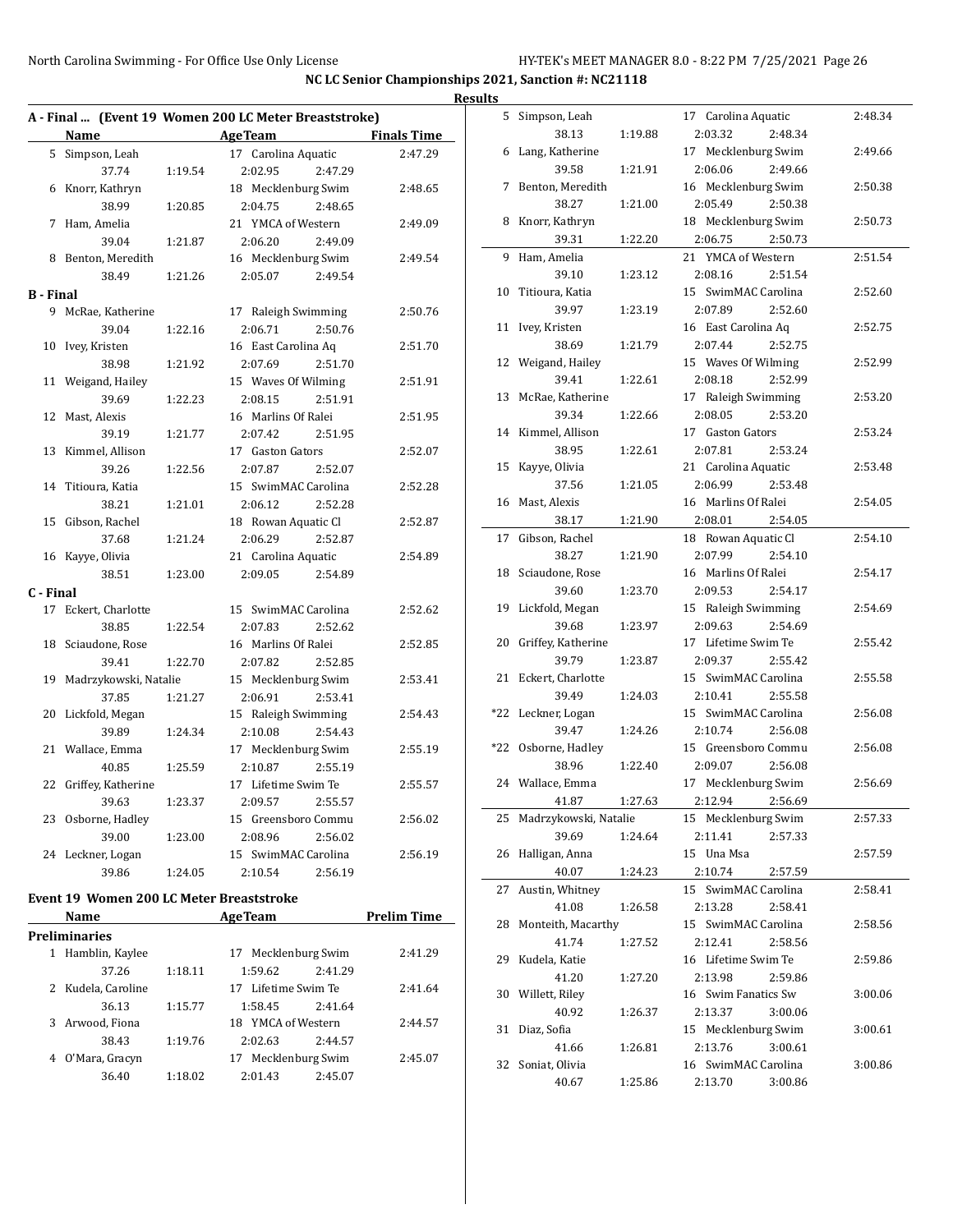$\overline{a}$ 

**NC LC Senior Championships 2021, Sanction #: NC21118 Results**

| Preliminaries  (Event 19 Women 200 LC Meter Breaststroke) |                     |         |                     |                    |  |
|-----------------------------------------------------------|---------------------|---------|---------------------|--------------------|--|
|                                                           | Name                |         | Age Team            | <b>Prelim Time</b> |  |
|                                                           | 33 Russin, Ellie    |         | 18 Marlins Of Ralei | 3:01.14            |  |
|                                                           | 41.15               | 1:26.16 | 2:14.23             | 3:01.14            |  |
|                                                           | 34 Chin, Ella       |         | 15 SwimMAC Carolina | 3:01.68            |  |
|                                                           | 40.64               | 1:25.82 | 2:13.83             | 3:01.68            |  |
| 35                                                        | Bunting, Meredith   |         | 19 YMCA of Western  | 3:01.82            |  |
|                                                           | 39.65               | 1:24.73 | 2:11.83             | 3:01.82            |  |
| 36                                                        | Johnson, Addison    |         | 15 Raleigh Swimming | 3:02.79            |  |
|                                                           | 41.68               | 1:28.12 | 2:15.52             | 3:02.79            |  |
|                                                           | 37 Valent, Cameron  |         | 17 Tac Titans       | 3:02.87            |  |
|                                                           | 41.76               | 1:28.04 | 2:15.79             | 3:02.87            |  |
|                                                           | 38 Furbay, Caroline |         | 14 Waves Of Wilming | 3:02.97            |  |
|                                                           | 41.40               | 1:27.11 | 2:15.06             | 3:02.97            |  |
|                                                           | 39 Clark, Avari     |         | 15 Hillsborough Aqu | 3:03.05            |  |
|                                                           | 38.51               | 1:22.62 | 2:12.57             | 3:03.05            |  |
|                                                           | 40 Stout, Kaidynce  |         | 12 Enfinity Aquatic | 3:03.59            |  |
|                                                           | 42.31               | 1:28.09 | 2:16.44             | 3:03.59            |  |
|                                                           | 41 Koon, Louisa     |         | 15 YMCA of Western  | 3:03.79            |  |
|                                                           | 40.24               | 1:26.10 | 2:14.90             | 3:03.79            |  |
|                                                           | 42 Freeman, Evelyn  |         | 15 Mecklenburg Swim | 3:03.97            |  |
|                                                           | 42.57               | 1:30.06 | 2:17.64             | 3:03.97            |  |
|                                                           | 43 Malley, Delaney  |         | 16 Raleigh Swimming | 3:04.96            |  |
|                                                           | 41.05               | 1:26.83 | 2:15.77             | 3:04.96            |  |
|                                                           | 44 Walsh, Catherine |         | 16 SwimMAC Carolina | 3:05.26            |  |
|                                                           | 42.77               | 1:29.75 | 2:17.30             | 3:05.26            |  |

#### **Event 20 Men 200 LC Meter Breaststroke**

|                  | Name                   |         | <b>AgeTeam</b>      | <b>Finals Time</b> |
|------------------|------------------------|---------|---------------------|--------------------|
| A - Final        |                        |         |                     |                    |
|                  | 1 Valliere, Tucker     |         | 16 Blues Aquatics   | 2:22.36            |
|                  | 31.89                  | 1:07.56 | 1:44.86<br>2:22.36  |                    |
|                  | 2 McCreery, Coleman    |         | 18 Mecklenburg Swim | 2:22.75            |
|                  | 32.41                  | 1:07.71 | 1:44.26<br>2:22.75  |                    |
|                  | 3 Howden, Frank        |         | 17 Blues Aquatics   | 2:23.64            |
|                  | 32.26                  | 1:09.24 | 1:46.46<br>2:23.64  |                    |
|                  | 4 Walker, Brasen       |         | 16 Raleigh Swimming | 2:23.68            |
|                  | 31.48                  | 1:08.26 | 1:45.63<br>2:23.68  |                    |
|                  | 5 Powell, Nathan       |         | 18 Mecklenburg Swim | 2:25.07            |
|                  | 32.43                  | 1:09.13 | 1:47.39<br>2:25.07  |                    |
|                  | 6 Aleman, Liam         |         | 15 YMCA of Western  | 2:26.84            |
|                  | 32.56                  | 1:09.37 | 1:47.97<br>2:26.84  |                    |
| 7                | Kisshauer, Gregory     |         | 16 SwimMAC Carolina | 2:31.94            |
|                  | 33.50                  | 1:11.63 | 1:51.33<br>2:31.94  |                    |
|                  | 8 Hey, Samuel          |         | 18 Blues Aquatics   | 2:33.27            |
|                  | 34.66                  | 1:13.49 | 1:52.85<br>2:33.27  |                    |
| <b>B</b> - Final |                        |         |                     |                    |
| 9                | McCarter, Gavin        |         | 16 SwimMAC Carolina | 2:29.44            |
|                  | 34.71                  | 1:13.01 | 1:52.13<br>2:29.44  |                    |
|                  | 10 Klein, Frederick    |         | 15 SwimMAC Carolina | 2:29.73            |
|                  | 33.91                  | 1:12.04 | 1:51.34 2:29.73     |                    |
|                  | 11 Schoenagel, Matthew |         | 15 Raleigh Swimming | 2:33.46            |
|                  | 34.95                  | 1:14.13 | 1:54.13<br>2:33.46  |                    |
|                  | 12 Caporaso, Nicholas  |         | 15 Marlins Of Ralei | 2:34.12            |
|                  | 34.82                  | 1:13.53 | 1:54.82<br>2:34.12  |                    |
|                  | 13 Vincent, William    |         | 15 Marlins Of Ralei | 2:34.16            |
|                  | 33.58                  | 1:12.32 | 1:53.83<br>2:34.16  |                    |
|                  |                        |         |                     |                    |

|           | 14 Kolomiyets, Israel   |         | 19 YMCA of Western  |         | 2:35.22 |
|-----------|-------------------------|---------|---------------------|---------|---------|
|           | 33.98                   | 1:12.18 | 1:52.71             | 2:35.22 |         |
|           | 15 Penny, Saylor        |         | 15 Marlins Of Ralei |         | 2:36.03 |
|           | 34.68                   | 1:14.61 | 1:55.29             | 2:36.03 |         |
| 16        | Brown, Mark             |         | 15 Greensboro Commu |         | 2:36.10 |
|           | 34.17                   | 1:13.64 | 1:54.08             | 2:36.10 |         |
| C - Final |                         |         |                     |         |         |
|           | 17 Losh, Christian      |         | 16 SwimMAC Carolina |         | 2:31.69 |
|           | 33.28                   | 1:12.39 | 1:51.54             | 2:31.69 |         |
| 18        | Hicks, Jackson          |         | 18 O'Neal Pelagics  |         | 2:32.49 |
|           | 34.20                   | 1:12.68 | 1:52.65             | 2:32.49 |         |
|           | 19 Roberts, Christopher |         | 15 Carolina Aquatic |         | 2:33.64 |
|           | 34.12                   | 1:13.00 | 1:53.65             | 2:33.64 |         |
| 20        | Falise, Nicholas        |         | 19 Hillsborough Aqu |         | 2:34.00 |
|           | 34.89                   | 1:14.75 | 1:54.92             | 2:34.00 |         |
|           | 21 Westfall, Max        |         | 16 Marlins Of Ralei |         | 2:35.41 |
|           | 35.51                   | 1:14.55 | 1:54.94             | 2:35.41 |         |
| 22        | Jimison, Noah           |         | 19 Una Hac          |         | 2:36.47 |
|           | 35.13                   | 1:14.35 | 1:55.52             | 2:36.47 |         |
|           | 23 Stallings, Kenneth   |         | 16 Mecklenburg Swim |         | 2:36.70 |
|           | 35.01                   | 1:13.97 | 1:54.73             | 2:36.70 |         |
|           | 24 Neumann, John Asher  |         | 16 Gaston Gators    |         | 2:37.86 |
|           | 35.17                   | 1:15.32 | 1:56.53             | 2:37.86 |         |
|           |                         |         |                     |         |         |

#### **Event 20 Men 200 LC Meter Breaststroke**

|    | Name                   |         | <b>AgeTeam</b>      |         | <b>Prelim Time</b> |
|----|------------------------|---------|---------------------|---------|--------------------|
|    | <b>Preliminaries</b>   |         |                     |         |                    |
|    | 1 Walker, Brasen       |         | 16 Raleigh Swimming |         | 2:23.01            |
|    | 31.98                  | 1:07.93 | 1:46.09             | 2:23.01 |                    |
|    | 2 Valliere, Tucker     |         | 16 Blues Aquatics   |         | 2:23.17            |
|    | 33.40                  | 1:10.26 | 1:46.72             | 2:23.17 |                    |
|    | 3 Howden, Frank        |         | 17 Blues Aquatics   |         | 2:24.93            |
|    | 32.93                  | 1:09.30 | 1:46.90             | 2:24.93 |                    |
|    | 4 McCreery, Coleman    |         | 18 Mecklenburg Swim |         | 2:25.36            |
|    | 33.30                  | 1:09.30 | 1:47.25             | 2:25.36 |                    |
| 5  | Aleman, Liam           |         | 15 YMCA of Western  |         | 2:26.83            |
|    | 33.03                  | 1:09.98 | 1:47.96             | 2:26.83 |                    |
|    | 6 Powell, Nathan       |         | 18 Mecklenburg Swim |         | 2:27.82            |
|    | 32.80                  | 1:09.39 | 1:47.86             | 2:27.82 |                    |
| 7  | Kisshauer, Gregory     |         | 16 SwimMAC Carolina |         | 2:30.32            |
|    | 33.96                  | 1:12.39 | 1:51.62             | 2:30.32 |                    |
| 8  | Hey, Samuel            |         | 18 Blues Aquatics   |         | 2:30.78            |
|    | 35.09                  | 1:12.57 | 1:51.72             | 2:30.78 |                    |
| 9  | Klein, Frederick       |         | 15 SwimMAC Carolina |         | 2:30.92            |
|    | 34.29                  | 1:12.01 | 1:51.72             | 2:30.92 |                    |
| 10 | McCarter, Gavin        |         | 16 SwimMAC Carolina |         | 2:32.02            |
|    | 35.35                  | 1:14.59 | 1:54.49             | 2:32.02 |                    |
|    | 11 Schoenagel, Matthew |         | 15 Raleigh Swimming |         | 2:32.41            |
|    | 35.23                  | 1:13.05 | 1:52.50             | 2:32.41 |                    |
|    | 12 Vadapalli, Bhargav  |         | 16 Sailfish Aquatic |         | 2:34.03            |
|    | 35.37                  | 1:14.35 | 1:54.65             | 2:34.03 |                    |
|    | 13 Kolomiyets, Israel  |         | 19 YMCA of Western  |         | 2:35.65            |
|    | 35.09                  | 1:13.50 | 1:54.54             | 2:35.65 |                    |
|    | 14 Caporaso, Nicholas  |         | 15 Marlins Of Ralei |         | 2:35.69            |
|    | 35.16                  | 1:14.66 | 1:56.36             | 2:35.69 |                    |
| 15 | Brown, Mark            |         | 15 Greensboro Commu |         | 2:36.05            |
|    | 34.88                  | 1:15.49 | 1:54.66             | 2:36.05 |                    |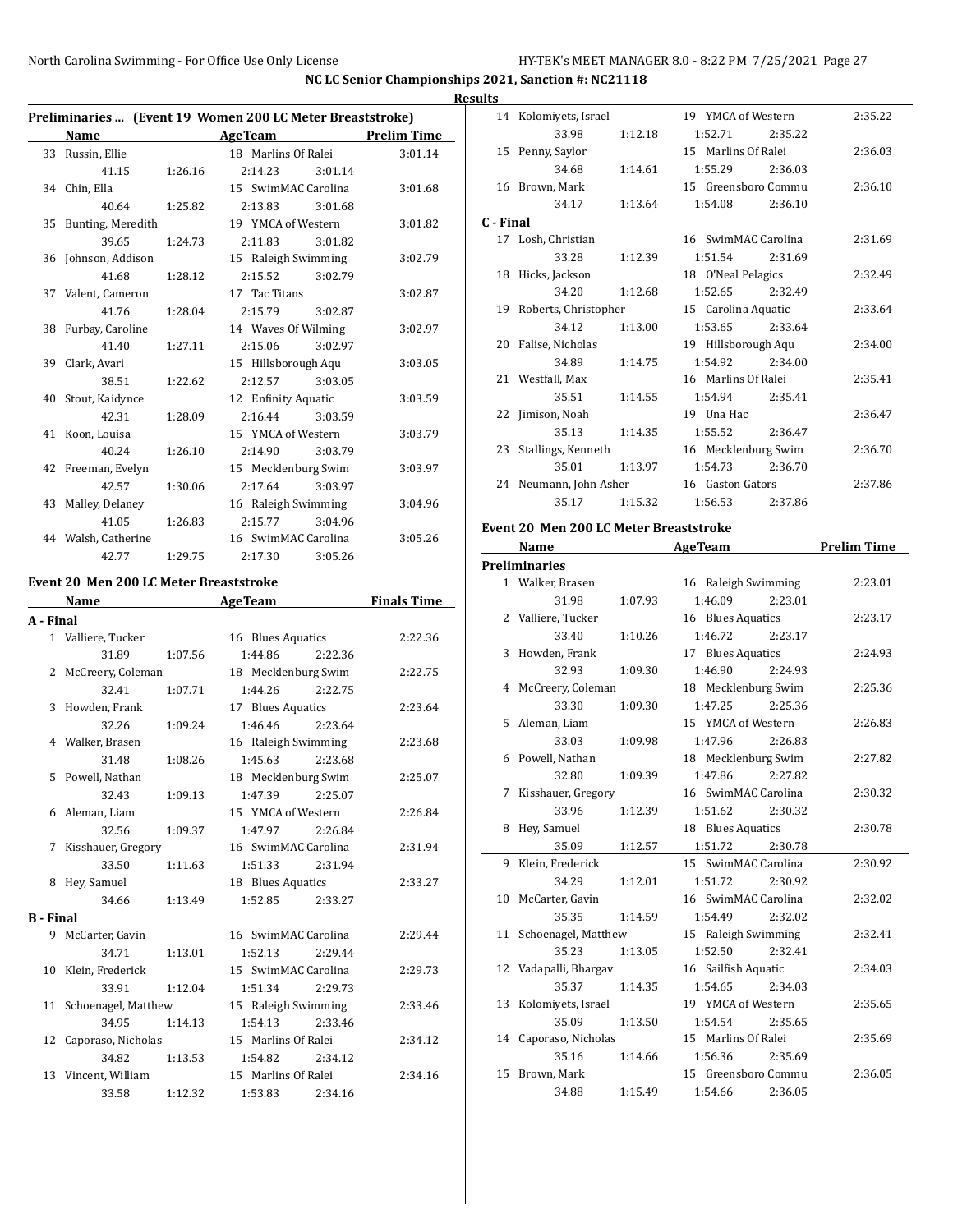|    | Name                    | Preliminaries  (Event 20 Men 200 LC Meter Breaststroke)<br><b>AgeTeam</b> | <b>Prelim Time</b> |
|----|-------------------------|---------------------------------------------------------------------------|--------------------|
|    | 16 Vincent, William     | 15 Marlins Of Ralei                                                       | 2:36.14            |
|    | 33.03<br>1:12.61        | 1:54.60<br>2:36.14                                                        |                    |
| 17 | Penny, Saylor           | 15 Marlins Of Ralei                                                       | 2:36.27            |
|    | 34.89<br>1:14.53        | 1:55.46<br>2:36.27                                                        |                    |
|    | 18 Hicks, Jackson       | 18 O'Neal Pelagics                                                        | 2:37.00            |
|    | 35.57<br>1:15.90        | 1:56.82<br>2:37.00                                                        |                    |
|    | 19 Roberts, Christopher | 15 Carolina Aquatic                                                       | 2:37.01            |
|    | 33.97<br>1:12.92        | 1:54.46<br>2:37.01                                                        |                    |
|    | 20 Westfall, Max        | 16 Marlins Of Ralei                                                       | 2:37.33            |
|    | 35.52<br>1:14.98        | 1:55.72<br>2:37.33                                                        |                    |
|    | 21 Falise, Nicholas     | 19 Hillsborough Aqu                                                       | 2:37.57            |
|    | 35.68<br>1:15.56        | 1:57.88<br>2:37.57                                                        |                    |
| 22 | Stallings, Kenneth      | 16 Mecklenburg Swim                                                       | 2:37.66            |
|    | 34.84<br>1:14.90        | 1:56.04<br>2:37.66                                                        |                    |
|    | 23 Losh, Christian      | 16 SwimMAC Carolina                                                       | 2:37.67            |
|    | 35.94<br>1:15.55        | 1:57.48<br>2:37.67                                                        |                    |
|    | 24 Jimison, Noah        | 19 Una Hac                                                                | 2:37.88            |
|    | 35.14<br>1:14.46        | 1:55.95<br>2:37.88                                                        |                    |
|    | 25 Neumann, John Asher  | 16 Gaston Gators                                                          | 2:38.64            |
|    | 35.68<br>1:16.16        | 1:57.50<br>2:38.64                                                        |                    |
|    | 26 Henage, Charles      | 15 SwimMAC Carolina                                                       | 2:39.23            |
|    | 37.78<br>1:18.25        | 1:59.35<br>2:39.23                                                        |                    |
| 27 | Krampert, Caden         | 17 Mecklenburg Swim                                                       | 2:39.70            |
|    | 35.55<br>1:15.44        | 1:57.57<br>2:39.70                                                        |                    |
|    | 28 Hull, Davis          | 17 Mecklenburg Swim                                                       | 2:40.10            |
|    | 35.47<br>1:15.39        | 1:57.12<br>2:40.10                                                        |                    |
|    | 29 Weber, Lucas         | 16 SwimMAC Carolina                                                       | 2:40.35            |
|    | 36.78<br>1:16.83        | 1:58.51<br>2:40.35                                                        |                    |
|    | 30 Nichols, Evan        | 16 Marlins Of Ralei                                                       | 2:40.62            |
|    | 35.02<br>1:15.13        | 1:57.82<br>2:40.62                                                        |                    |
|    | 31 Stralow, Aaron       | 18 Mecklenburg Swim                                                       | 2:40.91            |
|    | 37.45<br>1:18.80        | 2:40.91<br>2:00.90                                                        |                    |
|    | 32 Zhang, Christopher   | 15 SwimMAC Carolina                                                       | 2:41.89            |
|    | 36.82<br>1:17.67        | 1:59.91<br>2:41.89                                                        |                    |
|    | 33 Cellucci, Michael    | 17 Mecklenburg Swim                                                       | 2:42.03            |
|    | 38.98<br>1:20.40        | 2:02.53<br>2:42.03                                                        |                    |
|    | 34 Cridlebaugh, Rowan   | 15 Greensboro Commu                                                       | 2:42.41            |
|    | 35.96<br>1:17.12        | 1:59.83<br>2:42.41                                                        |                    |
|    | 35 Graf, Matthew        | 17 SwimMAC Carolina                                                       | 2:42.45            |
|    | 35.91<br>1:16.48        | 1:59.93<br>2:42.45                                                        |                    |
| 36 | Nelson, Zachary         | 17 Aquatic Team Of                                                        | 2:43.84            |
|    | 36.98<br>1:19.86        | 2:02.60<br>2:43.84                                                        |                    |
| 37 | Schrum, Cordin          | 18 Sharks Aquatic C                                                       | 2:43.94            |
|    | 36.23<br>1:16.77        | 2:00.10<br>2:43.94                                                        |                    |
|    | 38 Fagan, Milo          | 15 SwimMAC Carolina                                                       | 2:46.67            |
|    | 37.37<br>1:19.09        | 2:02.39<br>2:46.67                                                        |                    |
|    | 39 Howard, Samuel       | 18 Aquatic Team Of                                                        | 2:51.49            |
|    | 38.39<br>1:21.06        | 2:06.62<br>2:51.49                                                        |                    |
|    | 40 Dockery, Labron      | 17 Gaston Gators                                                          | 2:53.70            |
|    | 38.71<br>1:21.53        | 2:07.34<br>2:53.70                                                        |                    |
|    | Da Mata, Eduardo        | 18 Mecklenburg Swim                                                       | DQ                 |
|    | 36.31<br>1:16.42        | 1:59.48<br>DQ                                                             |                    |
|    | Darrenkamp, William     | 19 Mecklenburg Swim                                                       | <b>DQ</b>          |
|    | 37.58<br>1:21.36        | 2:04.59<br>DQ                                                             |                    |

|                | Event 21 Women 100 LC Meter Backstroke |         |    |                     | <b>Finals Time</b> |
|----------------|----------------------------------------|---------|----|---------------------|--------------------|
|                | Name                                   |         |    | <b>AgeTeam</b>      |                    |
| A - Final<br>1 |                                        |         | 17 |                     |                    |
|                | Ivan, Teresa<br>31.95                  | 1:04.94 |    | Mecklenburg Swim    | 1:04.94            |
| 2              | Knorr, Emily                           |         |    | 18 Mecklenburg Swim | 1:05.55            |
|                | 31.98                                  |         |    |                     |                    |
| 3              | Smith, Madeline                        | 1:05.55 |    | 17 East Carolina Aq | 1:06.26            |
|                |                                        |         |    |                     |                    |
| 4              | 32.42<br>Brown, Emily                  | 1:06.26 | 18 | Lifetime Swim Te    | 1:06.34            |
|                | 32.03                                  |         |    |                     |                    |
| 5              | Joy, Madison                           | 1:06.34 | 15 | Waves Of Wilming    | 1:06.42            |
|                | 32.54                                  | 1:06.42 |    |                     |                    |
| 6              | Hull, Aubrey                           |         | 15 | Mecklenburg Swim    |                    |
|                |                                        |         |    |                     | 1:06.43            |
| 7              | 32.40                                  | 1:06.43 |    |                     |                    |
|                | Rydzewski, Samantha                    |         | 15 | Raleigh Swimming    | 1:06.65            |
|                | 32.29                                  | 1:06.65 |    |                     | 1:06.82            |
|                | 8 Yandle, Ava                          |         | 18 | Lifetime Swim Te    |                    |
|                | 32.51                                  | 1:06.82 |    |                     |                    |
| B - Final      |                                        |         |    |                     |                    |
|                | 9 Daniels, Grace                       |         |    | 16 SwimMAC Carolina | 1:06.76            |
|                | 32.68                                  | 1:06.76 |    |                     |                    |
| 10             | Patterson, Lauren                      |         |    | 15 Enfinity Aquatic | 1:06.99            |
|                | 32.75                                  | 1:06.99 |    |                     |                    |
| 11             | Webb, Margaret                         |         |    | 15 Marlins Of Ralei | 1:07.99            |
|                | 33.44                                  | 1:07.99 |    |                     |                    |
| 12             | Marley, Jordan                         |         |    | 16 Carolina Aquatic | 1:08.27            |
|                | 32.88                                  | 1:08.27 |    |                     |                    |
| 13             | Lang, Katherine                        |         | 17 | Mecklenburg Swim    | 1:08.34            |
|                | 33.09                                  | 1:08.34 |    |                     |                    |
| 14             | Armen, Emily                           |         | 15 | East Carolina Aq    | 1:08.80            |
|                | 33.66                                  | 1:08.80 |    |                     |                    |
| 15             | Sikes, Katherine<br>33.51              |         | 15 | Hillsborough Aqu    | 1:09.15            |
|                |                                        | 1:09.15 |    |                     |                    |
|                | 16 Levesque, Heather<br>34.01          |         | 16 | Raleigh Swimming    | 1:09.97            |
| C - Final      |                                        | 1:09.97 |    |                     |                    |
|                | 17 Shanahan, Mary                      |         |    | 15 Hillsborough Aqu | 1:07.68            |
|                | 33.42                                  | 1:07.68 |    |                     |                    |
|                | 18 Dichak, Victoria                    |         |    | 19 Una Ltnc         | 1:08.83            |
|                | 32.99                                  | 1:08.83 |    |                     |                    |
| 19             | Losey, Amanda                          |         | 18 | Mecklenburg Swim    | 1:09.19            |
|                | 33.67                                  | 1:09.19 |    |                     |                    |
| 20             | Repella, Allison                       |         | 15 | Aquatic Team Of     | 1:09.21            |
|                | 33.47                                  | 1:09.21 |    |                     |                    |
| 21             | Coates, Nina                           |         | 15 | O'Neal Pelagics     | 1:09.53            |
|                | 33.02                                  | 1:09.53 |    |                     |                    |
| 22             | Lyons, Claire                          |         | 17 | SwimMAC Carolina    | 1:09.61            |
|                | 33.29                                  | 1:09.61 |    |                     |                    |
| *23            | Scalise, Anna                          |         | 19 | Lifetime Swim Te    | 1:09.77            |
|                | 33.02                                  | 1:09.77 |    |                     |                    |
| *23            | Miller, Samantha                       |         | 15 | Marlins Of Ralei    | 1:09.77            |
|                | 33.61                                  | 1:09.77 |    |                     |                    |
|                |                                        |         |    |                     |                    |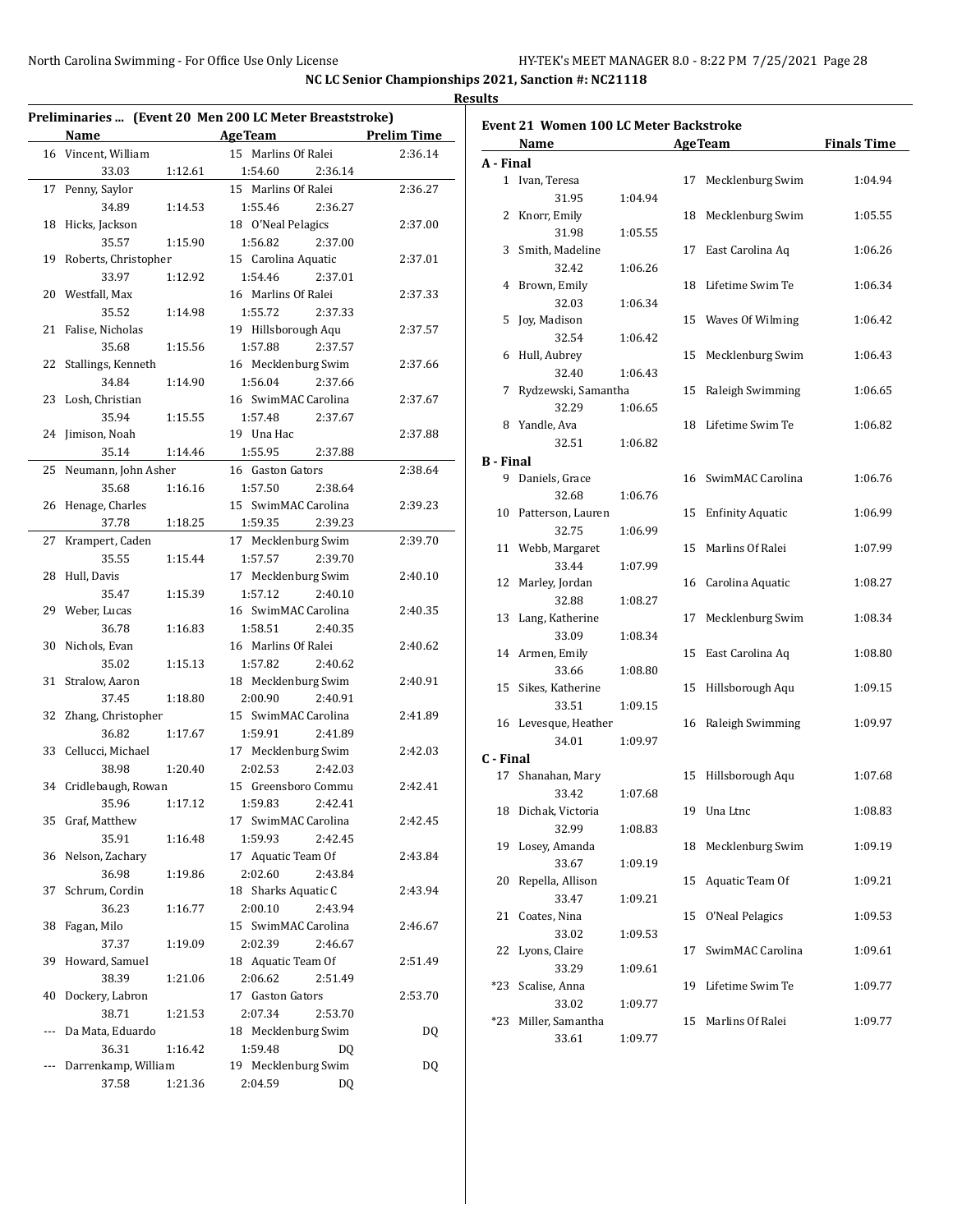|    |                                        |         |    |                         |                    | <b>Results</b> |
|----|----------------------------------------|---------|----|-------------------------|--------------------|----------------|
|    | Event 21 Women 100 LC Meter Backstroke |         |    |                         |                    |                |
|    | Name                                   |         |    | <b>Age Team</b>         | <b>Prelim Time</b> |                |
|    | Preliminaries                          |         |    |                         |                    |                |
|    | 1 Ivan, Teresa                         |         |    | 17 Mecklenburg Swim     | 1:05.77            |                |
|    | 32.40                                  | 1:05.77 |    |                         |                    |                |
| 2  | Knorr, Emily                           |         |    | 18 Mecklenburg Swim     | 1:05.82            |                |
|    | 32.41                                  | 1:05.82 |    |                         |                    |                |
| 3  | Smith, Madeline                        |         |    | 17 East Carolina Aq     | 1:06.47            |                |
|    | 32.84                                  | 1:06.47 |    |                         |                    |                |
|    | 4 Brown, Emily                         |         |    | 18 Lifetime Swim Te     | 1:06.49            |                |
|    | 32.02                                  | 1:06.49 |    |                         |                    |                |
| 5  | Joy, Madison                           |         |    | 15 Waves Of Wilming     | 1:06.62            |                |
|    | 32.83                                  | 1:06.62 |    |                         |                    |                |
| 6  | Hull, Aubrey                           |         |    | 15 Mecklenburg Swim     | 1:06.68            |                |
|    | 32.56                                  | 1:06.68 |    |                         |                    |                |
| 7  | Rydzewski, Samantha                    |         |    | 15 Raleigh Swimming     | 1:06.69            |                |
|    | 32.42                                  | 1:06.69 |    |                         |                    |                |
|    | 8 Yandle, Ava                          |         |    | 18 Lifetime Swim Te     | 1:06.78            |                |
|    | 32.51                                  | 1:06.78 |    |                         |                    |                |
|    | 9 Daniels, Grace                       |         |    | 16 SwimMAC Carolina     | 1:06.95            |                |
|    | 32.79                                  | 1:06.95 |    |                         |                    |                |
|    | 10 Patterson, Lauren                   |         | 15 | <b>Enfinity Aquatic</b> | 1:07.72            |                |
|    | 33.07                                  | 1:07.72 |    |                         |                    |                |
|    | 11 Webb, Margaret                      |         |    | 15 Marlins Of Ralei     | 1:07.78            |                |
|    | 33.51                                  | 1:07.78 |    |                         |                    |                |
| 12 | Marley, Jordan                         |         |    | 16 Carolina Aquatic     | 1:08.10            |                |
|    | 32.84                                  | 1:08.10 |    |                         |                    |                |
|    | 13 Armen, Emily                        |         |    | 15 East Carolina Aq     | 1:08.44            |                |
|    | 33.21                                  | 1:08.44 |    |                         |                    |                |
|    | 14 Lang, Katherine                     |         |    | 17 Mecklenburg Swim     | 1:08.60            |                |
|    | 32.94                                  | 1:08.60 |    |                         |                    |                |
|    | 15 Heffelfinger, Alyssa                |         | 17 | Mecklenburg Swim        | 1:08.90            |                |
|    | 33.41                                  | 1:08.90 |    |                         |                    |                |
|    | 16 Levesque, Heather                   |         |    | 16 Raleigh Swimming     | 1:08.99            |                |
|    |                                        |         |    |                         |                    |                |
|    | 33.49                                  | 1:08.99 |    |                         |                    |                |
| 17 | Sikes, Katherine                       |         |    | 15 Hillsborough Aqu     | 1:09.30            |                |
|    | 33.44                                  | 1:09.30 |    |                         |                    |                |
|    | 18 Dichak, Victoria                    |         |    | 19 Una Ltnc             | 1:09.32            |                |
|    | 33.05                                  | 1:09.32 |    |                         |                    |                |
| 19 | Losey, Amanda                          |         | 18 | Mecklenburg Swim        | 1:09.45            |                |
|    | 34.02                                  | 1:09.45 |    |                         |                    |                |
| 20 | Coates, Nina                           |         | 15 | O'Neal Pelagics         | 1:09.53            |                |
|    | 33.20                                  | 1:09.53 |    |                         |                    |                |
| 21 | Shanahan, Mary                         |         | 15 | Hillsborough Aqu        | 1:09.64            |                |
|    | 34.13                                  | 1:09.64 |    |                         |                    |                |
| 22 | Repella, Allison                       |         | 15 | Aquatic Team Of         | 1:09.72            |                |
|    | 33.89                                  | 1:09.72 |    |                         |                    |                |
| 23 | Miller, Samantha                       |         | 15 | Marlins Of Ralei        | 1:09.75            |                |
|    | 33.69                                  | 1:09.75 |    |                         |                    |                |
| 24 | Lyons, Claire                          |         | 17 | SwimMAC Carolina        | 1:09.78            |                |
|    | 33.42                                  | 1:09.78 |    |                         |                    |                |
| 25 | Scalise, Anna                          |         |    | 19 Lifetime Swim Te     | 1:09.82            |                |
|    | 33.49                                  | 1:09.82 |    |                         |                    |                |
| 26 | Robinson, Haley                        |         | 18 | SwimMAC Carolina        | 1:09.83            |                |
|    | 34.11                                  | 1:09.83 |    |                         |                    |                |
|    |                                        |         |    |                         |                    |                |

| เร    |                           |         |    |                     |         |
|-------|---------------------------|---------|----|---------------------|---------|
| 27    | Hunt, Laura               |         | 15 | Greensboro Commu    | 1:10.01 |
|       | 34.03                     | 1:10.01 |    |                     |         |
| *28   | Davis, Alexandra          |         |    | 15 Lifetime Swim Te | 1:10.05 |
| *28   | 33.88<br>Sandock, Leah    | 1:10.05 | 17 | Mecklenburg Swim    |         |
|       | 34.05                     | 1:10.05 |    |                     | 1:10.05 |
| 30    | Kondratick, Morgan        |         | 17 | Raleigh Swimming    | 1:10.43 |
|       | 33.76                     | 1:10.43 |    |                     |         |
| 31    | Pierce, Camila            |         |    | 16 Raleigh Swimming | 1:10.44 |
|       | 34.53                     | 1:10.44 |    |                     |         |
| 32    | Johnson, Kendra           |         |    | 16 Lifetime Swim Te | 1:10.58 |
|       | 34.04                     | 1:10.58 |    |                     |         |
| 33    | Nance, Lauren             |         | 15 | Tac Titans          | 1:10.75 |
|       | 34.68                     | 1:10.75 |    |                     |         |
| 34    | Cornell, Caitlyn<br>33.80 | 1:10.93 |    | 16 Lifetime Swim Te | 1:10.93 |
| 35    | Yang, Iris                |         | 17 | SwimMAC Carolina    | 1:11.04 |
|       | 34.72                     | 1:11.04 |    |                     |         |
| 36    | Baumgartner, Hannah       |         | 17 | SwimMAC Carolina    | 1:11.05 |
|       | 34.82                     | 1:11.05 |    |                     |         |
| 37    | Holden, Lanie             |         | 15 | Mecklenburg Swim    | 1:11.27 |
|       | 35.08                     | 1:11.27 |    |                     |         |
| 38    | Banks, Madeline           |         | 17 | Raleigh Swimming    | 1:11.30 |
|       | 34.46                     | 1:11.30 |    |                     |         |
| *39   | Hughes, Natalie<br>34.95  | 1:11.31 |    | 16 Marlins Of Ralei | 1:11.31 |
| *39   | Mast, Alexis              |         |    | 16 Marlins Of Ralei | 1:11.31 |
|       | 35.09                     | 1:11.31 |    |                     |         |
| 41    | Baumgartner, Campbell     |         | 15 | SwimMAC Carolina    | 1:11.43 |
|       | 35.23                     | 1:11.43 |    |                     |         |
| *42   | Herrforth, Rebecca        |         | 16 | Team Charlotte S    | 1:11.45 |
|       | 34.73                     | 1:11.45 |    |                     |         |
| $*42$ | White, Riley              |         | 15 | Hillsborough Aqu    | 1:11.45 |
| 44    | 34.57<br>Austin, Elise    | 1:11.45 | 15 | Mecklenburg Swim    | 1:11.51 |
|       | 34.85                     | 1:11.51 |    |                     |         |
| 45    | Lac, Tabitha              |         |    | 16 Waves Of Wilming | 1:11.55 |
|       | 35.33                     | 1:11.55 |    |                     |         |
| 46    | Groce, April              |         | 17 | Raleigh Swimming    | 1:11.56 |
|       | 35.28                     | 1:11.56 |    |                     |         |
| 47    | Flynn, Lindsay            |         |    | 18 Mecklenburg Swim | 1:11.66 |
|       | 35.97                     | 1:11.66 |    |                     |         |
| *48   | Fender, Lillian           |         | 15 | Mars Hill Aquati    | 1:11.67 |
| *48   | 34.90<br>Boulware, Olivia | 1:11.67 | 16 | Marlins Of Ralei    | 1:11.67 |
|       | 34.97                     | 1:11.67 |    |                     |         |
| 50    | Inscore, Janie            |         | 18 | Marlins Of Ralei    | 1:12.02 |
|       | 35.32                     | 1:12.02 |    |                     |         |
| 51    | Humphrey, Persephone      |         | 15 | Raleigh Swimming    | 1:12.13 |
|       | 34.88                     | 1:12.13 |    |                     |         |
| 52    | Neighbors, Kaylie         |         | 16 | Swim Fanatics Sw    | 1:12.18 |
|       | 34.90                     | 1:12.18 |    |                     |         |
| 53    | Grotjohn, Laine           |         | 15 | Tac Titans          | 1:12.20 |
| *54   | 35.29<br>Willett, Riley   | 1:12.20 | 16 | Swim Fanatics Sw    | 1:12.23 |
|       | 34.69                     | 1:12.23 |    |                     |         |
| *54   | Hamblin, Emilee           |         | 17 | Mecklenburg Swim    | 1:12.23 |
|       | 35.43                     | 1:12.23 |    |                     |         |
|       |                           |         |    |                     |         |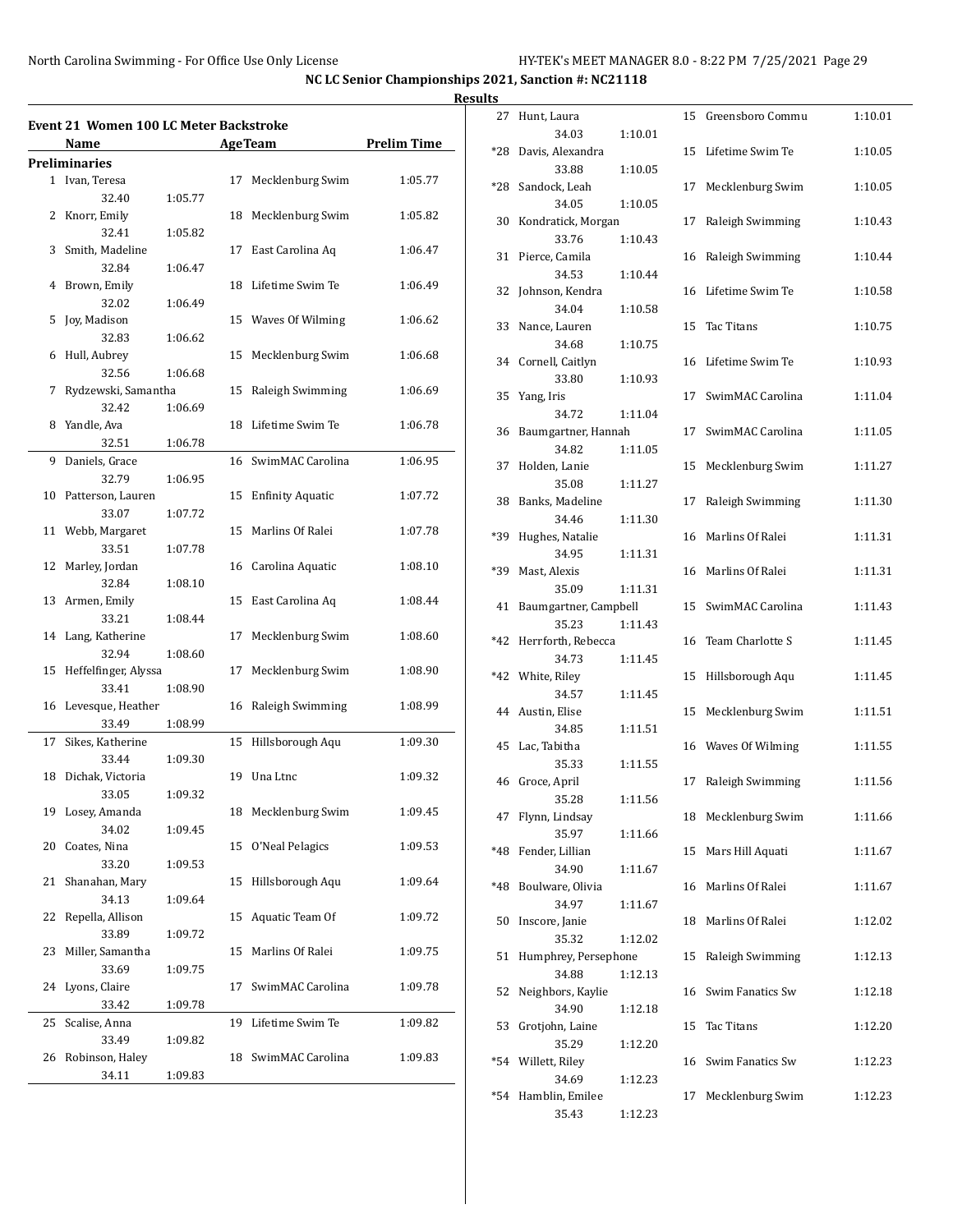|                                  |         |    |                                                         |                    | <b>Results</b> |         |
|----------------------------------|---------|----|---------------------------------------------------------|--------------------|----------------|---------|
|                                  |         |    | Preliminaries  (Event 21 Women 100 LC Meter Backstroke) |                    | 84 Ni          |         |
| Name                             |         |    | <b>AgeTeam</b>                                          | <b>Prelim Time</b> |                |         |
| 56 McKeown, Reagan<br>34.91      | 1:12.26 |    | 17 Mecklenburg Swim                                     | 1:12.26            | 85 Bc          |         |
| 57 Haviland, Laura               |         |    | 15 Aquatic Team Of                                      | 1:12.31            | 86 Pe          |         |
| 35.12<br>58 Floyd, Charley       | 1:12.31 |    | 15 SwimMAC Carolina                                     | 1:12.35            | 87 Cr          |         |
| 34.28<br>59 Kim, Catherine       | 1:12.35 |    | 15 Enfinity Aquatic                                     | 1:12.42            | 88 Br          |         |
| 35.08                            | 1:12.42 |    |                                                         |                    | 89 M           |         |
| 60 Christensen, Ryleigh<br>34.61 | 1:12.49 |    | 16 SwimMAC Carolina                                     | 1:12.49            |                |         |
| 61 Kenney, Carolynn<br>35.72     | 1:12.59 |    | 16 Raleigh Swimming                                     | 1:12.59            | 90 W           |         |
| 62 Adams, Taylyn<br>35.27        | 1:12.77 |    | 16 Mecklenburg Swim                                     | 1:12.77            | 91 Br          |         |
| 63 Holland, Marylauren           |         |    | 18 Raleigh Swimming                                     | 1:12.84            | 92 Fe          |         |
| 36.08<br>64 Fleury, Sarah        | 1:12.84 |    | 17 Lifetime Swim Te                                     | 1:12.95            | 93 Jay         |         |
| 35.67<br>65 Norton, Caroline     | 1:12.95 |    | 15 Mecklenburg Swim                                     | 1:13.01            | 94 Pi          |         |
| 35.58                            | 1:13.01 |    |                                                         |                    |                |         |
| 66 Chin, Ella<br>35.19           | 1:13.13 |    | 15 SwimMAC Carolina                                     | 1:13.13            | 95 Li          |         |
| 67 Kerestes, Katarina<br>35.64   | 1:13.15 |    | 15 Mecklenburg Swim                                     | 1:13.15            | 96 Li          |         |
| 68 Pierson, Sarah                |         |    | 15 Waves Of Wilming                                     | 1:13.24            | 97 Au          |         |
| 35.69<br>69 Brooks, Alexandria   | 1:13.24 |    | 15 Enfinity Aquatic                                     | 1:13.26            | 98 Gi          |         |
| 35.61<br>70 Patrick, Mckenna     | 1:13.26 |    | 15 Mecklenburg Swim                                     | 1:13.32            | 99 Sir         |         |
| 36.16<br>71 Wilson, Kendall      | 1:13.32 |    | 14 Team Charlotte S                                     | 1:13.36            | 100 Br         |         |
| 35.56                            | 1:13.36 |    |                                                         |                    |                |         |
| 72 Gagnon, Anna<br>35.06         | 1:13.52 | 17 | <b>Star Aquatics</b>                                    | 1:13.52            | 101 M          |         |
| 73 Wolff, Emilia<br>35.54        | 1:13.56 |    | 17 Raleigh Swimming                                     | 1:13.56            | *102 Kr        |         |
| 74 Lucas, Caroline               |         |    | 18 Xcell Aquatics                                       | 1:13.59            | *102 Kl        |         |
| 35.78<br>*75 Duncan, Scarlett    | 1:13.59 |    | 16 SwimMAC Carolina                                     | 1:13.64            | 104 M          |         |
| 36.25<br>*75 Putnam, Riche'      | 1:13.64 |    | 17 Queen City Dolph                                     | 1:13.64            | 105 Av         |         |
| 35.35                            | 1:13.64 |    |                                                         |                    | 106 Ja         |         |
| 77 Dichak, Sarah<br>35.99        | 1:13.68 |    | 16 SwimMAC Carolina                                     | 1:13.68            |                |         |
| 78 Goodman, Mary<br>35.48        | 1:13.80 |    | 16 Enfinity Aquatic                                     | 1:13.80            | 107 To         |         |
| 79 Wagner, Grace                 |         |    | 17 Lifetime Swim Te                                     | 1:13.89            | 108 Gl         |         |
| 35.41<br>80 Ashi, Sophia         | 1:13.89 |    | 15 SwimMAC Carolina                                     | 1:13.96            |                | --- Fla |
| 35.94<br>81 Condo, Emma          | 1:13.96 |    | 15 SwimMAC Carolina                                     | 1:13.99            |                | --- Fe  |
| 34.81                            | 1:13.99 |    | 16 SwimMAC Carolina                                     |                    |                |         |
| 82 Walsh, Catherine<br>35.21     | 1:14.14 |    |                                                         | 1:14.14            |                |         |
| 83 Hunt, Ellen<br>35.74          | 1:14.19 |    | 15 Greensboro Commu                                     | 1:14.19            |                |         |

| 84   | Nichols, Cassandra<br>35.18 | 1:14.26 | 15 | Raleigh Swimming        | 1:14.26 |
|------|-----------------------------|---------|----|-------------------------|---------|
| 85   | Bowen, Madison              |         | 14 | East Carolina Aq        | 1:14.30 |
| 86   | 36.29<br>Peurifoy, Mckenzie | 1:14.30 | 17 | Sailfish Aquatic        | 1:14.39 |
|      | 36.49                       | 1:14.39 |    |                         |         |
| 87   | Cress, Annabella            |         | 16 | <b>Alamance County</b>  | 1:14.44 |
|      | 36.59                       | 1:14.44 |    |                         |         |
| 88   | Brewster, Kylie             |         | 16 | Mecklenburg Swim        | 1:14.46 |
|      | 36.64                       | 1:14.46 |    |                         |         |
| 89   | Murray, Avery               |         | 17 | Mecklenburg Swim        | 1:14.48 |
|      | 36.29                       | 1:14.48 |    |                         |         |
|      | 90 Walser, Carolyn          |         | 19 | Marlins Of Ralei        | 1:14.55 |
|      | 36.02                       | 1:14.55 |    |                         |         |
| 91   | Briggs, Makena              |         | 16 | SwimMAC Carolina        | 1:14.65 |
|      | 36.74                       | 1:14.65 |    |                         |         |
| 92   | Ferguson, Elizabeth         |         | 16 | Mecklenburg Swim        | 1:14.72 |
|      | 36.15                       | 1:14.72 |    |                         |         |
| 93   | Jaynes, Elizabeth           |         | 17 | Marlins Of Ralei        | 1:14.74 |
|      | 36.81                       | 1:14.74 |    |                         |         |
| 94   | Pinnell, Anneliese          |         | 15 | Hillsborough Aqu        | 1:14.77 |
|      | 35.39                       | 1:14.77 |    |                         |         |
| 95   | Linch, Natalie              |         | 16 | SwimMAC Carolina        | 1:14.84 |
|      | 35.42                       | 1:14.84 |    |                         |         |
|      | 96 Lickfold, Megan          |         | 15 | Raleigh Swimming        |         |
|      |                             |         |    |                         | 1:14.86 |
|      | 37.18                       | 1:14.86 |    |                         |         |
| 97   | Austin, Whitney             |         | 15 | SwimMAC Carolina        | 1:14.88 |
|      | 36.09                       | 1:14.88 |    |                         |         |
| 98   | Gibson, Rachel              |         | 18 | Rowan Aquatic Cl        | 1:15.08 |
|      | 36.77                       | 1:15.08 |    |                         |         |
| 99   | Simmons, Taylor             |         | 18 | Mecklenburg Swim        | 1:15.80 |
|      | 36.53                       | 1:15.80 |    |                         |         |
| 100  | Briggs, Miyako              |         | 17 | Marlins Of Ralei        | 1:16.53 |
|      | 37.34                       | 1:16.53 |    |                         |         |
| 101  | Monteith, Macarthy          |         | 15 | SwimMAC Carolina        | 1:16.59 |
|      | 36.58                       | 1:16.59 |    |                         |         |
| *102 | Krampert, Ella              |         | 15 | Mecklenburg Swim        | 1:17.00 |
|      | 37.84                       | 1:17.00 |    |                         |         |
| *102 | Kline, Sophia               |         | 16 | Marlins Of Ralei        | 1:17.00 |
|      | 37.09                       | 1:17.00 |    |                         |         |
|      | 104 McMillion, Naomi        |         | 16 | SwimMAC Carolina        | 1:17.40 |
|      | 36.74                       | 1:17.40 |    |                         |         |
| 105  | Avila, Rebecca              |         | 16 | <b>Enfinity Aquatic</b> | 1:17.72 |
|      | 37.15                       | 1:17.72 |    |                         |         |
| 106  | Jacobs, Audrey              |         | 18 | O'Neal Pelagics         | 1:17.84 |
|      | 36.78                       | 1:17.84 |    |                         |         |
| 107  | Tolone, Kathryn             |         | 19 | Sailfish Aquatic        | 1:18.63 |
|      | 37.39                       | 1:18.63 |    |                         |         |
| 108  | Gleason, Riley              |         | 16 | Rowan Aquatic Cl        | 1:20.14 |
|      | 38.26                       | 1:20.14 |    |                         |         |
|      | Flanagan, Emma              |         | 15 | O'Neal Pelagics         | DQ      |
|      | 33.68                       | DQ      |    |                         |         |
|      | Federico, Alexa             |         | 20 | Sailfish Aquatic        | DQ      |
|      | 36.66                       | DQ      |    |                         |         |
|      |                             |         |    |                         |         |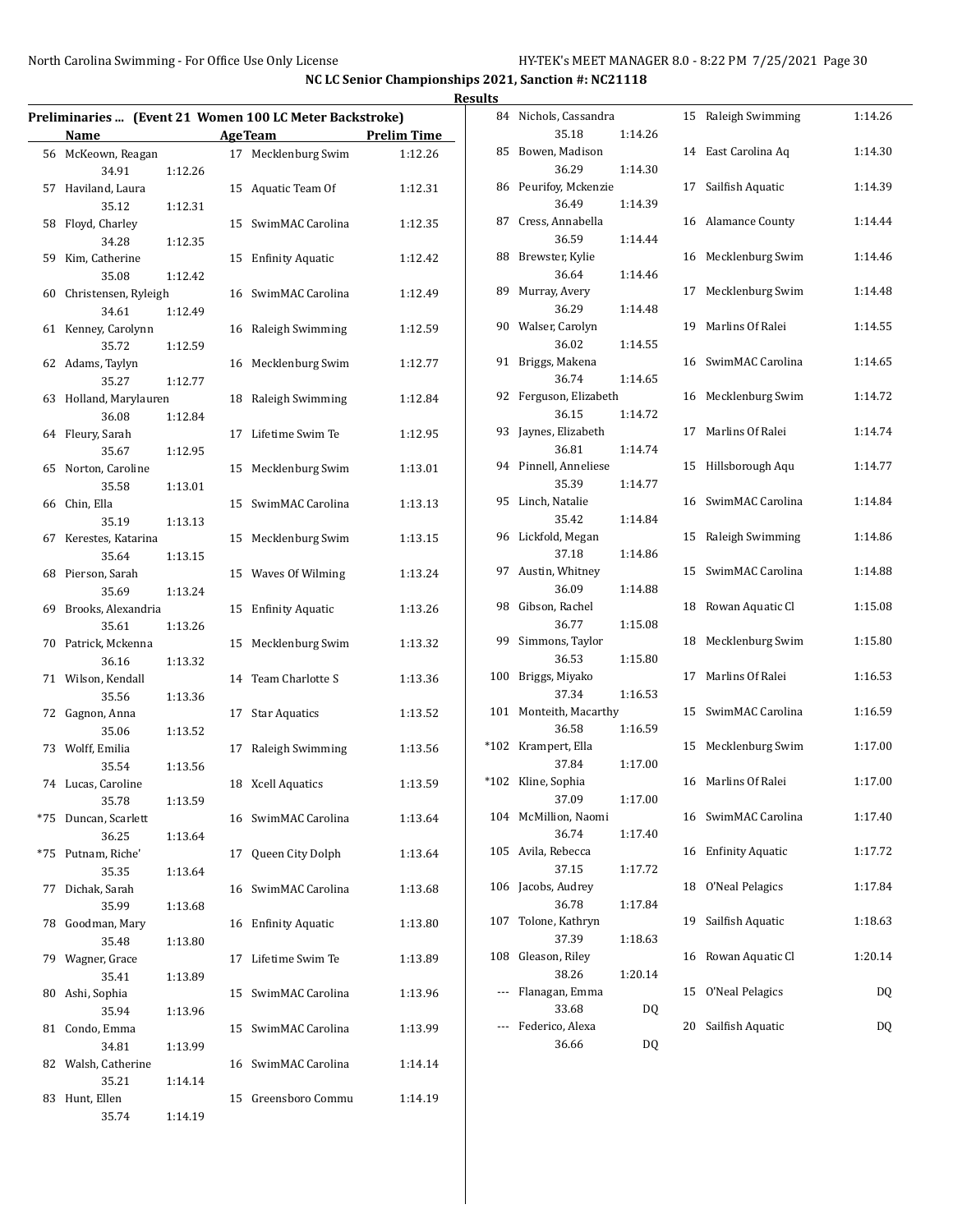|                  | <b>Event 22 Men 100 LC Meter Backstroke</b><br>Name |         |    | <b>Age Team</b>         | <b>Finals Time</b> |
|------------------|-----------------------------------------------------|---------|----|-------------------------|--------------------|
| A - Final        |                                                     |         |    |                         |                    |
|                  | 1 Arwood, Colin                                     |         |    | 21 YMCA of Western      | 56.62              |
|                  | 27.40                                               | 56.62   |    |                         |                    |
|                  | 2 Wilhelm, Alexander                                |         |    | 19 Una Ltnc             | 58.16              |
|                  | 28.56                                               |         |    |                         |                    |
|                  |                                                     | 58.16   |    |                         |                    |
|                  | 3 Tars, Robert                                      |         |    | 17 Greensboro Commu     | 59.12              |
|                  | 4 Erickson, Christopher                             |         |    | 15 Hillsborough Aqu     | 1:01.05            |
|                  | 29.18                                               | 1:01.05 |    |                         |                    |
|                  | 5 Brashear, Michael                                 |         |    | 17 Aquatic Team Of      | 1:01.55            |
|                  | 29.40                                               | 1:01.55 |    |                         |                    |
|                  | 6 Anderson, Tate                                    |         | 17 | Raleigh Swimming        | 1:01.68            |
|                  | 29.40                                               | 1:01.68 |    |                         |                    |
|                  | 7 Tutovani, Levani                                  |         |    | 17 Lifetime Swim Te     | 1:02.04            |
|                  | 29.11                                               | 1:02.04 |    |                         |                    |
|                  | 8 Ssengonzi, Jesse                                  |         |    | 18 Marlins Of Ralei     | 1:02.49            |
|                  | 29.69                                               | 1:02.49 |    |                         |                    |
| <b>B</b> - Final |                                                     |         |    |                         |                    |
|                  | 9 Holian, Tanner                                    |         |    | 16 Greensboro Commu     | 1:00.37            |
|                  | 29.41                                               | 1:00.37 |    |                         |                    |
|                  | 10 Womble, Ethan                                    |         |    | 18 Greensboro Commu     | 1:01.71            |
|                  | 30.26                                               | 1:01.71 |    |                         |                    |
|                  | 11 Glassner, George                                 |         |    | 15 SwimMAC Carolina     | 1:01.79            |
|                  | 30.02                                               | 1:01.79 |    |                         |                    |
|                  | 12 Spinner, Wiley                                   |         |    | 15 Mecklenburg Swim     | 1:01.92            |
|                  | 30.38                                               | 1:01.92 |    |                         |                    |
|                  | 13 Hadsell, Ethan                                   |         |    | 15 Raleigh Swimming     | 1:02.06            |
|                  | 30.31                                               | 1:02.06 |    |                         |                    |
|                  | 14 Aristondo, Christopher                           |         |    | 15 Aquatic Team Of      | 1:02.16            |
|                  |                                                     |         |    |                         |                    |
|                  | 30.40                                               | 1:02.16 |    |                         |                    |
|                  | 15 Countie, Kyle                                    |         |    | 16 Marlins Of Ralei     | 1:03.99            |
|                  | 30.76                                               | 1:03.99 |    |                         |                    |
|                  | --- Dean, Kenan                                     |         |    | 18 Mecklenburg Swim     | DQ                 |
|                  | 28.69                                               | DQ      |    |                         |                    |
| C - Final        |                                                     |         |    |                         |                    |
|                  | 17 Giffel, Ian                                      |         |    | 17 Granite Falls Sw     | 1:03.13            |
|                  | 30.71                                               | 1:03.13 |    |                         |                    |
|                  | 18 Davis, Matthew                                   |         |    | 18 Waves Of Wilming     | 1:03.31            |
|                  | 30.91                                               | 1:03.31 |    |                         |                    |
|                  | 19 Wall, Josh                                       |         | 19 | Raleigh Swimming        | 1:03.45            |
|                  | 31.10                                               | 1:03.45 |    |                         |                    |
| 20               | Lacjak, Nolan                                       |         | 17 | Mecklenburg Swim        | 1:03.62            |
|                  | 30.88                                               | 1:03.62 |    |                         |                    |
| 21               | Stuck, Evan                                         |         |    | 16 Waves Of Wilming     | 1:03.92            |
|                  | 30.85                                               | 1:03.92 |    |                         |                    |
| 22               | Spicer, Zachary                                     |         | 15 | Aquatic Team Of         | 1:03.94            |
|                  | 30.34                                               | 1:03.94 |    |                         |                    |
| 23               | Northington, James                                  |         | 17 | <b>Enfinity Aquatic</b> | 1:04.13            |
|                  | 30.74                                               | 1:04.13 |    |                         |                    |
| 24               | Schoenagel, Matthew                                 |         |    | 15 Raleigh Swimming     | 1:04.90            |
|                  |                                                     |         |    |                         |                    |
|                  | 30.95                                               | 1:04.90 |    |                         |                    |

| <b>Event 22 Men 100 LC Meter Backstroke</b> |                           |         |    |                         |                    |  |  |
|---------------------------------------------|---------------------------|---------|----|-------------------------|--------------------|--|--|
|                                             | Name                      |         |    | <b>AgeTeam</b>          | <b>Prelim Time</b> |  |  |
|                                             | <b>Preliminaries</b>      |         |    |                         |                    |  |  |
|                                             | 1 Arwood, Colin           |         | 21 | YMCA of Western         | 57.42              |  |  |
|                                             | 28.15                     | 57.42   |    |                         |                    |  |  |
|                                             | 2 Wilhelm, Alexander      |         |    | 19 Una Ltnc             | 57.84              |  |  |
|                                             | 28.30                     | 57.84   |    |                         |                    |  |  |
| 3                                           | Tars, Robert              |         | 17 | Greensboro Commu        | 59.03              |  |  |
|                                             | 28.65                     | 59.03   |    |                         |                    |  |  |
| 4                                           | Boone, Garrett            |         | 18 | Mecklenburg Swim        | 59.21              |  |  |
|                                             | 29.12                     | 59.21   |    |                         |                    |  |  |
| 5                                           | Harper, James             |         | 15 | Aquatic Team Of         | 59.42              |  |  |
|                                             | 28.63                     | 59.42   |    |                         |                    |  |  |
|                                             | 6 Ssengonzi, Jesse        |         | 18 | Marlins Of Ralei        | 1:00.26            |  |  |
|                                             | 29.47                     | 1:00.26 |    |                         |                    |  |  |
|                                             | 7 Erickson, Christopher   |         | 15 | Hillsborough Aqu        | 1:00.59            |  |  |
|                                             | 29.10                     | 1:00.59 |    |                         |                    |  |  |
|                                             | 8 Brashear, Michael       |         | 17 | Aquatic Team Of         | 1:01.43            |  |  |
|                                             | 29.57                     | 1:01.43 |    |                         |                    |  |  |
| 9                                           | Anderson, Tate            |         | 17 | Raleigh Swimming        | 1:01.52            |  |  |
|                                             | 29.62                     | 1:01.52 |    |                         |                    |  |  |
| 10                                          | Tutovani, Levani          |         | 17 | Lifetime Swim Te        | 1:01.78            |  |  |
|                                             | 29.79                     | 1:01.78 |    |                         |                    |  |  |
| 11                                          | Hohnbaum, Graham          |         | 17 | Mecklenburg Swim        | 1:01.84            |  |  |
|                                             | 30.34                     | 1:01.84 |    |                         |                    |  |  |
|                                             | 12 Glassner, George       |         | 15 | SwimMAC Carolina        | 1:02.03            |  |  |
|                                             | 29.91                     | 1:02.03 |    |                         |                    |  |  |
| 13                                          | Hadsell, Ethan            |         | 15 | Raleigh Swimming        | 1:02.39            |  |  |
|                                             | 30.22                     | 1:02.39 |    |                         |                    |  |  |
|                                             | 14 Holian, Tanner         |         |    | 16 Greensboro Commu     | 1:02.53            |  |  |
|                                             | 30.01                     | 1:02.53 |    |                         |                    |  |  |
|                                             | 15 Aristondo, Christopher |         | 15 | Aquatic Team Of         | 1:03.02            |  |  |
|                                             | 30.68                     | 1:03.02 |    |                         |                    |  |  |
|                                             |                           |         | 16 | Marlins Of Ralei        | 1:03.11            |  |  |
|                                             | 16 Countie, Kyle          |         |    |                         |                    |  |  |
|                                             | 31.07                     | 1:03.11 |    |                         |                    |  |  |
| 17                                          | Dean, Kenan               |         | 18 | Mecklenburg Swim        | 1:03.18            |  |  |
|                                             | 30.54                     | 1:03.18 |    |                         |                    |  |  |
|                                             | 18 Spinner, Wiley         |         |    | 15 Mecklenburg Swim     | 1:03.27            |  |  |
|                                             | 30.70                     | 1:03.27 |    |                         |                    |  |  |
|                                             | 19 Womble, Ethan          |         |    | 18 Greensboro Commu     | 1:03.41            |  |  |
|                                             | 30.90                     | 1:03.41 |    |                         |                    |  |  |
| 20                                          | Spicer, Zachary           |         | 15 | Aquatic Team Of         | 1:03.79            |  |  |
|                                             | 30.26                     | 1:03.79 |    |                         |                    |  |  |
| 21                                          | Lacjak, Nolan             |         | 17 | Mecklenburg Swim        | 1:03.81            |  |  |
|                                             | 30.94                     | 1:03.81 |    |                         |                    |  |  |
| 22                                          | Wall, Josh                |         | 19 | Raleigh Swimming        | 1:03.83            |  |  |
|                                             | 31.34                     | 1:03.83 |    |                         |                    |  |  |
| 23                                          | Stuck, Evan               |         |    | 16 Waves Of Wilming     | 1:03.88            |  |  |
|                                             | 30.90                     | 1:03.88 |    |                         |                    |  |  |
| 24                                          | Shulgin, Nick             |         | 15 | Sailfish Aquatic        | 1:03.89            |  |  |
|                                             | 31.15                     | 1:03.89 |    |                         |                    |  |  |
| 25                                          | Schoenagel, Matthew       |         | 15 | Raleigh Swimming        | 1:04.17            |  |  |
|                                             | 31.18                     | 1:04.17 |    |                         |                    |  |  |
| 26                                          | Northington, James        |         | 17 | <b>Enfinity Aquatic</b> | 1:04.18            |  |  |
|                                             | 30.94                     | 1:04.18 |    |                         |                    |  |  |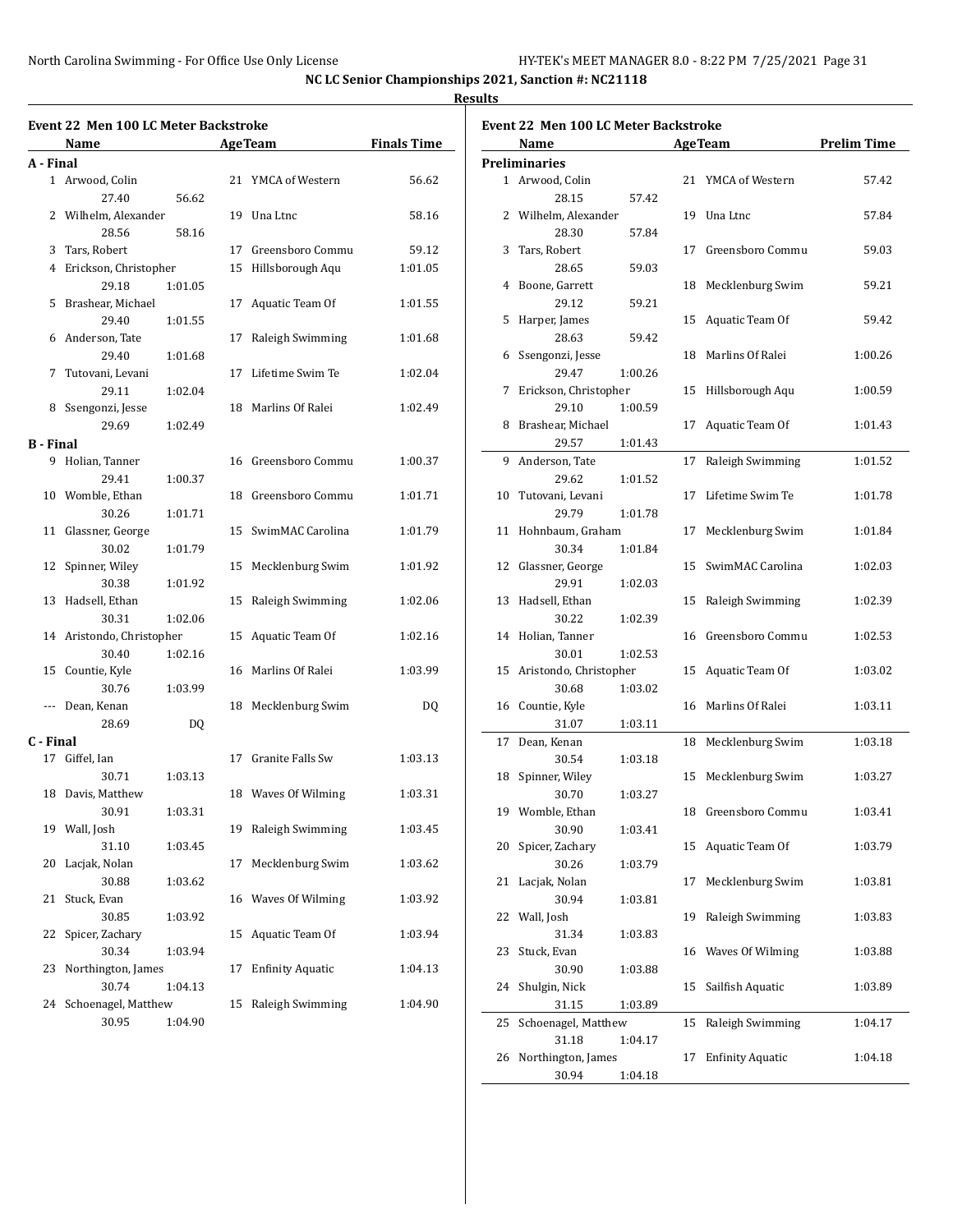**NC LC Senior Championships 2021, Sanction #: NC21118 Results**

|                       |         | Preliminaries  (Event 22 Men 100 LC Meter Backstroke) |                    |                  | 55 Gonzales, Luke                     |         | 15 Smoky Mountain A |         | 1:11.85            |
|-----------------------|---------|-------------------------------------------------------|--------------------|------------------|---------------------------------------|---------|---------------------|---------|--------------------|
| Name                  |         | <b>AgeTeam</b>                                        | <b>Prelim Time</b> |                  | 34.76                                 | 1:11.85 |                     |         |                    |
| 27 Carpenter, Hayden  |         | 18 Mecklenburg Swim                                   | 1:04.30            |                  | --- Losh, Christian                   |         | 16 SwimMAC Carolina |         | <b>DFS</b>         |
| 31.72                 | 1:04.30 |                                                       |                    |                  |                                       |         |                     |         |                    |
| 28 Davis, Matthew     |         | 18 Waves Of Wilming                                   | 1:04.41            |                  | Event 23 Women 400 LC Meter Freestyle |         |                     |         |                    |
| 30.88                 | 1:04.41 |                                                       |                    |                  | Name                                  |         | <b>AgeTeam</b>      |         | <b>Finals Time</b> |
| 29 Giffel, Ian        |         | 17 Granite Falls Sw                                   | 1:04.72            | A - Final        |                                       |         |                     |         |                    |
| 31.68                 | 1:04.72 |                                                       |                    |                  | 1 Hastings, Emma                      |         | 17 East Carolina Aq |         | 4:22.44            |
| 30 Holtham, Isaac     |         | 15 SwimMAC Carolina                                   | 1:05.09            |                  | 29.87                                 | 1:01.99 | 1:34.85             | 2:08.25 |                    |
| 31.78                 | 1:05.09 |                                                       |                    |                  | 2:41.92                               | 3:15.92 | 3:49.53             | 4:22.44 |                    |
| 31 Herger, Paul       |         | 17 Aquatic Team Of                                    | 1:05.34            |                  | 2 Knorr, Emily                        |         | 18 Mecklenburg Swim |         | 4:25.11            |
| 30.85                 | 1:05.34 |                                                       |                    |                  | 30.44                                 | 1:02.94 | 1:36.57             | 2:10.04 |                    |
| 32 Doherty, Torin     |         | 16 Marlins Of Ralei                                   | 1:05.35            |                  | 2:44.12                               | 3:17.85 | 3:51.99             | 4:25.11 |                    |
| 33 Seeber, Andrew     |         | 16 Greensboro Commu                                   | 1:05.53            |                  | 3 Rydzewski, Amber                    |         | 18 Raleigh Swimming |         | 4:28.96            |
| 31.93                 | 1:05.53 |                                                       |                    |                  | 31.11                                 | 1:04.37 | 1:38.22             | 2:12.20 |                    |
| 34 Fazen, Collin      |         | 17 Mecklenburg Swim                                   | 1:05.60            |                  | 2:46.25                               | 3:20.54 | 3:54.86             | 4:28.96 |                    |
| 31.74                 | 1:05.60 |                                                       |                    |                  | 4 Dalton, Mary                        |         | 16 SwimMAC Carolina |         | 4:34.28            |
| *35 Lee, Christian    |         | 17 Marlins Of Ralei                                   | 1:05.62            |                  | 31.55                                 | 1:05.28 | 1:40.26             | 2:15.27 |                    |
| 31.78                 | 1:05.62 |                                                       |                    |                  | 2:50.35                               | 3:25.38 | 4:00.32             | 4:34.28 |                    |
| *35 Stein, Matthew    |         | 18 Mecklenburg Swim                                   | 1:05.62            |                  | 5 Gonsalves, Ashleigh                 |         | 16 Mecklenburg Swim |         | 4:36.25            |
| 32.27                 | 1:05.62 |                                                       |                    |                  | 31.34                                 | 1:05.55 | 1:40.58             | 2:16.01 |                    |
| 37 Langtry, Ryan      |         | 16 Waves Of Wilming                                   | 1:05.71            |                  | 2:51.15                               | 3:26.62 | 4:01.98             | 4:36.25 |                    |
| 31.56                 | 1:05.71 |                                                       |                    |                  | 6 Lee, Emma                           |         | 15 Mecklenburg Swim |         | 4:36.66            |
| 38 Rosenbloom, Joshua |         | 16 Mecklenburg Swim                                   | 1:06.14            |                  | 31.20                                 | 1:04.83 | 1:39.51             | 2:14.64 |                    |
| 32.27                 | 1:06.14 |                                                       |                    |                  | 2:50.23                               | 3:25.78 | 4:02.12             | 4:36.66 |                    |
| 39 White, Ethan       |         | 17 Team Charlotte S                                   | 1:06.45            |                  | 7 Bozza, Natalie                      |         | 16 Mecklenburg Swim |         | 4:37.44            |
| 31.78                 | 1:06.45 |                                                       |                    |                  | 31.99                                 | 1:06.18 | 1:40.63             | 2:15.74 |                    |
| 40 Aparicio, Emilio   |         | 15 Raleigh Swimming                                   | 1:06.49            |                  | 2:51.22                               | 3:27.09 | 4:02.78             | 4:37.44 |                    |
| 32.65                 | 1:06.49 |                                                       |                    |                  | 8 Griffey, Katherine                  |         | 17 Lifetime Swim Te |         | 4:37.57            |
| 41 Horman, Elijah     |         | 18 Raleigh Swimming                                   | 1:06.58            |                  | 31.66                                 | 1:06.07 | 1:41.24             | 2:16.44 |                    |
| 31.78                 | 1:06.58 |                                                       |                    |                  | 2:52.29                               | 3:27.82 | 4:03.73             | 4:37.57 |                    |
| 42 Taylor, Brendan    |         | 15 Mecklenburg Swim                                   | 1:06.60            | <b>B</b> - Final |                                       |         |                     |         |                    |
| 31.77                 | 1:06.60 |                                                       |                    |                  | 9 O'Mara, Gracyn                      |         | 17 Mecklenburg Swim |         | 4:36.39            |
| 43 Cady, Christopher  |         | 15 Marlins Of Ralei                                   | 1:06.73            |                  | 31.36                                 | 1:05.47 | 1:40.52             | 2:15.54 |                    |
| 32.69                 | 1:06.73 |                                                       |                    |                  | 2:50.74                               | 3:26.03 | 4:01.67             | 4:36.39 |                    |
| 44 James, Alexander   |         | 16 Mecklenburg Swim                                   | 1:06.84            |                  | 10 Pierce, Camila                     |         | 16 Raleigh Swimming |         | 4:37.18            |
| 32.58                 | 1:06.84 |                                                       |                    |                  | 31.88                                 | 1:06.61 | 1:42.87             | 2:18.57 |                    |
| 45 Peyton, William    |         | 14 Gaston Gators                                      | 1:07.09            |                  | 2:53.93                               | 3:28.95 | 4:04.05             | 4:37.18 |                    |
| 31.86                 | 1:07.09 |                                                       |                    |                  | 11 Bush, Meredith                     |         | 16 Mecklenburg Swim |         | 4:40.90            |
| 46 Bucci, Bryan       |         | 14 Aquatic Team Of                                    | 1:07.18            |                  | 31.69                                 | 1:06.37 | 1:42.11             | 2:18.02 |                    |
| 32.07                 | 1:07.18 |                                                       |                    |                  | 2:54.53                               | 3:30.38 | 4:06.80             | 4:40.90 |                    |
| 47 Desmond, Logan     |         | 17 Enfinity Aquatic                                   | 1:07.32            |                  | 12 Sciaudone, Rose                    |         | 16 Marlins Of Ralei |         | 4:41.41            |
| 32.42                 | 1:07.32 |                                                       |                    |                  | 32.19                                 | 1:06.80 | 1:42.41             | 2:18.46 |                    |
| 48 Simpson, Jake      |         | 16 Gaston Gators                                      | 1:07.60            |                  | 2:54.81                               | 3:30.98 | 4:06.98             | 4:41.41 |                    |
| 32.43                 | 1:07.60 |                                                       |                    |                  | 13 Losey, Amanda                      |         | 18 Mecklenburg Swim |         | 4:41.53            |
| 49 Setzer, Sean       |         | 15 Waves Of Wilming                                   | 1:07.77            |                  | 32.71                                 | 1:07.75 | 1:43.22             | 2:19.07 |                    |
| 32.39                 | 1:07.77 |                                                       |                    |                  | 2:54.83                               | 3:30.92 | 4:06.66             | 4:41.53 |                    |
| 50 Campolmi, Caden    |         | 16 Aquatic Team Of                                    | 1:07.82            |                  | 14 Simmons, Taylor                    |         | 18 Mecklenburg Swim |         | 4:41.63            |
| 32.35                 | 1:07.82 |                                                       |                    |                  | 31.59                                 | 1:06.49 | 1:41.98             | 2:18.27 |                    |
| 51 Ramos, John        |         | 17 Enfinity Aquatic                                   | 1:07.98            |                  | 2:54.53                               | 3:30.72 | 4:06.95             | 4:41.63 |                    |
| 32.50                 | 1:07.98 |                                                       |                    |                  | 15 Kilpatrick, Ava                    |         | 17 YMCA of Western  |         | 4:42.67            |
| 52 Durham, William    |         | 16 Waves Of Wilming                                   | 1:08.06            |                  | 30.48                                 | 1:04.77 | 1:40.67             | 2:17.05 |                    |
| 32.83                 | 1:08.06 |                                                       |                    |                  | 2:53.85                               | 3:30.45 | 4:07.35             | 4:42.67 |                    |
| 53 Gray, William      |         | 15 Carolina Aquatic                                   | 1:08.28            |                  | 16 McDevitt, Elizabeth                |         | 17 Alamance County  |         | 4:44.48            |
| 32.84                 | 1:08.28 |                                                       |                    |                  | 31.51                                 | 1:05.98 | 1:41.87             | 2:18.18 |                    |
| 54 Payne, Kaleb       |         | 19 Enfinity Aquatic                                   | 1:09.50            |                  | 2:54.95                               | 3:31.85 | 4:08.69             | 4:44.48 |                    |
| 33.67                 | 1:09.50 |                                                       |                    |                  |                                       |         |                     |         |                    |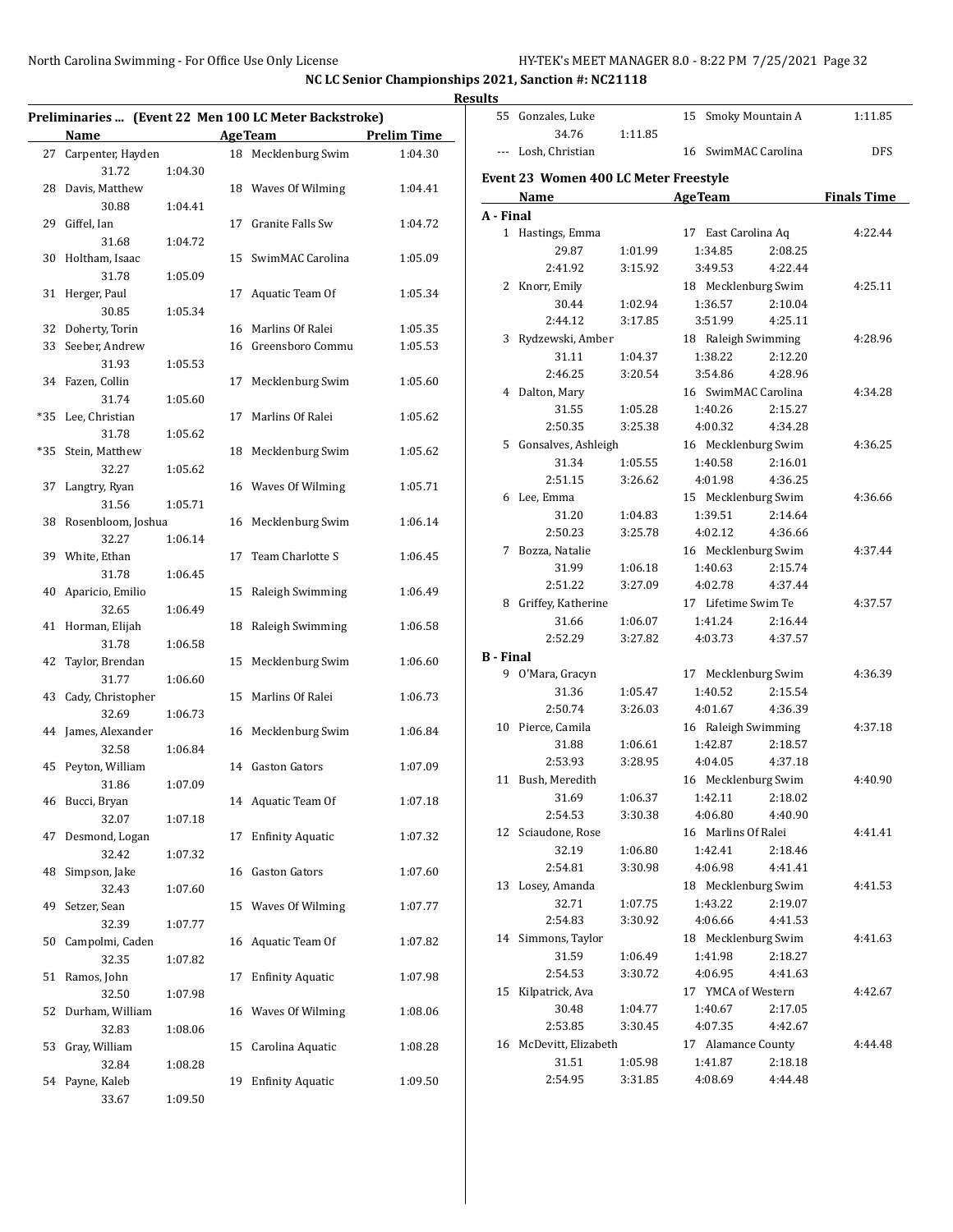|           |                                                    |         |                     |         |                    | <b>Results</b> |                         |         |                     |         |         |
|-----------|----------------------------------------------------|---------|---------------------|---------|--------------------|----------------|-------------------------|---------|---------------------|---------|---------|
|           | C - Final  (Event 23 Women 400 LC Meter Freestyle) |         |                     |         |                    |                | 9 Armen, Emily          |         | 15 East Carolina Aq |         | 4:39.44 |
|           | Name                                               |         | <b>AgeTeam</b>      |         | <b>Finals Time</b> |                | 31.41                   | 1:06.07 | 1:41.47             | 2:17.64 |         |
| C - Final |                                                    |         |                     |         |                    |                | 2:53.64                 | 3:29.63 | 4:05.77             | 4:39.44 |         |
|           | 17 Kayye, Olivia                                   |         | 21 Carolina Aquatic |         | 4:41.72            |                | 10 Pierce, Camila       |         | 16 Raleigh Swimming |         | 4:40.50 |
|           | 32.03                                              | 1:06.80 | 1:42.10             | 2:18.31 |                    |                | 32.42                   | 1:07.19 | 1:42.29             | 2:17.96 |         |
|           | 2:54.74                                            | 3:30.95 | 4:07.82             | 4:41.72 |                    |                | 2:53.52                 | 3:29.47 | 4:05.23             | 4:40.50 |         |
|           | 18 Heffelfinger, Alyssa                            |         | 17 Mecklenburg Swim |         | 4:41.92            |                | 11 McDevitt, Elizabeth  |         | 17 Alamance County  |         | 4:40.54 |
|           | 30.51                                              | 1:04.39 | 1:40.55             | 2:16.88 |                    |                | 31.59                   | 1:05.92 | 1:41.30             | 2:16.89 |         |
|           | 2:53.54                                            | 3:30.01 | 4:06.78             | 4:41.92 |                    |                | 2:53.19                 | 3:29.44 | 4:05.91             | 4:40.54 |         |
|           | 19 Virkler, Sarah                                  |         | 15 Aquatic Team Of  |         | 4:44.30            |                | 12 Kilpatrick, Ava      |         | 17 YMCA of Western  |         | 4:40.97 |
|           | 31.87                                              | 1:06.73 | 1:42.50             | 2:18.73 |                    |                | 30.93                   | 1:05.88 | 1:41.81             | 2:18.12 |         |
|           | 2:55.37                                            | 3:31.97 | 4:08.52             | 4:44.30 |                    |                | 2:54.50                 | 3:31.28 | 4:07.43             | 4:40.97 |         |
|           | 20 Banks, Madeline                                 |         | 17 Raleigh Swimming |         | 4:45.20            |                | 13 Bush, Meredith       |         | 16 Mecklenburg Swim |         | 4:41.17 |
|           | 32.10                                              | 1:07.02 | 1:42.95             | 2:19.35 |                    |                | 32.25                   | 1:07.35 | 1:43.17             | 2:19.04 |         |
|           | 2:56.02                                            | 3:32.60 | 4:09.21             | 4:45.20 |                    |                | 2:54.79                 | 3:31.23 | 4:07.30             | 4:41.17 |         |
|           | 21 Hughes, Natalie                                 |         | 16 Marlins Of Ralei |         | 4:46.54            |                | 14 O'Mara, Gracyn       |         | 17 Mecklenburg Swim |         | 4:41.40 |
|           | 32.44                                              | 1:07.32 | 1:43.19             | 2:19.62 |                    |                | 32.38                   | 1:06.59 | 1:41.94             | 2:17.06 |         |
|           | 2:56.74                                            | 3:34.00 | 4:11.15             | 4:46.54 |                    |                | 2:53.17                 | 3:29.03 | 4:05.40             | 4:41.40 |         |
|           | 22 Daly, Rachel                                    |         | 19 Mecklenburg Swim |         | 4:47.91            |                | 15 Simmons, Taylor      |         | 18 Mecklenburg Swim |         | 4:42.09 |
|           | 32.08                                              | 1:07.07 | 1:43.41             | 2:20.72 |                    |                | 32.72                   | 1:07.80 | 1:43.21             | 2:18.55 |         |
|           | 2:57.67                                            | 3:35.19 | 4:12.28             | 4:47.91 |                    |                | 2:54.52                 | 3:30.57 | 4:06.73             | 4:42.09 |         |
|           | 23 Groce, April                                    |         | 17 Raleigh Swimming |         | 4:48.24            |                | 16 Losey, Amanda        |         | 18 Mecklenburg Swim |         | 4:42.88 |
|           | 32.29                                              | 1:07.79 | 1:44.06             | 2:20.63 |                    |                | 33.48                   | 1:08.51 | 1:44.40             | 2:20.53 |         |
|           | 2:57.82                                            | 3:34.82 | 4:12.31             | 4:48.24 |                    |                | 2:56.61                 | 3:32.61 | 4:08.49             | 4:42.88 |         |
|           | 24 Carter, Braylee                                 |         | 16 Alamance County  |         | 4:48.89            |                | 17 Sciaudone, Rose      |         | 16 Marlins Of Ralei |         | 4:43.16 |
|           | 32.34                                              | 1:07.46 | 1:43.96             | 2:20.83 |                    |                | 32.56                   | 1:07.93 | 1:43.76             | 2:20.05 |         |
|           | 2:58.21                                            | 3:35.71 | 4:12.97             | 4:48.89 |                    |                | 2:56.02                 | 3:32.18 | 4:08.25             | 4:43.16 |         |
|           |                                                    |         |                     |         |                    |                | 18 Heffelfinger, Alyssa |         | 17 Mecklenburg Swim |         | 4:44.61 |
|           | Event 23 Women 400 LC Meter Freestyle              |         |                     |         |                    |                | 31.77                   | 1:06.76 | 1:42.95             | 2:19.32 |         |
|           | Name                                               |         | <b>AgeTeam</b>      |         | <b>Prelim Time</b> |                | 2:55.71                 | 3:32.41 | 4:08.90             | 4:44.61 |         |
|           | Preliminaries                                      |         |                     |         |                    |                | 19 Daly, Rachel         |         | 19 Mecklenburg Swim |         | 4:45.57 |
|           | 1 Hastings, Emma                                   |         | 17 East Carolina Aq |         | 4:24.96            |                | 32.76                   | 1:08.11 | 1:44.48             | 2:20.82 |         |
|           | 30.55                                              | 1:03.16 | 1:36.59             | 2:10.56 |                    |                | 2:57.70                 | 3:34.51 | 4:10.75             | 4:45.57 |         |
|           | 2:44.84                                            | 3:19.14 | 3:52.19             | 4:24.96 |                    |                | 20 Kayye, Olivia        |         | 21 Carolina Aquatic |         | 4:46.90 |
|           | 2 Knorr, Emily                                     |         | 18 Mecklenburg Swim |         | 4:29.51            |                | 33.04                   | 1:08.46 | 1:45.15             | 2:21.77 |         |
|           | 30.91                                              | 1:04.68 | 1:38.81             | 2:12.49 |                    |                | 2:58.29                 | 3:34.39 | 4:11.13             | 4:46.90 |         |
|           | 2:46.94                                            | 3:21.42 | 3:55.90             | 4:29.51 |                    |                | 21 Hughes, Natalie      |         | 16 Marlins Of Ralei |         | 4:46.99 |
|           | 3 Rydzewski, Amber                                 |         | 18 Raleigh Swimming |         | 4:30.27            |                | 33.21                   | 1:08.66 | 1:45.01             | 2:21.78 |         |
|           | 30.77                                              | 1:03.71 | 1:37.67 2:11.94     |         |                    |                | 2:58.71                 | 3:35.54 | 4:11.70             | 4:46.99 |         |
|           | 2:46.62                                            | 3:21.33 | 3:56.11             | 4:30.27 |                    |                | 22 Virkler, Sarah       |         | 15 Aquatic Team Of  |         | 4:47.24 |
|           | 4 Lee, Emma                                        |         | 15 Mecklenburg Swim |         | 4:34.21            |                | 32.64                   | 1:07.95 | 1:43.96             | 2:20.68 |         |
|           | 32.11                                              | 1:05.86 | 1:40.61             | 2:15.37 |                    |                | 2:57.33                 | 3:34.44 | 4:11.48             | 4:47.24 |         |
|           | 2:50.30                                            | 3:25.02 | 4:00.39             | 4:34.21 |                    |                | 23 Banks, Madeline      |         | 17 Raleigh Swimming |         | 4:47.27 |
|           | 5 Bozza, Natalie                                   |         | 16 Mecklenburg Swim |         | 4:36.96            |                | 32.68                   | 1:07.97 | 1:44.55             | 2:20.91 |         |
|           | 32.24                                              | 1:07.07 | 1:41.70             | 2:16.56 |                    |                | 2:57.70                 | 3:34.44 | 4:11.54             | 4:47.27 |         |
|           | 2:51.41                                            | 3:27.22 | 4:02.49             | 4:36.96 |                    |                | 24 Groce, April         |         | 17 Raleigh Swimming |         | 4:47.68 |
|           | 6 Dalton, Mary                                     |         | 16 SwimMAC Carolina |         | 4:37.04            |                | 32.99                   | 1:08.87 | 1:45.70             | 2:22.61 |         |
|           | 32.21                                              | 1:06.53 | 1:41.38             | 2:16.58 |                    |                | 2:59.50                 | 3:35.77 | 4:12.51             | 4:47.68 |         |
|           | 2:51.98                                            | 3:27.43 | 4:02.73             | 4:37.04 |                    |                | 25 Carter, Braylee      |         | 16 Alamance County  |         | 4:48.02 |
|           | 7 Griffey, Katherine                               |         | 17 Lifetime Swim Te |         | 4:38.93            |                | 32.28                   | 1:07.31 | 1:43.28             | 2:20.36 |         |
|           | 31.25                                              | 1:05.04 | 1:40.36             | 2:15.39 |                    |                | 2:57.44                 | 3:34.83 | 4:12.41             | 4:48.02 |         |
|           | 2:51.31                                            | 3:27.25 | 4:03.37             | 4:38.93 |                    |                | 26 Hunt, Ellen          |         | 15 Greensboro Commu |         | 4:48.95 |
|           | 8 Gonsalves, Ashleigh                              |         | 16 Mecklenburg Swim |         | 4:39.36            |                | 32.10                   | 1:07.67 | 1:44.61             | 2:21.66 |         |
|           | 32.61                                              | 1:08.04 | 1:43.83             | 2:19.63 |                    |                | 2:58.41                 | 3:35.64 | 4:14.31             | 4:48.95 |         |
|           | 2:54.84                                            | 3:30.32 | 4:05.45             | 4:39.36 |                    |                |                         |         |                     |         |         |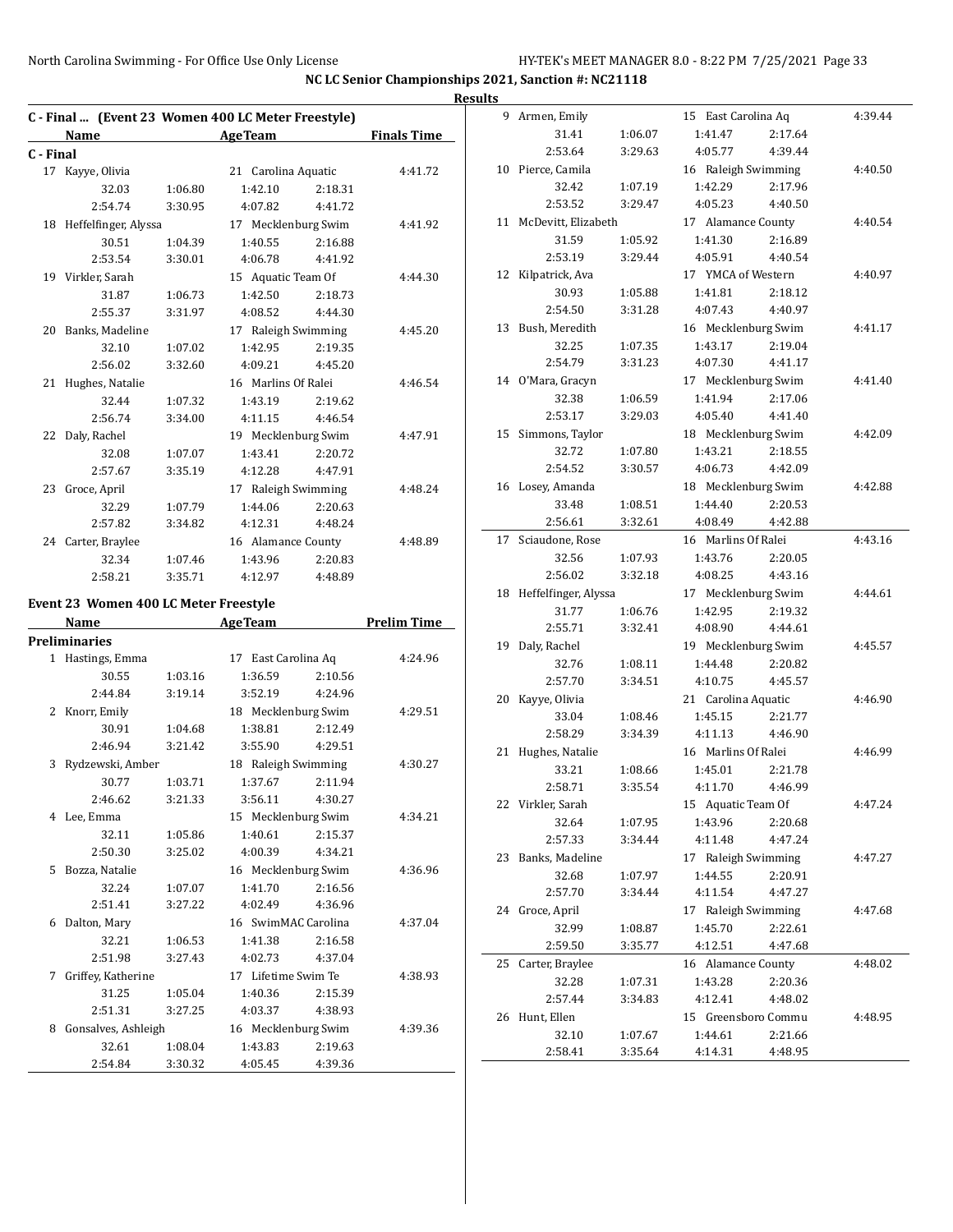l.

|       | Preliminaries  (Event 23 Women 400 LC Meter Freestyle) |                    |                                |         |                      |
|-------|--------------------------------------------------------|--------------------|--------------------------------|---------|----------------------|
|       | Name                                                   |                    |                                |         | Age Team Prelim Time |
|       |                                                        |                    |                                |         |                      |
| 27    | Losey, Erica                                           |                    | 20 Mecklenburg Swim            |         | 4:49.13              |
|       | 33.96                                                  | 1:10.36            | 1:47.44                        | 2:24.71 |                      |
|       | 3:01.52                                                | 3:37.76            | 4:14.21                        | 4:49.13 |                      |
| 28    | Patrick, Mckenna                                       |                    | 15 Mecklenburg Swim            |         | 4:50.48              |
|       | 32.78                                                  | 1:08.32            | 1:44.79                        | 2:21.66 |                      |
|       | 2:59.16                                                | 3:37.02            | 4:14.35                        | 4:50.48 |                      |
| 29    | Austin, Elise                                          |                    | 15 Mecklenburg Swim            |         | 4:51.20              |
|       | 33.49                                                  | 1:09.99            | 1:47.49                        | 2:24.91 |                      |
|       | 3:02.25                                                | 3:39.20            | 4:16.00                        | 4:51.20 |                      |
| $*30$ | Echols, Caroline                                       |                    | 16 Enfinity Aquatic            |         | 4:51.49              |
|       | 33.45                                                  | 1:10.01            | 1:46.48                        | 2:23.37 |                      |
|       | 3:00.83                                                | 3:38.43            | 4:16.03                        | 4:51.49 |                      |
| $*30$ | Ivey, Kristen                                          |                    | 16 East Carolina Aq            |         | 4:51.49              |
|       | 32.09                                                  | 1:07.68            | 1:45.07                        | 2:22.34 |                      |
|       | 3:00.22                                                | 3:37.21            | 4:14.86                        | 4:51.49 |                      |
| 32    | Oettinger, Claire                                      |                    | 15 Mecklenburg Swim            |         | 4:51.64              |
|       | 32.49                                                  | 1:08.17            | 1:44.96                        | 2:22.18 |                      |
|       | 2:59.74                                                | 3:37.55            | 4:15.19                        | 4:51.64 |                      |
|       | 33 Decann, Brooklyn                                    |                    | 16 SwimMAC Carolina            |         | 4:51.95              |
|       | 32.97                                                  | 1:09.06            | 1:46.50                        | 2:23.64 |                      |
|       | 3:01.07                                                | 3:38.36            | 4:15.59                        | 4:51.95 | 4:52.25              |
|       | 34 Brewster, Kylie                                     |                    | 16 Mecklenburg Swim<br>1:45.67 | 2:22.66 |                      |
|       | 32.65<br>3:00.07                                       | 1:08.85<br>3:37.64 | 4:15.50                        | 4:52.25 |                      |
| 35    | Osborne, Hadley                                        |                    | 15 Greensboro Commu            |         | 4:52.42              |
|       | 32.24                                                  | 1:07.99            | 1:45.02                        | 2:22.48 |                      |
|       | 3:00.25                                                | 3:38.15            | 4:15.72                        | 4:52.42 |                      |
|       | 36 Kjar, Ava                                           |                    | 15 YMCA of Western             |         | 4:53.69              |
|       | 32.52                                                  | 1:08.44            | 1:46.02                        | 2:23.56 |                      |
|       | 3:01.74                                                | 3:39.29            | 4:17.11                        | 4:53.69 |                      |
| 37    | Benton, Meredith                                       |                    | 16 Mecklenburg Swim            |         | 4:53.82              |
|       | 33.66                                                  | 1:09.86            | 1:46.83                        | 2:24.11 |                      |
|       | 3:01.68                                                | 3:39.54            | 4:17.38                        | 4:53.82 |                      |
| 38    | Inscore, Janie                                         |                    | 18 Marlins Of Ralei            |         | 4:54.90              |
|       | 33.88                                                  | 1:10.35            | 1:47.50                        | 2:24.83 |                      |
|       | 3:02.42                                                | 3:39.81            | 4:17.72                        | 4:54.90 |                      |
| 39    | Dease, Abigail                                         |                    | 18 Carolina Aquatic            |         | 4:56.97              |
|       | 33.32                                                  | 1:09.63            | 1:47.39                        | 2:25.38 |                      |
|       | 3:03.86                                                | 3:42.44            | 4:21.27                        | 4:56.97 |                      |
| 40    | Falise, Grace                                          |                    | 16 Carolina Aquatic            |         | 4:59.76              |
|       | 34.12                                                  | 1:11.27            | 1:49.40                        | 2:27.60 |                      |
|       | 3:05.95                                                | 3:44.38            | 4:22.60                        | 4:59.76 |                      |
|       | 41 Jaynes, Elizabeth                                   |                    | 17 Marlins Of Ralei            |         | 5:00.54              |
|       | 33.95                                                  | 1:11.65            | 1:50.46                        | 2:27.95 |                      |
|       | 3:06.39                                                | 3:45.19            | 4:24.06                        | 5:00.54 |                      |
|       | 42 Prather, Caroline                                   |                    | 17 Granite Falls Sw            |         | 5:00.88              |
|       | 34.20                                                  | 1:11.64            | 1:49.71                        | 2:28.09 |                      |
|       | 3:06.24                                                | 3:44.77            | 4:23.02                        | 5:00.88 |                      |
| 43    | Hunt, Laura                                            |                    | 15 Greensboro Commu            |         | 5:00.91              |
|       | 32.44                                                  | 1:09.68            | 1:47.18                        | 2:26.07 |                      |
|       | 3:04.46                                                | 3:43.55            | 4:22.80                        | 5:00.91 |                      |
| 44    | Cress, Annabella                                       |                    | 16 Alamance County             |         | 5:01.73              |
|       | 34.30                                                  | 1:11.98            | 1:50.56                        | 2:29.27 |                      |
|       | 3:07.95                                                | 3:46.83            | 4:24.89                        | 5:01.73 |                      |

| <b>Results</b>   |                                     |                    |                                |                    |                    |
|------------------|-------------------------------------|--------------------|--------------------------------|--------------------|--------------------|
|                  | 45 Tolone, Kathryn                  |                    | 19 Sailfish Aquatic            |                    | 5:06.19            |
|                  | 35.72                               | 1:14.10            | 1:52.72                        | 2:31.39            |                    |
|                  | 3:10.24                             | 3:49.01            | 4:28.15                        | 5:06.19            |                    |
|                  | 46 Weigand, Hailey                  |                    | 15 Waves Of Wilming            |                    | 5:08.56            |
|                  | 35.46                               | 1:13.59            | 1:53.01                        | 2:32.20            |                    |
|                  | 3:11.56                             | 3:51.36            | 4:30.71                        | 5:08.56            |                    |
|                  | 47 Husketh, Sabrina                 |                    | 15 Hillsborough Aqu            |                    | 5:25.55            |
|                  | 37.05                               | 1:16.26            | 1:56.66                        | 2:37.47            |                    |
|                  | 3:19.27                             | 4:01.43            | 4:43.03                        | 5:25.55            |                    |
|                  | --- Bowen, Madison                  |                    | 14 East Carolina Aq            |                    | <b>DFS</b>         |
|                  | Event 24 Men 400 LC Meter Freestyle |                    |                                |                    |                    |
|                  | Name                                |                    | <b>AgeTeam</b>                 |                    | <b>Finals Time</b> |
| A - Final        |                                     |                    |                                |                    |                    |
|                  | 1 Harris, Dax                       |                    | 17 Greensboro Commu            |                    | 4:06.26            |
|                  | 27.93                               | 58.10              | 1:29.72                        | 2:01.38            |                    |
|                  | 2:33.18                             | 3:04.56            | 3:36.03                        | 4:06.26            |                    |
|                  | 2 McKinney, Ian                     |                    | 16 Mecklenburg Swim            |                    | 4:08.25            |
|                  | 28.28                               | 58.81              | 1:30.33                        | 2:01.81            |                    |
|                  | 2:33.84                             | 3:05.52            | 3:37.36                        | 4:08.25            |                    |
|                  | 3 Shanahan, Matthew                 |                    | 18 Hillsborough Aqu            |                    | 4:11.82            |
|                  | 28.24                               | 58.64              | 1:30.22                        | 2:02.05            |                    |
|                  | 2:34.48                             | 3:07.23            | 3:40.26                        | 4:11.82            |                    |
|                  | 4 Hohnbaum, Graham                  |                    | 17 Mecklenburg Swim            |                    | 4:12.06            |
|                  | 28.53                               | 59.15              | 1:31.01                        | 2:02.72            |                    |
|                  | 2:34.68                             | 3:06.83            | 3:40.04                        | 4:12.06            |                    |
|                  | 5 Carpenter, Hayden                 |                    | 18 Mecklenburg Swim            |                    | 4:16.08            |
|                  | 28.82                               | 1:00.00            | 1:32.30                        | 2:04.79            |                    |
|                  | 2:37.87                             | 3:11.16            | 3:44.49                        | 4:16.08            |                    |
|                  | 6 Spinner, Wiley                    |                    | 15 Mecklenburg Swim            |                    | 4:16.18            |
|                  | 29.17                               | 1:00.56            | 1:32.62                        | 2:04.73            |                    |
|                  | 2:37.73                             | 3:10.58            | 3:43.72                        | 4:16.18            |                    |
|                  | 7 Aleman, Liam                      |                    | 15 YMCA of Western             |                    | 4:19.92            |
|                  | 29.10                               | 1:01.03            | 1:34.33                        | 2:07.68            |                    |
|                  | 2:40.57                             | 3:14.39            | 3:47.44<br>15 SwimMAC Carolina | 4:19.92            | 4:22.41            |
|                  | 8 Klein, Frederick<br>28.95         |                    | 1:33.72                        |                    |                    |
|                  | 2:41.13                             | 1:00.96<br>3:15.24 | 3:49.20                        | 2:07.13<br>4:22.41 |                    |
|                  |                                     |                    |                                |                    |                    |
| <b>B</b> - Final | 9 Seeber, Andrew                    |                    | 16 Greensboro Commu            |                    | 4:19.18            |
|                  | 28.92                               |                    | 1:33.57                        | 2:06.68            |                    |
|                  | 2:39.84                             | 1:00.87<br>3:13.26 | 3:46.67                        | 4:19.18            |                    |
|                  | 10 Berkeley, Coby                   |                    | 17 Mecklenburg Swim            |                    | 4:19.60            |
|                  | 29.58                               | 1:01.64            | 1:33.65                        | 2:06.31            |                    |
|                  | 2:39.42                             | 3:13.08            | 3:46.91                        | 4:19.60            |                    |
|                  | 11 Jarrett, Samuel                  |                    | 17 YMCA of Western             |                    |                    |
|                  | 29.45                               |                    |                                |                    | 4:22.02            |
|                  | 2:44.02                             | 1:01.91<br>3:16.98 | 1:35.55<br>3:50.07             | 2:09.72<br>4:22.02 |                    |
|                  | 12 Phillips, Isaac                  |                    |                                |                    |                    |
|                  | 29.92                               |                    | 15 Gaston Gators               |                    | 4:22.45            |
|                  |                                     | 1:03.18            | 1:36.23                        | 2:10.52            |                    |
|                  | 2:43.78                             | 3:17.43            | 3:51.13                        | 4:22.45            |                    |
|                  | 13 Bachmann, Cole                   |                    | 16 Marlins Of Ralei            |                    | 4:24.23            |
|                  | 30.25                               | 1:03.19            | 1:36.42                        | 2:09.75            |                    |
|                  | 2:43.75                             | 3:17.44            | 3:51.42                        | 4:24.23            |                    |
|                  | 14 Bundy, Samuel                    |                    | 16 Mecklenburg Swim            |                    | 4:24.37            |
|                  | 30.10                               | 1:03.14            | 1:36.13                        | 2:09.79            |                    |
|                  | 2:43.80                             | 3:17.74            | 3:51.57                        | 4:24.37            |                    |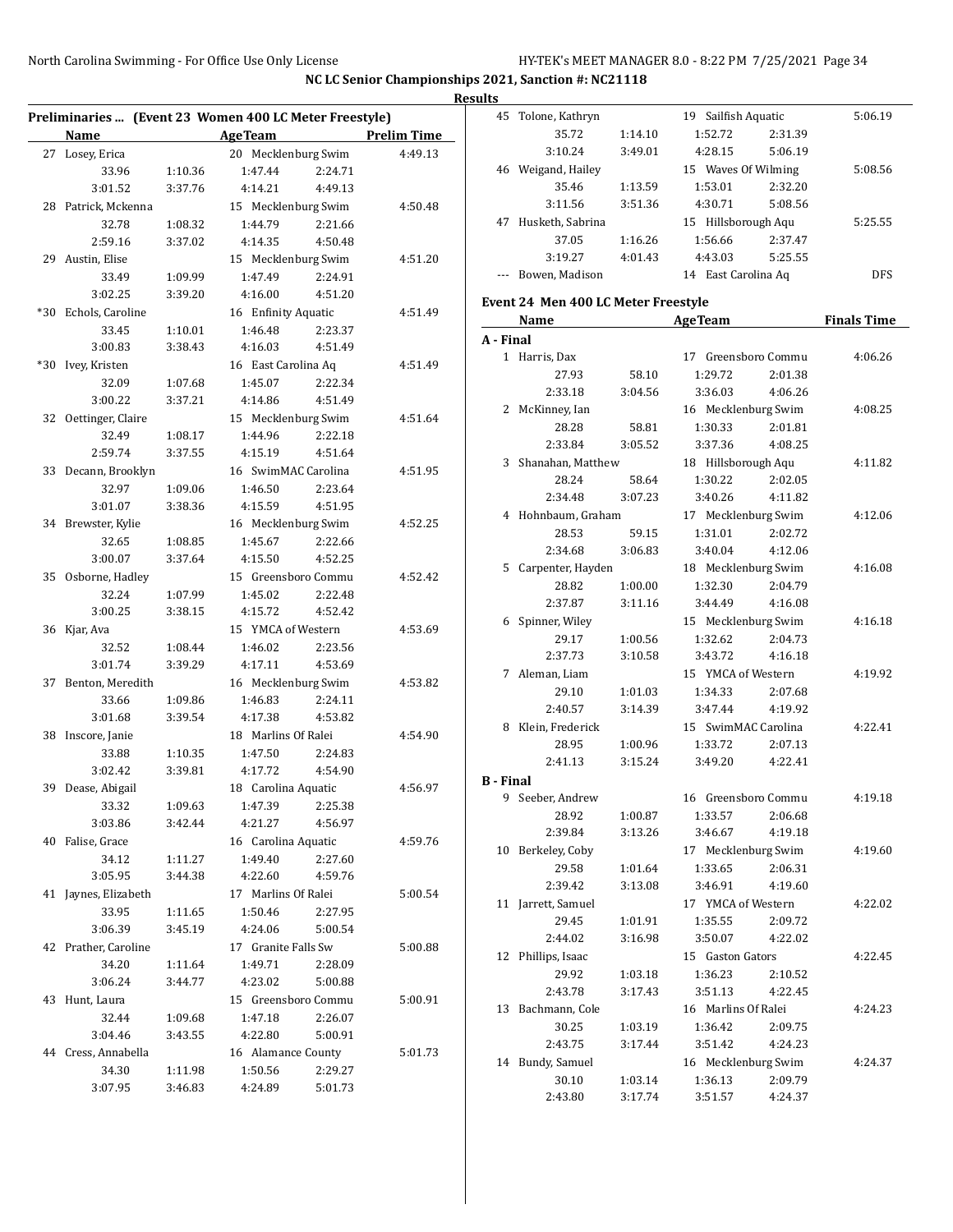**NC LC Senior Championships 2021, Sanction #: NC21118 Results**

|           |                         |         | B - Final  (Event 24 Men 400 LC Meter Freestyle) |                    |
|-----------|-------------------------|---------|--------------------------------------------------|--------------------|
|           | Name                    |         | <b>AgeTeam</b>                                   | <b>Finals Time</b> |
| 15        | Weber, Lucas            |         | 16 SwimMAC Carolina                              | 4:25.27            |
|           | 30.19                   | 1:03.42 | 1:36.60<br>2:10.69                               |                    |
|           | 2:44.58                 | 3:19.19 | 4:25.27<br>3:52.80                               |                    |
|           | 16 Glassner, George     |         | 15 SwimMAC Carolina                              | 4:31.32            |
|           | 28.86                   | 1:01.09 | 1:35.39<br>2:09.99                               |                    |
|           | 2:45.54                 | 3:21.09 | 3:57.00<br>4:31.32                               |                    |
| C - Final |                         |         |                                                  |                    |
|           | 17 Roberts, Christopher |         | 15 Carolina Aquatic                              | 4:23.16            |
|           | 29.19                   | 1:01.46 | 1:35.14<br>2:09.25                               |                    |
|           | 2:43.26                 | 3:17.43 | 3:51.39<br>4:23.16                               |                    |
|           | 18 Lynch, Ryan          |         | 18 Raleigh Swimming                              | 4:23.77            |
|           | 30.35                   | 1:03.62 | 1:37.95<br>2:11.89                               |                    |
|           | 2:46.23                 | 3:19.63 | 3:52.82<br>4:23.77                               |                    |
|           | 19 Lunsik, Dylan        |         | 16 Smoky Mountain A                              | 4:23.92            |
|           | 30.23                   | 1:03.91 | 1:37.79<br>2:11.78                               |                    |
|           | 2:46.59                 | 3:20.39 | 3:52.62<br>4:23.92                               |                    |
|           | 20 Purcell, Reiley      |         | 15 Marlins Of Ralei                              | 4:26.93            |
|           | 30.43                   | 1:03.72 | 1:37.83<br>2:12.11                               |                    |
|           | 2:46.16                 | 3:20.55 | 3:54.41<br>4:26.93                               |                    |
| 21        | Duke, Brian             |         | 17 Marlins Of Ralei                              | 4:29.13            |
|           | 30.05                   | 1:03.34 | 1:38.19<br>2:12.80                               |                    |
|           | 2:47.50                 | 3:22.30 | 3:56.92<br>4:29.13                               |                    |
|           | 22 Cook, Alexander      |         | 16 SwimMAC Carolina                              | 4:30.22            |
|           | 30.76                   | 1:04.91 | 1:40.21<br>2:15.13                               |                    |
|           | 2:50.46                 | 3:23.67 | 3:57.17<br>4:30.22                               |                    |
| 23        | Markoski, James         |         | 15 Marlins Of Ralei                              | 4:31.70            |
|           | 30.95                   | 1:05.53 | 1:39.76<br>2:14.68                               |                    |
|           | 2:49.17                 | 3:23.77 | 3:58.27<br>4:31.70                               |                    |
| 24        | Snyder, Jayson          |         | 16 Enfinity Aquatic                              | 4:32.35            |
|           | 30.71                   | 1:04.24 | 1:38.70<br>2:13.47                               |                    |
|           | 2:48.29                 | 3:22.72 | 3:57.58<br>4:32.35                               |                    |
|           |                         |         |                                                  |                    |

#### **Event 24 Men 400 LC Meter Freestyle**

|               | Name                 |         | <b>AgeTeam</b>      | <b>Prelim Time</b>  |         |  |  |
|---------------|----------------------|---------|---------------------|---------------------|---------|--|--|
|               | <b>Preliminaries</b> |         |                     |                     |         |  |  |
|               | 1 Harris, Dax        |         | 17 Greensboro Commu | 4:10.17             |         |  |  |
|               | 28.45                | 59.38   | 1:31.12             | 2:03.31             |         |  |  |
|               | 2:35.20              | 3:06.72 | 3:38.49             | 4:10.17             |         |  |  |
| $\mathcal{L}$ | McKinney, Ian        |         | 16 Mecklenburg Swim | 4:11.89             |         |  |  |
|               | 29.21                | 1:00.94 | 1:32.88             | 2:04.73             |         |  |  |
|               | 2:36.70              | 3:09.29 | 3:40.98             | 4:11.89             |         |  |  |
| 3             | Shanahan, Matthew    |         |                     | 18 Hillsborough Aqu |         |  |  |
|               | 29.36                | 1:01.18 | 1:33.19             | 2:05.01             |         |  |  |
|               | 2:37.14              | 3:09.43 | 3:41.29             | 4:12.55             |         |  |  |
| 4             | Hohnbaum, Graham     |         | 17 Mecklenburg Swim |                     | 4:16.57 |  |  |
|               | 28.82                | 59.88   | 1:32.16             | 2:04.40             |         |  |  |
|               | 2:37.04              | 3:10.01 | 3:43.78             | 4:16.57             |         |  |  |
| 5.            | Spinner, Wiley       |         | 15 Mecklenburg Swim | 4:19.48             |         |  |  |
|               | 29.10                | 1:01.11 | 1:33.79             | 2:06.34             |         |  |  |
|               | 2:39.85              | 3:12.95 | 3:46.56             | 4:19.48             |         |  |  |
| 6             | Howden, Frank        |         | 17 Blues Aquatics   |                     | 4:21.30 |  |  |
|               | 28.97                | 1:01.92 | 1:34.86             | 2:08.34             |         |  |  |
|               | 2:41.65              | 3:16.00 | 3:49.43             | 4:21.30             |         |  |  |
| 7             | Carpenter, Hayden    |         | 18 Mecklenburg Swim |                     | 4:21.76 |  |  |
|               | 29.36                | 1:01.54 | 1:34.79             | 2:07.72             |         |  |  |
|               | 2:41.25              | 3:15.21 | 3:48.92             | 4:21.76             |         |  |  |

| 8  | Aleman, Liam         |         | 15 YMCA of Western  |         | 4:22.01 |
|----|----------------------|---------|---------------------|---------|---------|
|    | 28.99                | 1:01.51 | 1:35.00             | 2:08.59 |         |
|    |                      |         |                     |         |         |
|    | 2:42.35              | 3:15.60 | 3:49.23             | 4:22.01 |         |
|    | 9 Klein, Frederick   |         | 15 SwimMAC Carolina |         | 4:22.42 |
|    | 29.32                | 1:01.66 | 1:34.53             | 2:07.72 |         |
|    | 2:41.55              | 3:15.58 | 3:49.79             | 4:22.42 |         |
|    | 10 Glassner, George  |         | 15 SwimMAC Carolina |         | 4:23.76 |
|    | 29.74                | 1:02.67 | 1:35.98             | 2:09.44 |         |
|    | 2:43.54              | 3:17.61 | 3:51.37             | 4:23.76 |         |
|    | 11 Jarrett, Samuel   |         | 17 YMCA of Western  |         | 4:23.92 |
|    | 29.38                | 1:02.15 | 1:36.40             | 2:10.69 |         |
|    | 2:44.43              | 3:18.00 | 3:51.67             | 4:23.92 |         |
|    | 12 Seeber, Andrew    |         | 16 Greensboro Commu |         | 4:24.09 |
|    | 30.12                | 1:03.43 | 1:36.98             | 2:11.06 |         |
|    | 2:44.71              | 3:18.35 | 3:51.60             | 4:24.09 |         |
|    | 13 Phillips, Isaac   |         | 15 Gaston Gators    |         | 4:24.71 |
|    | 29.34                | 1:02.42 | 1:36.07             | 2:09.96 |         |
|    | 2:43.91              | 3:18.24 | 3:52.12             | 4:24.71 |         |
|    |                      |         |                     |         |         |
|    | 14 Bachmann, Cole    |         | 16 Marlins Of Ralei |         | 4:24.93 |
|    | 30.84                | 1:04.40 | 1:37.93             | 2:11.74 |         |
|    | 2:45.74              | 3:19.73 | 3:53.62             | 4:24.93 |         |
|    | 15 Bundy, Samuel     |         | 16 Mecklenburg Swim |         | 4:25.27 |
|    | 30.90                | 1:04.75 | 1:39.04             | 2:12.89 |         |
|    | 2:46.19              | 3:19.15 | 3:53.08             | 4:25.27 |         |
|    | 16 Weber, Lucas      |         | 16 SwimMAC Carolina |         | 4:25.69 |
|    | 30.73                | 1:04.38 | 1:38.45             | 2:12.29 |         |
|    | 2:46.18              | 3:19.95 | 3:53.68             | 4:25.69 |         |
| 17 | Berkeley, Coby       |         | 17 Mecklenburg Swim |         | 4:25.92 |
|    | 29.02                | 1:01.96 | 1:35.06             | 2:09.27 |         |
|    | 2:43.26              | 3:17.66 | 3:51.96             | 4:25.92 |         |
| 18 | Duke, Brian          |         | 17 Marlins Of Ralei |         | 4:26.62 |
|    | 30.06                | 1:02.77 | 1:37.07             | 2:12.01 |         |
|    | 2:46.42              | 3:21.00 | 3:54.50             | 4:26.62 |         |
| 19 | Cook, Alexander      |         | 16 SwimMAC Carolina |         | 4:26.99 |
|    | 30.43                | 1:03.59 | 1:38.05             | 2:12.47 |         |
|    | 2:47.31              | 3:21.15 | 3:55.44             | 4:26.99 |         |
|    | Roberts, Christopher |         | 15 Carolina Aquatic |         | 4:27.50 |
| 20 |                      |         |                     |         |         |
|    | 29.96                | 1:03.23 | 1:37.13             | 2:11.58 |         |
|    | 2:45.47              | 3:19.69 | 3:53.89             | 4:27.50 |         |
|    | 21 Purcell, Reiley   |         | 15 Marlins Of Ralei |         | 4:27.51 |
|    | 29.88                | 1:02.62 | 1:36.57             | 2:11.00 |         |
|    | 2:45.58              | 3:19.90 | 3:54.13             | 4:27.51 |         |
|    | 22 Lunsik, Dylan     |         | 16 Smoky Mountain A |         | 4:29.72 |
|    | 31.38                | 1:05.91 | 1:40.41             | 2:15.16 |         |
|    | 2:50.36              | 3:25.08 | 3:58.33             | 4:29.72 |         |
|    | 23 Markoski, James   |         | 15 Marlins Of Ralei |         | 4:30.01 |
|    | 30.88                | 1:05.02 | 1:38.99             | 2:13.65 |         |
|    | 2:47.97              | 3:22.47 | 3:56.50             | 4:30.01 |         |
| 24 | Snyder, Jayson       |         | 16 Enfinity Aquatic |         | 4:30.21 |
|    | 29.84                | 1:01.97 | 1:35.46             | 2:09.36 |         |
|    | 2:44.31              | 3:19.06 | 3:54.77             | 4:30.21 |         |
| 25 | Lynch, Ryan          |         | 18 Raleigh Swimming |         | 4:30.56 |
|    | 30.95                | 1:04.29 | 1:38.83             | 2:13.68 |         |
|    | 2:48.38              | 3:22.77 | 3:56.91             | 4:30.56 |         |
|    |                      |         |                     |         |         |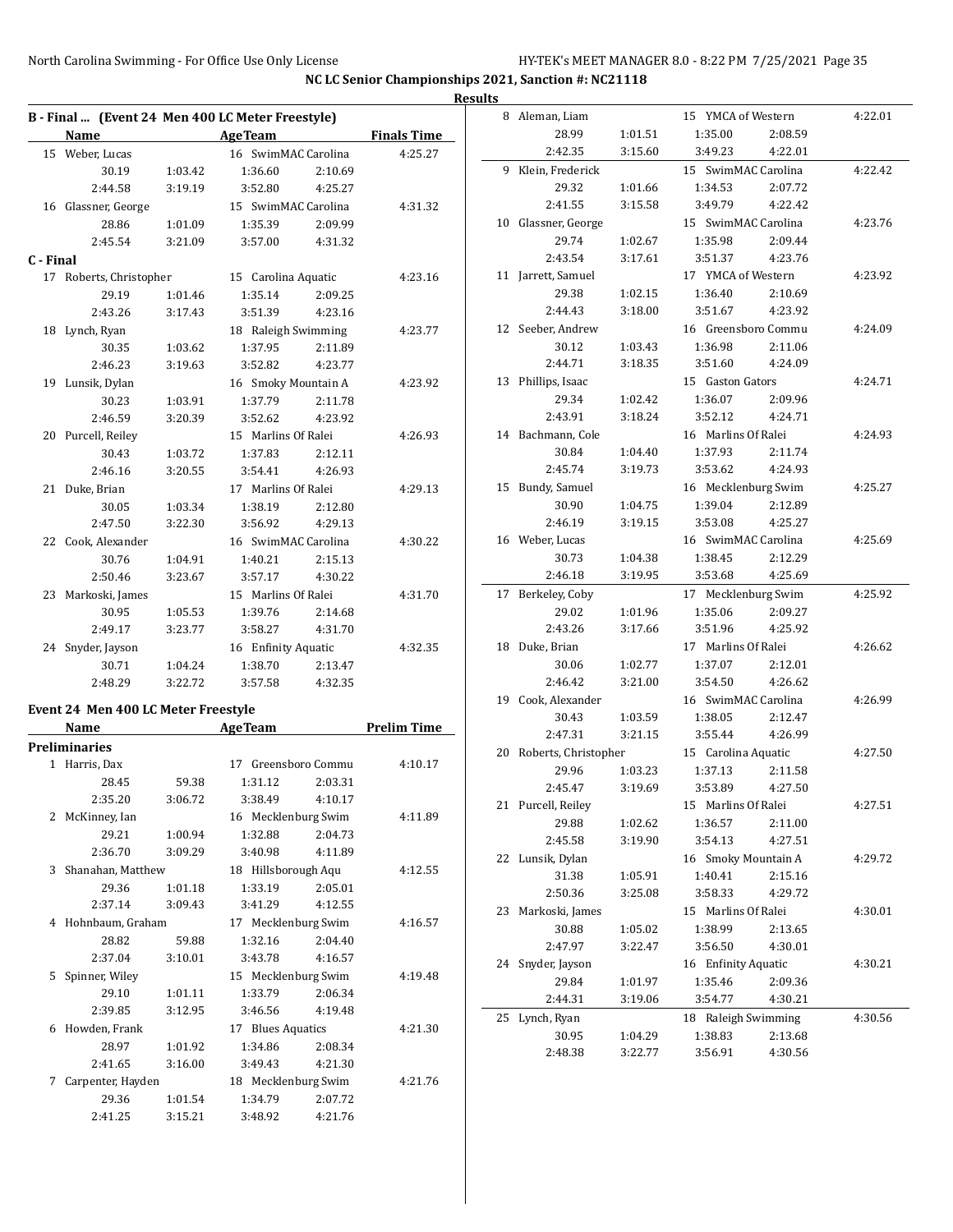**Finals Time** 

| Preliminaries  (Event 24 Men 400 LC Meter Freestyle)<br><b>Name</b> |         | <b>AgeTeam</b>      |         | <b>Prelim Time</b> |                  | Event 25 Women 100 LC Meter Freestyle |         |                     |                    |
|---------------------------------------------------------------------|---------|---------------------|---------|--------------------|------------------|---------------------------------------|---------|---------------------|--------------------|
| 26 Anderson, Tate                                                   |         | 17 Raleigh Swimming |         | 4:31.01            |                  | Name                                  |         | <b>AgeTeam</b>      | <b>Finals Time</b> |
| 29.68                                                               | 1:03.22 | 1:37.08             | 2:11.38 |                    | A - Final        |                                       |         |                     |                    |
| 2:46.36                                                             | 3:21.63 | 3:56.37             | 4:31.01 |                    |                  | 1 Flynn, Lindsay                      |         | 18 Mecklenburg Swim | 56.55              |
|                                                                     |         |                     |         |                    |                  | 27.55                                 | 56.55   |                     |                    |
| 27 Peterson, Caleb                                                  |         | 15 Mecklenburg Swim |         | 4:31.19            |                  | 2 Ivan, Teresa                        |         | 17 Mecklenburg Swim | 57.05              |
| 29.94                                                               | 1:02.67 | 1:36.15             | 2:10.39 |                    |                  | 27.56                                 | 57.05   |                     |                    |
| 2:45.08                                                             | 3:20.47 | 3:55.92             | 4:31.19 |                    |                  | 3 Smith, Madeline                     |         | 17 East Carolina Aq | 58.69              |
| 28 Penny, Saylor                                                    |         | 15 Marlins Of Ralei |         | 4:32.34            |                  | 28.55                                 | 58.69   |                     |                    |
| 31.17                                                               | 1:04.96 | 1:40.30             | 2:15.29 |                    |                  | 4 Rhodes, Olivia                      |         | 18 Lifetime Swim Te | 59.15              |
| 2:51.02                                                             | 3:25.20 | 3:59.96             | 4:32.34 |                    |                  | 27.89                                 | 59.15   |                     |                    |
| 29 True, Nathaniel                                                  |         | 16 East Carolina Aq |         | 4:32.35            |                  | 5 Wagner, Grace                       |         | 17 Lifetime Swim Te | 59.81              |
| 29.67                                                               | 1:03.15 | 1:38.32             | 2:13.93 |                    |                  | 28.58                                 | 59.81   |                     |                    |
| 2:49.57                                                             | 3:25.34 | 3:59.47             | 4:32.35 |                    |                  | 6 Dichak, Victoria                    |         | 19 Una Ltnc         | 1:00.00            |
| 30 Watkins, Samuel                                                  |         | 16 Marlins Of Ralei |         | 4:32.65            |                  | 28.93                                 | 1:00.00 |                     |                    |
| 31.00                                                               | 1:04.18 | 1:38.02             | 2:12.96 |                    |                  |                                       |         |                     |                    |
| 2:47.69                                                             | 3:22.72 | 3:58.30             | 4:32.65 |                    |                  | 7 Kilpatrick, Ava                     |         | 17 YMCA of Western  | 1:00.04            |
| 31 Biersack, Joseph                                                 |         | 16 Tac Titans       |         | 4:33.13            |                  | 28.72                                 | 1:00.04 |                     |                    |
| 30.80                                                               | 1:04.10 | 1:38.38             | 2:13.22 |                    |                  | 8 Kondratick, Morgan                  |         | 17 Raleigh Swimming | 1:00.07            |
| 2:48.32                                                             | 3:23.36 | 3:58.45             | 4:33.13 |                    |                  | 28.82                                 | 1:00.07 |                     |                    |
| 32 Holtham, Isaac                                                   |         | 15 SwimMAC Carolina |         | 4:33.34            | <b>B</b> - Final |                                       |         |                     |                    |
|                                                                     |         |                     |         |                    |                  | 9 Armen, Emily                        |         | 15 East Carolina Aq | 59.22              |
| 30.27                                                               | 1:04.22 | 1:39.41             | 2:14.86 |                    |                  | 28.69                                 | 59.22   |                     |                    |
| 2:49.88                                                             | 3:25.19 | 3:59.97             | 4:33.34 |                    |                  | 10 Sikes, Katherine                   |         | 15 Hillsborough Aqu | 59.96              |
| 33 Vincent, William                                                 |         | 15 Marlins Of Ralei |         | 4:33.51            |                  | 28.90                                 | 59.96   |                     |                    |
| 29.69                                                               | 1:03.06 | 1:38.35             | 2:13.83 |                    |                  | 11 Hamblin, Emilee                    |         | 17 Mecklenburg Swim | 1:00.28            |
| 2:49.97                                                             | 3:25.60 | 3:58.61             | 4:33.51 |                    |                  | 28.78                                 | 1:00.28 |                     |                    |
| 34 Teoh, Reid                                                       |         | 15 Star Aquatics    |         | 4:35.14            |                  | 12 Patrick, Mckenna                   |         | 15 Mecklenburg Swim | 1:00.74            |
| 32.29                                                               | 1:06.72 | 1:42.09             | 2:17.59 |                    |                  | 29.19                                 | 1:00.74 |                     |                    |
| 2:53.06                                                             | 3:28.30 | 4:02.65             | 4:35.14 |                    |                  | 13 Kenney, Carolynn                   |         | 16 Raleigh Swimming | 1:00.85            |
| 35 Howard, Samuel                                                   |         | 18 Aquatic Team Of  |         | 4:35.21            |                  | 29.01                                 | 1:00.85 |                     |                    |
| 30.37                                                               | 1:04.48 | 1:39.11             | 2:14.34 |                    |                  | 14 Kudela, Katie                      |         | 16 Lifetime Swim Te | 1:00.92            |
| 2:49.93                                                             | 3:25.21 | 4:00.94             | 4:35.21 |                    |                  | 29.02                                 | 1:00.92 |                     |                    |
| 36 Horman, Elijah                                                   |         | 18 Raleigh Swimming |         | 4:35.25            |                  |                                       |         |                     |                    |
| 30.86                                                               | 1:04.99 | 1:39.76             | 2:14.44 |                    |                  | 15 Sandock, Leah                      |         | 17 Mecklenburg Swim | 1:01.37            |
| 2:49.30                                                             | 3:24.46 | 3:59.78             | 4:35.25 |                    |                  | 29.42                                 | 1:01.37 |                     |                    |
| 37 Cellucci, Michael                                                |         | 17 Mecklenburg Swim |         | 4:36.64            |                  | 16 Fleury, Sarah                      |         | 17 Lifetime Swim Te | 1:01.77            |
| 30.45                                                               | 1:03.70 | 1:38.47             | 2:13.54 |                    |                  | 29.11                                 | 1:01.77 |                     |                    |
| 2:49.24                                                             | 3:25.10 | 4:01.41             | 4:36.64 |                    | C - Final        |                                       |         |                     |                    |
|                                                                     |         |                     |         |                    |                  | 17 Furbay, Caroline                   |         | 14 Waves Of Wilming | 1:00.82            |
| 38 Kolomiyets, Israel                                               |         | 19 YMCA of Western  |         | 4:36.81            |                  | 29.26                                 | 1:00.82 |                     |                    |
| 29.31                                                               | 1:02.49 | 1:36.60             | 2:11.75 |                    |                  | 18 Sherrill, Raegan                   |         | 15 Mecklenburg Swim | 1:01.12            |
| 2:47.04                                                             | 3:22.35 | 3:59.29             | 4:36.81 |                    |                  | 29.62                                 | 1:01.12 |                     |                    |
| 39 Williams, Matheson                                               |         | 16 Star Aquatics    |         | 4:36.84            |                  | 19 Wendt, Louisa                      |         | 15 Marlins Of Ralei | 1:01.34            |
| 31.51                                                               | 1:06.61 | 1:42.48             | 2:17.43 |                    |                  | 29.62                                 | 1:01.34 |                     |                    |
| 2:53.24                                                             | 3:28.87 | 4:04.12             | 4:36.84 |                    |                  | 20 Dichak, Sarah                      |         | 16 SwimMAC Carolina | 1:01.35            |
| 40 Despres, Garrett                                                 |         | 18 Una Eca          |         | 4:37.01            |                  | 29.44                                 | 1:01.35 |                     |                    |
| 30.15                                                               | 1:03.35 | 1:38.77             | 2:13.14 |                    |                  | 21 Daly, Rachel                       |         | 19 Mecklenburg Swim | 1:01.53            |
| 2:48.36                                                             | 3:24.44 | 4:01.23             | 4:37.01 |                    |                  | 30.02                                 | 1:01.53 |                     |                    |
| 41 Freeman, Davis                                                   |         | 17 Team Charlotte S |         | 4:38.90            |                  | 22 Bozza, Natalie                     |         | 16 Mecklenburg Swim | 1:01.57            |
| 30.82                                                               | 1:04.28 | 1:39.25             | 2:15.05 |                    |                  | 29.85                                 | 1:01.57 |                     |                    |
| 2:50.92                                                             | 3:27.12 | 4:03.56             | 4:38.90 |                    |                  | 23 Baumgartner, Hannah                |         | 17 SwimMAC Carolina | 1:01.66            |
| 42 Fazen, Collin                                                    |         | 17 Mecklenburg Swim |         | 4:48.33            |                  |                                       |         |                     |                    |
|                                                                     |         |                     |         |                    |                  | 29.73                                 | 1:01.66 |                     |                    |
| 31.93                                                               | 1:06.87 | 1:43.24             | 2:19.74 |                    |                  | 24 Losey, Erica                       |         | 20 Mecklenburg Swim | 1:02.70            |
| 2:56.85                                                             | 3:34.09 | 4:12.08             | 4:48.33 |                    |                  | 30.05                                 | 1:02.70 |                     |                    |
| 43 Lawless, Ethan                                                   |         | 19 East Carolina Aq |         | 4:49.80            |                  |                                       |         |                     |                    |
| 31.12                                                               |         | 1:41.98             | 2:19.58 |                    |                  |                                       |         |                     |                    |
| 2:57.04                                                             | 3:35.64 | 4:13.25             | 4:49.80 |                    |                  |                                       |         |                     |                    |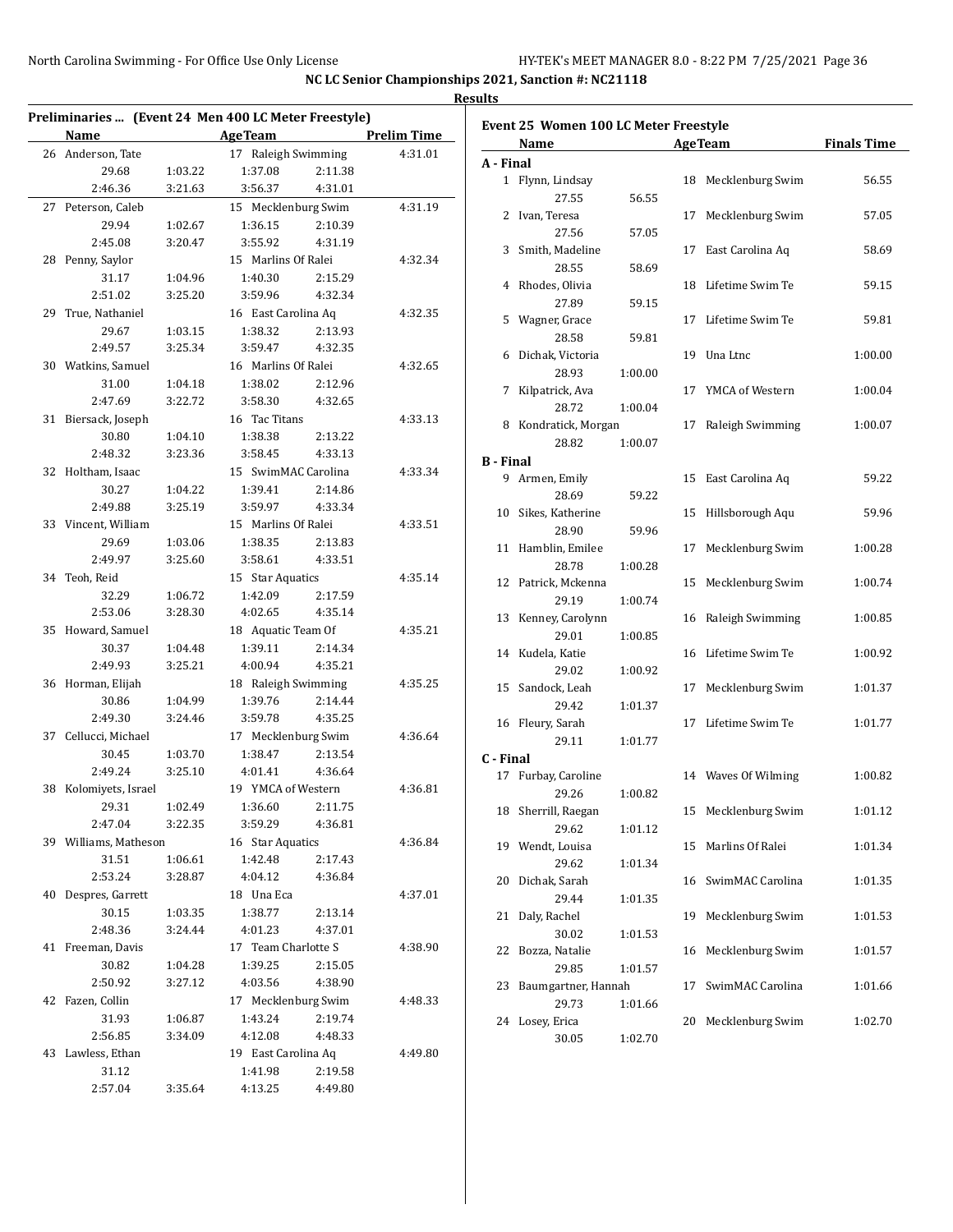#### **Results**

|     | Event 25 Women 100 LC Meter Freestyle |         |    |                     |                    |
|-----|---------------------------------------|---------|----|---------------------|--------------------|
|     | Name                                  |         |    | <b>AgeTeam</b>      | <b>Prelim Time</b> |
|     | Preliminaries                         |         |    |                     |                    |
|     | 1 Flynn, Lindsay                      |         | 18 | Mecklenburg Swim    | 56.86              |
|     | 27.59                                 | 56.86   |    |                     |                    |
|     | 2 Ivan, Teresa                        |         | 17 | Mecklenburg Swim    | 57.36              |
|     | 27.58                                 | 57.36   |    |                     |                    |
| 3   | Smith, Madeline                       |         | 17 | East Carolina Aq    | 58.67              |
|     | 28.71                                 | 58.67   |    |                     |                    |
| 4   | Rhodes, Olivia                        |         | 18 | Lifetime Swim Te    | 59.30              |
|     | 28.38                                 | 59.30   |    |                     |                    |
| 5   | Kondratick, Morgan                    |         | 17 | Raleigh Swimming    | 59.39              |
|     | 28.38                                 | 59.39   |    |                     |                    |
| 6   | Wagner, Grace                         |         | 17 | Lifetime Swim Te    | 59.90              |
|     | 28.84                                 | 59.90   |    |                     |                    |
| 7   | Dichak, Victoria                      |         | 19 | Una Ltnc            | 59.92              |
|     | 28.90                                 | 59.92   |    |                     |                    |
| 8   | Kilpatrick, Ava                       |         | 17 | YMCA of Western     | 1:00.26            |
|     | 28.80                                 | 1:00.26 |    |                     |                    |
| 9   | Armen, Emily                          |         | 15 | East Carolina Aq    | 1:00.34            |
|     | 29.14                                 | 1:00.34 |    |                     |                    |
| 10  | Kenney, Carolynn                      |         | 16 | Raleigh Swimming    | 1:00.35            |
|     | 28.90                                 | 1:00.35 |    |                     |                    |
| 11  | Patrick, Mckenna                      |         | 15 | Mecklenburg Swim    | 1:00.40            |
|     | 28.70                                 | 1:00.40 |    |                     |                    |
| 12  | Kudela, Katie                         |         | 16 | Lifetime Swim Te    | 1:00.60            |
|     | 28.91                                 | 1:00.60 |    |                     |                    |
| 13  | Hamblin, Emilee                       |         | 17 | Mecklenburg Swim    | 1:00.62            |
|     | 28.96                                 | 1:00.62 |    |                     |                    |
| 14  | Fleury, Sarah                         |         | 17 | Lifetime Swim Te    | 1:00.77            |
|     | 28.99                                 | 1:00.77 |    |                     |                    |
| 15  | Sandock, Leah                         |         | 17 | Mecklenburg Swim    | 1:00.91            |
|     | 28.92                                 | 1:00.91 |    |                     |                    |
| 16  | Sikes, Katherine                      |         | 15 | Hillsborough Aqu    | 1:01.03            |
|     | 28.88                                 | 1:01.03 |    |                     |                    |
| 17  | Daly, Rachel                          |         | 19 | Mecklenburg Swim    | 1:01.08            |
|     | 29.38                                 | 1:01.08 |    |                     |                    |
| 18  | Sherrill, Raegan                      |         | 15 | Mecklenburg Swim    | 1:01.25            |
|     | 29.73                                 | 1:01.25 |    |                     |                    |
|     | 19 Wendt, Louisa                      |         | 15 | Marlins Of Ralei    | 1:01.31            |
|     | 29.68                                 | 1:01.31 |    |                     |                    |
| 20  | Furbay, Caroline                      |         |    | 14 Waves Of Wilming | 1:01.47            |
|     | 29.42                                 | 1:01.47 |    |                     |                    |
| 21  | Bozza, Natalie                        |         | 16 | Mecklenburg Swim    | 1:01.56            |
|     | 30.08                                 | 1:01.56 |    |                     |                    |
| 22  | Eaton, Emily                          |         | 16 | Mecklenburg Swim    | 1:01.61            |
|     | 29.02                                 | 1:01.61 |    |                     |                    |
| 23  | Dichak, Sarah                         |         | 16 | SwimMAC Carolina    | 1:01.76            |
|     | 29.81                                 | 1:01.76 |    |                     |                    |
| 24  | Losey, Erica                          |         | 20 | Mecklenburg Swim    | 1:01.77            |
|     | 29.88                                 | 1:01.77 |    |                     |                    |
| *25 | Gonsalves, Ashleigh                   |         | 16 | Mecklenburg Swim    | 1:01.78            |
|     | 30.04                                 | 1:01.78 |    |                     |                    |
| *25 | Baumgartner, Hannah                   |         | 17 | SwimMAC Carolina    | 1:01.78            |
|     | 29.55                                 | 1:01.78 |    |                     |                    |
|     | <b>Swim-Off Required</b>              |         |    |                     |                    |

| 27    | Echols, Caroline             |         | 16 | <b>Enfinity Aquatic</b> | 1:01.84 |
|-------|------------------------------|---------|----|-------------------------|---------|
|       | 29.66                        | 1:01.84 |    |                         |         |
| 28    | McDevitt, Elizabeth          |         | 17 | <b>Alamance County</b>  | 1:01.86 |
|       | 29.87                        | 1:01.86 |    |                         |         |
| 29    | Holland, Marylauren          |         | 18 | Raleigh Swimming        | 1:01.92 |
|       | 29.59                        | 1:01.92 |    |                         |         |
| 30    | Kim, Catherine<br>29.87      | 1:01.93 | 15 | <b>Enfinity Aquatic</b> | 1:01.93 |
| 31    | Parkes, Callie               |         | 17 | Waves Of Wilming        | 1:02.05 |
|       | 29.36                        | 1:02.05 |    |                         |         |
| 32    | Renshaw, Colleen             |         | 19 | Harnett County A        | 1:02.10 |
|       | 29.19                        | 1:02.10 |    |                         |         |
| 33    | Brooks, Alexandria           |         | 15 | <b>Enfinity Aquatic</b> | 1:02.19 |
|       | 30.33                        | 1:02.19 |    |                         |         |
| 34    | Condo, Emma                  |         | 15 | SwimMAC Carolina        | 1:02.28 |
|       | 29.90                        | 1:02.28 |    |                         |         |
| 35    | Griffey, Katherine<br>30.05  | 1:02.32 | 17 | Lifetime Swim Te        | 1:02.32 |
| 36    | Floyd, Charley               |         | 15 | SwimMAC Carolina        | 1:02.35 |
|       | 29.71                        | 1:02.35 |    |                         |         |
| *37   | Hamblin, Kaylee              |         | 17 | Mecklenburg Swim        | 1:02.41 |
|       | 30.06                        | 1:02.41 |    |                         |         |
| *37   | Smalley, Ainsley             |         | 16 | Mecklenburg Swim        | 1:02.41 |
|       | 29.90                        | 1:02.41 |    |                         |         |
| 39    | Hull, Aubrey                 |         | 15 | Mecklenburg Swim        | 1:02.44 |
|       | 30.76                        | 1:02.44 |    |                         |         |
| 40    | Jenkins, Grace               |         | 15 | Mars Hill Aquati        | 1:02.47 |
| 41    | 30.11<br>Davis, Alexandra    | 1:02.47 | 15 | Lifetime Swim Te        | 1:02.57 |
|       | 29.66                        | 1:02.57 |    |                         |         |
| 42    | Johnson, Claire              |         | 15 | SwimMAC Carolina        | 1:02.59 |
|       | 30.63                        | 1:02.59 |    |                         |         |
| 43    | McGovern, Julia              |         | 17 | SwimMAC Carolina        | 1:02.61 |
|       | 30.32                        | 1:02.61 |    |                         |         |
| 44    | Frain, Gisella               |         | 17 | SwimMAC Carolina        | 1:02.62 |
|       | 29.94                        | 1:02.62 |    |                         |         |
| 45    | Holden, Lanie                |         | 15 | Mecklenburg Swim        | 1:02.67 |
| 46    | 31.03<br>Bitting, Mary Grace | 1:02.67 | 17 | Mecklenburg Swim        | 1:02.74 |
|       | 30.26                        | 1:02.74 |    |                         |         |
| $*47$ | Halligan, Anna               |         | 15 | Una Msa                 | 1:02.77 |
|       | 30.16                        | 1:02.77 |    |                         |         |
| $*47$ | Yang, Iris                   |         | 17 | SwimMAC Carolina        | 1:02.77 |
|       | 30.37                        | 1:02.77 |    |                         |         |
| 49    | Johnson, Kendra              |         | 16 | Lifetime Swim Te        | 1:02.82 |
|       | 30.16                        | 1:02.82 |    |                         |         |
| 50    | Lyons, Claire<br>30.23       | 1:02.85 | 17 | SwimMAC Carolina        | 1:02.85 |
| 51    | McKeown, Reagan              |         | 17 | Mecklenburg Swim        | 1:02.92 |
|       | 30.07                        | 1:02.92 |    |                         |         |
| 52    | Simmons, Taylor              |         | 18 | Mecklenburg Swim        | 1:02.96 |
|       | 30.16                        | 1:02.96 |    |                         |         |
| 53    | Davis, Jessica               |         | 20 | <b>Enfinity Aquatic</b> | 1:03.25 |
|       | 30.33                        | 1:03.25 |    |                         |         |
| 54    | Hollmeyer, Abigail           |         | 15 | Mecklenburg Swim        | 1:03.41 |
|       | 30.76                        | 1:03.41 |    |                         |         |
| 55    | Lucas, Caroline<br>30.39     | 1:03.44 | 18 | <b>Xcell Aquatics</b>   | 1:03.44 |
|       |                              |         |    |                         |         |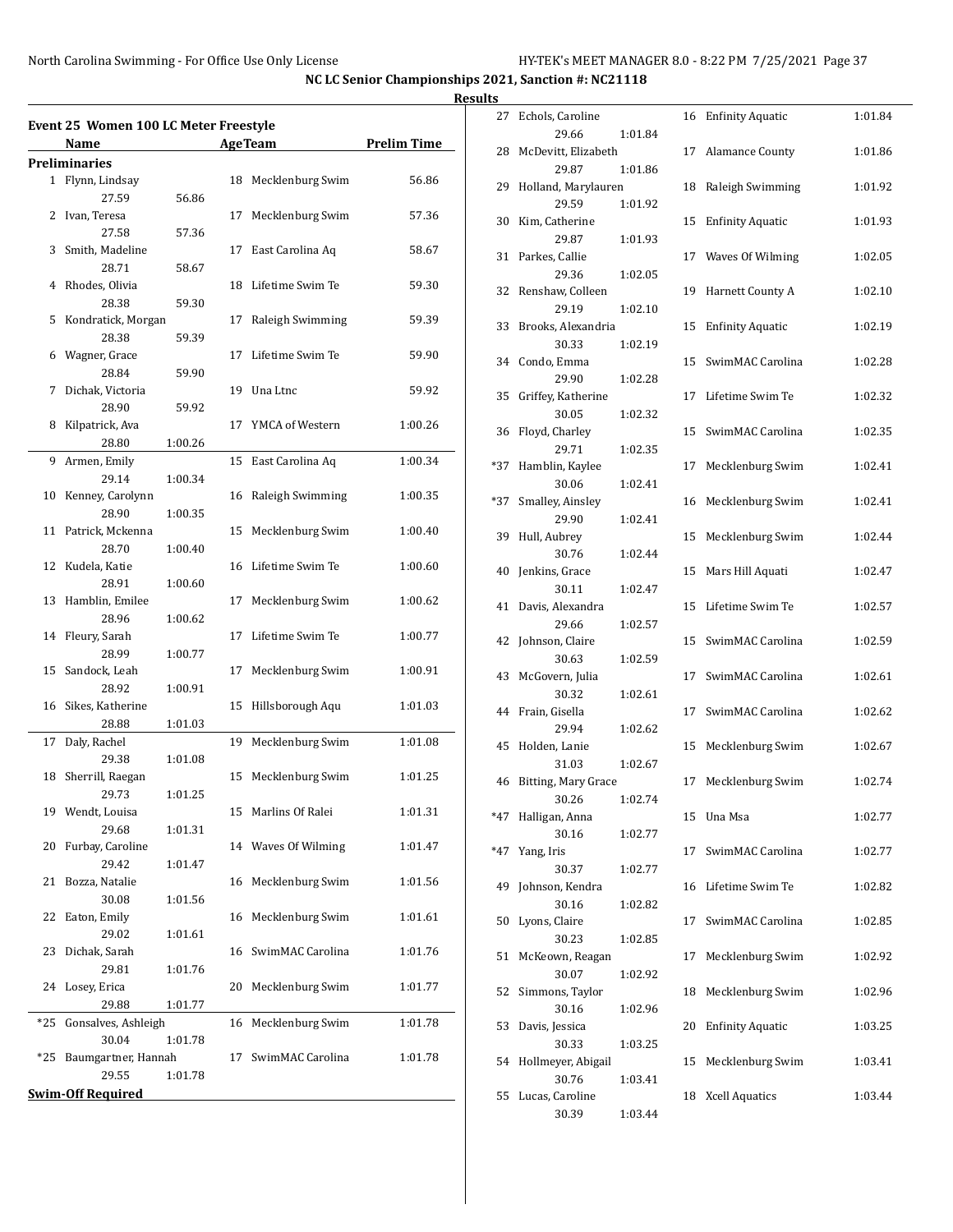|                                       |                    |                                                        |                    | <b>Results</b> |                                 |         |                     |         |
|---------------------------------------|--------------------|--------------------------------------------------------|--------------------|----------------|---------------------------------|---------|---------------------|---------|
|                                       |                    | Preliminaries  (Event 25 Women 100 LC Meter Freestyle) |                    |                | 84 Dunne, Lauren                |         | 22 YMCA of Western  | 1:04.69 |
| Name                                  |                    | <b>AgeTeam</b>                                         | <b>Prelim Time</b> |                | 30.32                           | 1:04.69 |                     |         |
| 56 Edwards, Sarah<br>30.23            | 1:03.45            | 16 Mars Hill Aquati                                    | 1:03.45            |                | 85 Wolff, Emilia<br>30.44       | 1:04.72 | 17 Raleigh Swimming | 1:04.72 |
| 57 Haviland, Laura<br>30.75           | 1:03.48            | 15 Aquatic Team Of                                     | 1:03.48            |                | 86 Ashi, Sophia<br>30.84        | 1:04.80 | 15 SwimMAC Carolina | 1:04.80 |
| 58 Ivey, Kristen<br>30.18             | 1:03.49            | 16 East Carolina Aq                                    | 1:03.49            |                | 87 Banks, Madeline<br>31.01     | 1:04.81 | 17 Raleigh Swimming | 1:04.81 |
| 59 Murray, Avery<br>30.38             | 1:03.50            | 17 Mecklenburg Swim                                    | 1:03.50            |                | 88 Groce, April<br>31.45        | 1:04.83 | 17 Raleigh Swimming | 1:04.83 |
| 60 Ssengonzi, Rachel<br>30.77         | 1:03.51            | 16 Marlins Of Ralei                                    | 1:03.51            |                | 89 Adams, Taylyn<br>31.77       | 1:04.95 | 16 Mecklenburg Swim | 1:04.95 |
| 61 Wilson, Grace<br>31.00             | 1:03.56            | 16 Sailfish Aquatic                                    | 1:03.56            |                | 90 Hanson, Genevieve<br>30.71   | 1:04.98 | 17 Aquatic Team Of  | 1:04.98 |
| *62 Chamblee, Jade<br>30.51           | 1:03.57            | 16 SwimMAC Carolina                                    | 1:03.57            |                | 91 Shanahan, Mary<br>31.26      | 1:05.02 | 15 Hillsborough Aqu | 1:05.02 |
| *62 Leckner, Logan<br>31.10           | 1:03.57            | 15 SwimMAC Carolina                                    | 1:03.57            |                | 92 Lickfold, Megan<br>31.61     | 1:05.04 | 15 Raleigh Swimming | 1:05.04 |
| *62 Linch, Natalie                    |                    | 16 SwimMAC Carolina                                    | 1:03.57            |                | 93 Kline, Sophia<br>30.91       | 1:05.09 | 16 Marlins Of Ralei | 1:05.09 |
| 29.94<br>65 Repella, Allison          | 1:03.57            | 15 Aquatic Team Of                                     | 1:03.63            |                | *94 Rinker, Caroline<br>31.80   | 1:05.29 | 16 Sailfish Aquatic | 1:05.29 |
| 30.65<br>66 Miller, Samantha<br>30.61 | 1:03.63<br>1:03.65 | 15 Marlins Of Ralei                                    | 1:03.65            |                | *94 Peurifoy, Mckenzie<br>30.99 | 1:05.29 | 17 Sailfish Aquatic | 1:05.29 |
| 67 Hunt, Ellen<br>30.28               | 1:03.66            | 15 Greensboro Commu                                    | 1:03.66            |                | *96 Oettinger, Claire<br>31.20  | 1:05.32 | 15 Mecklenburg Swim | 1:05.32 |
| 68 Robinson, Haley<br>30.66           | 1:03.71            | 18 SwimMAC Carolina                                    | 1:03.71            |                | *96 Nance, Lauren<br>31.36      | 1:05.32 | 15 Tac Titans       | 1:05.32 |
| 69 Soniat, Olivia<br>30.46            | 1:03.75            | 16 SwimMAC Carolina                                    | 1:03.75            |                | 98 Ray, Lauren<br>31.82         | 1:05.36 | 14 Granite Falls Sw | 1:05.36 |
| 70 Eckert, Charlotte<br>30.84         | 1:03.87            | 15 SwimMAC Carolina                                    | 1:03.87            |                | 99 Goodman, Mary<br>30.73       | 1:05.41 | 16 Enfinity Aquatic | 1:05.41 |
| 71 Simpson, Leah<br>30.38             | 1:03.91            | 17 Carolina Aquatic                                    | 1:03.91            |                | 100 Briggs, Makena<br>31.66     | 1:05.42 | 16 SwimMAC Carolina | 1:05.42 |
| 72 Chin, Ella<br>30.73                | 1:03.93            | 15 SwimMAC Carolina                                    | 1:03.93            |                | 101 Flanagan, Emma<br>30.20     | 1:05.69 | 15 O'Neal Pelagics  | 1:05.69 |
| *73 Norton, Caroline<br>30.80         | 1:03.98            | 15 Mecklenburg Swim                                    | 1:03.98            |                | 102 Duncan, Scarlett<br>31.75   | 1:05.70 | 16 SwimMAC Carolina | 1:05.70 |
| *73 Osborne, Hadley<br>30.45          | 1:03.98            | 15 Greensboro Commu                                    | 1:03.98            |                | 103 Derwin, Bridget<br>31.39    | 1:05.78 | 16 Granite Falls Sw | 1:05.78 |
| 75 Webb, Margaret<br>30.25            | 1:03.99            | 15 Marlins Of Ralei                                    | 1:03.99            |                | 104 Hunt, Laura<br>31.15        | 1:05.83 | 15 Greensboro Commu | 1:05.83 |
| 76 Knorr, Kathryn<br>31.22            | 1:04.21            | 18 Mecklenburg Swim                                    | 1:04.21            |                | 105 Clark, Avari<br>31.28       | 1:05.93 | 15 Hillsborough Aqu | 1:05.93 |
| 77 Wilson, Kendall<br>30.77           | 1:04.31            | 14 Team Charlotte S                                    | 1:04.31            |                | 106 Avila, Rebecca<br>31.31     | 1:06.16 | 16 Enfinity Aquatic | 1:06.16 |
| 78 Marley, Jordan<br>30.31            | 1:04.35            | 16 Carolina Aquatic                                    | 1:04.35            |                | *107 Skeete, Claire<br>31.46    | 1:06.29 | 17 Harnett County A | 1:06.29 |
| 79 Bowen, Madison<br>30.39            | 1:04.36            | 14 East Carolina Aq                                    | 1:04.36            |                | *107 McMillion, Naomi<br>31.38  | 1:06.29 | 16 SwimMAC Carolina | 1:06.29 |
| 80 White, Riley<br>30.27              | 1:04.37            | 15 Hillsborough Aqu                                    | 1:04.37            |                | 109 Briggs, Miyako<br>32.45     | 1:06.53 | 17 Marlins Of Ralei | 1:06.53 |
| 81 Gibson, Rachel<br>31.34            | 1:04.43            | 18 Rowan Aquatic Cl                                    | 1:04.43            |                | *110 Dease, Abigail<br>31.89    | 1:06.59 | 18 Carolina Aquatic | 1:06.59 |
| 82 Virkler, Sarah<br>31.10            | 1:04.47            | 15 Aquatic Team Of                                     | 1:04.47            |                | *110 Vann, Kelly<br>31.50       | 1:06.59 | 18 Carolina Aquatic | 1:06.59 |
| 83 Baumgartner, Campbell<br>31.13     | 1:04.59            | 15 SwimMAC Carolina                                    | 1:04.59            |                | 112 Taylor, Grace<br>32.16      | 1:06.60 | 17 Mecklenburg Swim | 1:06.60 |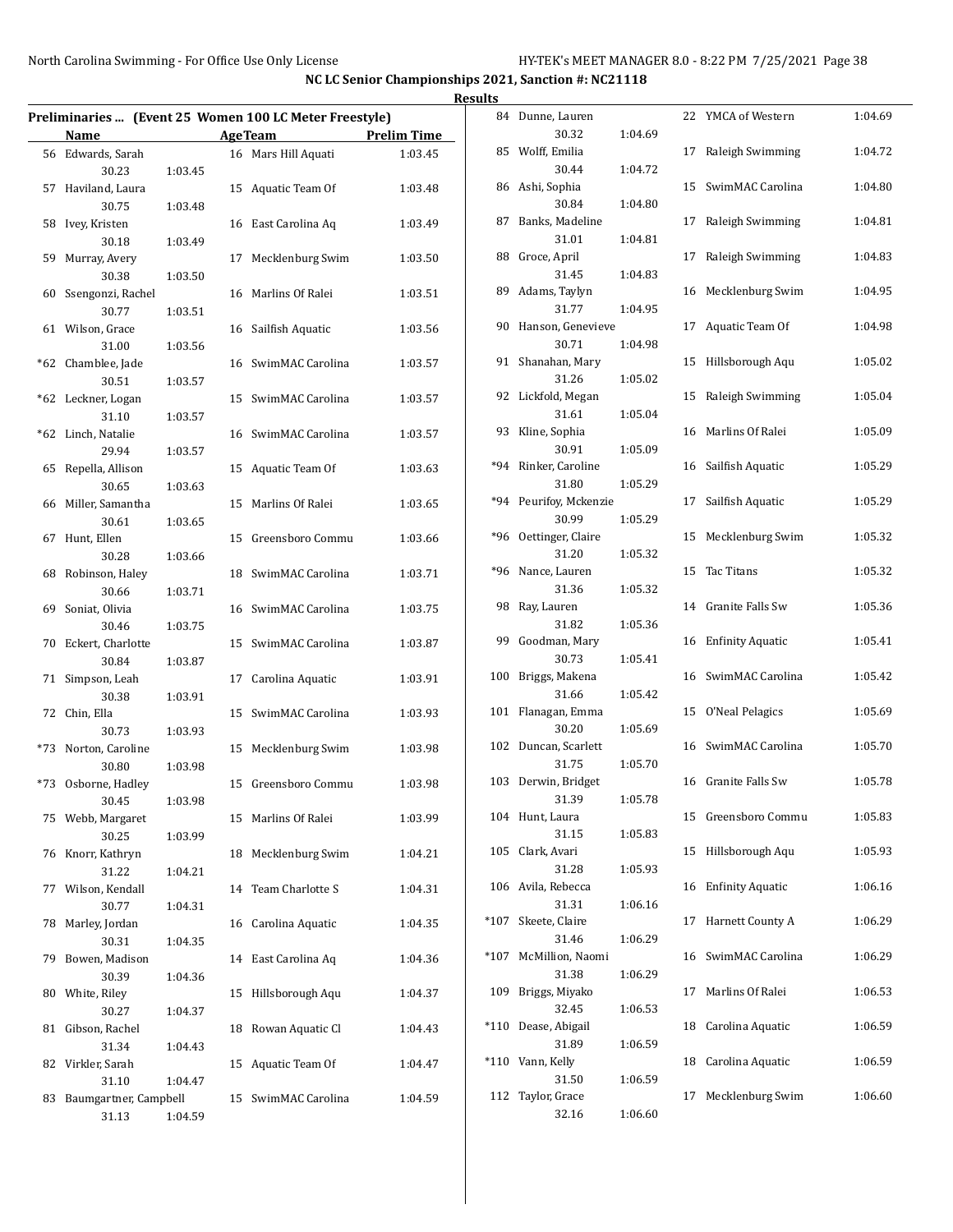**NC LC Senior Championships 2021, Sanction #: NC21118 Results**

### **Preliminaries ... (Event 25 Women 100 LC Meter Freestyle) Name Age Team Prelim Time** 113 Roberts, Lauren 14 Carolina Aquatic 1:06.75 31.64 1:06.75 114 Putnam, Riche' 17 Queen City Dolph 1:06.90 30.53 1:06.90 115 Krampert, Ella 15 Mecklenburg Swim 1:07.66

|     | 32.22                 | 1:07.66 |    |                     |         |
|-----|-----------------------|---------|----|---------------------|---------|
|     | 116 Levesque, Heather |         |    | 16 Raleigh Swimming | 1:07.69 |
|     | 31.05                 | 1:07.69 |    |                     |         |
| 117 | Jaynes, Elizabeth     |         | 17 | Marlins Of Ralei    | 1:07.84 |
|     | 32.70                 | 1:07.84 |    |                     |         |
| 118 | Hicks, Sarah          |         |    | 16 O'Neal Pelagics  | 1:07.92 |
|     | 31.85                 | 1:07.92 |    |                     |         |
| 119 | Strauss, Sydney       |         | 17 | Mecklenburg Swim    | 1:08.18 |
|     | 32.49                 | 1:08.18 |    |                     |         |
| 120 | Gleason, Riley        |         |    | 16 Rowan Aquatic Cl | 1:08.91 |
|     | 32.78                 | 1:08.91 |    |                     |         |
| 121 | Federico, Alexa       |         | 20 | Sailfish Aquatic    | 1:11.60 |
|     | 33.93                 | 1:11.60 |    |                     |         |
|     | Cornell, Caitlyn      |         |    | 16 Lifetime Swim Te | DQ      |
|     | 29.54                 | DQ      |    |                     |         |
|     | Berge, Isabel         |         | 16 | Carolina Aquatic    | DO      |
|     | 30.98                 | DQ      |    |                     |         |

#### **Event 26 Men 100 LC Meter Freestyle**

|                  | Name                |       |    | <b>AgeTeam</b>      | <b>Finals Time</b> |
|------------------|---------------------|-------|----|---------------------|--------------------|
| A - Final        |                     |       |    |                     |                    |
|                  | 1 Boone, Garrett    |       |    | 18 Mecklenburg Swim | 51.61              |
|                  | 24.80               | 51.61 |    |                     |                    |
| 2                | Harris, Dax         |       | 17 | Greensboro Commu    | 53.60              |
|                  | 26.04               | 53.60 |    |                     |                    |
| 3                | Grier, Andrew       |       |    | 21 YMCA of Western  | 53.83              |
|                  | 25.83               | 53.83 |    |                     |                    |
| 4                | Ssengonzi, Jesse    |       |    | 18 Marlins Of Ralei | 53.87              |
|                  | 26.14               | 53.87 |    |                     |                    |
| 5.               | Hohnbaum, Graham    |       | 17 | Mecklenburg Swim    | 53.98              |
|                  | 25.77               | 53.98 |    |                     |                    |
| 6                | Bock, Michael       |       | 17 | Raleigh Swimming    | 54.19              |
|                  | 25.93               | 54.19 |    |                     |                    |
| 7                | Spinner, Wiley      |       |    | 15 Mecklenburg Swim | 54.35              |
|                  | 26.08               | 54.35 |    |                     |                    |
| 8                | Setzer, Sean        |       |    | 15 Waves Of Wilming | 55.78              |
|                  | 25.94               | 55.78 |    |                     |                    |
| <b>B</b> - Final |                     |       |    |                     |                    |
|                  | 9 Dean, Kenan       |       |    | 18 Mecklenburg Swim | 54.09              |
|                  | 25.92               | 54.09 |    |                     |                    |
| 10               | Powell, Nathan      |       |    | 18 Mecklenburg Swim | 55.14              |
|                  | 26.36               | 55.14 |    |                     |                    |
|                  | 11 Tutovani, Levani |       | 17 | Lifetime Swim Te    | 55.19              |
|                  | 25.67               | 55.19 |    |                     |                    |
|                  | 12 Anderson, Tate   |       | 17 | Raleigh Swimming    | 55.25              |
|                  | 26.14               | 55.25 |    |                     |                    |
| 13               | Cloutier, Briggs    |       |    | 16 East Carolina Aq | 55.26              |
|                  | 26.94               | 55.26 |    |                     |                    |
| 14               | Carpenter, Hayden   |       |    | 18 Mecklenburg Swim | 55.30              |
|                  | 26.95               | 55.30 |    |                     |                    |

|           | 15 Kirkpatrick, Owen  |       |    | 18 Mecklenburg Swim | 55.42 |
|-----------|-----------------------|-------|----|---------------------|-------|
|           | 26.56                 | 55.42 |    |                     |       |
|           | 16 Wall, Josh         |       | 19 | Raleigh Swimming    | 55.83 |
|           | 27.04                 | 55.83 |    |                     |       |
| C - Final |                       |       |    |                     |       |
| 17        | Stein, Matthew        |       |    | 18 Mecklenburg Swim | 54.41 |
|           | 26.61                 | 54.41 |    |                     |       |
|           | 18 Rasinske, Owen     |       |    | 18 Hillsborough Aqu | 55.44 |
|           | 26.84                 | 55.44 |    |                     |       |
|           | 19 Rock, Noah         |       |    | 16 Greensboro Commu | 55.60 |
|           | 26.12                 | 55.60 |    |                     |       |
|           | 20 Peterson, Caleb    |       |    | 15 Mecklenburg Swim | 55.82 |
|           | 26.82                 | 55.82 |    |                     |       |
| 21        | Gray, Brooks          |       |    | 16 Greensboro Commu | 55.85 |
|           | 26.82                 | 55.85 |    |                     |       |
|           | 22 Zhang, Christopher |       | 15 | SwimMAC Carolina    | 56.27 |
|           | 26.81                 | 56.27 |    |                     |       |
|           | 23 Hoover, Forrest    |       |    | 17 Waves Of Wilming | 56.28 |
|           | 26.90                 | 56.28 |    |                     |       |
|           | 24 Auman, Isaiah      |       | 17 | Mecklenburg Swim    | 57.59 |
|           | 27.19                 | 57.59 |    |                     |       |

#### **Event 26 Men 100 LC Meter Freestyle**

|       | Name                |       | <b>AgeTeam</b> |                     | <b>Prelim Time</b> |
|-------|---------------------|-------|----------------|---------------------|--------------------|
|       | Preliminaries       |       |                |                     |                    |
|       | 1 Boone, Garrett    |       | 18             | Mecklenburg Swim    | 52.46              |
|       | 25.57               | 52.46 |                |                     |                    |
| 2     | Setzer, Sean        |       | 15             | Waves Of Wilming    | 53.58              |
|       | 25.47               | 53.58 |                |                     |                    |
| 3     | Harris, Dax         |       | 17             | Greensboro Commu    | 53.93              |
|       | 26.10               | 53.93 |                |                     |                    |
| 4     | Grier, Andrew       |       | 21             | YMCA of Western     | 54.22              |
|       | 26.04               | 54.22 |                |                     |                    |
| 5     | Tars, Robert        |       | 17             | Greensboro Commu    | 54.26              |
|       | 25.80               | 54.26 |                |                     |                    |
| 6     | Ssengonzi, Jesse    |       | 18             | Marlins Of Ralei    | 54.30              |
|       | 26.32               | 54.30 |                |                     |                    |
| 7     | Bock, Michael       |       | 17             | Raleigh Swimming    | 54.45              |
|       | 25.99               | 54.45 |                |                     |                    |
| 8     | Hohnbaum, Graham    |       | 17             | Mecklenburg Swim    | 54.57              |
|       | 26.07               | 54.57 |                |                     |                    |
| 9     | Spinner, Wiley      |       | 15             | Mecklenburg Swim    | 54.72              |
|       | 26.31               | 54.72 |                |                     |                    |
| 10    | Dean, Kenan         |       | 18             | Mecklenburg Swim    | 54.79              |
|       | 26.07               | 54.79 |                |                     |                    |
| $*11$ | Tutovani, Levani    |       | 17             | Lifetime Swim Te    | 54.93              |
|       | 25.58               | 54.93 |                |                     |                    |
| $*11$ | Kirkpatrick, Owen   |       | 18             | Mecklenburg Swim    | 54.93              |
|       | 26.01               | 54.93 |                |                     |                    |
| 13    | Anderson, Tate      |       | 17             | Raleigh Swimming    | 55.38              |
|       | 26.01               | 55.38 |                |                     |                    |
|       | 14 Cloutier, Briggs |       |                | 16 East Carolina Aq | 55.44              |
|       | 27.21               | 55.44 |                |                     |                    |
| 15    | Carpenter, Hayden   |       | 18             | Mecklenburg Swim    | 55.52              |
|       | 26.82               | 55.52 |                |                     |                    |
|       | 16 Wall, Josh       |       | 19             | Raleigh Swimming    | 55.54              |
|       | 27.11               | 55.54 |                |                     |                    |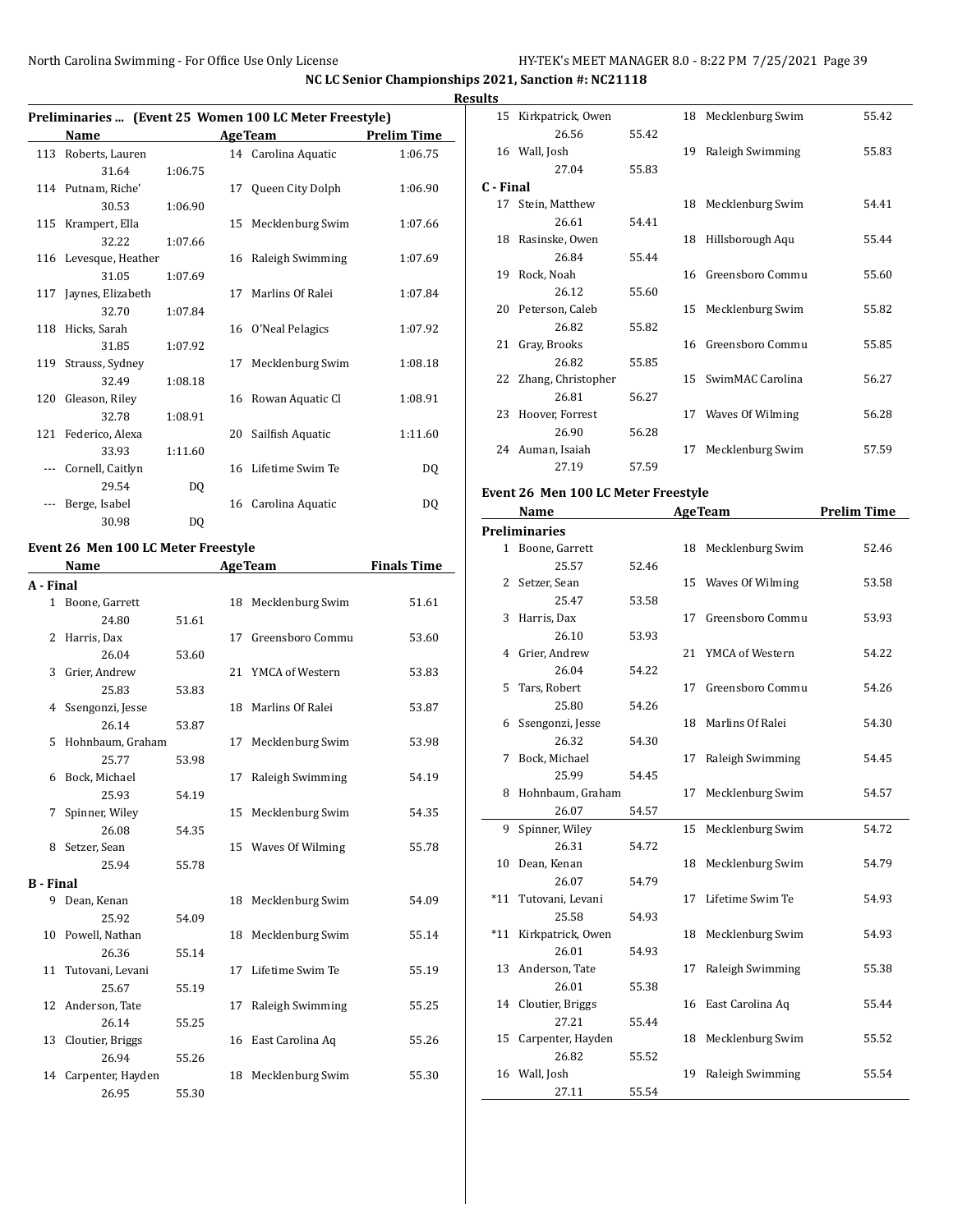|    |                                     |       |    |                                                      |                    | Results        |
|----|-------------------------------------|-------|----|------------------------------------------------------|--------------------|----------------|
|    |                                     |       |    | Preliminaries  (Event 26 Men 100 LC Meter Freestyle) |                    | *4             |
|    | Name                                |       |    | <b>AgeTeam</b>                                       | <b>Prelim Time</b> |                |
|    | 17 Powell, Nathan                   |       |    | 18 Mecklenburg Swim                                  | 55.63              | $*_{4}$        |
| 18 | 26.50<br>Shulgin, Nick              | 55.63 |    | 15 Sailfish Aquatic                                  | 55.65              | 4              |
|    | 26.22                               | 55.65 |    |                                                      |                    |                |
|    | 19 Rock, Noah                       |       |    | 16 Greensboro Commu                                  | 55.68              | $4^{\prime}$   |
|    | 26.45                               | 55.68 |    |                                                      |                    |                |
|    | 20 Peterson, Caleb                  |       |    | 15 Mecklenburg Swim                                  | 55.83              | 41             |
|    | 26.94                               | 55.83 |    |                                                      |                    |                |
| 21 | Gray, Brooks                        |       |    | 16 Greensboro Commu                                  | 55.88              | 4 <sup>0</sup> |
|    | 26.48                               | 55.88 |    |                                                      |                    |                |
| 22 | Rasinske, Owen                      |       |    | 18 Hillsborough Aqu                                  | 55.91              | 5              |
|    | 26.18                               | 55.91 |    |                                                      |                    |                |
|    | 23 Falise, Nicholas                 |       |    | 19 Hillsborough Aqu                                  | 55.95              | $*5$           |
|    | 27.11                               | 55.95 |    |                                                      |                    | $*5$           |
| 24 | Stein, Matthew                      |       |    | 18 Mecklenburg Swim                                  | 55.98              |                |
|    | 27.30                               | 55.98 |    | 17 Marlins Of Ralei                                  | 56.11              | 5.             |
| 25 | Lee, Christian<br>27.01             | 56.11 |    |                                                      |                    |                |
|    | 26 Hoover, Forrest                  |       |    | 17 Waves Of Wilming                                  | 56.20              | $*5.$          |
|    | 27.01                               | 56.20 |    |                                                      |                    |                |
|    | 27 Auman, Isaiah                    |       |    | 17 Mecklenburg Swim                                  | 56.30              | $*5.$          |
|    | 26.89                               | 56.30 |    |                                                      |                    |                |
| 28 | Zhang, Christopher                  |       |    | 15 SwimMAC Carolina                                  | 56.34              | 5              |
|    | 26.69                               | 56.34 |    |                                                      |                    |                |
| 29 | Ragsdale, Owen                      |       | 17 | Marlins Of Ralei                                     | 56.35              | 51             |
|    | 27.69                               | 56.35 |    |                                                      |                    |                |
| 30 | Nelson, Zachary                     |       |    | 17 Aquatic Team Of                                   | 56.62              | 51             |
|    | 27.67                               | 56.62 |    |                                                      |                    |                |
| 31 | Skeete, Joel                        |       |    | 15 Harnett County A                                  | 56.66              | 5              |
|    | 26.96                               | 56.66 |    |                                                      |                    | 6 <sup>1</sup> |
|    | 32 True, Nathaniel                  |       |    | 16 East Carolina Aq                                  | 56.67              |                |
|    | 27.30<br>*33 Aristondo, Christopher | 56.67 |    | 15 Aquatic Team Of                                   | 56.71              | 6 <sup>2</sup> |
|    | 27.53                               | 56.71 |    |                                                      |                    |                |
|    | *33 Piscitelli, Gabriel             |       |    | 15 Aquatic Team Of                                   | 56.71              | 6.             |
|    | 27.73                               | 56.71 |    |                                                      |                    |                |
|    | 35 Howard, Samuel                   |       |    | 18 Aquatic Team Of                                   | 56.72              | 6.             |
|    | 27.19                               | 56.72 |    |                                                      |                    |                |
|    | 36 Jensen, Jacob                    |       |    | 16 Xcell Aquatics                                    | 56.80              | 6.             |
|    | 26.92                               | 56.80 |    |                                                      |                    |                |
| 37 | Erickson, Christopher               |       |    | 15 Hillsborough Aqu                                  | 56.89              | 6.             |
|    | 27.60                               | 56.89 |    |                                                      |                    |                |
| 38 | Brooks, Jason                       |       |    | 16 Greensboro Commu                                  | 56.93              | *61            |
|    | 26.95                               | 56.93 |    |                                                      |                    |                |
| 39 | Aparicio, Emilio                    |       | 15 | Raleigh Swimming                                     | 56.97              | *61            |
|    | 27.45                               | 56.97 |    |                                                      |                    | 6              |
| 40 | Gray, William                       |       | 15 | Carolina Aquatic                                     | 56.98              |                |
|    | 27.12                               | 56.98 |    |                                                      |                    | 6              |
| 41 | Giffel, Ian                         |       | 17 | Granite Falls Sw                                     | 57.03              |                |
| 42 | 27.21<br>Spicer, Zachary            | 57.03 |    | 15 Aquatic Team Of                                   | 57.07              | 71             |
|    | 27.24                               | 57.07 |    |                                                      |                    |                |
| 43 | Brown, Mark                         |       | 15 | Greensboro Commu                                     | 57.08              | 7              |
|    | 27.19                               | 57.08 |    |                                                      |                    |                |
|    |                                     |       |    |                                                      |                    | *7:            |

| S     |                              |       |    |                         |       |
|-------|------------------------------|-------|----|-------------------------|-------|
| $*44$ | Ramos, John                  |       | 17 | <b>Enfinity Aquatic</b> | 57.11 |
| $*44$ | 27.40<br>Lunsik, Dylan       | 57.11 |    |                         |       |
|       | 27.94                        | 57.11 | 16 | Smoky Mountain A        | 57.11 |
| 46    | Schoenagel, Matthew          |       | 15 | Raleigh Swimming        | 57.16 |
|       | 27.66                        | 57.16 |    |                         |       |
| 47    | Langtry, Ryan                |       |    | 16 Waves Of Wilming     | 57.19 |
|       | 27.12                        | 57.19 |    |                         |       |
| 48    | Post, Cian<br>27.29          | 57.20 | 15 | Waves Of Wilming        | 57.20 |
| 49    | Edwards, Jonathan            |       | 15 | Greensboro Commu        | 57.24 |
|       | 27.09                        | 57.24 |    |                         |       |
| 50    | LaChapelle, Luc              |       | 17 | Lifetime Swim Te        | 57.29 |
|       | 27.49                        | 57.29 |    |                         |       |
| *51   | Jarrett, Samuel              |       | 17 | YMCA of Western         | 57.32 |
| *51   | 27.77<br>Hicks, Jackson      | 57.32 | 18 | O'Neal Pelagics         | 57.32 |
|       | 27.44                        | 57.32 |    |                         |       |
| 53    | Cady, Christopher            |       | 15 | Marlins Of Ralei        | 57.33 |
|       | 28.01                        | 57.33 |    |                         |       |
| *54   | Losh, Christian              |       | 16 | SwimMAC Carolina        | 57.35 |
|       | 27.66                        | 57.35 |    |                         |       |
| $*54$ | McLuskie, Logan<br>27.19     | 57.35 | 18 | Aquatic Team Of         | 57.35 |
| 56    | Taylor, Brendan              |       | 15 | Mecklenburg Swim        | 57.46 |
|       | 27.61                        | 57.46 |    |                         |       |
| 57    | Campolmi, Caden              |       | 16 | Aquatic Team Of         | 57.47 |
|       | 27.74                        | 57.47 |    |                         |       |
| 58    | Lacjak, Nolan<br>28.13       | 57.49 | 17 | Mecklenburg Swim        | 57.49 |
| 59    | Berkeley, Coby               |       | 17 | Mecklenburg Swim        | 57.57 |
|       | 27.05                        | 57.57 |    |                         |       |
| 60    | Davis, Matthew               |       | 18 | Waves Of Wilming        | 57.59 |
|       | 27.87                        | 57.59 |    |                         |       |
| 61    | Kisshauer, Gregory<br>27.94  | 57.65 | 16 | SwimMAC Carolina        | 57.65 |
| 62    | Maxey, Stone                 |       | 16 | <b>Enfinity Aquatic</b> | 57.70 |
|       | 27.43                        | 57.70 |    |                         |       |
| 63    | Berry, Nolan                 |       |    | 16 Mecklenburg Swim     | 57.87 |
|       | 27.96                        | 57.87 |    |                         |       |
|       | 64 Kehn, Lucas<br>28.10      |       | 16 | Raleigh Swimming        | 58.01 |
| 65    | Lindsay, Robert              | 58.01 | 15 | SwimMAC Carolina        | 58.07 |
|       | 28.41                        | 58.07 |    |                         |       |
| *66   | Walker, Brasen               |       | 16 | Raleigh Swimming        | 58.09 |
|       | 27.73                        | 58.09 |    |                         |       |
| *66   | Ramos, Noah                  |       | 17 | <b>Enfinity Aquatic</b> | 58.09 |
| 68    | 27.97<br>Jimison, Noah       | 58.09 | 19 | Una Hac                 | 58.12 |
|       | 28.22                        | 58.12 |    |                         |       |
| 69    | Pathare, Vedanga             |       | 16 | Tac Titans              | 58.17 |
|       | 28.20                        | 58.17 |    |                         |       |
| 70    | Countie, Kyle                |       | 16 | Marlins Of Ralei        | 58.21 |
| 71    | 27.71<br>Neumann, John Asher | 58.21 |    | <b>Gaston Gators</b>    |       |
|       | 27.75                        | 58.25 | 16 |                         | 58.25 |
| *72   | Herger, Paul                 |       | 17 | Aquatic Team Of         | 58.44 |
|       | 27.90                        | 58.44 |    |                         |       |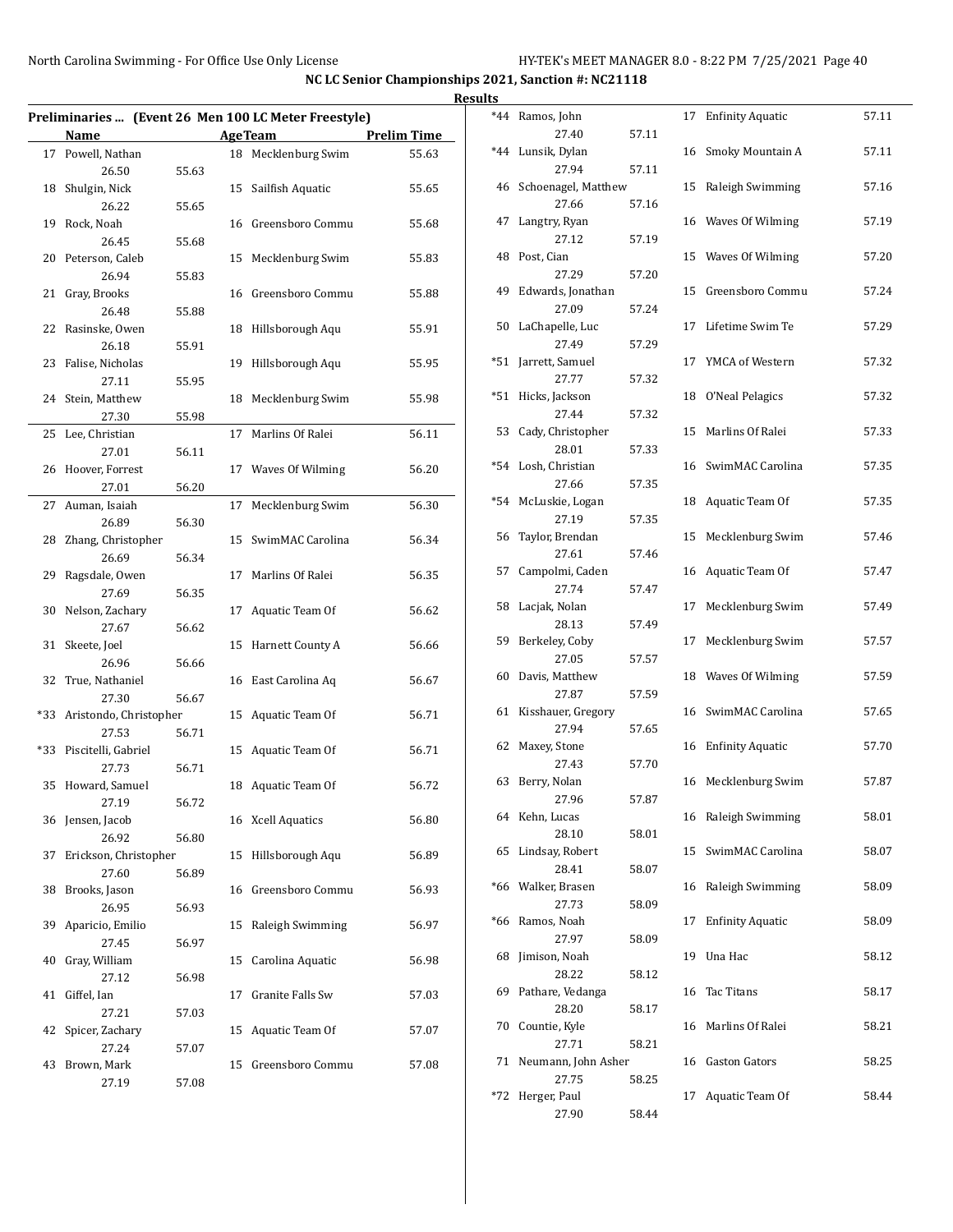|                                |         |                                                      |                    | <b>Results</b> |                                        |          |                     |                    |                    |
|--------------------------------|---------|------------------------------------------------------|--------------------|----------------|----------------------------------------|----------|---------------------|--------------------|--------------------|
|                                |         | Preliminaries  (Event 26 Men 100 LC Meter Freestyle) |                    |                | --- Womble, Ethan                      |          | 18 Greensboro Commu |                    | DQ                 |
| Name                           |         | <b>AgeTeam</b>                                       | <b>Prelim Time</b> |                | --- Nebrich, Lucas                     |          | 15 Rowan Aquatic Cl |                    | DQ                 |
| *72 Krampert, Caden            |         | 17 Mecklenburg Swim                                  | 58.44              |                | 26.49                                  | DQ       |                     |                    |                    |
| 28.13                          | 58.44   | 16 Mecklenburg Swim                                  |                    |                | Event 27 Women 1500 LC Meter Freestyle |          |                     |                    |                    |
| 74 Stallings, Kenneth<br>27.58 | 58.47   |                                                      | 58.47              |                | Name                                   |          | <b>AgeTeam</b>      |                    | <b>Finals Time</b> |
| 75 Moon, Jon                   |         | 17 O'Neal Pelagics                                   | 58.50              |                | 1 Hastings, Emma                       |          | 17 East Carolina Aq |                    | 17:06.06           |
| 27.52                          | 58.50   |                                                      |                    |                | 31.20                                  | 1:04.74  | 1:38.91             | 2:13.17            |                    |
| 76 Stuck, Evan                 |         | 16 Waves Of Wilming                                  | 58.51              |                | 2:47.69                                | 3:22.17  | 3:56.68             | 4:31.07            |                    |
| 28.08                          | 58.51   |                                                      |                    |                | 5:05.62                                | 5:40.19  | 6:14.67             | 6:48.95            |                    |
| 77 Dacus, Wyatt                |         | 16 New South Swimmi                                  | 58.61              |                | 7:23.37                                | 7:57.58  |                     | 9:06.57            |                    |
| 27.80                          | 58.61   |                                                      |                    |                | 9:41.18                                | 10:15.37 |                     | 11:24.04           |                    |
| 78 Engel, Connor               |         | 16 Una MAC                                           | 58.62              |                | 11:58.39                               | 12:32.67 | 13:07.07            | 13:41.16           |                    |
| 27.20                          | 58.62   |                                                      |                    |                | 14:09.93                               | 14:49.65 | 15:22.01            | 15:58.11           |                    |
| 79 Lynch, Ryan                 |         | 18 Raleigh Swimming                                  | 58.64              |                | 16:27.65                               | 17:06.06 |                     |                    |                    |
| 28.69                          | 58.64   |                                                      |                    |                | 2 Knorr, Emily                         |          | 18 Mecklenburg Swim |                    | 17:12.86           |
| 80 White, Ethan                |         | 17 Team Charlotte S                                  | 58.71              |                | 31.21                                  | 1:04.74  | 1:38.92             | 2:13.04            |                    |
| 27.88                          | 58.71   |                                                      |                    |                | 2:47.60                                | 3:22.05  | 3:56.70             | 4:31.32            |                    |
| 81 Desmond, Logan              |         | 17 Enfinity Aquatic                                  | 58.73              |                | 5:06.07                                | 5:40.73  | 6:15.59             | 6:49.87            |                    |
| 28.05                          | 58.73   |                                                      |                    |                | 7:24.52                                | 7:59.15  | 8:34.01             | 9:08.52            |                    |
| 82 James, Alexander            |         | 16 Mecklenburg Swim                                  | 58.75              |                | 9:43.25                                | 10:17.71 | 10:52.27            | 11:26.79           |                    |
| 27.86                          | 58.75   |                                                      |                    |                | 12:01.53                               | 12:36.15 | 13:10.95            | 13:45.55           |                    |
| 83 Teoh, Reid                  |         | 15 Star Aquatics                                     | 58.78              |                | 14:20.49                               | 14:55.12 | 15:29.98            | 16:04.67           |                    |
| 28.52                          | 58.78   |                                                      |                    |                | 16:39.26                               | 17:12.86 |                     |                    |                    |
| 84 Su, Justin                  |         | 17 North Carolina A                                  | 58.86              |                | 3 Rydzewski, Amber                     |          | 18 Raleigh Swimming |                    | 17:33.15           |
| 28.29                          | 58.86   |                                                      |                    |                | 31.77                                  | 1:05.99  | 1:40.99             | 2:15.96            |                    |
| 85 Schrum, Cordin              |         | 18 Sharks Aquatic C                                  | 58.88              |                | 2:51.18                                | 3:26.20  | 4:01.54             | 4:36.55            |                    |
| 28.46                          | 58.88   |                                                      |                    |                | 5:11.98                                | 5:47.32  | 6:22.89             | 6:58.16            |                    |
| 86 Hall, Spencer               |         | 17 High Point Swim                                   | 58.93              |                | 7:33.65                                | 8:08.74  | 8:44.18             | 9:19.45            |                    |
| 27.94                          | 58.93   |                                                      |                    |                | 9:54.91                                | 10:30.02 | 11:05.30            | 11:40.50           |                    |
| 87 Kempf, Mason                |         | 15 Raleigh Swimming                                  | 58.99              |                | 12:15.96                               | 12:51.16 | 13:26.82            | 14:02.15           |                    |
| 28.65                          | 58.99   |                                                      |                    |                | 14:37.62                               | 15:12.89 | 15:47.34            | 16:23.68           |                    |
| 88 Fagan, Milo                 |         | 15 SwimMAC Carolina                                  | 59.14              |                | 16:58.45<br>4 Lee, Emma                | 17:33.15 |                     |                    |                    |
| 28.03                          | 59.14   |                                                      |                    |                |                                        | 1:07.74  | 15 Mecklenburg Swim |                    | 17:53.77           |
| 89 Shearin, Zachariah<br>28.01 | 59.15   | 16 Raleigh Swimming                                  | 59.15              |                | 32.65<br>2:55.71                       | 3:31.79  | 1:43.37<br>4:07.78  | 2:19.49<br>4:43.69 |                    |
| 90 Bush, Bradley               |         | 16 Waves Of Wilming                                  | 59.17              |                | 5:19.54                                | 5:55.27  | 6:31.34             | 7:07.19            |                    |
| 28.81                          | 59.17   |                                                      |                    |                | 7:43.57                                | 8:19.26  | 8:55.64             | 9:31.36            |                    |
| 91 Watkins, Samuel             |         | 16 Marlins Of Ralei                                  | 59.29              |                | 10:07.53                               | 10:43.40 | 11:19.64            | 11:55.34           |                    |
| 28.31                          | 59.29   |                                                      |                    |                | 12:31.27                               | 13:06.96 | 13:42.66            | 14:18.81           |                    |
| 92 Snyder, Jayson              |         | 16 Enfinity Aquatic                                  | 59.32              |                | 14:54.93                               | 15:30.75 | 16:07.06            | 16:43.48           |                    |
| 28.31                          | 59.32   |                                                      |                    |                | 17:19.60                               | 17:53.77 |                     |                    |                    |
| 93 Clayton, William            |         | 15 Granite Falls Sw                                  | 59.49              |                | 5 O'Mara, Gracyn                       |          | 17 Mecklenburg Swim |                    | 17:56.46           |
| 28.13                          | 59.49   |                                                      |                    |                | 33.50                                  | 1:09.23  | 1:45.15             | 2:21.02            |                    |
| 94 Shirk, Piers                |         | 16 Rowan Aquatic Cl                                  | 59.85              |                | 2:57.20                                | 3:33.11  | 4:09.47             | 4:45.80            |                    |
| 28.37                          | 59.85   |                                                      |                    |                | 5:22.20                                | 5:57.78  | 6:33.41             | 7:09.10            |                    |
| 95 Caravaglio, Matthew         |         | 16 Waves Of Wilming                                  | 1:00.31            |                | 7:45.19                                | 8:20.94  | 8:57.30             | 9:33.31            |                    |
| 27.34                          | 1:00.31 |                                                      |                    |                | 10:09.42                               | 10:45.76 | 11:21.95            | 11:57.64           |                    |
| 96 Mann, Spencer               |         | 15 Greensboro Commu                                  | 1:00.40            |                | 12:33.32                               | 13:09.18 | 13:45.52            | 14:21.36           |                    |
| 29.00                          | 1:00.40 |                                                      |                    |                | 14:57.77                               | 15:33.71 | 16:09.93            | 16:45.64           |                    |
| 97 Peyton, William             |         | 14 Gaston Gators                                     | 1:00.95            |                | 17:21.55                               | 17:56.46 |                     |                    |                    |
| 29.15                          | 1:00.95 |                                                      |                    |                |                                        |          |                     |                    |                    |
| 98 Lawless, Ethan              |         | 19 East Carolina Aq                                  | 1:01.35            |                |                                        |          |                     |                    |                    |
| 28.74                          | 1:01.35 |                                                      |                    |                |                                        |          |                     |                    |                    |
| 99 Mercer, Julian              |         | 17 New South Swimmi                                  | 1:01.85            |                |                                        |          |                     |                    |                    |
| 28.63                          | 1:01.85 |                                                      |                    |                |                                        |          |                     |                    |                    |
| 100 Mintz, Andrew              |         | 21 Harnett County A                                  | 1:08.81            |                |                                        |          |                     |                    |                    |
| 24.62                          | 1:08.81 |                                                      |                    |                |                                        |          |                     |                    |                    |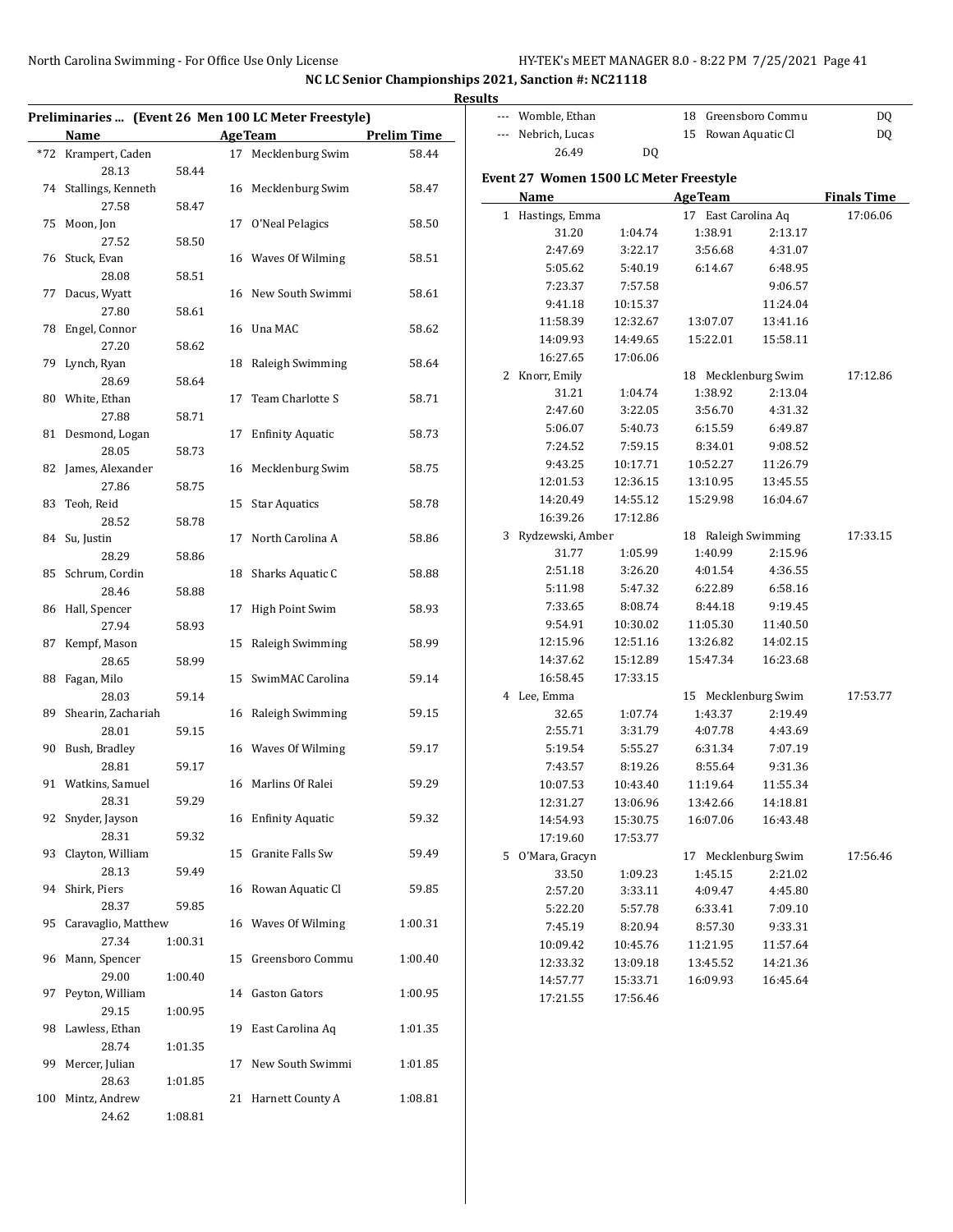|                                          |                     |                     |                    |                    | <b>Results</b> |                     |                    |                     |                    |          |
|------------------------------------------|---------------------|---------------------|--------------------|--------------------|----------------|---------------------|--------------------|---------------------|--------------------|----------|
| (Event 27 Women 1500 LC Meter Freestyle) |                     |                     |                    |                    |                | 12 Virkler, Sarah   |                    | 15 Aquatic Team Of  |                    | 19:07.97 |
| Name                                     |                     | <b>AgeTeam</b>      |                    | <b>Finals Time</b> |                | 34.98               | 1:13.30            | 1:52.58             | 2:31.87            |          |
| 6 Pierce, Camila                         |                     | 16 Raleigh Swimming |                    | 18:03.06           |                | 3:11.34             | 3:50.47            | 4:29.70             | 5:08.60            |          |
| 32.85                                    | 1:08.17             | 1:44.06             | 2:19.97            |                    |                | 5:47.89             | 6:26.61            | 7:06.14             | 7:44.88            |          |
| 2:56.00                                  | 3:31.98             | 4:08.16             | 4:43.86            |                    |                | 8:23.94             | 9:02.49            | 9:41.33             | 10:19.92           |          |
| 5:20.38                                  | 5:56.58             | 6:32.76             | 7:08.98            |                    |                | 10:58.87            | 11:37.14           | 12:15.89            | 12:54.18           |          |
| 7:45.66                                  | 8:22.60             | 8:59.16             | 9:35.75            |                    |                | 13:32.71            | 14:10.31           | 14:48.48            | 15:26.09           |          |
| 10:12.02                                 | 10:47.86            | 11:24.51            | 12:01.11           |                    |                | 16:03.49            | 16:41.76           | 17:19.74            | 17:57.02           |          |
| 12:37.54                                 | 13:14.00            | 13:49.69            | 14:26.04           |                    |                | 18:31.31            | 19:07.97           |                     |                    |          |
| 15:02.41                                 | 15:38.91            | 16:15.06            | 16:51.04           |                    |                | 13 Kjar, Ava        |                    | 15 YMCA of Western  |                    | 19:11.59 |
| 17:19.14                                 | 18:03.06            |                     |                    |                    |                | 33.66               | 1:10.69            | 1:48.29             | 2:26.21            |          |
| 7 Bush, Meredith                         |                     | 16 Mecklenburg Swim |                    | 18:08.87           |                | 3:04.52             | 3:43.09            | 4:21.89             | 5:00.46            |          |
| 32.79                                    | 1:08.11             | 1:44.18             | 2:19.88            |                    |                | 5:39.35             | 6:17.94            | 6:56.69             | 7:35.45            |          |
| 2:56.50                                  | 3:32.30             | 4:08.94             | 4:44.65            |                    |                | 8:14.25             | 8:53.08            | 9:32.24             | 10:10.88           |          |
| 5:21.40                                  | 5:57.40             | 6:34.06             | 7:10.18            |                    |                | 10:49.87            | 11:28.58           | 12:07.68            | 12:46.31           |          |
| 7:46.96                                  | 8:23.16             | 9:00.07             | 9:36.18            |                    |                | 13:25.16            | 14:03.42           | 14:42.35            | 15:20.78           |          |
| 10:13.13                                 | 10:49.59            | 11:26.85            | 12:03.16           |                    |                | 15:59.71            | 16:38.43           | 17:17.25            | 17:55.30           |          |
| 12:40.35                                 | 13:17.33            | 13:54.59            | 14:30.99           |                    |                | 18:34.20            | 19:11.59           |                     |                    |          |
| 15:08.52                                 | 15:45.14            | 16:21.98            | 16:58.29           |                    |                | 14 Decann, Brooklyn |                    | 16 SwimMAC Carolina |                    | 19:15.64 |
| 17:34.82                                 | 18:08.87            |                     |                    |                    |                | 33.48               | 1:11.34            | 1:50.04             | 2:28.68            |          |
| 8 Heffelfinger, Alyssa                   |                     | 17 Mecklenburg Swim |                    | 18:10.50           |                | 3:08.01             | 3:46.80            | 4:26.36             | 5:05.49            |          |
| 32.42                                    | 1:08.02             | 1:43.90             | 2:20.06            |                    |                | 5:44.73             | 6:23.46            | 7:02.07             | 7:40.73            |          |
| 2:56.30                                  | 3:32.55             | 4:08.84             | 4:45.11            |                    |                | 8:19.65             | 8:58.33            | 9:37.22             | 10:15.92           |          |
| 5:21.36                                  | 5:56.97             | 6:33.46             | 7:09.91            |                    |                | 10:54.85            | 11:33.30           | 12:12.25            | 12:50.49           |          |
| 7:46.69                                  | 8:22.94             | 8:59.49             | 9:35.70            |                    |                | 13:29.76            | 14:08.60           | 14:47.41            | 15:25.87           |          |
| 10:12.22                                 | 10:48.82            | 11:25.89            | 12:02.75           |                    |                | 16:04.80            | 16:43.33           | 17:22.10            | 18:00.37           |          |
| 12:39.74                                 | 13:16.55            | 13:54.02            | 14:30.83           |                    |                | 18:38.68            | 19:15.64           |                     |                    |          |
| 15:05.78                                 | 15:45.08            | 16:22.36            | 16:58.89           |                    |                | 15 Carter, Braylee  |                    | 16 Alamance County  |                    | 19:22.72 |
| 17:35.31                                 | 18:10.50            |                     |                    |                    |                | 34.51               | 1:11.91<br>3:44.80 | 1:50.22<br>4:23.91  | 2:28.17            |          |
| 9 McGovern, Julia                        |                     | 17 SwimMAC Carolina |                    | 18:22.99           |                | 3:06.54<br>5:41.66  | 6:20.28            | 6:59.40             | 5:02.45<br>7:38.08 |          |
| 32.48                                    | 1:08.06             | 1:44.50             | 2:21.44            |                    |                | 8:17.44             | 8:56.16            | 9:35.51             | 10:14.46           |          |
| 2:58.67<br>5:27.79                       | 3:35.88             | 4:13.43             | 4:50.60            |                    |                | 10:53.50            | 11:32.25           | 12:11.68            | 12:50.77           |          |
| 7:56.32                                  | 6:04.94             | 6:42.12             | 7:19.13<br>9:48.33 |                    |                | 13:30.57            | 14:10.12           | 14:49.48            | 15:29.05           |          |
| 10:25.81                                 | 8:33.31<br>11:02.86 | 9:10.74<br>11:40.24 | 12:16.91           |                    |                | 16:08.86            | 16:48.53           | 17:28.20            | 18:07.39           |          |
| 12:54.61                                 | 13:31.43            | 14:08.96            | 14:45.68           |                    |                | 18:46.19            | 19:22.72           |                     |                    |          |
| 15:22.75                                 | 15:59.14            | 16:35.69            | 17:11.76           |                    |                | 16 Falise, Grace    |                    | 16 Carolina Aquatic |                    | 19:28.96 |
| 17:47.96                                 | 18:22.99            |                     |                    |                    |                | 34.13               | 1:12.41            | 1:51.84             | 2:30.80            |          |
| 10 Sciaudone, Rose                       |                     | 16 Marlins Of Ralei |                    | 18:29.00           |                | 3:09.59             | 3:48.57            | 4:27.76             | 5:06.41            |          |
| 33.33                                    | 1:09.46             | 1:45.83             | 2:22.10            |                    |                | 5:45.39             | 6:24.32            | 7:03.16             | 7:42.31            |          |
| 2:58.70                                  | 3:35.63             | 4:12.56             | 4:49.60            |                    |                | 8:21.55             | 9:00.83            | 9:40.48             | 10:20.03           |          |
| 5:26.87                                  | 6:04.42             | 6:41.37             | 7:18.50            |                    |                | 10:59.55            | 11:38.92           | 12:18.53            | 12:57.62           |          |
| 7:55.69                                  | 8:32.73             | 9:10.12             | 9:47.59            |                    |                | 13:37.43            | 14:16.67           | 14:56.10            | 15:35.47           |          |
| 10:25.51                                 | 11:02.73            | 11:40.55            | 12:17.53           |                    |                | 16:14.96            | 16:54.28           | 17:33.47            | 18:12.73           |          |
| 12:54.92                                 | 13:32.00            | 14:09.30            | 14:46.31           |                    |                | 18:51.45            | 19:28.96           |                     |                    |          |
| 15:23.87                                 | 16:00.72            | 16:38.43            | 17:15.43           |                    |                | 17 Briggs, Miyako   |                    | 17 Marlins Of Ralei |                    | 19:53.07 |
| 17:52.98                                 | 18:29.00            |                     |                    |                    |                | 35.76               | 1:14.80            | 1:54.68             | 2:33.84            |          |
| 11 Austin, Elise                         |                     | 15 Mecklenburg Swim |                    | 18:45.97           |                | 3:13.46             | 3:52.75            | 4:33.06             | 5:12.45            |          |
| 33.21                                    | 1:09.91             | 1:47.18             | 2:24.72            |                    |                | 5:52.69             | 6:32.34            | 7:12.34             | 7:51.46            |          |
| 3:02.51                                  | 3:40.10             | 4:17.89             | 4:55.89            |                    |                | 8:31.94             | 9:11.51            | 9:52.01             | 10:31.78           |          |
| 5:33.85                                  | 6:11.65             | 6:49.73             | 7:27.61            |                    |                | 11:12.33            | 11:51.98           | 12:27.68            | 13:12.76           |          |
| 8:05.37                                  | 8:43.51             | 9:21.11             | 9:58.83            |                    |                | 13:53.41            | 14:33.08           | 15:13.53            | 15:53.33           |          |
| 10:36.70                                 | 11:14.56            | 11:52.11            | 12:30.06           |                    |                | 16:34.13            | 17:13.98           | 17:54.41            | 18:34.00           |          |
|                                          |                     |                     |                    |                    |                |                     | 19:53.07           |                     |                    |          |
|                                          | 13:45.83            | 14:23.72            | 15:01.73           |                    |                | 19:14.45            |                    |                     |                    |          |
| 13:07.93<br>15:33.79                     | 16:17.30            | 16:49.85            | 17:32.45           |                    |                |                     |                    |                     |                    |          |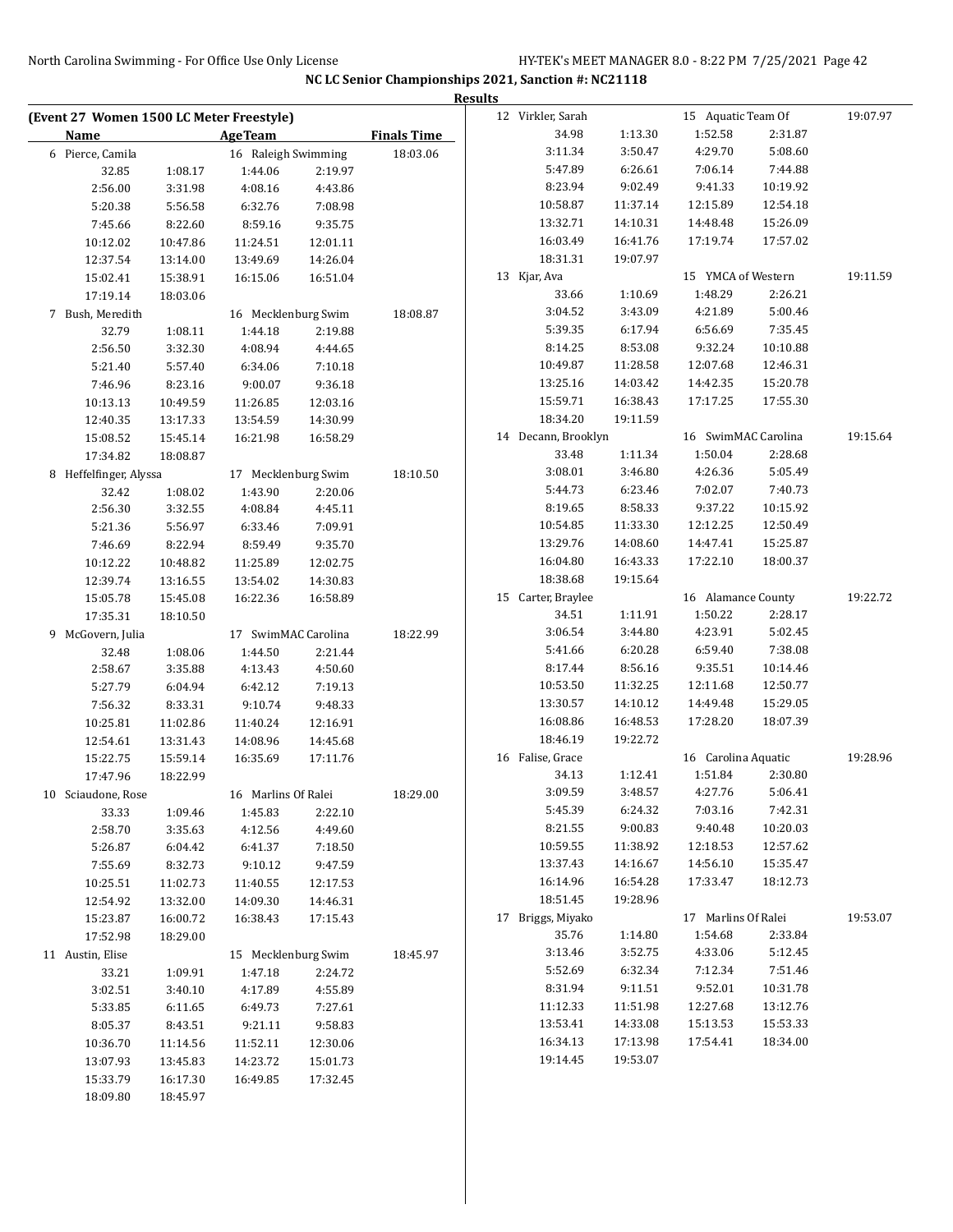#### **Results**

| <b>Event 28 Men 200 LC Meter Backstroke</b> |                                |         |                                           |                    |  |  |
|---------------------------------------------|--------------------------------|---------|-------------------------------------------|--------------------|--|--|
|                                             | Name                           |         | <b>AgeTeam</b>                            | <b>Finals Time</b> |  |  |
| A - Final                                   |                                |         |                                           |                    |  |  |
|                                             | 1 Wilhelm, Alexander           |         | 19 Una Ltnc                               | 2:07.10            |  |  |
|                                             | 29.06                          | 1:00.93 | 1:34.25<br>2:07.10                        |                    |  |  |
| 2                                           | Arwood, Colin                  |         | 21 YMCA of Western                        | 2:07.11            |  |  |
|                                             | 29.32                          | 1:01.37 | 1:34.72<br>2:07.11                        |                    |  |  |
| 3                                           | Tars, Robert                   |         | 17 Greensboro Commu                       | 2:08.65            |  |  |
|                                             | 29.53                          | 1:01.64 | 1:35.34<br>2:08.65                        |                    |  |  |
| $\overline{4}$                              | Brashear, Michael              |         | 17 Aquatic Team Of                        | 2:14.16            |  |  |
|                                             | 30.48                          | 1:03.33 | 1:38.42<br>2:14.16                        |                    |  |  |
| 5                                           | Hadsell, Ethan                 |         | 15 Raleigh Swimming                       | 2:14.75            |  |  |
|                                             | 30.93                          | 1:04.49 | 1:40.03<br>2:14.75                        |                    |  |  |
| 6                                           | Glassner, George               |         | 15 SwimMAC Carolina                       | 2:14.84            |  |  |
|                                             | 30.53                          | 1:03.91 | 1:40.01<br>2:14.84                        |                    |  |  |
| 7                                           | Erickson, Christopher          |         | 15 Hillsborough Aqu                       | 2:14.85            |  |  |
|                                             | 30.55                          | 1:04.29 | 1:39.65<br>2:14.85                        |                    |  |  |
| 8                                           | Hohnbaum, Graham               |         | 17 Mecklenburg Swim                       | 2:17.44            |  |  |
|                                             | 30.60                          | 1:04.10 | 1:40.08<br>2:17.44                        |                    |  |  |
| <b>B</b> - Final                            |                                |         |                                           |                    |  |  |
| 9                                           | Spinner, Wiley                 |         | 15 Mecklenburg Swim                       | 2:15.46            |  |  |
|                                             | 31.87                          | 1:05.76 | 2:15.46<br>1:41.13                        |                    |  |  |
| 10                                          | Seeber, Andrew                 |         | 16 Greensboro Commu                       | 2:15.47            |  |  |
|                                             | 32.31                          | 1:06.72 | 1:41.55<br>2:15.47                        |                    |  |  |
| 11                                          | Horman, Elijah                 |         | 18 Raleigh Swimming                       | 2:17.12            |  |  |
|                                             | 31.67                          | 1:05.84 | 1:40.87<br>2:17.12                        |                    |  |  |
| 12                                          | Westfall, Max                  |         | 16 Marlins Of Ralei                       | 2:18.15            |  |  |
|                                             | 33.20                          | 1:07.84 | 1:43.23<br>2:18.15                        |                    |  |  |
| 13                                          | Carpenter, Hayden              |         | 18 Mecklenburg Swim                       | 2:18.39            |  |  |
|                                             | 32.53                          | 1:07.46 | 1:43.01<br>2:18.39                        |                    |  |  |
| 14                                          | Fazen, Collin                  |         | 17 Mecklenburg Swim                       | 2:19.20            |  |  |
|                                             | 32.60                          | 1:07.44 | 2:19.20<br>1:43.03                        |                    |  |  |
| 15                                          | Holtham, Isaac                 |         | 15 SwimMAC Carolina                       | 2:21.28            |  |  |
|                                             | 32.89                          | 1:08.34 | 1:45.30<br>2:21.28                        |                    |  |  |
| 16                                          | McCarter, Gavin                |         | 16 SwimMAC Carolina                       | 2:22.86            |  |  |
|                                             | 33.11                          | 1:09.48 | 1:46.79<br>2:22.86                        |                    |  |  |
| C - Final<br>17                             |                                |         |                                           |                    |  |  |
|                                             | Lacjak, Nolan                  |         | 17 Mecklenburg Swim                       | 2:20.83            |  |  |
| 18                                          | 33.38                          | 1:08.38 | 1:44.88<br>2:20.83<br>16 Waves Of Wilming | 2:20.89            |  |  |
|                                             | Langtry, Ryan                  |         | 1:44.59                                   |                    |  |  |
|                                             | 32.58<br>19 Williams, Matheson | 1:07.90 | 2:20.89<br>16 Star Aquatics               | 2:23.44            |  |  |
|                                             | 34.25                          | 1:10.82 | 1:47.98<br>2:23.44                        |                    |  |  |
| 20                                          | Desmond, Logan                 |         | 17 Enfinity Aquatic                       | 2:26.68            |  |  |
|                                             | 34.43                          | 1:11.66 | 1:49.42<br>2:26.68                        |                    |  |  |
|                                             |                                |         |                                           |                    |  |  |

#### **Event 28 Men 200 LC Meter Backstroke**

|   | LVCIII ZO TICH ZOO LGTICICI DACISHOIIC |         |                     |                    |  |  |  |  |  |  |
|---|----------------------------------------|---------|---------------------|--------------------|--|--|--|--|--|--|
|   | <b>Name</b>                            |         | <b>AgeTeam</b>      | <b>Prelim Time</b> |  |  |  |  |  |  |
|   | Preliminaries                          |         |                     |                    |  |  |  |  |  |  |
| 1 | Arwood, Colin                          |         | 21 YMCA of Western  | 2:08.97            |  |  |  |  |  |  |
|   | 29.55                                  | 1:02.33 | 2:08.97<br>1:35.68  |                    |  |  |  |  |  |  |
|   | 2 Tars, Robert                         |         | 17 Greensboro Commu | 2:10.22            |  |  |  |  |  |  |
|   | 30.06                                  | 1:02.87 | 2:10.22<br>1:36.65  |                    |  |  |  |  |  |  |
| 3 | Brashear, Michael                      |         | 17 Aquatic Team Of  | 2:13.10            |  |  |  |  |  |  |
|   | 30.78                                  | 1:03.87 | 1:38.11<br>2:13.10  |                    |  |  |  |  |  |  |
| 4 | Glassner, George                       |         | 15 SwimMAC Carolina | 2:13.53            |  |  |  |  |  |  |
|   | 30.77                                  | 1:04.20 | 2:13.53<br>1:38.80  |                    |  |  |  |  |  |  |

|    | 5 Wilhelm, Alexander  |         | 19 Una Ltnc         | 2:14.27 |
|----|-----------------------|---------|---------------------|---------|
|    | 32.91                 | 1:07.74 | 1:41.84<br>2:14.27  |         |
| 6  | Hohnbaum, Graham      |         | 17 Mecklenburg Swim | 2:15.00 |
|    | 33.01                 | 1:07.76 | 1:41.59<br>2:15.00  |         |
| 7  | Hadsell, Ethan        |         | 15 Raleigh Swimming | 2:16.13 |
|    | 31.59                 | 1:05.93 | 1:41.58<br>2:16.13  |         |
| 8  | Erickson, Christopher |         | 15 Hillsborough Aqu | 2:16.35 |
|    | 32.18                 | 1:05.74 | 1:41.19<br>2:16.35  |         |
| 9  | Shulgin, Nick         |         | 15 Sailfish Aquatic | 2:16.84 |
|    | 31.68                 | 1:05.85 | 1:41.28<br>2:16.84  |         |
| 10 | Seeber, Andrew        |         | 16 Greensboro Commu | 2:16.88 |
|    | 32.43                 | 1:07.18 | 1:42.19<br>2:16.88  |         |
| 11 | Spinner, Wiley        |         | 15 Mecklenburg Swim | 2:17.08 |
|    | 31.48                 | 1:05.89 | 1:41.88<br>2:17.08  |         |
| 12 | Fazen, Collin         |         | 17 Mecklenburg Swim | 2:17.85 |
|    | 32.38                 | 1:06.58 | 1:41.30<br>2:17.85  |         |
| 13 | Doherty, Torin        |         | 16 Marlins Of Ralei | 2:18.53 |
|    | 32.30                 | 1:07.30 | 1:43.20<br>2:18.53  |         |
| 14 | Carpenter, Hayden     |         | 18 Mecklenburg Swim | 2:18.63 |
|    | 32.88                 | 1:08.07 | 1:43.85<br>2:18.63  |         |
| 15 | Giffel, Ian           |         | 17 Granite Falls Sw | 2:18.66 |
|    | 33.38                 | 1:08.60 | 1:43.84<br>2:18.66  |         |
|    | 16 Westfall, Max      |         | 16 Marlins Of Ralei | 2:18.73 |
|    | 33.49                 | 1:08.03 | 1:43.66<br>2:18.73  |         |
| 17 | Davis, Matthew        |         | 18 Waves Of Wilming | 2:19.89 |
|    | 32.85                 | 1:07.78 | 1:44.10<br>2:19.89  |         |
| 18 | Holtham, Isaac        |         | 15 SwimMAC Carolina | 2:20.00 |
|    | 33.11                 | 1:08.56 | 1:44.86<br>2:20.00  |         |
| 19 | McCarter, Gavin       |         | 16 SwimMAC Carolina | 2:20.37 |
|    | 33.36                 | 1:09.26 | 1:45.91<br>2:20.37  |         |
| 20 | Anderson, Tate        |         | 17 Raleigh Swimming | 2:20.55 |
|    | 32.36                 | 1:07.68 | 1:44.37<br>2:20.55  |         |
| 21 | Stuck, Evan           |         | 16 Waves Of Wilming | 2:21.15 |
|    | 32.80                 | 1:08.39 | 1:45.08<br>2:21.15  |         |
| 22 | Horman, Elijah        |         | 18 Raleigh Swimming | 2:21.63 |
|    | 32.58                 | 1:07.47 | 1:44.48<br>2:21.63  |         |
| 23 | Langtry, Ryan         |         | 16 Waves Of Wilming | 2:22.19 |
|    | 33.43                 | 1:09.44 | 1:46.40<br>2:22.19  |         |
|    | 24 Lacjak, Nolan      |         | 17 Mecklenburg Swim | 2:22.49 |
|    | 33.83                 | 1:10.01 | 1:46.53<br>2:22.49  |         |
| 25 | Spicer, Zachary       |         | 15 Aquatic Team Of  | 2:22.70 |
|    | 33.02                 | 1:09.30 | 1:46.35<br>2:22.70  |         |
| 26 | Bachmann, Cole        |         | 16 Marlins Of Ralei | 2:23.15 |
|    | 35.14                 | 1:10.82 | 1:47.22<br>2:23.15  |         |
| 27 | Rosenbloom, Joshua    |         | 16 Mecklenburg Swim | 2:24.22 |
|    | 34.73                 | 1:10.87 | 1:47.86<br>2:24.22  |         |
| 28 | Williams, Matheson    |         | 16 Star Aquatics    | 2:24.41 |
|    |                       | 1:10.15 | 1:47.53<br>2:24.41  |         |
| 29 | Stein, Matthew        |         | 18 Mecklenburg Swim | 2:25.32 |
|    | 34.38                 | 1:10.54 | 1:47.77<br>2:25.32  |         |
| 30 | Wall, Josh            |         | 19 Raleigh Swimming | 2:25.73 |
|    | 34.27                 | 1:10.75 | 1:48.28<br>2:25.73  |         |
| 31 | Desmond, Logan        |         | 17 Enfinity Aquatic | 2:26.70 |
|    | 34.55                 | 1:11.30 | 1:48.86<br>2:26.70  |         |
| 32 | White, Ethan          |         | 17 Team Charlotte S | 2:33.61 |
|    | 35.11                 | 1:14.26 | 1:54.55<br>2:33.61  |         |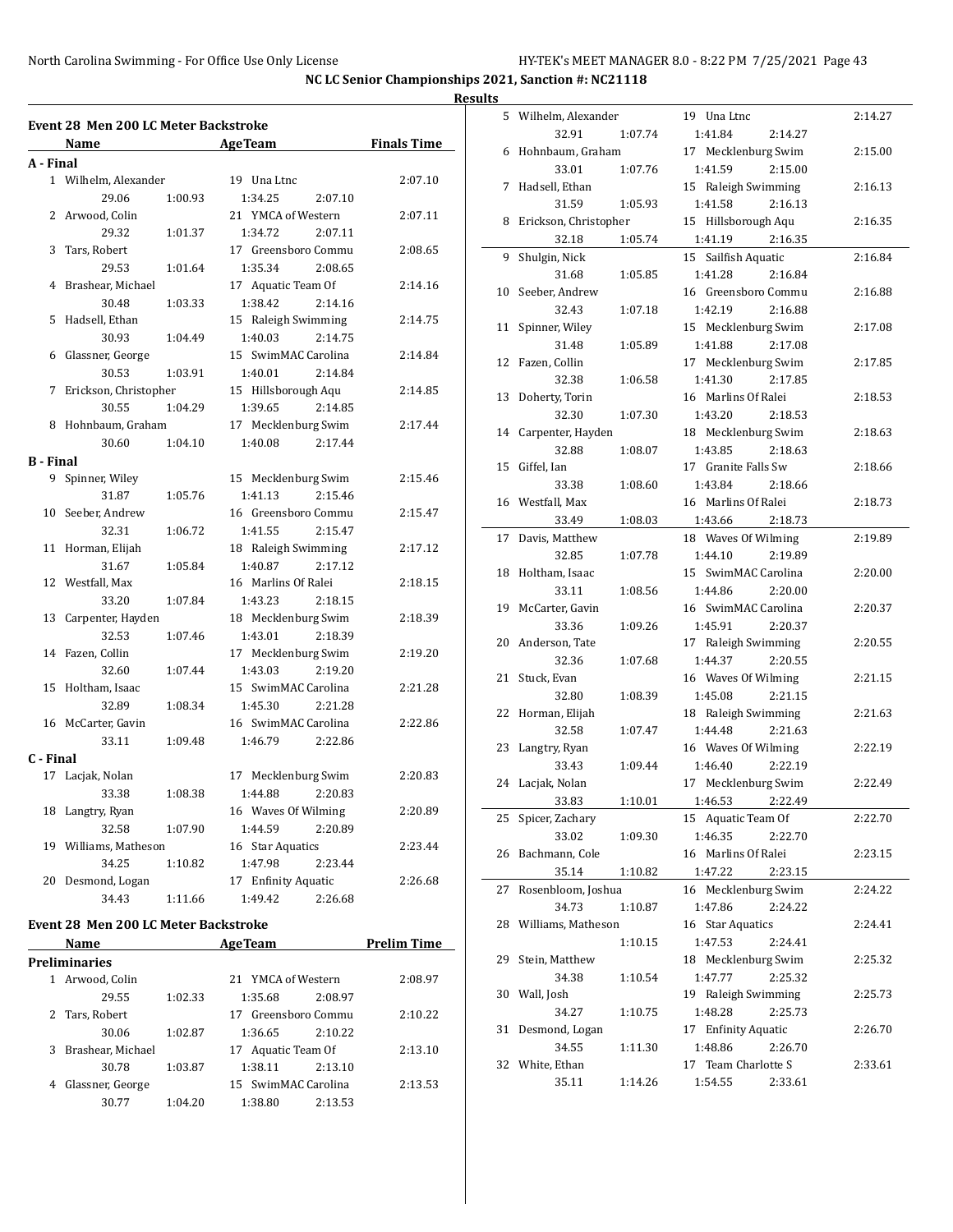|                  |                                               |         |                                                       |                    | <b>Results</b> |
|------------------|-----------------------------------------------|---------|-------------------------------------------------------|--------------------|----------------|
|                  |                                               |         | Preliminaries  (Event 28 Men 200 LC Meter Backstroke) |                    | 2              |
|                  | Name                                          |         | Age Team Prelim Time                                  |                    |                |
|                  | 33 Mann, Spencer                              |         | 15 Greensboro Commu                                   | 2:36.28            | 2              |
|                  | 35.59                                         | 1:15.52 | 1:56.66<br>2:36.28                                    |                    |                |
|                  | 34 Lawless, Ethan                             |         | 19 East Carolina Aq                                   | 2:39.21            | 2              |
|                  | 36.63                                         | 1:16.42 | 2:39.21<br>1:58.57                                    |                    |                |
|                  | --- Holian, Tanner                            |         | 16 Greensboro Commu                                   | DQ                 | Eve            |
|                  | 31.55                                         | 1:07.76 | 1:44.67<br>DQ                                         |                    |                |
|                  | <b>Event 29 Women 200 LC Meter Backstroke</b> |         |                                                       |                    | Pre            |
|                  | Name                                          |         | <b>Example 2018 Age Team</b>                          | <b>Finals Time</b> |                |
| A - Final        |                                               |         |                                                       |                    |                |
|                  | 1 Rydzewski, Samantha                         |         | 15 Raleigh Swimming                                   | 2:23.31            |                |
|                  | 33.31                                         | 1:09.26 | 1:46.90<br>2:23.31                                    |                    |                |
|                  | 2 Brown, Emily                                |         | 18 Lifetime Swim Te                                   | 2:23.46            |                |
|                  | 33.29                                         | 1:08.89 | 1:46.36<br>2:23.46                                    |                    |                |
|                  | 3 Lang, Katherine                             |         | 17 Mecklenburg Swim                                   | 2:24.08            |                |
|                  | 34.28                                         | 1:10.49 | 1:47.78<br>2:24.08                                    |                    |                |
|                  | 4 Hull, Aubrey                                |         | 15 Mecklenburg Swim                                   | 2:24.97            |                |
|                  | 34.23                                         | 1:10.12 | 1:47.38<br>2:24.97                                    |                    |                |
|                  | 5 Daniels, Grace                              |         | 16 SwimMAC Carolina                                   | 2:25.29            |                |
|                  | 34.15                                         | 1:10.62 | 1:48.45<br>2:25.29                                    |                    |                |
|                  | 6 Losey, Amanda                               |         | 18 Mecklenburg Swim                                   | 2:26.20            |                |
|                  | 34.56                                         | 1:11.89 | 1:49.48<br>2:26.20                                    |                    |                |
|                  | 7 Shanahan, Mary                              |         | 15 Hillsborough Aqu                                   | 2:27.48            |                |
|                  | 33.85                                         | 1:10.71 | 1:49.01<br>2:27.48                                    |                    |                |
|                  | 8 Pierce, Camila                              |         | 16 Raleigh Swimming                                   | 2:28.42            |                |
|                  | 35.02                                         | 1:12.34 | 1:50.86<br>2:28.42                                    |                    |                |
| <b>B</b> - Final |                                               |         |                                                       |                    | 1              |
|                  | 9 Joy, Madison                                |         | 15 Waves Of Wilming                                   | 2:27.35            |                |
|                  | 34.19                                         | 1:11.54 | 1:49.80<br>2:27.35                                    |                    | 1              |
|                  | 10 Repella, Allison                           |         | 15 Aquatic Team Of                                    | 2:28.99            |                |
|                  | 34.50                                         | 1:11.23 | 2:28.99<br>1:49.87                                    |                    | 1              |
|                  | 11 Boulware, Olivia                           |         | 16 Marlins Of Ralei                                   | 2:30.12            |                |
|                  | 35.17                                         | 1:12.88 | 1:51.88<br>2:30.12                                    |                    | 1              |
|                  | 12 Patterson, Lauren                          |         | 15 Enfinity Aquatic                                   | 2:30.48            |                |
|                  | 35.64                                         | 1:13.40 | 1:52.16<br>2:30.48                                    |                    | 1              |
|                  | 13 Kilpatrick, Ava                            |         | 17 YMCA of Western                                    | 2:30.82            |                |
|                  | 34.44                                         | 1:12.59 | 1:52.29<br>2:30.82                                    |                    | 1              |
|                  | 14 Hunt, Laura                                |         | 15 Greensboro Commu                                   | 2:31.57            |                |
|                  | 33.96                                         | 1:12.14 | 1:53.04<br>2:31.57                                    |                    | 1              |
|                  | 15 White, Riley                               |         | 15 Hillsborough Aqu                                   | 2:31.70            |                |
|                  | 34.79                                         | 1:12.84 | 1:52.90<br>2:31.70                                    |                    | 1              |
|                  | 16 Sikes, Katherine                           |         | 15 Hillsborough Aqu                                   | 2:32.62            |                |
|                  | 34.84                                         | 1:13.38 | 1:53.45<br>2:32.62                                    |                    | 1              |
| C - Final        |                                               |         |                                                       |                    |                |
|                  | 17 Webb, Margaret                             |         | 15 Marlins Of Ralei                                   | 2:29.24            | 1              |
|                  | 34.38                                         | 1:12.09 | 1:51.27<br>2:29.24                                    |                    |                |
| 18               | Tonsil, Kyra                                  |         | 17 SwimMAC Carolina                                   | 2:29.25            | 2              |
|                  | 34.83                                         | 1:11.63 | 1:50.12<br>2:29.25                                    |                    |                |
| 19               | Nance, Lauren                                 |         | 15 Tac Titans                                         | 2:32.32            | 2              |
|                  | 34.70                                         | 1:13.01 | 1:52.99<br>2:32.32                                    |                    |                |
| 20               | Banks, Madeline                               |         | 17 Raleigh Swimming                                   | 2:32.61            | 2              |
|                  | 34.92                                         |         |                                                       |                    |                |
|                  | Groce, April                                  | 1:12.46 | 1:52.90<br>2:32.61                                    |                    | 2              |
| 21               |                                               |         | 17 Raleigh Swimming                                   | 2:33.22            |                |
|                  | 35.50                                         | 1:13.93 | 1:53.95<br>2:33.22                                    |                    |                |

|    | 22 Brewster, Kylie                     |         | 16 Mecklenburg Swim | 2:33.92            |
|----|----------------------------------------|---------|---------------------|--------------------|
|    | 36.38                                  | 1:14.89 | 1:54.75<br>2:33.92  |                    |
|    | 23 Levesque, Heather                   |         | 16 Raleigh Swimming | 2:34.46            |
|    | 35.34                                  | 1:14.19 | 1:56.28<br>2:34.46  |                    |
|    | 24 Floyd, Charley                      |         | 15 SwimMAC Carolina | 2:35.59            |
|    | 35.00                                  | 1:13.52 | 1:54.60<br>2:35.59  |                    |
|    |                                        |         |                     |                    |
|    | Event 29 Women 200 LC Meter Backstroke |         |                     |                    |
|    | Name                                   |         | <b>AgeTeam</b>      | <b>Prelim Time</b> |
|    | <b>Preliminaries</b>                   |         |                     |                    |
|    | 1 Rydzewski, Samantha                  |         | 15 Raleigh Swimming | 2:22.23            |
|    | 33.26                                  | 1:09.17 | 1:46.21<br>2:22.23  |                    |
|    | 2 Brown, Emily                         |         | 18 Lifetime Swim Te | 2:23.62            |
|    | 33.47                                  | 1:09.48 | 1:46.78<br>2:23.62  |                    |
|    | 3 Pierce, Camila                       |         | 16 Raleigh Swimming | 2:25.46            |
|    | 34.51                                  | 1:10.84 | 1:48.14<br>2:25.46  |                    |
|    | 4 Lang, Katherine                      |         | 17 Mecklenburg Swim | 2:25.76            |
|    | 34.13                                  | 1:10.32 | 1:48.67<br>2:25.76  |                    |
|    | 5 Daniels, Grace                       |         | 16 SwimMAC Carolina | 2:26.14            |
|    | 34.58                                  | 1:11.52 | 1:49.46<br>2:26.14  |                    |
|    | 6 Hastings, Emma                       |         | 17 East Carolina Aq | 2:27.02            |
|    | 36.11                                  | 1:12.99 | 1:50.11<br>2:27.02  |                    |
|    | 7 Losey, Amanda                        |         | 18 Mecklenburg Swim | 2:27.28            |
|    | 34.04                                  | 1:10.27 | 1:48.46<br>2:27.28  |                    |
|    | 8 Hull, Aubrey                         |         | 15 Mecklenburg Swim | 2:27.29            |
|    | 35.60                                  | 1:12.41 | 1:50.23<br>2:27.29  |                    |
| 9. | Shanahan, Mary                         |         | 15 Hillsborough Aqu | 2:29.23            |
|    | 35.26                                  | 1:13.51 | 1:52.85<br>2:29.23  |                    |
| 10 | Repella, Allison                       |         | 15 Aquatic Team Of  | 2:29.24            |
|    | 34.92                                  | 1:12.46 | 1:51.10<br>2:29.24  |                    |
| 11 | Marley, Jordan                         |         | 16 Carolina Aquatic | 2:30.21            |
|    | 34.56                                  | 1:11.99 | 1:51.12<br>2:30.21  |                    |
| 12 | Hunt, Laura                            |         | 15 Greensboro Commu | 2:30.68            |
|    | 35.21                                  | 1:13.55 | 1:53.09<br>2:30.68  |                    |
| 13 | Joy, Madison                           |         | 15 Waves Of Wilming | 2:31.25            |
|    | 35.23                                  | 1:12.82 | 1:51.95<br>2:31.25  |                    |
|    | 14 White, Riley                        |         | 15 Hillsborough Aqu | 2:31.29            |
|    | 35.06                                  | 1:13.33 | 1:52.80<br>2:31.29  |                    |
| 15 | Kilpatrick, Ava                        |         | 17 YMCA of Western  | 2:31.53            |
|    |                                        | 1:13.39 | 1:52.94<br>2:31.53  |                    |
|    | 16 Miller, Samantha                    |         | 15 Marlins Of Ralei | 2:31.93            |
|    | 35.57                                  | 1:13.87 | 1:53.12<br>2:31.93  |                    |
| 17 | Boulware, Olivia                       |         | 16 Marlins Of Ralei | 2:31.96            |
|    | 36.28                                  | 1:14.19 | 1:53.57<br>2:31.96  |                    |
| 18 | Sikes, Katherine                       |         | 15 Hillsborough Aqu | 2:32.00            |
|    | 35.42                                  | 1:13.44 | 1:53.54<br>2:32.00  |                    |
| 19 | Patterson, Lauren                      |         | 15 Enfinity Aquatic | 2:32.49            |
|    | 35.77                                  | 1:13.95 | 1:52.60<br>2:32.49  |                    |
| 20 | Banks, Madeline                        |         | 17 Raleigh Swimming | 2:33.23            |
|    | 35.36                                  | 1:13.44 | 1:53.08<br>2:33.23  |                    |
| 21 | Nance, Lauren                          |         | 15 Tac Titans       | 2:33.29            |
|    | 35.78                                  | 1:14.15 | 1:54.40<br>2:33.29  |                    |
| 22 | Kudela, Katie                          |         | 16 Lifetime Swim Te | 2:33.77            |
|    | 36.60                                  | 1:15.69 | 1:54.99<br>2:33.77  |                    |
| 23 | Tonsil, Kyra                           |         | 17 SwimMAC Carolina | 2:33.92            |
|    | 36.28                                  | 1:13.96 | 2:33.92<br>1:54.10  |                    |
|    |                                        |         |                     |                    |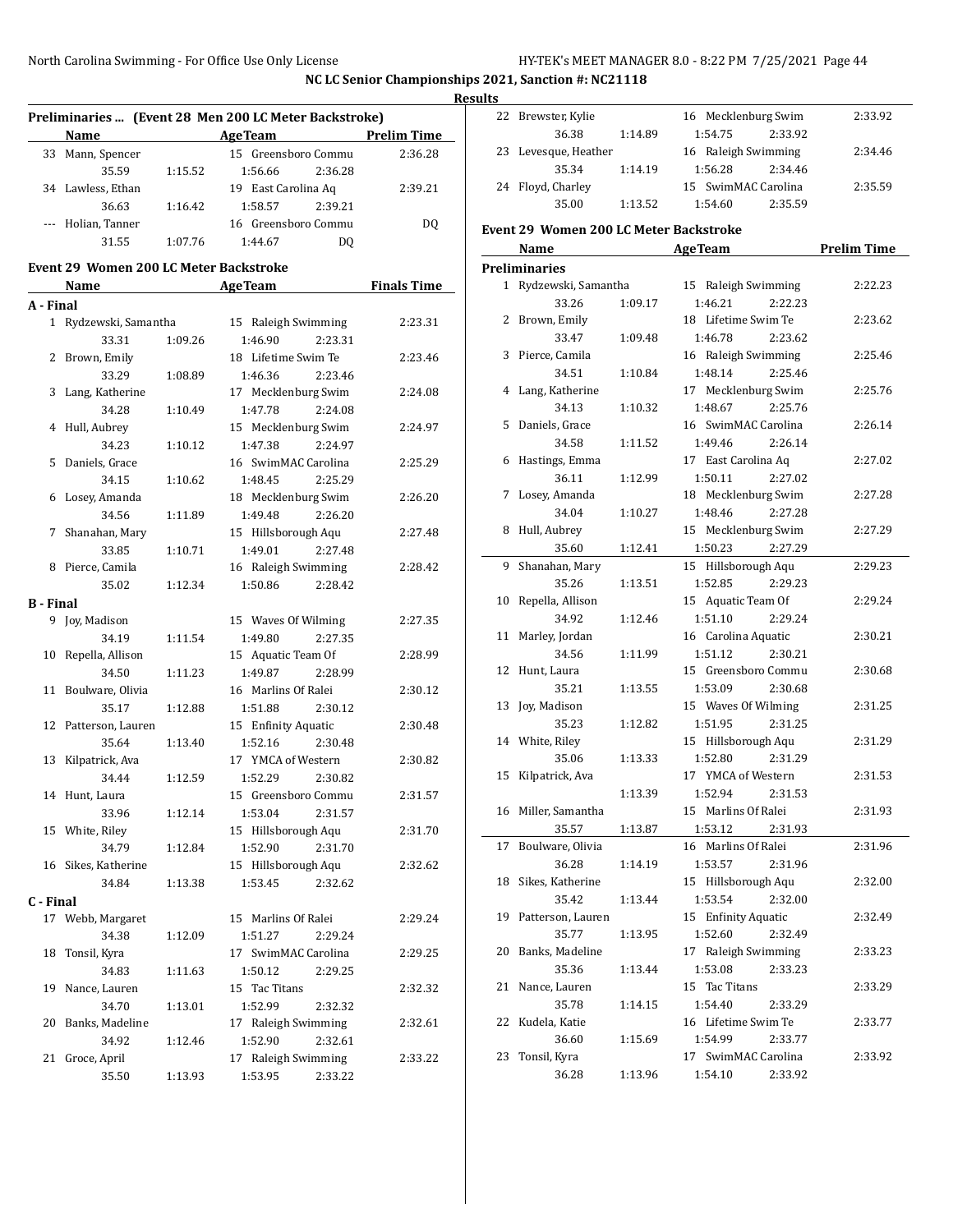#### North Carolina Swimming - For Office Use Only License H

| HY-TEK's MEET MANAGER 8.0 - 8:22 PM 7/25/2021 Page 45 |  |  |  |
|-------------------------------------------------------|--|--|--|
|-------------------------------------------------------|--|--|--|

|    | Preliminaries  (Event 29 Women 200 LC Meter Backstroke) |         |                                          |                    |
|----|---------------------------------------------------------|---------|------------------------------------------|--------------------|
|    | Name                                                    |         | <b>Age Team</b>                          | <b>Prelim Time</b> |
|    | 24 Floyd, Charley                                       |         | 15 SwimMAC Carolina                      | 2:34.04            |
|    | 35.72                                                   | 1:14.46 | 1:54.59<br>2:34.04                       |                    |
|    | 25 Hughes, Natalie                                      |         | 16 Marlins Of Ralei                      | 2:34.05            |
|    | 36.65                                                   | 1:14.61 | 1:54.13<br>2:34.05                       |                    |
|    | 26 Brewster, Kylie                                      |         | 16 Mecklenburg Swim                      | 2:34.25            |
|    | 36.63                                                   | 1:15.11 | 1:55.03<br>2:34.25                       |                    |
| 27 | Austin, Elise                                           |         | 15 Mecklenburg Swim                      | 2:34.41            |
|    | 36.85                                                   | 1:15.61 | 1:55.68<br>2:34.41                       |                    |
|    | 28 Groce, April                                         |         | 17 Raleigh Swimming                      | 2:34.59            |
|    | 36.82                                                   | 1:15.95 | 2:34.59<br>1:55.64                       |                    |
|    | 29 Levesque, Heather                                    |         | 16 Raleigh Swimming                      | 2:34.61            |
|    | 36.69                                                   | 1:16.98 | 1:56.92<br>2:34.61                       |                    |
|    | 30 Webb, Margaret                                       |         | 15 Marlins Of Ralei                      | 2:34.65            |
|    | 35.48<br>McDevitt, Elizabeth                            | 1:14.45 | 1:55.42<br>2:34.65<br>17 Alamance County |                    |
|    | 35.81                                                   | 1:14.65 | 2:34.93<br>1:55.21                       | 2:34.93            |
|    | 32 Johnson, Claire                                      |         | 15 SwimMAC Carolina                      | 2:35.00            |
|    | 37.15                                                   | 1:16.48 | 1:56.56<br>2:35.00                       |                    |
|    | 33 Inscore, Janie                                       |         | 18 Marlins Of Ralei                      | 2:35.42            |
|    | 36.52                                                   | 1:15.02 | 1:55.39<br>2:35.42                       |                    |
|    | 34 Holden, Lanie                                        |         | 15 Mecklenburg Swim                      | 2:35.51            |
|    | 37.75                                                   | 1:17.11 | 1:57.29<br>2:35.51                       |                    |
|    | 35 Grotjohn, Laine                                      |         | 15 Tac Titans                            | 2:35.56            |
|    | 36.57                                                   | 1:15.60 | 1:55.85<br>2:35.56                       |                    |
|    | 36 Murray, Avery                                        |         | 17 Mecklenburg Swim                      | 2:35.77            |
|    | 36.32                                                   | 1:15.27 | 2:35.77<br>1:55.29                       |                    |
|    | Benton, Meredith                                        |         | 16 Mecklenburg Swim                      | 2:35.90            |
|    | 37.24                                                   | 1:16.33 | 1:56.54<br>2:35.90                       |                    |
|    | 38 Davis, Alexandra                                     |         | 15 Lifetime Swim Te                      | 2:36.00            |
|    | 36.23                                                   | 1:15.43 | 1:56.33<br>2:36.00                       |                    |
|    | 39 Coates, Nina                                         |         | 15 O'Neal Pelagics                       | 2:36.25            |
|    | 34.60                                                   | 1:13.99 | 1:55.65<br>2:36.25                       |                    |
|    | 40 Humphrey, Persephone                                 |         | 15 Raleigh Swimming                      | 2:36.37            |
|    | 35.70                                                   | 1:15.37 | 1:56.80<br>2:36.37                       |                    |
|    | 41 Fender, Lillian                                      |         | 15 Mars Hill Aquati                      | 2:36.46            |
|    | 37.59                                                   | 1:17.54 | 1:57.80<br>2:36.46                       |                    |
|    | 42 Robinson, Haley                                      |         | 18 SwimMAC Carolina                      | 2:36.80            |
|    | 36.46                                                   | 1:14.69 | 1:55.28<br>2:36.80                       |                    |
|    | 43 Johnson, Kendra                                      |         | 16 Lifetime Swim Te                      | 2:37.05            |
|    | 37.30                                                   | 1:16.37 | 1:56.78<br>2:37.05                       |                    |
|    | 44 Baumgartner, Campbell                                |         | 15 SwimMAC Carolina                      | 2:37.18            |
|    | 36.92                                                   | 1:16.88 | 1:58.36<br>2:37.18                       |                    |
|    | 45 Kerestes, Katarina                                   |         | 15 Mecklenburg Swim                      | 2:37.46            |
|    | 38.02                                                   | 1:17.64 | 1:57.75<br>2:37.46                       |                    |
|    | 46 Herrforth, Rebecca                                   |         | 16 Team Charlotte S                      | 2:37.59            |
|    | 36.96                                                   | 1:16.20 | 1:57.63<br>2:37.59                       |                    |
| 47 | Fleury, Sarah                                           |         | 17 Lifetime Swim Te                      | 2:38.83            |
|    | 37.33                                                   | 1:16.87 | 1:58.22<br>2:38.83                       |                    |
|    | 48 Wolff, Emilia                                        |         | 17 Raleigh Swimming                      | 2:39.47            |
|    | 37.46                                                   | 1:17.92 | 1:58.50<br>2:39.47                       |                    |
|    | 49 Wilson, Kendall                                      |         | 14 Team Charlotte S                      | 2:39.55            |
|    | 37.22                                                   | 1:16.90 | 1:58.59<br>2:39.55                       |                    |
|    | 50 Simmons, Taylor                                      |         | 18 Mecklenburg Swim                      | 2:39.64            |
|    |                                                         |         |                                          |                    |

| ults |                                      |         |                     |                    |
|------|--------------------------------------|---------|---------------------|--------------------|
| 51   | Kjar, Ava                            |         | 15 YMCA of Western  | 2:39.87            |
|      | 37.89                                | 1:18.46 | 2:00.01<br>2:39.87  |                    |
| 52   | Jaynes, Elizabeth                    |         | 17 Marlins Of Ralei | 2:39.96            |
|      | 38.99                                | 1:19.43 | 2:01.13<br>2:39.96  |                    |
| 53   | Gagnon, Anna                         |         | 17 Star Aquatics    | 2:40.22            |
|      | 37.68                                | 1:18.15 | 1:59.56<br>2:40.22  |                    |
|      | 54 Williams, Sarah                   |         | 15 SwimMAC Carolina | 2:40.69            |
|      | 37.47                                | 1:17.66 | 1:59.88<br>2:40.69  |                    |
| 55   | Norton, Caroline                     |         | 15 Mecklenburg Swim | 2:40.94            |
|      | 37.72                                | 1:19.31 | 2:00.95<br>2:40.94  |                    |
| 56   | Briggs, Makena                       |         | 16 SwimMAC Carolina | 2:41.08            |
|      | 38.04                                | 1:18.92 | 1:59.71<br>2:41.08  |                    |
| 57   | Lyons, Claire                        |         | 17 SwimMAC Carolina | 2:41.24            |
|      | 37.53                                | 1:17.74 | 1:59.70<br>2:41.24  |                    |
| 58   | Pierson, Sarah                       |         | 15 Waves Of Wilming | 2:42.19            |
|      | 37.21                                | 1:17.29 | 1:59.31<br>2:42.19  |                    |
|      | 59 Walsh, Catherine                  |         | 16 SwimMAC Carolina | 2:43.08            |
|      | 38.55                                | 1:20.44 | 2:02.97<br>2:43.08  |                    |
| 60   | Walser, Carolyn                      |         | 19 Marlins Of Ralei | 2:43.77            |
|      | 38.47                                | 1:19.46 | 2:02.24<br>2:43.77  |                    |
| 61   | Krampert, Ella                       |         | 15 Mecklenburg Swim | 2:43.93            |
|      | 38.29                                | 1:19.21 | 2:01.79<br>2:43.93  |                    |
| 62   | Pinnell, Anneliese                   |         | 15 Hillsborough Aqu | 2:44.54            |
|      | 36.87                                | 1:18.11 | 2:02.16<br>2:44.54  |                    |
| 63   | Putnam, Riche'                       |         | 17 Queen City Dolph | 2:46.50            |
|      | 36.77                                | 1:17.87 | 2:02.85<br>2:46.50  |                    |
| 64   | Roberts, Lauren                      |         | 14 Carolina Aquatic | 2:46.77            |
|      | 38.82                                | 1:20.71 | 2:03.85<br>2:46.77  |                    |
| 65   | Hunt, Ellen                          |         | 15 Greensboro Commu | 2:48.51            |
|      | 38.82                                | 1:20.71 | 2:04.58<br>2:48.51  |                    |
| 66   | Tolone, Kathryn                      |         | 19 Sailfish Aquatic | 2:49.02            |
|      | 40.40                                | 1:23.71 | 2:49.02<br>2:06.83  |                    |
| 67   | Kimmel, Allison                      |         | 17 Gaston Gators    | 2:49.27            |
|      | 40.33                                | 1:22.74 | 2:06.14<br>2:49.27  |                    |
| 68   | Federico, Alexa                      |         | 20 Sailfish Aquatic | 2:49.39            |
|      | 41.33                                | 1:23.92 | 2:07.37<br>2:49.39  |                    |
|      | Lac, Tabitha                         |         | 16 Waves Of Wilming | DQ                 |
|      | 39.42                                | 1:20.09 | 2:00.96<br>DQ       |                    |
|      | Event 30 Men 1500 LC Meter Freestyle |         |                     |                    |
|      | Name                                 |         | <b>AgeTeam</b>      | <b>Finals Time</b> |
|      |                                      |         |                     |                    |

|   | name          |          | Age Team            |          | <b>Finals Time</b> |
|---|---------------|----------|---------------------|----------|--------------------|
| 1 | McKinney, Ian |          | 16 Mecklenburg Swim |          | 16:31.78           |
|   | 29.97         | 1:02.32  | 1:30.64             | 2:07.99  |                    |
|   | 2:38.50       | 3:14.27  | 3:48.03             | 4:21.71  |                    |
|   | 4:55.53       | 5:28.91  | 6:02.29             | 6:35.32  |                    |
|   | 7:08.37       | 7:41.51  | 8:15.34             | 8:48.26  |                    |
|   | 9:21.62       | 9:54.68  | 10:27.67            | 11:00.72 |                    |
|   | 11:34.17      | 12:07.07 | 12:40.15            | 13:13.07 |                    |
|   | 13:46.36      | 14:19.29 | 14:52.40            | 15:25.47 |                    |
|   | 15:59.28      | 16:31.78 |                     |          |                    |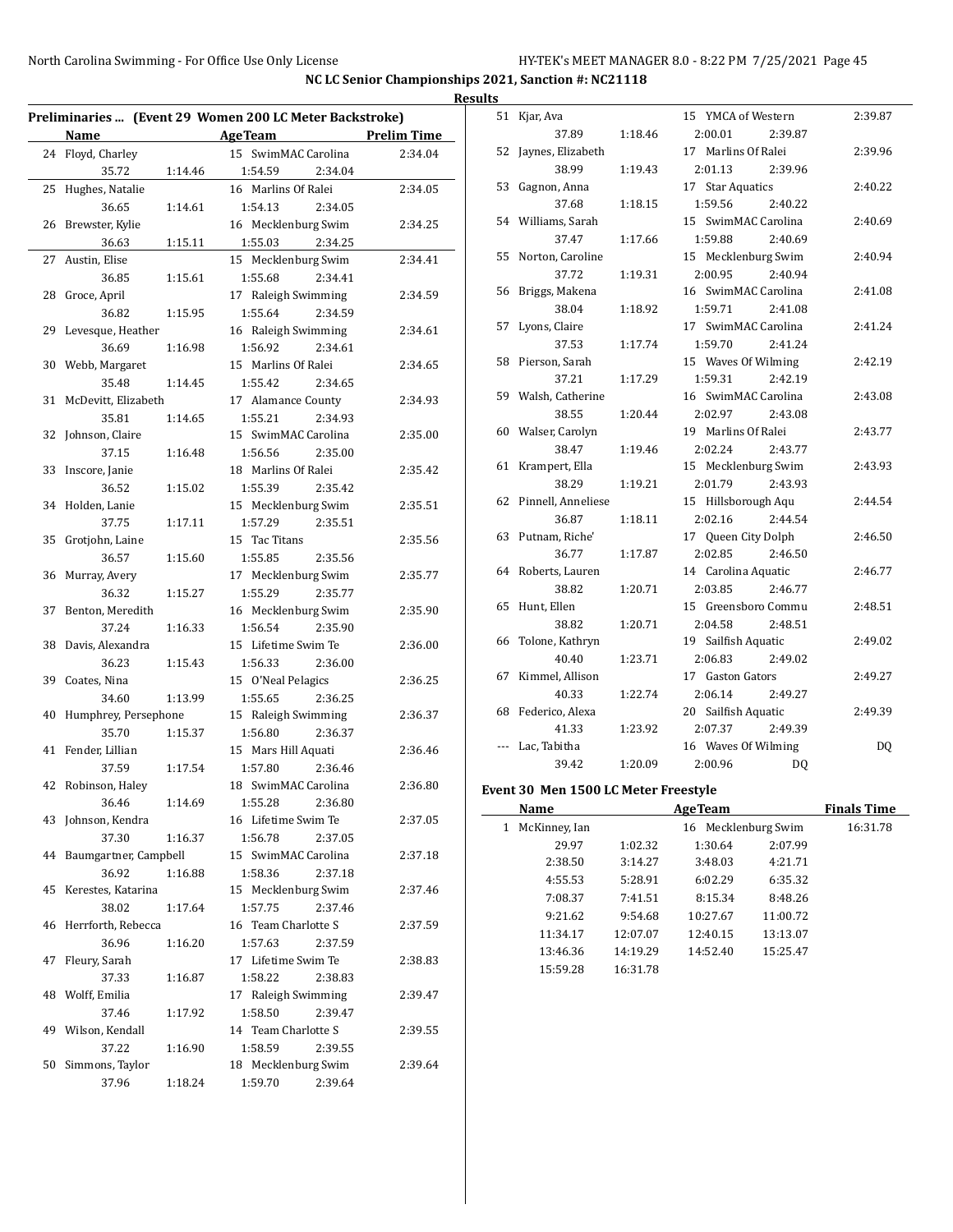|                                        |                    |                      |          |                    | <b>Results</b> |                         |                    |                     |                    |          |
|----------------------------------------|--------------------|----------------------|----------|--------------------|----------------|-------------------------|--------------------|---------------------|--------------------|----------|
| (Event 30 Men 1500 LC Meter Freestyle) |                    |                      |          |                    |                | 8 Falise, Nicholas      |                    | 19 Hillsborough Aqu |                    | 17:18.99 |
| Name                                   |                    | <b>AgeTeam</b>       |          | <b>Finals Time</b> |                | 30.38                   | 1:03.63            | 1:37.26             | 2:11.13            |          |
| 2 Klein, Frederick                     |                    | 15 SwimMAC Carolina  |          | 16:44.54           |                | 2:45.12                 | 3:19.14            |                     | 4:28.06            |          |
| 30.02                                  | 1:03.40            | 1:36.70              | 2:10.17  |                    |                | 5:00.05                 | 5:37.73            | 6:07.19             | 6:48.28            |          |
| 2:44.13                                | 3:17.86            | 3:51.92              | 4:25.59  |                    |                | 7:22.32                 | 7:59.09            | 8:28.24             | 9:08.91            |          |
| 4:59.55                                | 5:33.20            | 6:07.23              | 6:40.97  |                    |                | 9:38.78                 | 10:18.95           |                     | 11:30.02           |          |
| 7:15.37                                | 7:49.29            | 8:23.37              | 8:56.95  |                    |                | 12:05.60                | 12:41.36           |                     | 13:52.48           |          |
| 9:30.68                                | 10:04.16           | 10:38.18             | 11:11.59 |                    |                | 14:27.82                | 15:03.33           | 15:38.68            | 16:13.74           |          |
| 11:45.34                               | 12:18.81           | 12:52.44             | 13:25.62 |                    |                | 16:48.76                | 17:18.99           |                     |                    |          |
| 13:59.28                               | 14:32.82           | 15:06.38             | 15:39.42 |                    |                | 9 Penny, Saylor         |                    | 15 Marlins Of Ralei |                    | 17:31.24 |
| 16:12.55                               | 16:44.54           |                      |          |                    |                | 30.84                   | 1:04.14            | 1:39.31             | 2:13.94            |          |
| 3 Aleman, Liam                         |                    | 15 YMCA of Western   |          | 16:55.73           |                | 2:49.01                 | 3:23.96            | 3:59.39             | 4:34.00            |          |
| 30.26                                  | 1:02.98            | 1:36.43              | 2:09.88  |                    |                | 5:09.27                 | 5:44.25            | 6:19.50             | 6:54.65            |          |
| 2:43.67                                | 3:17.42            | 3:51.67              | 4:25.80  |                    |                | 7:30.34                 | 8:05.28            | 8:36.68             | 9:16.00            |          |
| 4:59.70                                | 5:33.69            | 6:07.75              | 6:41.75  |                    |                | 9:51.37                 | 10:26.89           | 11:01.10            | 11:37.47           |          |
| 7:16.01                                | 7:50.35            | 8:24.67              | 8:59.30  |                    |                | 12:11.60                | 12:47.73           | 13:23.49            | 13:58.99           |          |
| 9:34.14                                | 10:08.15           | 10:42.55             | 11:16.88 |                    |                | 14:34.72                | 15:10.75           | 15:46.22            | 16:21.05           |          |
| 11:51.06                               | 12:24.99           | 12:54.23             | 13:33.22 |                    |                | 16:56.37                | 17:31.24           |                     |                    |          |
| 14:07.25                               | 14:41.22           | 15:15.63             | 15:49.44 |                    |                | 10 Purcell, Reiley      |                    | 15 Marlins Of Ralei |                    | 17:37.04 |
| 16:22.06                               | 16:55.73           |                      |          |                    |                | 31.38                   | 1:06.05            | 1:41.39             | 2:17.25            |          |
| 4 Bundy, Samuel                        |                    | 16 Mecklenburg Swim  |          | 17:08.89           |                | 2:53.89                 | 3:29.93            | 4:06.46             | 4:42.28            |          |
| 31.07                                  | 1:04.99            | 1:39.17              | 2:13.07  |                    |                | 5:18.51                 | 5:53.55            | 6:29.66             | 7:04.92            |          |
| 2:47.49                                | 3:21.78            | 3:56.26              | 4:30.62  |                    |                | 7:40.58                 | 8:15.92            | 8:51.51             | 9:26.44            |          |
| 5:05.25                                | 5:39.69            | 6:14.27              | 6:48.42  |                    |                | 10:01.50                | 10:36.51           | 11:11.68            | 11:46.75           |          |
| 7:23.02                                | 7:57.41            | 8:32.11              | 9:06.46  |                    |                | 12:21.86                | 12:56.90           | 13:32.41            | 14:07.32           |          |
| 9:40.95                                | 10:15.55           | 10:50.10             | 11:24.56 |                    |                | 14:42.71                | 15:17.80           | 15:53.15            | 16:27.86           |          |
| 11:59.09                               | 12:33.81           | 13:08.83             | 13:43.68 |                    |                | 17:02.91                | 17:37.04           |                     |                    |          |
| 14:18.64                               | 14:53.25           | 15:27.96             | 16:02.40 |                    |                | 11 Jarrett, Samuel      |                    | 17 YMCA of Western  |                    | 17:38.65 |
| 16:36.23                               | 17:08.89           |                      |          |                    |                | 30.50                   | 1:04.91            | 1:40.97             | 2:16.81            |          |
| 5 Seeber, Andrew                       |                    | 16 Greensboro Commu  |          | 17:11.91           |                | 2:52.78                 | 3:28.88            | 4:04.59             | 4:39.97<br>7:03.20 |          |
| 30.19                                  | 1:03.66            | 1:37.78              | 2:11.89  |                    |                | 5:16.09<br>7:39.23      | 5:51.83<br>8:15.18 | 6:27.65<br>8:51.30  | 9:26.76            |          |
| 2:46.65                                | 3:21.29            | 3:56.28              | 4:30.55  |                    |                | 10:02.15                | 10:37.61           | 11:06.92            | 11:48.78           |          |
| 5:04.91                                | 5:38.48<br>7:56.60 | 6:13.33              | 6:47.46  |                    |                | 12:24.46                | 12:59.57           | 13:35.01            | 14:10.72           |          |
| 7:22.15                                |                    | 8:31.50              | 9:06.11  |                    |                | 14:45.82                | 15:20.89           | 15:55.81            | 16:30.52           |          |
| 9:41.15                                | 10:15.87           | 10:50.93             | 11:25.48 |                    |                | 17:04.83                | 17:38.65           |                     |                    |          |
| 12:00.72                               | 12:35.42           | 13:09.90<br>15:29.10 | 13:44.34 |                    |                | 12 Roberts, Christopher |                    | 15 Carolina Aquatic |                    | 17:42.26 |
| 14:19.30<br>16:38.62                   | 14:54.14           |                      | 16:03.85 |                    |                | 30.49                   | 1:04.36            | 1:39.74             | 2:14.70            |          |
| 6 Henage, Charles                      | 17:11.91           | 15 SwimMAC Carolina  |          | 17:16.16           |                | 2:50.31                 | 3:25.91            | 4:01.61             | 4:37.13            |          |
| 31.20                                  | 1:04.18            | 1:38.68              | 2:12.21  |                    |                | 5:13.14                 | 5:49.01            | 6:24.79             | 7:00.54            |          |
| 2:47.32                                | 3:21.58            | 3:56.99              | 4:30.97  |                    |                | 7:36.48                 | 8:12.32            | 8:48.57             | 9:23.93            |          |
| 5:05.81                                | 5:39.72            | 6:14.77              | 6:49.16  |                    |                | 10:00.14                | 10:36.05           | 11:12.04            | 11:48.34           |          |
| 7:24.06                                | 7:58.06            | 8:33.34              | 9:07.46  |                    |                | 12:24.58                | 13:00.58           | 13:36.52            | 14:12.30           |          |
| 9:42.96                                | 10:17.37           | 10:52.44             | 11:27.29 |                    |                | 14:48.09                | 15:23.97           | 15:59.46            | 16:34.84           |          |
| 12:02.37                               | 12:37.43           | 13:12.30             | 13:47.39 |                    |                | 17:09.89                | 17:42.26           |                     |                    |          |
| 14:22.35                               | 14:57.18           | 15:32.61             | 16:07.70 |                    |                | 13 Vincent, William     |                    | 15 Marlins Of Ralei |                    | 17:42.35 |
| 16:42.45                               | 17:16.16           |                      |          |                    |                | 31.29                   | 1:06.33            | 1:42.69             | 2:18.73            |          |
| 7 Bachmann, Cole                       |                    | 16 Marlins Of Ralei  |          | 17:17.66           |                | 2:55.00                 | 3:30.95            | 4:07.92             | 4:44.06            |          |
| 31.73                                  | 1:06.30            | 1:41.19              | 2:15.73  |                    |                | 5:20.68                 | 5:55.22            | 6:29.97             | 7:05.43            |          |
| 2:50.35                                | 3:25.06            | 4:00.21              | 4:34.88  |                    |                | 7:41.32                 | 8:16.66            | 8:50.84             | 9:26.27            |          |
| 5:09.87                                | 5:44.40            | 6:19.11              | 6:54.30  |                    |                | 10:02.73                | 10:37.97           | 11:12.55            | 11:49.03           |          |
| 7:29.21                                | 8:04.18            | 8:39.44              | 9:13.83  |                    |                | 12:23.92                | 12:59.55           | 13:35.58            | 14:12.06           |          |
| 9:49.22                                | 10:23.73           | 10:58.91             | 11:33.46 |                    |                | 14:48.57                | 15:24.54           | 16:00.26            | 16:35.43           |          |
| 12:08.66                               | 12:42.72           | 13:18.00             | 13:52.39 |                    |                | 17:10.86                | 17:42.35           |                     |                    |          |
| 14:27.39                               | 15:01.50           | 15:35.95             | 16:09.74 |                    |                |                         |                    |                     |                    |          |
| 16:44.49                               | 17:17.66           |                      |          |                    |                |                         |                    |                     |                    |          |
|                                        |                    |                      |          |                    |                |                         |                    |                     |                    |          |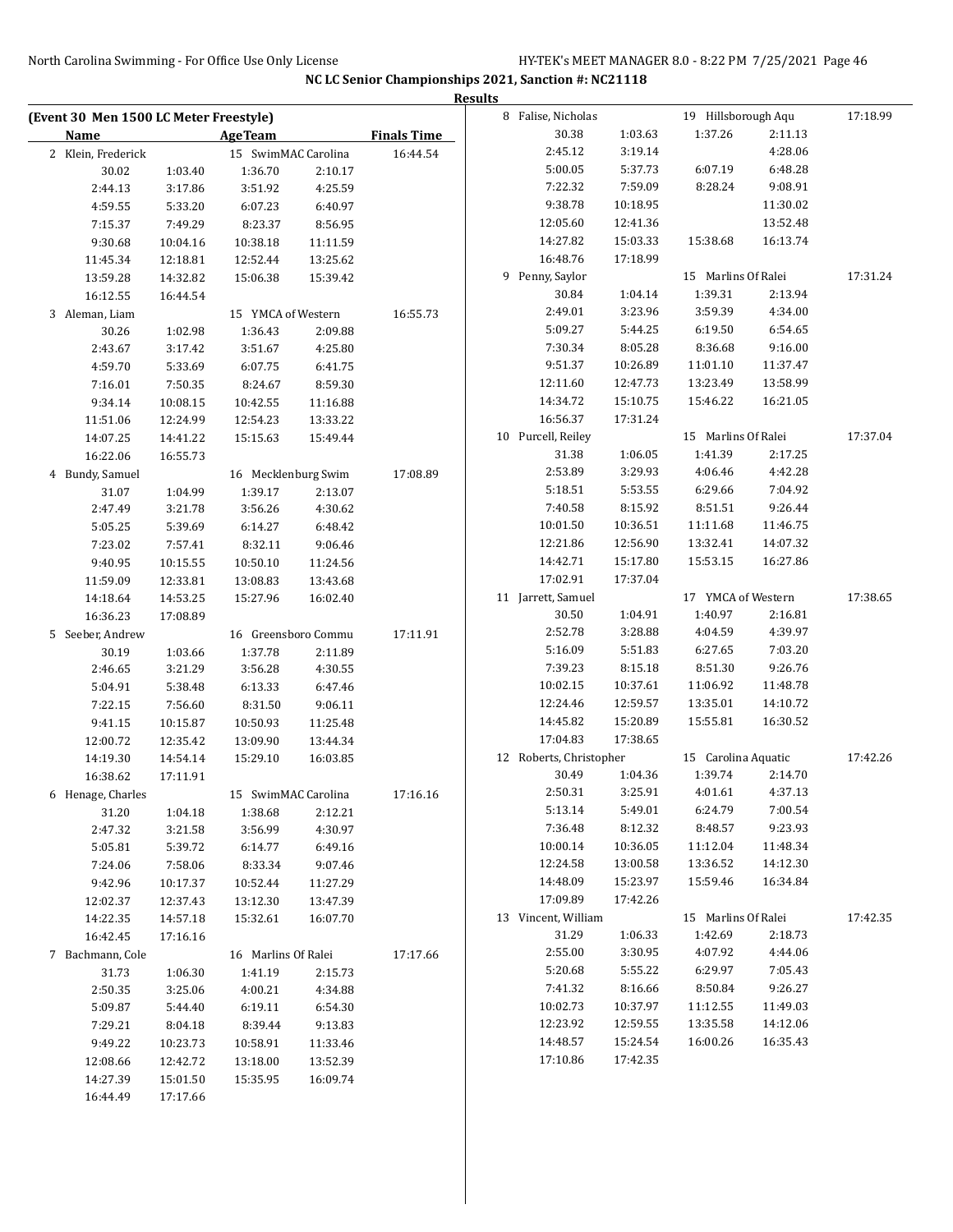|    | (Event 30 Men 1500 LC Meter Freestyle) |          |                     |          |                    |         |
|----|----------------------------------------|----------|---------------------|----------|--------------------|---------|
|    | <b>Name</b>                            |          | <b>AgeTeam</b>      |          | <b>Finals Time</b> |         |
|    | 14 Cellucci, Michael                   |          | 17 Mecklenburg Swim |          | 17:57.00           |         |
|    | 32.82                                  | 1:07.39  | 1:42.86             | 2:17.60  |                    |         |
|    | 2:53.21                                | 3:28.43  | 4:03.80             | 4:39.36  |                    |         |
|    | 5:15.02                                | 5:51.10  | 6:26.75             | 7:02.06  |                    |         |
|    | 7:37.50                                | 8:13.35  | 8:49.34             | 9:24.99  |                    |         |
|    | 10:01.25                               | 10:37.50 | 11:13.98            | 11:50.72 |                    |         |
|    | 12:27.49                               | 13:04.17 | 13:40.83            | 14:17.33 |                    |         |
|    | 14:52.90                               | 15:30.26 | 16:07.02            | 16:44.48 |                    |         |
|    | 17:20.99                               | 17:57.00 |                     |          |                    | Eve     |
|    | 15 Arens, Justin                       |          | 15 Marlins Of Ralei |          | 18:02.07           |         |
|    | 32.29                                  | 1:07.47  | 1:43.88             | 2:20.42  |                    |         |
|    | 2:56.66                                | 3:32.88  | 4:09.29             | 4:45.61  |                    | $A -$   |
|    | 5:22.14                                | 5:58.20  | 6:34.38             | 7:10.77  |                    |         |
|    | 7:47.12                                | 8:23.38  | 8:59.84             | 9:36.36  |                    |         |
|    | 10:12.71                               | 10:49.13 | 11:25.49            | 12:01.89 |                    |         |
|    | 12:37.96                               | 13:14.20 | 13:50.26            | 14:26.24 |                    |         |
|    | 15:02.47                               | 15:38.87 | 16:15.30            | 16:51.37 |                    |         |
|    | 17:27.40                               | 18:02.07 |                     |          |                    |         |
|    | 16 Biersack, Joseph                    |          | 16 Tac Titans       |          | 18:04.02           |         |
|    | 31.07                                  | 1:05.70  | 1:41.20             | 2:16.55  |                    |         |
|    | 2:52.27                                | 3:28.26  | 4:04.26             | 4:40.53  |                    |         |
|    | 5:12.58                                | 5:53.54  | 6:30.20             | 7:06.95  |                    |         |
|    | 7:43.48                                | 8:20.09  | 8:56.77             | 9:33.26  |                    |         |
|    | 10:09.33                               | 10:45.94 | 11:22.46            | 11:59.30 |                    |         |
|    | 12:35.76                               | 13:12.68 | 13:49.67            | 14:26.61 |                    |         |
|    | 15:03.24                               | 15:39.46 | 16:16.03            | 16:52.16 |                    |         |
|    | 17:27.12                               | 18:04.02 |                     |          |                    |         |
| 17 | Fazen, Collin                          |          | 17 Mecklenburg Swim |          | 18:19.13           |         |
|    | 32.95                                  | 1:08.53  | 1:44.63             | 2:20.80  |                    |         |
|    | 2:56.86                                | 3:33.17  | 4:09.80             | 4:46.76  |                    |         |
|    | 5:23.52                                | 6:00.20  | 6:37.03             | 7:14.33  |                    |         |
|    | 7:51.49                                | 8:28.56  | 9:05.51             | 9:42.50  |                    |         |
|    |                                        | 10:56.93 | 11:33.97            |          |                    |         |
|    | 10:19.72<br>12:48.05                   | 13:25.08 |                     | 12:11.32 |                    |         |
|    |                                        |          | 14:02.53            | 14:39.56 |                    |         |
|    |                                        |          | 16:31.43            | 17:07.70 |                    |         |
|    | 17:43.91                               | 18:19.13 | 18 Una Eca          |          |                    |         |
|    | 18 Despres, Garrett                    |          |                     |          | 18:20.08           |         |
|    | 32.61                                  | 1:08.87  | 1:45.74             | 2:22.16  |                    |         |
|    | 2:59.84                                | 3:36.48  | 4:13.78             | 4:50.98  |                    |         |
|    | 5:27.92                                | 6:04.37  | 6:41.50             | 7:18.27  |                    |         |
|    | 7:55.89                                | 8:32.29  | 9:09.53             | 9:46.14  |                    |         |
|    | 10:23.43                               | 11:00.86 | 11:38.28            | 12:15.51 |                    |         |
|    | 12:52.70                               | 13:29.48 | 14:07.28            | 14:43.47 |                    |         |
|    | 15:20.56                               | 15:57.07 | 16:34.26            | 17:10.42 |                    |         |
|    | 17:47.70                               | 18:20.08 |                     |          |                    | $C - 1$ |
|    | 19 Herger, Paul                        |          | 17 Aquatic Team Of  |          | 18:49.00           |         |
|    | 30.93                                  | 1:06.34  | 1:42.62             | 2:19.17  |                    |         |
|    | 2:56.33                                | 3:32.91  | 4:10.13             | 4:48.04  |                    |         |
|    | 5:26.68                                | 6:03.83  | 6:43.28             | 7:20.45  |                    |         |
|    | 7:58.79                                | 8:35.50  | 9:14.69             | 9:52.35  |                    |         |
|    | 10:30.77                               | 11:08.52 | 11:47.03            | 12:24.94 |                    |         |
|    | 13:04.16                               | 13:43.36 | 14:21.76            | 14:59.82 |                    |         |
|    | 15:38.55                               | 16:16.33 | 16:55.23            | 17:32.61 |                    |         |
|    | 18:11.88                               | 18:49.00 |                     |          |                    |         |

| սււა             |                                |          |                      |                    |
|------------------|--------------------------------|----------|----------------------|--------------------|
|                  | 20 Husketh, Dalton             |          | 18 Hillsborough Aqu  | 19:49.46           |
|                  | 31.27                          | 1:06.53  | 1:43.82<br>2:22.52   |                    |
|                  | 3:01.21                        | 3:40.95  | 4:21.27<br>5:01.07   |                    |
|                  | 5:41.30                        | 6:21.35  | 7:02.16<br>7:43.37   |                    |
|                  | 8:24.29                        | 9:05.27  | 9:45.78<br>10:27.24  |                    |
|                  | 11:05.29                       |          |                      |                    |
|                  |                                | 11:45.13 | 12:26.78<br>13:07.49 |                    |
|                  | 13:48.71                       | 14:29.63 | 15:11.20<br>15:52.53 |                    |
|                  | 16:33.60                       | 17:12.69 | 17:53.89<br>18:34.05 |                    |
|                  | 19:11.20                       | 19:49.46 |                      |                    |
|                  | --- Holtham, Isaac             |          | 15 SwimMAC Carolina  | <b>DFS</b>         |
|                  | Event 31 Women 200 LC Meter IM |          |                      |                    |
|                  | <b>Name</b>                    |          | <b>AgeTeam</b>       | <b>Finals Time</b> |
|                  |                                |          |                      |                    |
| A - Final        |                                |          |                      |                    |
|                  | 1 Smith, Madeline              |          | 17 East Carolina Aq  | 2:24.33            |
|                  | 31.23                          | 1:08.02  | 1:52.48<br>2:24.33   |                    |
|                  | 2 Knorr, Emily                 |          | 18 Mecklenburg Swim  | 2:24.47            |
|                  | 32.13                          | 1:07.07  | 1:51.73<br>2:24.47   |                    |
|                  | 3 Knorr, Kathryn               |          | 18 Mecklenburg Swim  | 2:24.55            |
|                  | 31.19                          | 1:07.44  | 1:51.30<br>2:24.55   |                    |
|                  | 4 Lang, Katherine              |          | 17 Mecklenburg Swim  | 2:26.15            |
|                  | 33.10                          | 1:09.77  | 1:52.97<br>2:26.15   |                    |
|                  | 5 Arwood, Fiona                |          | 18 YMCA of Western   | 2:29.09            |
|                  | 31.81                          | 1:10.78  | 1:52.24<br>2:29.09   |                    |
|                  | 6 Daniels, Grace               |          | 16 SwimMAC Carolina  | 2:29.59            |
|                  | 31.42                          | 1:09.49  | 1:55.45<br>2:29.59   |                    |
| 7                | Dichak, Victoria               |          | 19 Una Ltnc          | 2:29.86            |
|                  |                                |          |                      |                    |
|                  | 31.13                          | 1:09.56  | 1:54.85<br>2:29.86   |                    |
|                  | 8 Rydzewski, Amber             |          | 18 Raleigh Swimming  | 2:35.96            |
|                  | 32.88                          | 1:12.90  | 2:00.38<br>2:35.96   |                    |
| <b>B</b> - Final |                                |          |                      |                    |
|                  | 9 Hamblin, Kaylee              |          | 17 Mecklenburg Swim  | 2:26.78            |
|                  | 32.41                          | 1:11.85  | 1:51.90<br>2:26.78   |                    |
|                  | 10 Cornell, Caitlyn            |          | 16 Lifetime Swim Te  | 2:29.50            |
|                  | 30.29                          | 1:09.48  | 1:55.70<br>2:29.50   |                    |
|                  | 11 Griffey, Katherine          |          | 17 Lifetime Swim Te  | 2:30.42            |
|                  | 32.77                          | 1:12.66  | 1:56.98<br>2:30.42   |                    |
|                  | 12 Bitting, Mary Grace         |          | 17 Mecklenburg Swim  | 2:30.82            |
|                  | 32.63                          | 1:11.92  | 1:56.51<br>2:30.82   |                    |
|                  | 13 Ham, Amelia                 |          | 21 YMCA of Western   | 2:31.19            |
|                  | 32.40                          | 1:10.42  | 1:55.22<br>2:31.19   |                    |
| 14               | Rydzewski, Samantha            |          | 15 Raleigh Swimming  |                    |
|                  | 32.23                          |          | 1:57.64<br>2:31.67   | 2:31.67            |
|                  |                                | 1:10.37  |                      |                    |
| 15               | Benton, Meredith               |          | 16 Mecklenburg Swim  | 2:31.71            |
|                  | 33.30                          | 1:13.27  | 1:56.39<br>2:31.71   |                    |
|                  | 16 Kudela, Katie               |          | 16 Lifetime Swim Te  | 2:32.60            |
|                  | 32.14                          | 1:12.56  | 1:57.47<br>2:32.60   |                    |
| C - Final        |                                |          |                      |                    |
| 17               | Haviland, Laura                |          | 15 Aquatic Team Of   | 2:31.63            |
|                  | 31.37                          | 1:10.10  | 1:57.58<br>2:31.63   |                    |
| 18               | Halligan, Anna                 |          | 15 Una Msa           | 2:31.85            |
|                  | 32.30                          | 1:10.81  | 1:57.20<br>2:31.85   |                    |
| 19               | Yang, Iris                     |          | 17 SwimMAC Carolina  | 2:32.40            |
|                  | 31.84                          | 1:10.78  | 2:32.40<br>1:57.26   |                    |
| 20               | Kim, Catherine                 |          | 15 Enfinity Aquatic  | 2:34.25            |
|                  | 32.52                          | 1:11.84  | 1:59.70<br>2:34.25   |                    |
|                  |                                |          |                      |                    |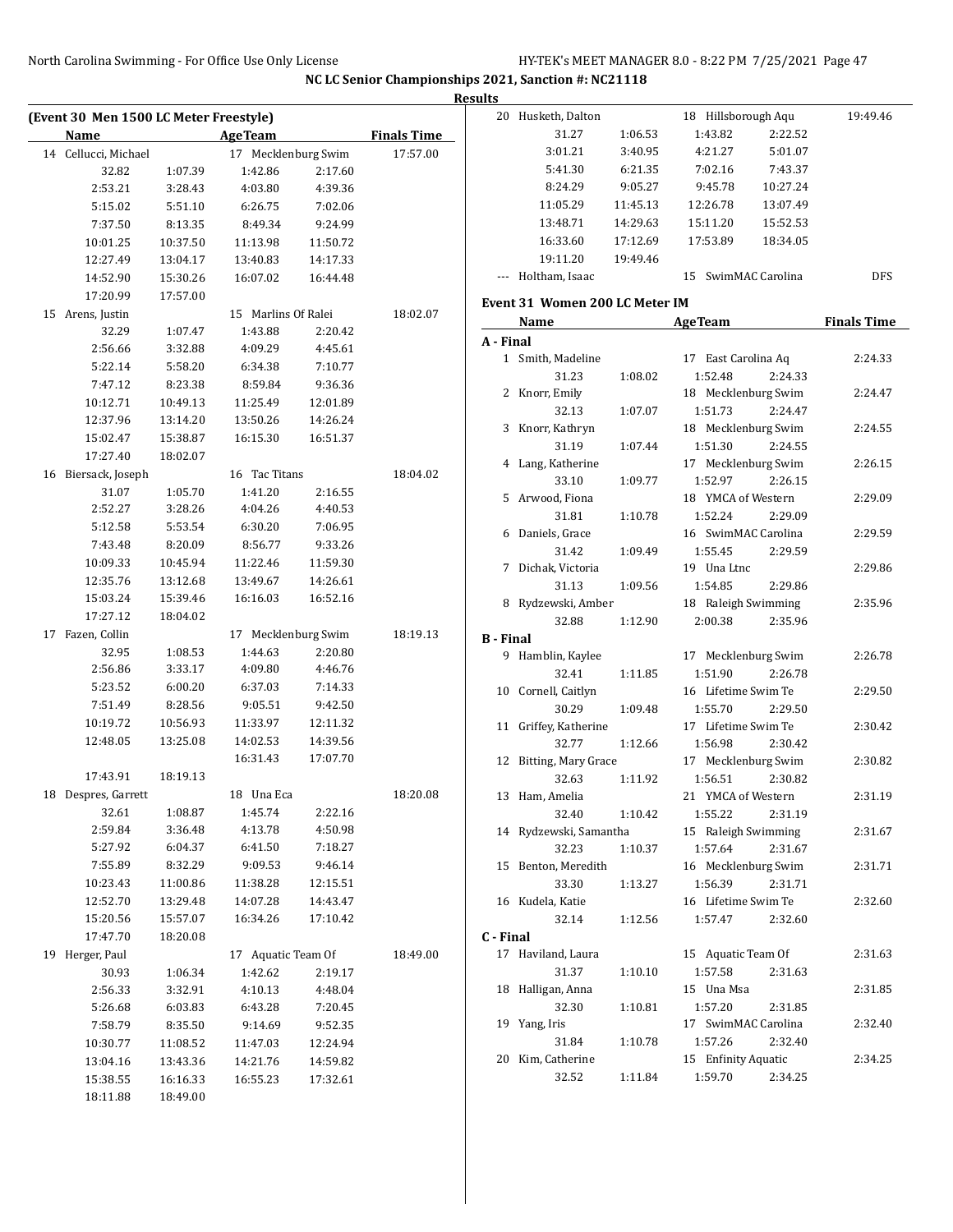$\overline{a}$ 

#### **Results**

|    |                     |         | C - Final  (Event 31 Women 200 LC Meter IM) |                    |
|----|---------------------|---------|---------------------------------------------|--------------------|
|    | <b>Name</b>         |         | <b>AgeTeam</b>                              | <b>Finals Time</b> |
| 21 | Baumgartner, Hannah |         | 17 SwimMAC Carolina                         | 2:34.28            |
|    | 32.27               | 1:12.62 | 1:59.70<br>2:34.28                          |                    |
|    | 22 Nabors, Anna     |         | 20 YMCA of Western                          | 2:35.32            |
|    | 31.59               | 1:11.73 | 2:35.32<br>1:59.12                          |                    |
| 23 | McRae, Katherine    |         | 17 Raleigh Swimming                         | 2:36.02            |
|    | 33.88               | 1:14.78 | 2:36.02<br>1:58.83                          |                    |
| 24 | Fleury, Sarah       |         | Lifetime Swim Te<br>17                      | 2:43.72            |
|    | 32.65               | 1:14.05 | 2:43.72<br>2:06.24                          |                    |

#### **Event 31 Women 200 LC Meter IM**

|              | Name                |         | <b>Age Team</b>     | <b>Prelim Time</b> |
|--------------|---------------------|---------|---------------------|--------------------|
|              | Preliminaries       |         |                     |                    |
| $\mathbf{1}$ | Knorr, Kathryn      |         | 18 Mecklenburg Swim | 2:24.06            |
|              | 31.39               | 1:06.87 | 1:50.20<br>2:24.06  |                    |
| 2            | Knorr, Emily        |         | 18 Mecklenburg Swim | 2:25.60            |
|              | 31.07               | 1:06.31 | 2:25.60<br>1:52.16  |                    |
| 3            | Smith, Madeline     |         | 17 East Carolina Aq | 2:25.75            |
|              | 31.73               | 1:08.56 | 1:53.58<br>2:25.75  |                    |
| 4            | Arwood, Fiona       |         | 18 YMCA of Western  | 2:28.09            |
|              | 32.15               | 1:10.49 | 1:51.64<br>2:28.09  |                    |
| 5            | Lang, Katherine     |         | 17 Mecklenburg Swim | 2:29.07            |
|              | 32.83               | 1:10.03 | 2:29.07<br>1:55.33  |                    |
| 6            | Dichak, Victoria    |         | 19 Una Ltnc         | 2:29.75            |
|              | 30.95               | 1:09.75 | 1:54.86<br>2:29.75  |                    |
| 7            | Rydzewski, Amber    |         | 18 Raleigh Swimming | 2:30.11            |
|              | 31.67               | 1:10.04 | 1:55.89<br>2:30.11  |                    |
| 8            | Daniels, Grace      |         | 16 SwimMAC Carolina | 2:30.22            |
|              | 31.82               | 1:09.57 | 1:56.11<br>2:30.22  |                    |
| 9            | Rydzewski, Samantha |         | 15 Raleigh Swimming | 2:30.58            |
|              | 31.58               | 1:08.92 | 1:56.36<br>2:30.58  |                    |
| 10           | Bitting, Mary Grace |         | 17 Mecklenburg Swim | 2:30.82            |
|              | 32.73               | 1:12.21 | 1:56.93<br>2:30.82  |                    |
| 11           | Hamblin, Kaylee     |         | 17 Mecklenburg Swim | 2:30.92            |
|              | 33.40               | 1:14.42 | 1:55.39<br>2:30.92  |                    |
| 12           | Cornell, Caitlyn    |         | 16 Lifetime Swim Te | 2:31.17            |
|              | 31.06               | 1:11.76 | 1:57.32<br>2:31.17  |                    |
| 13           | Armen, Emily        |         | 15 East Carolina Aq | 2:31.25            |
|              | 32.98               | 1:09.86 | 1:57.15<br>2:31.25  |                    |
| 14           | Sandock, Leah       |         | 17 Mecklenburg Swim | 2:31.33            |
|              | 31.74               | 1:11.45 | 1:56.53<br>2:31.33  |                    |
| 15           | Ham, Amelia         |         | 21 YMCA of Western  | 2:31.46            |
|              | 32.53               | 1:10.80 | 1:56.82<br>2:31.46  |                    |
| 16           | Kudela, Katie       |         | 16 Lifetime Swim Te | 2:31.85            |
|              | 33.21               | 1:12.93 | 1:57.11<br>2:31.85  |                    |
| 17           | Benton, Meredith    |         | 16 Mecklenburg Swim | 2:31.94            |
|              | 33.47               | 1:13.71 | 1:56.64<br>2:31.94  |                    |
| 18           | Griffey, Katherine  |         | 17 Lifetime Swim Te | 2:32.10            |
|              | 32.77               | 1:12.93 | 1:58.01<br>2:32.10  |                    |
| 19           | Haviland, Laura     |         | 15 Aquatic Team Of  | 2:32.32            |
|              | 31.75               | 1:10.58 | 1:58.04<br>2:32.32  |                    |
| 20           | Kim, Catherine      |         | 15 Enfinity Aquatic | 2:32.71            |
|              | 32.55               | 1:11.69 | 1:57.63<br>2:32.71  |                    |
| 21           | Halligan, Anna      |         | 15 Una Msa          | 2:32.81            |
|              | 32.61               | 1:11.64 | 1:57.95<br>2:32.81  |                    |

| 22 | Sciaudone, Rose              |         | 16 Marlins Of Ralei                       | 2:33.16 |
|----|------------------------------|---------|-------------------------------------------|---------|
|    | 33.47                        | 1:12.48 | 1:58.12<br>2:33.16                        |         |
| 23 | Baumgartner, Hannah          |         | 17 SwimMAC Carolina                       | 2:33.21 |
|    | 32.59                        | 1:12.36 | 1:59.31<br>2:33.21                        |         |
| 24 | Kondratick, Morgan           |         | 17 Raleigh Swimming                       | 2:33.26 |
|    | 31.76                        | 1:10.89 | 2:33.26<br>1:59.15                        |         |
| 25 | Hughes, Natalie              |         | 16 Marlins Of Ralei                       | 2:33.65 |
|    | 33.32                        | 1:12.17 | 1:58.60<br>2:33.65                        |         |
| 26 | Boulware, Olivia             |         | 16 Marlins Of Ralei                       | 2:34.00 |
|    | 31.81                        | 1:11.58 | 1:57.06<br>2:34.00                        |         |
| 27 | Furbay, Caroline             |         | 14 Waves Of Wilming                       | 2:34.12 |
|    | 32.02                        | 1:12.54 | 1:59.07<br>2:34.12                        |         |
| 28 | McRae, Katherine             |         | 17 Raleigh Swimming                       | 2:34.26 |
|    | 33.98                        | 1:14.18 | 1:57.48<br>2:34.26                        |         |
| 29 | Gibson, Rachel               |         | 18 Rowan Aquatic Cl                       | 2:34.46 |
|    | 32.06                        | 1:13.35 | 1:57.05<br>2:34.46                        |         |
| 30 | McKeown, Reagan              |         | 17 Mecklenburg Swim                       | 2:34.58 |
|    | 33.23                        | 1:14.14 | 2:34.58<br>2:00.01                        |         |
| 31 | Yang, Iris                   |         | 17 SwimMAC Carolina                       | 2:34.67 |
|    | 32.69                        | 1:12.33 | 1:59.48<br>2:34.67                        |         |
| 32 | Patrick, Mckenna             |         | 15 Mecklenburg Swim                       | 2:34.81 |
|    | 32.84                        | 1:12.28 | 1:59.95<br>2:34.81                        |         |
| 33 | Simpson, Leah                |         | 17 Carolina Aquatic                       | 2:35.03 |
|    | 33.08                        | 1:14.48 | 1:59.00<br>2:35.03                        |         |
| 34 | Lickfold, Megan              |         | 15 Raleigh Swimming                       | 2:35.23 |
|    | 34.59                        | 1:13.58 | 2:00.00<br>2:35.23                        |         |
| 35 | Nabors, Anna                 |         | 20 YMCA of Western                        | 2:35.30 |
|    | 32.31                        | 1:11.89 | 1:58.85<br>2:35.30                        |         |
| 36 | Leckner, Logan               |         | 15 SwimMAC Carolina                       | 2:35.41 |
|    | 34.14                        | 1:15.69 | 1:59.23<br>2:35.41                        |         |
| 37 | Fleury, Sarah                |         | 17 Lifetime Swim Te                       | 2:35.42 |
|    | 31.61                        | 1:11.47 | 2:00.31<br>2:35.42                        |         |
| 38 | Soniat, Olivia               |         | 16 SwimMAC Carolina                       | 2:35.45 |
|    | 34.07                        | 1:14.60 | 1:59.84<br>2:35.45                        |         |
| 39 | Ivey, Kristen                |         | 16 East Carolina Aq                       | 2:35.56 |
|    | 34.23                        | 1:15.57 | 1:59.77<br>2:35.56                        |         |
| 40 | Dichak, Sarah                |         | 16 SwimMAC Carolina                       | 2:35.62 |
|    | 32.71<br>Eckert, Charlotte   | 1:13.17 | 2:01.57<br>2:35.62<br>15 SwimMAC Carolina | 2:35.90 |
| 41 |                              | 1:14.53 | 2:00.79 2:35.90                           |         |
|    | 33.34<br>42 Sherrill, Raegan |         | 15 Mecklenburg Swim                       | 2:36.44 |
|    | 33.17                        | 1:14.47 | 2:36.44<br>2:00.81                        |         |
| 43 | Bunting, Meredith            |         | 19 YMCA of Western                        | 2:36.71 |
|    | 33.92                        | 1:13.97 | 2:00.09<br>2:36.71                        |         |
| 44 | Osborne, Hadley              |         | 15 Greensboro Commu                       | 2:36.94 |
|    | 33.12                        | 1:16.63 | 2:00.55<br>2:36.94                        |         |
| 45 | Ssengonzi, Rachel            |         | 16 Marlins Of Ralei                       | 2:37.26 |
|    | 32.71                        | 1:14.93 | 2:02.22<br>2:37.26                        |         |
| 46 | Lyons, Claire                |         | 17 SwimMAC Carolina                       | 2:37.46 |
|    | 33.18                        | 1:14.57 | 2:01.31<br>2:37.46                        |         |
| 47 | Bush, Meredith               |         | 16 Mecklenburg Swim                       | 2:37.72 |
|    | 32.74                        | 1:13.92 | 2:02.42<br>2:37.72                        |         |
| 48 | Ferguson, Elizabeth          |         | 16 Mecklenburg Swim                       | 2:38.18 |
|    | 32.79                        | 1:12.20 | 2:03.51<br>2:38.18                        |         |
| 49 | Miller, Samantha             |         | 15 Marlins Of Ralei                       | 2:38.31 |
|    | 34.92                        | 1:14.02 | 2:01.47<br>2:38.31                        |         |
|    |                              |         |                                           |         |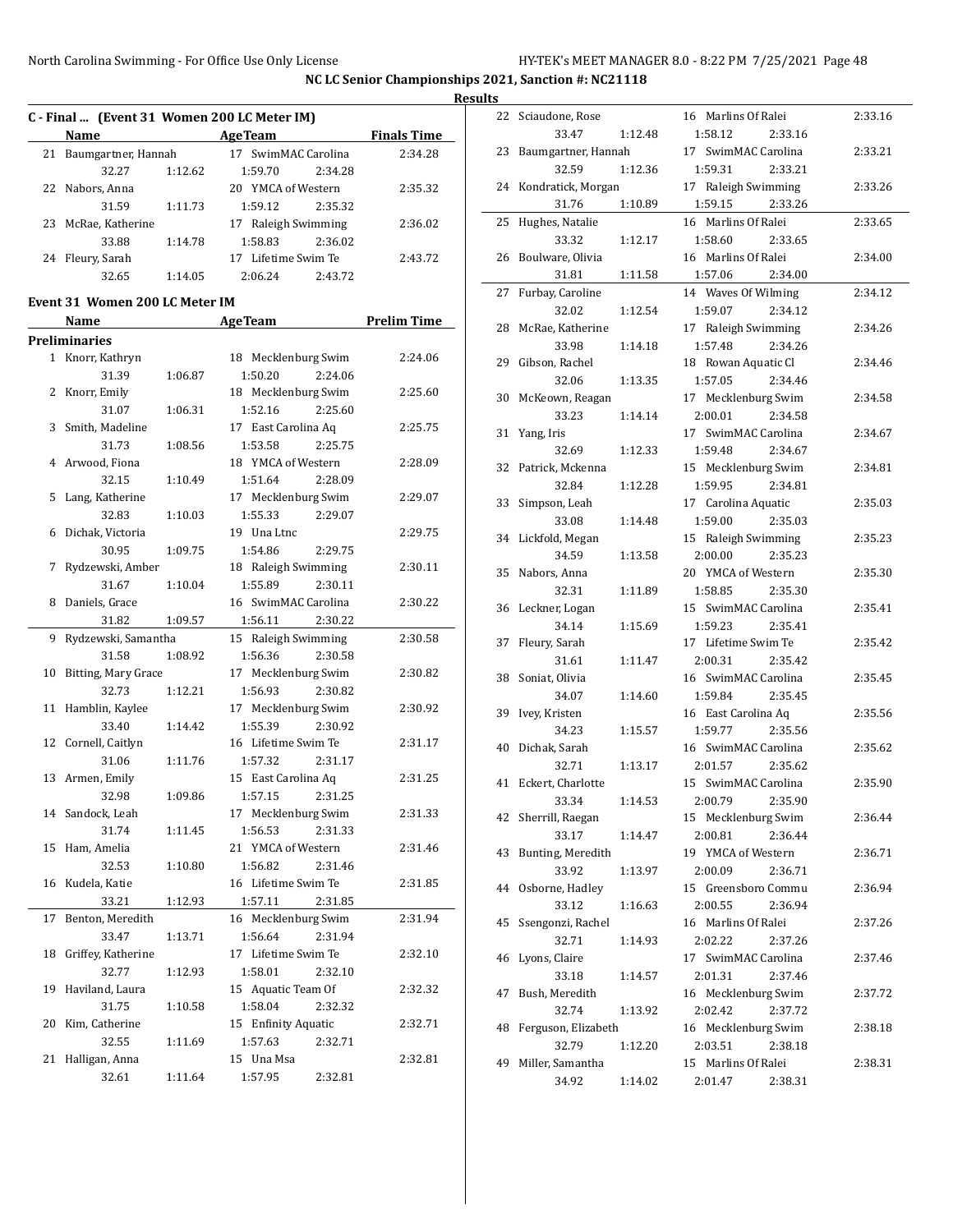**NC LC Senior Championships 2021, Sanction #: NC21118**

|       |                       |         |                                                                   |                    | <b>Results</b> |
|-------|-----------------------|---------|-------------------------------------------------------------------|--------------------|----------------|
|       | <b>Name</b>           |         | Preliminaries  (Event 31 Women 200 LC Meter IM)<br><b>AgeTeam</b> | <b>Prelim Time</b> |                |
|       | *50 Wilson, Grace     |         | 16 Sailfish Aquatic                                               | 2:38.41            |                |
|       | 34.19                 | 1:18.74 | 2:05.35<br>2:38.41                                                |                    |                |
|       | *50 Oettinger, Claire |         | 15 Mecklenburg Swim                                               | 2:38.41            | $B -$          |
|       | 33.68                 | 1:15.78 | 2:02.21<br>2:38.41                                                |                    |                |
| $*52$ | Titioura, Katia       |         | 15 SwimMAC Carolina                                               | 2:39.17            |                |
|       | 32.23                 | 1:14.22 | 2:00.59<br>2:39.17                                                |                    | $\mathbf{1}$   |
|       | *52 Austin, Whitney   |         | 15 SwimMAC Carolina                                               | 2:39.17            |                |
|       | 34.45                 | 1:13.85 | 2:01.70<br>2:39.17                                                |                    | 1              |
|       | 54 Frain, Gisella     |         | 17 SwimMAC Carolina                                               | 2:39.43            |                |
|       | 32.94                 | 1:14.29 | 2:39.43<br>2:04.00                                                |                    | 1              |
| 55    | Joy, Madison          |         | 15 Waves Of Wilming                                               | 2:39.76            |                |
|       | 32.88                 | 1:12.84 | 2:02.62<br>2:39.76                                                |                    | $\overline{1}$ |
|       | 56 Chin, Ella         |         | 15 SwimMAC Carolina                                               | 2:40.23            |                |
|       | 33.75                 | 1:14.77 | 2:02.64<br>2:40.23                                                |                    | $\overline{1}$ |
|       | 57 Clark, Avari       |         | 15 Hillsborough Aqu                                               | 2:40.51            |                |
|       | 33.93                 | 1:17.07 | 2:01.24<br>2:40.51                                                |                    | 1              |
|       | 58 Russin, Ellie      |         | 18 Marlins Of Ralei                                               | 2:40.52            |                |
|       | 33.34                 | 1:14.93 | 2:03.10<br>2:40.52                                                |                    | 1              |
|       | 59 Webb, Margaret     |         | 15 Marlins Of Ralei                                               | 2:40.68            |                |
|       | 34.01                 | 1:12.12 | 2:05.41<br>2:40.68                                                |                    | $C - I$        |
|       | 60 Despres, Brooke    |         | 17 East Carolina Aq                                               | 2:40.75            | 1              |
|       | 33.72                 | 1:15.65 | 2:03.29<br>2:40.75                                                |                    |                |
|       | 61 Austin, Elise      |         | 15 Mecklenburg Swim                                               | 2:41.13            | 1              |
|       | 34.92                 | 1:14.24 | 2:05.39<br>2:41.13                                                |                    |                |
|       | 62 Briggs, Makena     |         | 16 SwimMAC Carolina                                               | 2:41.19            | 1              |
|       | 33.28                 | 1:15.70 | 2:03.43<br>2:41.19                                                |                    |                |
|       | 63 Kimmel, Allison    |         | 17 Gaston Gators                                                  | 2:42.24            | 2              |
|       | 34.52                 | 1:17.74 | 2:03.22<br>2:42.24                                                |                    |                |
|       | 64 Davis, Alexandra   |         | 15 Lifetime Swim Te                                               | 2:42.44            | $\overline{2}$ |
|       | 32.24                 | 1:14.40 | 2:06.22<br>2:42.44                                                |                    |                |
| 65    | Holden, Lanie         |         | 15 Mecklenburg Swim                                               | 2:43.33            | $\overline{2}$ |
|       | 33.58                 | 1:15.83 | 2:05.26<br>2:43.33                                                |                    |                |
|       | 66 Prather, Caroline  |         | 17 Granite Falls Sw                                               | 2:45.22            | $\overline{2}$ |
|       | 34.31                 | 1:17.43 | 2:07.27<br>2:45.22                                                |                    |                |
|       | 67 Walsh, Catherine   |         | 16 SwimMAC Carolina                                               | 2:45.26            | $\overline{2}$ |
|       | 35.91                 | 1:17.70 | 2:07.20<br>2:45.26                                                |                    |                |
|       | 68 Gagnon, Anna       |         | 17 Star Aquatics                                                  | 2:45.36            |                |
|       | 34.84                 | 1:17.14 | 2:07.69<br>2:45.36                                                |                    | Eve            |
| 69    | Kline, Sophia         |         | 16 Marlins Of Ralei                                               | 2:46.29            |                |
|       | 33.63                 | 1:16.75 | 2:09.49<br>2:46.29                                                |                    | Pre            |
|       |                       |         |                                                                   |                    |                |

#### **Event 32 Men 200 LC Meter IM**

|              | Name                   |         | <b>AgeTeam</b>      |         | <b>Finals Time</b> |
|--------------|------------------------|---------|---------------------|---------|--------------------|
| A - Final    |                        |         |                     |         |                    |
| $\mathbf{1}$ | McCreery, Coleman      |         | 18 Mecklenburg Swim |         | 2:09.61            |
|              | 27.93                  | 1:02.28 | 1:37.91             | 2:09.61 |                    |
| 2            | Shanahan, Matthew      |         | 18 Hillsborough Aqu |         | 2:12.35            |
|              | 27.76                  | 1:03.04 | 1:41.91             | 2:12.35 |                    |
| 3            | Tars, Robert           |         | 17 Greensboro Commu |         | 2:12.45            |
|              | 28.45                  | 1:01.49 | 1:42.00             | 2:12.45 |                    |
|              | 4 Womble, Ethan        |         | 18 Greensboro Commu |         | 2:13.77            |
|              | 28.31                  | 1:04.12 | 1:44.12             | 2:13.77 |                    |
| 5.           | Howden, Frank          |         | 17 Blues Aquatics   |         | 2:14.16            |
|              | 28.43                  | 1:03.67 | 1:42.08             | 2:14.16 |                    |
| 6            | Aristondo, Christopher |         | 15 Aquatic Team Of  |         | 2:14.74            |
|              | 28.80                  | 1:02.94 | 1:42.85             | 2:14.74 |                    |

| 7                | Harris, Dax                  |         | 17 Greensboro Commu | 2:17.76            |
|------------------|------------------------------|---------|---------------------|--------------------|
|                  | 29.17                        | 1:04.85 | 2:17.76<br>1:46.46  |                    |
|                  | 8 Aleman, Liam               |         | 15 YMCA of Western  | 2:20.96            |
|                  | 30.45                        | 1:09.20 | 1:48.65<br>2:20.96  |                    |
| <b>B</b> - Final |                              |         |                     |                    |
|                  | 9 Schoenagel, Matthew        |         | 15 Raleigh Swimming | 2:14.66            |
|                  | 29.34                        | 1:03.22 | 1:42.30<br>2:14.66  |                    |
|                  | 10 Edwards, Jonathan         |         | 15 Greensboro Commu | 2:16.28            |
|                  | 28.99                        | 1:03.98 | 1:45.52<br>2:16.28  |                    |
|                  | 11 Kisshauer, Gregory        |         | 16 SwimMAC Carolina | 2:16.93            |
|                  | 29.63                        | 1:07.75 | 2:16.93             |                    |
|                  | 12 Ramos, John               |         | 1:45.96             |                    |
|                  |                              |         | 17 Enfinity Aquatic | 2:18.76            |
|                  | 28.55                        | 1:05.51 | 1:45.35<br>2:18.76  |                    |
| 13               | McCarter, Gavin              |         | 16 SwimMAC Carolina | 2:20.07            |
|                  | 29.58                        | 1:05.97 | 1:47.78<br>2:20.07  |                    |
|                  | 14 Holtham, Isaac            |         | 15 SwimMAC Carolina | 2:21.00            |
|                  | 29.72                        | 1:06.32 | 1:48.02<br>2:21.00  |                    |
|                  | 15 Zhang, Christopher        |         | 15 SwimMAC Carolina | 2:21.44            |
|                  | 29.63                        | 1:07.05 | 1:48.81<br>2:21.44  |                    |
|                  | 16 Falise, Nicholas          |         | 19 Hillsborough Aqu | 2:32.27            |
|                  | 30.01                        | 1:10.06 | 1:56.30<br>2:32.27  |                    |
| C - Final        |                              |         |                     |                    |
|                  | 17 Brown, Mark               |         | 15 Greensboro Commu | 2:19.23            |
|                  | 29.83                        | 1:07.97 | 1:46.94<br>2:19.23  |                    |
|                  | 18 Lindsay, Robert           |         | 15 SwimMAC Carolina | 2:19.92            |
|                  | 29.71                        | 1:04.49 | 1:46.52<br>2:19.92  |                    |
|                  | 19 Howard, Samuel            |         | 18 Aquatic Team Of  | 2:20.04            |
|                  | 29.09                        | 1:04.78 | 1:46.98<br>2:20.04  |                    |
| 20               | Hull, Davis                  |         | 17 Mecklenburg Swim | 2:20.16            |
|                  |                              |         |                     |                    |
|                  | 29.51                        | 1:06.87 | 1:46.47<br>2:20.16  |                    |
|                  | 21 Wall, Josh                |         | 19 Raleigh Swimming | 2:20.61            |
|                  | 28.84                        | 1:05.88 | 1:47.95<br>2:20.61  |                    |
|                  | 22 Stralow, Aaron            |         | 18 Mecklenburg Swim | 2:20.63            |
|                  | 29.71                        | 1:08.76 | 1:48.25<br>2:20.63  |                    |
|                  |                              |         | 16 Enfinity Aquatic | 2:21.77            |
|                  | 23 Cayer, Connor<br>29.15    | 1:07.19 | 1:52.00<br>2:21.77  |                    |
|                  |                              |         | 16 Greensboro Commu | 2:22.63            |
|                  | 24 Brooks, Jason<br>27.88    |         |                     |                    |
|                  |                              | 1:06.80 | 1:50.43<br>2:22.63  |                    |
|                  | Event 32 Men 200 LC Meter IM |         |                     |                    |
|                  | <u>Name</u>                  |         | <u>AgeTeam</u>      | <u>Prelim Time</u> |
|                  | <b>Preliminaries</b>         |         |                     |                    |
| 1                | McCreery, Coleman            |         | 18 Mecklenburg Swim | 2:10.74            |
|                  | 27.95                        | 1:02.17 | 1:39.04<br>2:10.74  |                    |
| 2                | Howden, Frank                |         | 17 Blues Aquatics   | 2:12.04            |
|                  | 28.64                        | 1:04.70 | 1:41.86<br>2:12.04  |                    |
| 3                | Shanahan, Matthew            |         | 18 Hillsborough Aqu | 2:12.66            |
|                  | 28.01                        | 1:02.47 | 1:41.95<br>2:12.66  |                    |
| 4                | Tars, Robert                 |         | 17 Greensboro Commu | 2:12.73            |
|                  | 28.27                        | 1:01.59 | 1:42.36<br>2:12.73  |                    |
| 5                | Aleman, Liam                 |         | 15 YMCA of Western  | 2:12.86            |
|                  | 28.52                        | 1:04.08 | 1:41.39<br>2:12.86  |                    |
| 6                | Ssengonzi, Jesse             |         | 18 Marlins Of Ralei | 2:12.93            |
|                  | 27.43                        | 1:00.61 | 1:40.90<br>2:12.93  |                    |
| 7                | Harris, Dax                  |         | 17 Greensboro Commu | 2:14.00            |
|                  | 29.06                        | 1:03.34 | 1:43.20<br>2:14.00  |                    |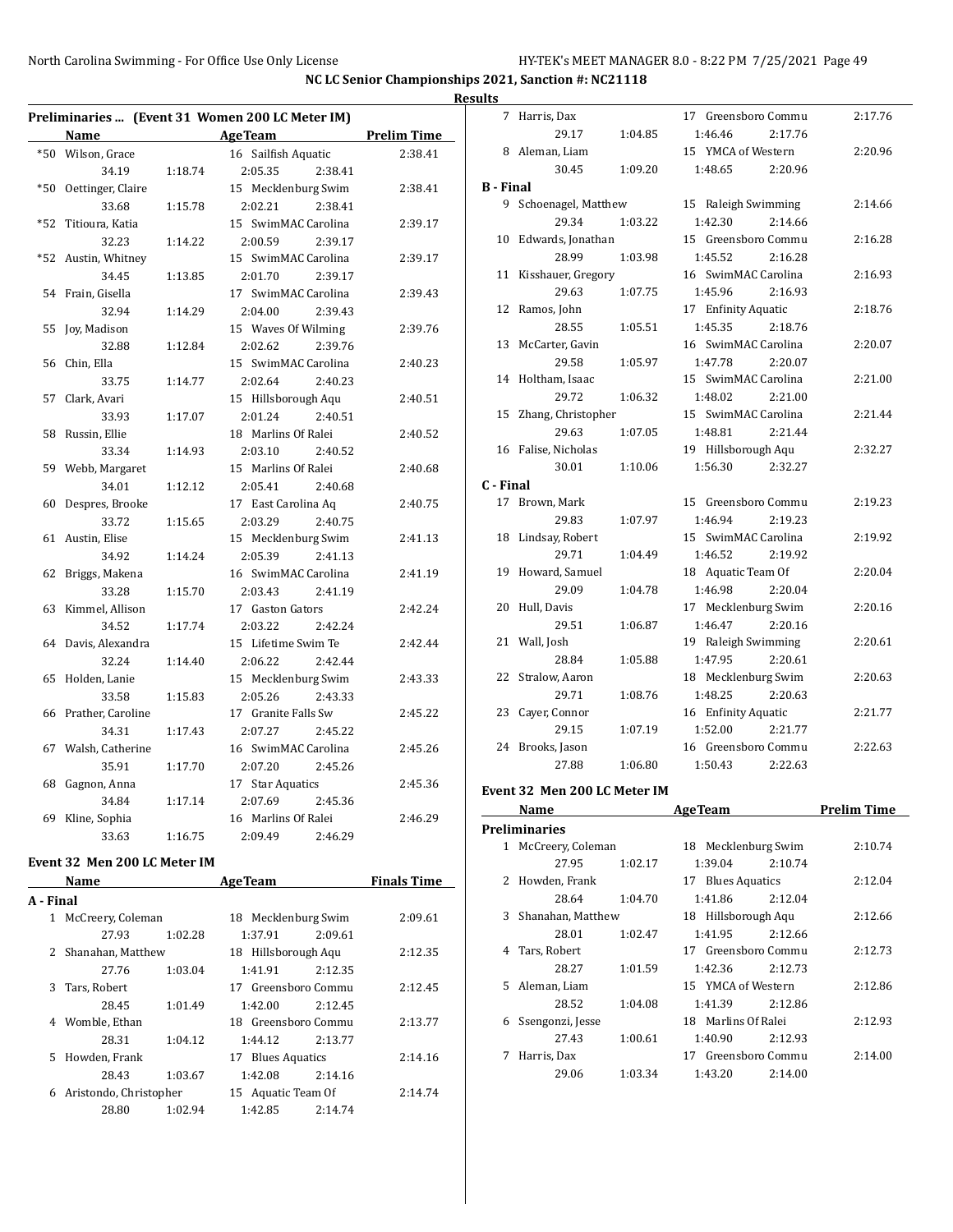| Preliminaries  (Event 32 Men 200 LC Meter IM) |                          |         |                                           |                    |  |
|-----------------------------------------------|--------------------------|---------|-------------------------------------------|--------------------|--|
|                                               | Name                     |         | <b>AgeTeam</b>                            | <b>Prelim Time</b> |  |
|                                               | 8 Womble, Ethan<br>28.01 | 1:01.50 | 18 Greensboro Commu<br>1:42.84<br>2:14.62 | 2:14.62            |  |
| 9                                             | Aristondo, Christopher   |         | 15 Aquatic Team Of                        | 2:15.59            |  |
|                                               | 29.66                    |         | 1:43.94<br>2:15.59                        |                    |  |
|                                               |                          | 1:03.62 |                                           |                    |  |
| 10                                            | Falise, Nicholas         |         | 19 Hillsborough Aqu                       | 2:15.89            |  |
|                                               | 28.60                    | 1:03.64 | 1:43.66<br>2:15.89                        |                    |  |
| 11                                            | Schoenagel, Matthew      |         | 15 Raleigh Swimming                       | 2:17.04            |  |
|                                               | 29.64                    | 1:04.10 | 1:44.93<br>2:17.04                        |                    |  |
| 12                                            | Powell, Nathan           |         | 18 Mecklenburg Swim                       | 2:18.62            |  |
|                                               | 30.08                    | 1:08.36 | 1:45.54<br>2:18.62                        |                    |  |
| 13                                            | Ramos, John              |         | 17 Enfinity Aquatic                       | 2:18.99            |  |
|                                               | 29.06                    | 1:06.33 | 1:46.03<br>2:18.99                        |                    |  |
| 14                                            | McCarter, Gavin          |         | 16 SwimMAC Carolina                       | 2:19.09            |  |
|                                               | 29.85                    | 1:06.37 | 1:47.28<br>2:19.09                        |                    |  |
| 15                                            | Setzer, Sean             |         | 15 Waves Of Wilming                       | 2:19.10            |  |
|                                               | 29.07                    | 1:05.74 | 1:46.48<br>2:19.10                        |                    |  |
| 16                                            | Kisshauer, Gregory       |         | 16 SwimMAC Carolina                       | 2:19.32            |  |
|                                               | 29.79                    | 1:08.84 | 2:19.32<br>1:48.24                        |                    |  |
| 17                                            | Vadapalli, Bhargav       |         | 16 Sailfish Aquatic                       | 2:19.42            |  |
|                                               | 29.38                    | 1:07.48 | 1:45.63<br>2:19.42                        |                    |  |
| 18                                            | Edwards, Jonathan        |         | 15 Greensboro Commu                       | 2:19.65            |  |
|                                               | 29.51                    | 1:05.04 | 1:47.70<br>2:19.65                        |                    |  |
| 19                                            | Zhang, Christopher       |         | 15 SwimMAC Carolina                       | 2:19.87            |  |
|                                               | 29.41                    | 1:06.56 | 1:47.86<br>2:19.87                        |                    |  |
| 20                                            | Holtham, Isaac           |         | 15 SwimMAC Carolina                       | 2:20.44            |  |
|                                               | 30.30                    | 1:06.83 | 1:48.40<br>2:20.44                        |                    |  |
| 21                                            | Roberts, Christopher     |         | 15 Carolina Aquatic                       | 2:20.45            |  |
| 22                                            | 29.40<br>Lindsay, Robert | 1:06.55 | 1:46.60<br>2:20.45<br>15 SwimMAC Carolina | 2:20.68            |  |
|                                               | 30.17                    | 1:04.71 | 1:46.05<br>2:20.68                        |                    |  |
| 23                                            | Wall, Josh               |         | 19 Raleigh Swimming                       | 2:20.95            |  |
|                                               | 28.37                    | 1:06.03 | 1:48.33<br>2:20.95                        |                    |  |
| 24                                            | Howard, Samuel           |         | 18 Aquatic Team Of                        | 2:21.01            |  |
|                                               | 29.46                    | 1:05.95 | 1:48.18<br>2:21.01                        |                    |  |
| 25                                            | Brown, Mark              |         | 15 Greensboro Commu                       | 2:21.05            |  |
|                                               | 29.86                    | 1:07.12 | 1:47.11<br>2:21.05                        |                    |  |
|                                               | 26 Stralow, Aaron        |         | 18 Mecklenburg Swim                       | 2:21.14            |  |
|                                               | 30.49                    | 1:08.85 | 2:21.14<br>1:48.17                        |                    |  |
| 27                                            | Brooks, Jason            |         | 16 Greensboro Commu                       | 2:21.18            |  |
|                                               | 27.66                    | 1:06.04 | 1:48.72<br>2:21.18                        |                    |  |
| 28                                            | Durham, William          |         | 16 Waves Of Wilming                       | 2:21.71            |  |
|                                               | 27.94                    | 1:05.81 | 1:47.52<br>2:21.71                        |                    |  |
| 29                                            | Cayer, Connor            |         | 16 Enfinity Aquatic                       | 2:22.02            |  |
|                                               | 28.96                    | 1:07.93 | 1:52.08<br>2:22.02                        |                    |  |
| 30                                            | Hull, Davis              |         | 17 Mecklenburg Swim                       | 2:22.47            |  |
|                                               | 30.23                    | 1:07.92 | 1:48.53<br>2:22.47                        |                    |  |
| 31                                            | Jimison, Noah            |         | 19 Una Hac                                | 2:22.96            |  |
|                                               | 30.55                    | 1:08.57 | 1:49.92<br>2:22.96                        |                    |  |
| 32                                            | LaChapelle, Luc          |         | 17 Lifetime Swim Te                       | 2:23.07            |  |
|                                               | 29.45                    | 1:08.30 | 1:52.00<br>2:23.07                        |                    |  |
| 33                                            | Snyder, Jayson           |         | 16 Enfinity Aquatic                       | 2:23.46            |  |
|                                               | 31.98                    | 1:08.94 | 1:51.59<br>2:23.46                        |                    |  |
| 34                                            | Ramos, Noah              |         | 17 Enfinity Aquatic                       | 2:23.49            |  |
|                                               | 29.87                    | 1:06.79 | 1:50.42<br>2:23.49                        |                    |  |
|                                               |                          |         |                                           |                    |  |

| <b>Results</b> |                        |         |                     |         |         |
|----------------|------------------------|---------|---------------------|---------|---------|
|                | 35 Spicer, Zachary     |         | 15 Aquatic Team Of  |         | 2:23.82 |
|                | 29.72                  | 1:07.06 | 1:50.95             | 2:23.82 |         |
|                | 36 Lacjak, Nolan       |         | 17 Mecklenburg Swim |         | 2:24.12 |
|                | 30.37                  | 1:09.08 | 1:49.31             | 2:24.12 |         |
|                | 37 Krampert, Caden     |         | 17 Mecklenburg Swim |         | 2:24.34 |
|                | 30.53                  | 1:09.07 | 1:49.67             | 2:24.34 |         |
|                | 38 Losh, Christian     |         | 16 SwimMAC Carolina |         | 2:24.49 |
|                | 31.04                  | 1:10.35 | 1:51.65             | 2:24.49 |         |
|                | 39 Cady, Christopher   |         | 15 Marlins Of Ralei |         | 2:24.52 |
|                | 29.47                  | 1:08.42 | 1:51.56             | 2:24.52 |         |
|                | 40 Post, Cian          |         | 15 Waves Of Wilming |         | 2:24.71 |
|                | 29.38                  | 1:08.97 | 1:53.54             | 2:24.71 |         |
|                | 41 Markoski, James     |         | 15 Marlins Of Ralei |         | 2:24.94 |
|                | 31.33                  | 1:10.76 | 1:51.52             | 2:24.94 |         |
|                | 42 Berkeley, Coby      |         | 17 Mecklenburg Swim |         | 2:24.98 |
|                | 29.36                  | 1:07.16 | 1:50.41             | 2:24.98 |         |
|                | 43 Lynch, Ryan         |         | 18 Raleigh Swimming |         | 2:25.17 |
|                | 31.11                  | 1:09.77 | 1:53.42             | 2:25.17 |         |
|                | 44 Hadsell, Ethan      |         | 15 Raleigh Swimming |         | 2:25.52 |
|                | 30.91                  | 1:07.12 | 1:52.35             | 2:25.52 |         |
|                | 45 Vincent, William    |         | 15 Marlins Of Ralei |         | 2:25.86 |
|                | 30.35                  | 1:09.89 | 1:50.44             | 2:25.86 |         |
|                | 46 Neumann, John Asher |         | 16 Gaston Gators    |         | 2:25.94 |
|                | 31.13                  | 1:10.26 | 1:52.49             | 2:25.94 |         |
| 47             | Simpson, Jake          |         | 16 Gaston Gators    |         | 2:27.30 |
|                | 29.01                  | 1:06.23 | 1:51.97             | 2:27.30 |         |
|                | 48 Westfall, Max       |         | 16 Marlins Of Ralei |         | 2:27.50 |
|                | 33.25                  | 1:11.15 | 1:52.93             | 2:27.50 |         |
|                | 49 Watkins, Samuel     |         | 16 Marlins Of Ralei |         | 2:27.77 |
|                | 30.37                  | 1:10.26 | 1:53.73             | 2:27.77 |         |
|                | 50 Cridlebaugh, Rowan  |         | 15 Greensboro Commu |         | 2:27.82 |
|                | 31.14                  | 1:10.78 | 1:52.11             | 2:27.82 |         |
|                | 51 Dacus, Wyatt        |         | 16 New South Swimmi |         | 2:28.00 |
|                | 31.84                  | 1:09.83 | 1:54.34             | 2:28.00 |         |
|                | 52 Teoh, Reid          |         | 15 Star Aquatics    |         | 2:28.26 |
|                | 30.71                  | 1:11.64 | 1:56.73             | 2:28.26 |         |
|                | 53 Berry, Nolan        |         | 16 Mecklenburg Swim |         | 2:28.51 |
|                | 31.28                  | 1:10.81 | 1:56.15             | 2:28.51 |         |
|                | 54 Rock, Noah          |         | 16 Greensboro Commu |         | 2:28.68 |
|                | 28.30                  | 1:08.75 | 1:54.45             | 2:28.68 |         |
|                | 55 Su, Justin          |         | 17 North Carolina A |         | 2:29.66 |
|                | 31.94                  | 1:10.91 | 1:57.32             | 2:29.66 |         |
|                | 56 Williams, Matheson  |         | 16 Star Aquatics    |         | 2:31.26 |
|                | 34.34                  | 1:12.55 | 1:59.21             | 2:31.26 |         |
| 57             | Mann, Spencer          |         | 15 Greensboro Commu |         | 2:32.73 |
|                | 30.95                  | 1:11.68 | 1:58.86             | 2:32.73 |         |
|                |                        |         |                     |         |         |

#### **Event 33 Women 400 LC Meter Medley Relay**

 $\overline{\phantom{0}}$ 

| Team                  |         | Relav                 |         | <b>Finals Time</b> |
|-----------------------|---------|-----------------------|---------|--------------------|
| Mecklenburg Swim      |         | A                     |         | 4:17.72            |
| 1) Ivan, Teresa 17    |         | 2) Hamblin, Kaylee 17 |         |                    |
| 3) Hamblin, Emilee 17 |         | 4) Flynn, Lindsay 18  |         |                    |
| 32.08                 | 1:05.77 | 1:38.41               | 2:16.04 |                    |
|                       | 3:21.74 | 3:48.40               | 4:17.72 |                    |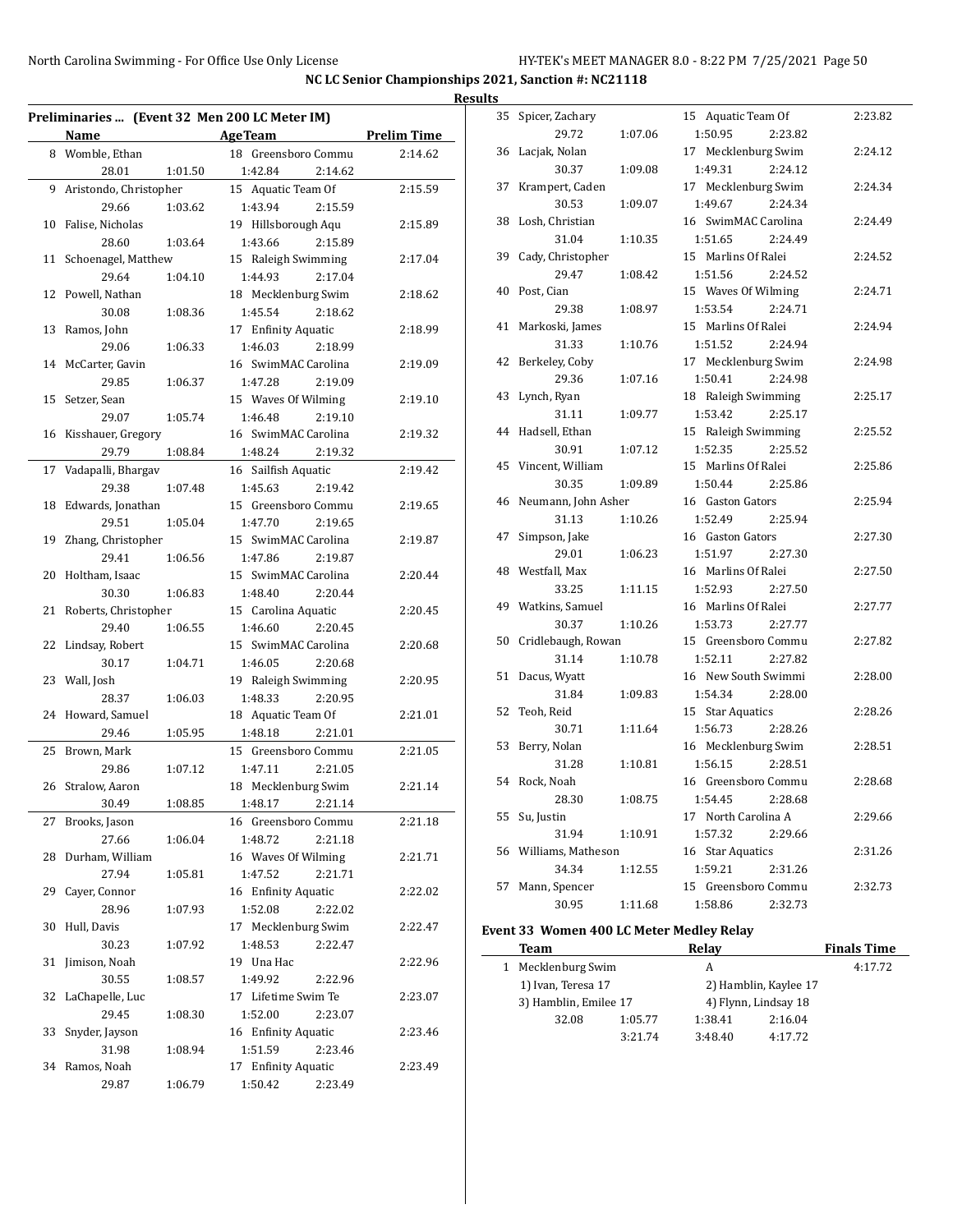#### **Results**

 $\overline{\phantom{0}}$ 

|    | (Event 33 Women 400 LC Meter Medley Relay) |         |                     |                          |                    |  |
|----|--------------------------------------------|---------|---------------------|--------------------------|--------------------|--|
|    | <b>Team</b>                                |         | Relay               |                          | <b>Finals Time</b> |  |
| 2  | Lifetime Swim Te                           |         | A                   |                          | 4:25.80            |  |
|    | 1) Brown, Emily 18                         |         |                     | 2) Kudela, Caroline 17   |                    |  |
|    | 3) Yandle, Ava 18                          |         |                     | 4) Rhodes, Olivia 18     |                    |  |
|    | 33.15                                      | 1:07.17 | 1:41.34             | 2:21.97                  |                    |  |
|    | 2:51.68                                    | 3:27.26 | 3:54.52             | 4:25.80                  |                    |  |
| 3  | Mecklenburg Swim                           |         | B                   |                          | 4:31.08            |  |
|    | 1) Hull, Aubrey 15                         |         |                     | 2) O'Mara, Gracyn 17     |                    |  |
|    | 3) Knorr, Kathryn 18                       |         |                     | 4) Patrick, Mckenna 15   |                    |  |
|    | 33.04                                      | 1:07.73 | 1:41.92             | 2:21.45                  |                    |  |
|    | 2:53.36                                    | 3:30.32 | 3:59.25             | 4:31.08                  |                    |  |
|    | 4 Waves Of Wilming                         |         | A                   |                          | 4:31.82            |  |
|    | 1) Joy, Madison 15                         |         |                     | 2) Weigand, Hailey 15    |                    |  |
|    | 3) Parkes, Callie 17                       |         |                     | 4) Furbay, Caroline 14   |                    |  |
|    | 33.05                                      | 1:07.64 | 1:44.62             | 2:26.32                  |                    |  |
|    | 2:55.89                                    | 3:31.57 | 4:00.12             | 4:31.82                  |                    |  |
|    | 5 Raleigh Swimming                         |         | A                   |                          | 4:32.82            |  |
|    | 1) Rydzewski, Samantha 15                  |         |                     | 2) McRae, Katherine 17   |                    |  |
|    | 3) Pierce, Camila 16                       |         |                     | 4) Kondratick, Morgan 17 |                    |  |
|    | 32.82                                      | 1:07.71 | 1:44.79             | 2:27.40                  |                    |  |
|    | 2:57.98                                    | 3:33.09 | 4:01.13             | 4:32.82                  |                    |  |
| 6  | East Carolina Aq                           |         | A                   |                          | 4:35.17            |  |
|    | 1) Smith, Madeline 17                      |         | 2) Ivey, Kristen 16 |                          |                    |  |
|    | 3) Hastings, Emma 17                       |         | 4) Armen, Emily 15  |                          |                    |  |
|    | 33.54                                      | 1:07.64 | 1:44.91             | 2:27.50                  |                    |  |
|    | 2:59.14                                    | 3:36.61 | 4:04.58             | 4:35.17                  |                    |  |
| 7  | SwimMAC Carolina                           |         | A                   |                          | 4:36.27            |  |
|    | 1) Daniels, Grace 16                       |         |                     | 2) Leckner, Logan 15     |                    |  |
|    | 3) Johnson, Claire 15                      |         | 4) Dichak, Sarah 16 |                          |                    |  |
|    | 33.91                                      | 1:09.77 | 1:47.08             | 2:29.83                  |                    |  |
|    | 3:00.50                                    | 3:34.90 | 4:04.11             | 4:36.27                  |                    |  |
| 8  | YMCA of Western                            |         | A                   |                          | 4:38.79            |  |
|    | 1) Kilpatrick, Ava 17                      |         |                     | 2) Arwood, Fiona 18      |                    |  |
|    | 3) Nabors, Anna 20                         |         | 4) Ham, Amelia 21   |                          |                    |  |
|    | 33.52                                      | 1:10.01 | 1:46.42             | 2:28.67                  |                    |  |
|    | 2:59.33                                    | 3:36.60 | 4:06.76             | 4:38.79                  |                    |  |
| 9  | Hillsborough Aqu                           |         | A                   |                          | 4:39.64            |  |
|    | 1) Shanahan, Mary 15                       |         | 2) Clark, Avari 15  |                          |                    |  |
|    | 3) White, Riley 15                         |         |                     | 4) Sikes, Katherine 15   |                    |  |
|    | 34.14                                      | 1:09.59 | 1:46.44             | 2:30.10                  |                    |  |
|    | 3:01.10                                    | 3:39.54 | 4:07.81             | 4:39.64                  |                    |  |
| 10 | Marlins Of Ralei                           |         | A                   |                          | 4:39.71            |  |
|    | 1) Webb, Margaret 15                       |         |                     | 2) Hughes, Natalie 16    |                    |  |
|    | 3) Boulware, Olivia 16                     |         |                     | 4) Wendt, Louisa 15      |                    |  |
|    | 33.89                                      | 1:09.00 | 1:48.44             | 2:33.16                  |                    |  |
|    | 3:04.32                                    | 3:39.41 | 4:07.87             | 4:39.71                  |                    |  |
| 11 | Raleigh Swimming                           |         | B                   |                          | 4:40.18            |  |
|    | 1) Banks, Madeline 17                      |         |                     | 2) Lickfold, Megan 15    |                    |  |
|    | 3) Rydzewski, Amber 18                     |         |                     | 4) Kenney, Carolynn 16   |                    |  |
|    | 34.31                                      | 1:10.60 | 1:49.25             | 2:32.13                  |                    |  |
|    | 3:03.12                                    | 3:39.14 | 4:08.05             | 4:40.18                  |                    |  |
| 12 | Lifetime Swim Te                           |         | B                   |                          | 4:40.44            |  |
|    | 1) Kudela, Katie 16                        |         |                     | 2) Griffey, Katherine 17 |                    |  |
|    | 3) Cornell, Caitlyn 16                     |         | 4) Wagner, Grace 17 |                          |                    |  |
|    | 34.84                                      | 1:11.44 | 1:50.50             | 2:34.23                  |                    |  |
|    | 3:05.02                                    | 3:39.51 | 4:08.03             | 4:40.44                  |                    |  |

|     | Event 34 Men 400 LC Meter Medley Relay       |         |                                                    |                       |         |
|-----|----------------------------------------------|---------|----------------------------------------------------|-----------------------|---------|
|     |                                              |         |                                                    |                       |         |
|     | 3:11.07                                      | 3:54.38 | 4:24.20                                            | 4:59.78               |         |
|     | 34.49                                        | 1:12.53 | 1:52.42                                            | 2:37.23               |         |
|     | 3) Jacobs, Audrey 18                         |         |                                                    | 4) Flanagan, Emma 15  |         |
|     | 1) Coates, Nina 15                           |         |                                                    | 2) Hicks, Sarah 16    |         |
| 17  | O'Neal Pelagics                              |         | A                                                  |                       | 4:59.78 |
|     | 3:09.19                                      | 3:52.08 | 4:22.30                                            | 4:55.54               |         |
|     | 33.17                                        | 1:09.35 | 1:49.70                                            | 2:35.21               |         |
|     | 3) Hanson, Genevieve 17                      |         |                                                    | 4) Virkler, Sarah 15  |         |
|     | 1) Repella, Allison 15                       |         |                                                    | 2) Haviland, Laura 15 |         |
|     | 16 Aquatic Team Of                           |         | A                                                  |                       | 4:55.54 |
|     | 3:15.28                                      | 3:50.38 | 4:20.46                                            | 4:53.62               |         |
|     | 35.21                                        | 1:11.82 | 1:52.99                                            | 2:44.90               |         |
|     | 3) Jenkins, Grace 15                         |         |                                                    | 4) Edwards, Sarah 16  |         |
|     | 1) Fender, Lillian 15                        |         |                                                    | 2) Edwards, Lucia 16  |         |
| 15  | Mars Hill Aquati                             |         | A                                                  |                       | 4:53.62 |
|     | 3:06.94                                      | 3:43.77 | 4:15.38                                            | 4:50.87               |         |
|     | 34.81                                        | 1:12.43 | 1:50.78                                            | 2:35.20               |         |
|     | 3) Ssengonzi, Rachel 16                      |         |                                                    | 4) Inscore, Janie 18  |         |
|     | 1) Miller, Samantha 15                       |         |                                                    | 2) Russin, Ellie 18   |         |
|     | 14 Marlins Of Ralei                          |         | B                                                  |                       | 4:50.87 |
|     | 3:03.59                                      | 3:41.58 | 4:10.89                                            | 4:42.99               |         |
|     | 34.14                                        | 1:10.97 | 1:48.36                                            | 2:31.89               |         |
|     | 1) Lyons, Claire 17<br>3) Robinson, Haley 18 |         | 2) Titioura, Katia 15<br>4) Baumgartner, Hannah 17 |                       |         |
| 13  | SwimMAC Carolina                             |         | B                                                  |                       | 4:42.99 |
| Its |                                              |         |                                                    |                       |         |

|    | Team                    |         | Relay              |                         | <b>Finals Time</b> |
|----|-------------------------|---------|--------------------|-------------------------|--------------------|
| 1  | Mecklenburg Swim        |         | R                  |                         | 3:54.55            |
|    | 1) Spinner, Wiley 15    |         |                    | 2) McCreery, Coleman 18 |                    |
|    | 3) Boone, Garrett 18    |         |                    | 4) Stein, Matthew 18    |                    |
|    | 29.42                   | 1:01.32 | 1:31.24            | 2:05.44                 |                    |
|    | 2:30.96                 | 3:00.42 | 3:54.55            |                         |                    |
| 2  | Mecklenburg Swim        |         | A                  |                         | 3:58.77            |
|    | 1) Dean, Kenan 18       |         |                    | 2) Powell, Nathan 18    |                    |
|    | 3) Kirkpatrick, Owen 18 |         |                    | 4) Hohnbaum, Graham 17  |                    |
|    | 28.20                   | 59.48   | 1:30.63            | 2:06.09                 |                    |
|    | 2:32.08                 | 3:04.33 | 3:29.76            | 3:58.77                 |                    |
| 3  | YMCA of Western         |         | A                  |                         | 4:00.58            |
|    | 1) Arwood, Colin 21     |         |                    | 2) Aleman, Liam 15      |                    |
|    | 3) Grier, Andrew 21     |         |                    | 4) Jarrett, Samuel 17   |                    |
|    | 28.65                   | 59.78   | 1:31.60            | 2:08.13                 |                    |
|    | 2:33.86                 | 3:04.43 | 3:31.18            | 4:00.58                 |                    |
| 4  | Raleigh Swimming        |         | A                  |                         | 4:00.86            |
|    | 1) Hadsell, Ethan 15    |         |                    | 2) Walker, Brasen 16    |                    |
|    | 3) Bock, Michael 17     |         |                    | 4) Anderson, Tate 17    |                    |
|    | 30.40                   | 1:02.86 | 1:33.44            | 2:08.23                 |                    |
|    | 2:35.10                 | 3:06.22 | 3:31.55            | 4:00.86                 |                    |
| 5. | Greensboro Commu        |         | B                  |                         | 4:02.45            |
|    | 1) Holian, Tanner 16    |         |                    | 2) Womble, Ethan 18     |                    |
|    | 3) Brooks, Jason 16     |         | 4) Harris, Dax 17  |                         |                    |
|    | 29.28                   | 1:00.30 | 1:32.49            | 2:10.29                 |                    |
|    | 2:37.03                 | 3:09.23 | 3:34.72            | 4:02.45                 |                    |
| 6. | Greensboro Commu        |         | A                  |                         | 4:04.10            |
|    | 1) Tars, Robert 17      |         |                    | 2) Brown, Mark 15       |                    |
|    | 3) Rock, Noah 16        |         | 4) Gray, Brooks 16 |                         |                    |
|    | 29.36                   | 59.92   | 1:32.12            | 2:08.56                 |                    |
|    | 2:36.06                 | 3:08.60 | 3:34.85            | 4:04.10                 |                    |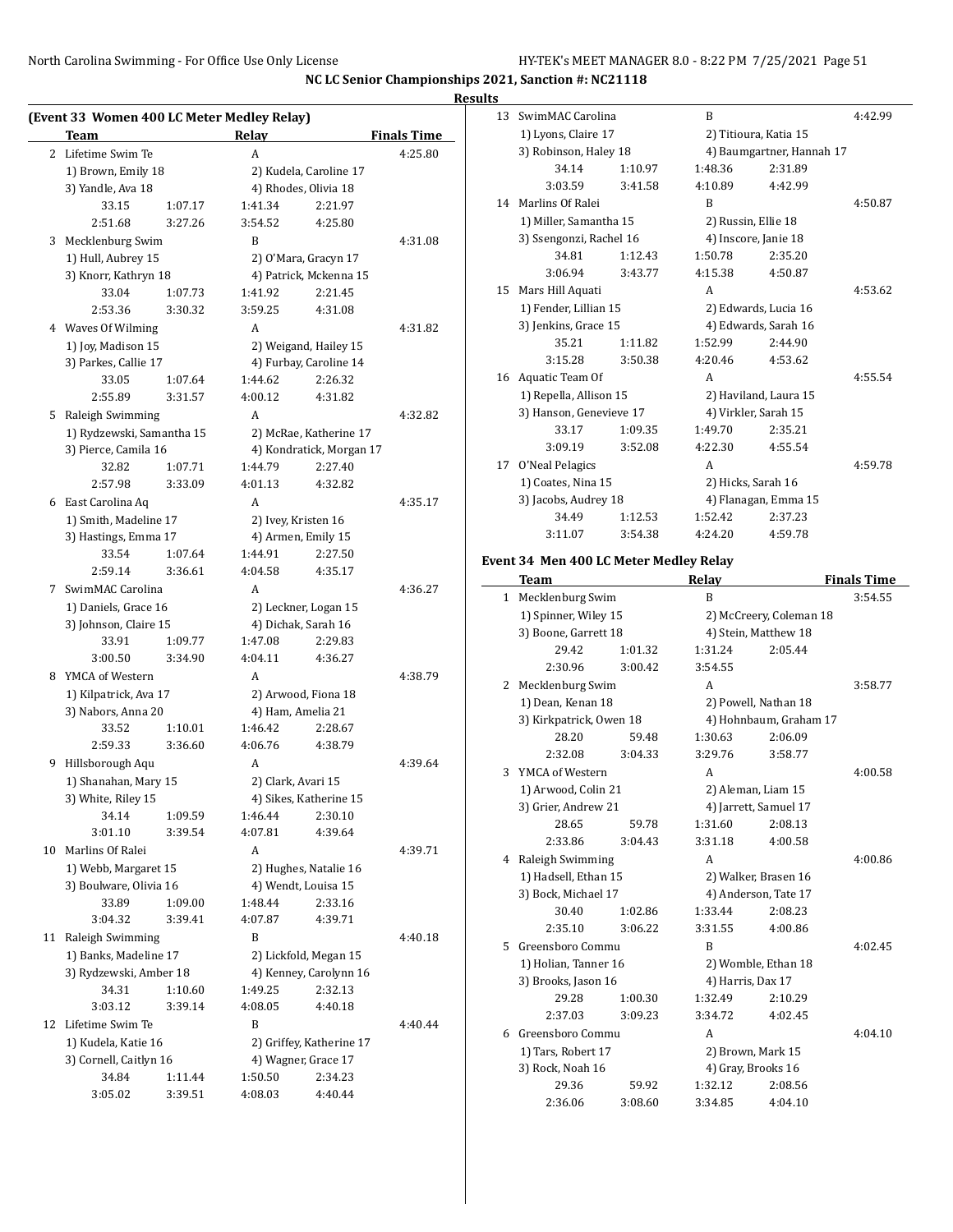### **Results**

| (Event 34 Men 400 LC Meter Medley Relay)<br>Team       | Relay              |                           | <b>Finals Time</b> |
|--------------------------------------------------------|--------------------|---------------------------|--------------------|
| 7 SwimMAC Carolina                                     | A                  |                           | 4:08.09            |
| 1) Glassner, George 15                                 |                    | 2) Kisshauer, Gregory 16  |                    |
| 3) Cook, Alexander 16                                  |                    | 4) Losh, Christian 16     |                    |
| 29.90                                                  | 1:01.90<br>1:35.21 | 2:12.37                   |                    |
| 2:39.83                                                | 3:11.61<br>3:38.18 | 4:08.09                   |                    |
| 8 Hillsborough Aqu                                     | A                  |                           | 4:08.22            |
|                                                        |                    | 2) Falise, Nicholas 19    |                    |
| 1) Erickson, Christopher 15<br>3) Shanahan, Matthew 18 |                    | 4) Rasinske, Owen 18      |                    |
| 29.58                                                  | 1:01.45<br>1:36.04 | 2:15.53                   |                    |
| 2:42.24                                                | 3:12.94<br>3:39.36 | 4:08.22                   |                    |
| 9 Marlins Of Ralei                                     | A                  |                           |                    |
|                                                        |                    |                           | 4:12.15            |
| 1) Countie, Kyle 16                                    |                    | 2) Vincent, William 15    |                    |
| 3) Lee, Christian 17                                   |                    | 4) Ragsdale, Owen 17      |                    |
| 31.20                                                  | 1:38.15<br>1:04.88 | 2:17.68                   |                    |
| 2:44.68                                                | 3:15.88<br>3:43.24 | 4:12.15                   |                    |
| 10 Waves Of Wilming                                    | A                  |                           | 4:12.68            |
| 1) Stuck, Evan 16                                      |                    | 2) Setzer, Sean 15        |                    |
| 3) Durham, William 16                                  |                    | 4) Post, Cian 15          |                    |
| 30.37                                                  | 1:03.11<br>1:36.19 | 2:15.22                   |                    |
| 2:42.91                                                | 3:16.41<br>3:43.14 | 4:12.68                   |                    |
| Raleigh Swimming<br>11                                 | B                  |                           | 4:14.08            |
| 1) Wall, Josh 19                                       |                    | 2) Schoenagel, Matthew 15 |                    |
| 3) Lynch, Ryan 18                                      |                    | 4) Kempf, Mason 15        |                    |
| 31.71                                                  | 1:39.93<br>1:06.65 | 2:17.34                   |                    |
| 2:45.41                                                | 3:16.96<br>4:14.08 |                           |                    |
| 12 Aquatic Team Of                                     | A                  |                           | 4:15.69            |
| 1) Herger, Paul 17                                     |                    | 2) Nelson, Zachary 17     |                    |
| 3) Howard, Samuel 18                                   |                    | 4) Campolmi, Caden 16     |                    |
| 30.42                                                  | 1:37.83<br>1:04.83 | 2:15.99                   |                    |
| 2:44.81                                                | 3:45.72<br>3:18.75 | 4:15.69                   |                    |
| 13 Marlins Of Ralei                                    | B                  |                           | 4:19.18            |
| 1) Arens, Justin 15                                    |                    | 2) Westfall, Max 16       |                    |
| 3) Doherty, Torin 16                                   |                    | 4) Cady, Christopher 15   |                    |
| 31.64                                                  | 1:06.48<br>1:40.24 | 2:20.25                   |                    |
| 2:48.63                                                | 3:20.37<br>3:48.47 | 4:19.18                   |                    |
| 14 Waves Of Wilming                                    | B                  |                           | 4:20.68            |
| 1) Langtry, Ryan 16                                    |                    | 2) Bush, Bradley 16       |                    |
| 3) Caravaglio, Matthew 16                              |                    | 4) Hoover, Forrest 17     |                    |
| 31.21                                                  | 1:04.74<br>1:39.31 | 2:20.93                   |                    |
| 2:49.95                                                | 3:51.30<br>3:24.70 | 4:20.68                   |                    |
| 15 SwimMAC Carolina                                    | B                  |                           | 4:23.35            |
| 1) Holtham, Isaac 15                                   |                    | 2) Zhang, Christopher 15  |                    |
| 3) McCarter, Gavin 16                                  |                    | 4) Lindsay, Robert 15     |                    |
| 31.85                                                  | 1:05.05<br>1:39.92 | 2:18.97                   |                    |
| 2:48.58                                                | 3:23.79<br>3:51.86 | 4:23.35                   |                    |
| 16 O'Neal Pelagics                                     | A                  |                           | 4:29.85            |
| 1) Shepherd, John 15                                   |                    | 2) Hicks, Jackson 18      |                    |
| 3) Park, Daniel 16                                     |                    | 4) Moon, Jon 17           |                    |
|                                                        |                    |                           |                    |
| 33.84<br>1:11.12                                       | 1:43.79            | 2:20.83                   |                    |

#### **Event 117 Women 50 LC Meter Freestyle Swim-off**

|            | Event 117 Women 50 LC Meter Freestyle Swim-off |  |                     |                    |  |  |
|------------|------------------------------------------------|--|---------------------|--------------------|--|--|
|            | <b>Name</b>                                    |  | <b>Age Team</b>     | <b>Finals Time</b> |  |  |
| - Swim-off |                                                |  |                     |                    |  |  |
|            | *1 Edwards, Sarah                              |  | 16 Mars Hill Aquati | 27.66              |  |  |
|            | *1 Kilpatrick, Ava                             |  | 17 YMCA of Western  | 27.66              |  |  |

| Event 918 Boys 50 LC Meter Freestyle |                         |             |
|--------------------------------------|-------------------------|-------------|
| $N_{\alpha m \alpha}$                | $A_{\alpha\alpha}$ Taam | Einele Time |

| Name          | Age Team            | <b>Finals</b> Time |
|---------------|---------------------|--------------------|
| Mintz, Andrew | 21 Harnett County A | 24.62              |

#### **Combined Team Scores**

| Combined Team Scores - Through Event 918 |                                    |              |  |
|------------------------------------------|------------------------------------|--------------|--|
| 1.                                       | Mecklenburg Swim Association       | 1724.5       |  |
| 2.                                       | Raleigh Swimming Association       | 691.5        |  |
| 3 <sub>1</sub>                           | SwimMAC Carolina                   | 530          |  |
| 4.                                       | Marlins Of Raleigh                 | 484          |  |
| 5.                                       | YMCA of Western North Carolina     | 466          |  |
| 6.                                       | Greensboro Community YMCA          | 452          |  |
| 7.                                       | Lifetime Swim Team North Carol     | 405.5        |  |
| 8.                                       | <b>East Carolina Aquatics</b>      | 313          |  |
| 9.                                       | Hillsborough Aquatic Club          | 279          |  |
| 10.                                      | Waves Of Wilmington, Inc.          | 186          |  |
| 11.                                      | Aquatic Team Of Mecklenburg        | 152          |  |
|                                          | 12. Blues Aquatics                 | 77           |  |
| 13.                                      | Unattached Ltnc                    | 72           |  |
| 14.                                      | <b>Enfinity Aquatic Club</b>       | 65           |  |
| 15.                                      | Unattached Ltnc                    | 52           |  |
|                                          | 16. Carolina Aquatic Team          | 37           |  |
|                                          | 17. Alamance County Community Y/Ba | 25           |  |
| 18.                                      | Rowan Aquatic Club - YMCA          | 21           |  |
| 19.                                      | Harnett County Aquatic Club        | 18.5         |  |
| 20.                                      | Unattached                         | 15           |  |
| 21.                                      | Mars Hill Aquatic Club             | 14           |  |
| 22.                                      | <b>Xcell Aquatics</b>              | 13           |  |
|                                          | 23. Gaston Gators                  | 12           |  |
|                                          | 23. O'Neal Pelagics                | 12           |  |
| 25.                                      | Smoky Mountain Aquatic Club        | 9            |  |
| 26.                                      | Swim Fanatics Swim Club            | 6            |  |
|                                          | 27. Unattached Msa                 | 3            |  |
| 28.                                      | <b>Tac Titans</b>                  | $\mathbf{1}$ |  |

#### **Scores - Women**

|     | Women - Team Rankings - Through Event 918 |       |
|-----|-------------------------------------------|-------|
|     | 1. Mecklenburg Swim Association           | 949   |
| 2.  | Raleigh Swimming Association              | 394.5 |
| 3.  | Lifetime Swim Team North Carol            | 376   |
| 4.  | <b>East Carolina Aquatics</b>             | 300   |
| .5. | SwimMAC Carolina                          | 239   |
| 6.  | Marlins Of Raleigh                        | 186   |
| 7.  | YMCA of Western North Carolina            | 160   |
| 8.  | Waves Of Wilmington, Inc.                 | 112   |
| 9.  | Hillsborough Aquatic Club                 | 109   |
| 10. | Unattached Ltnc                           | 52    |
| 11. | Aquatic Team Of Mecklenburg               | 36    |
| 12. | <b>Enfinity Aquatic Club</b>              | 27    |
| 13. | Carolina Aquatic Team                     | 26    |
| 14. | Alamance County Community Y/Ba            | 25    |
| 15. | Rowan Aquatic Club - YMCA                 | 15    |
| 15. | Unattached                                | 15    |
| 17. | Mars Hill Aquatic Club                    | 14    |
| 18. | Harnett County Aquatic Club               | 11.5  |
|     |                                           |       |